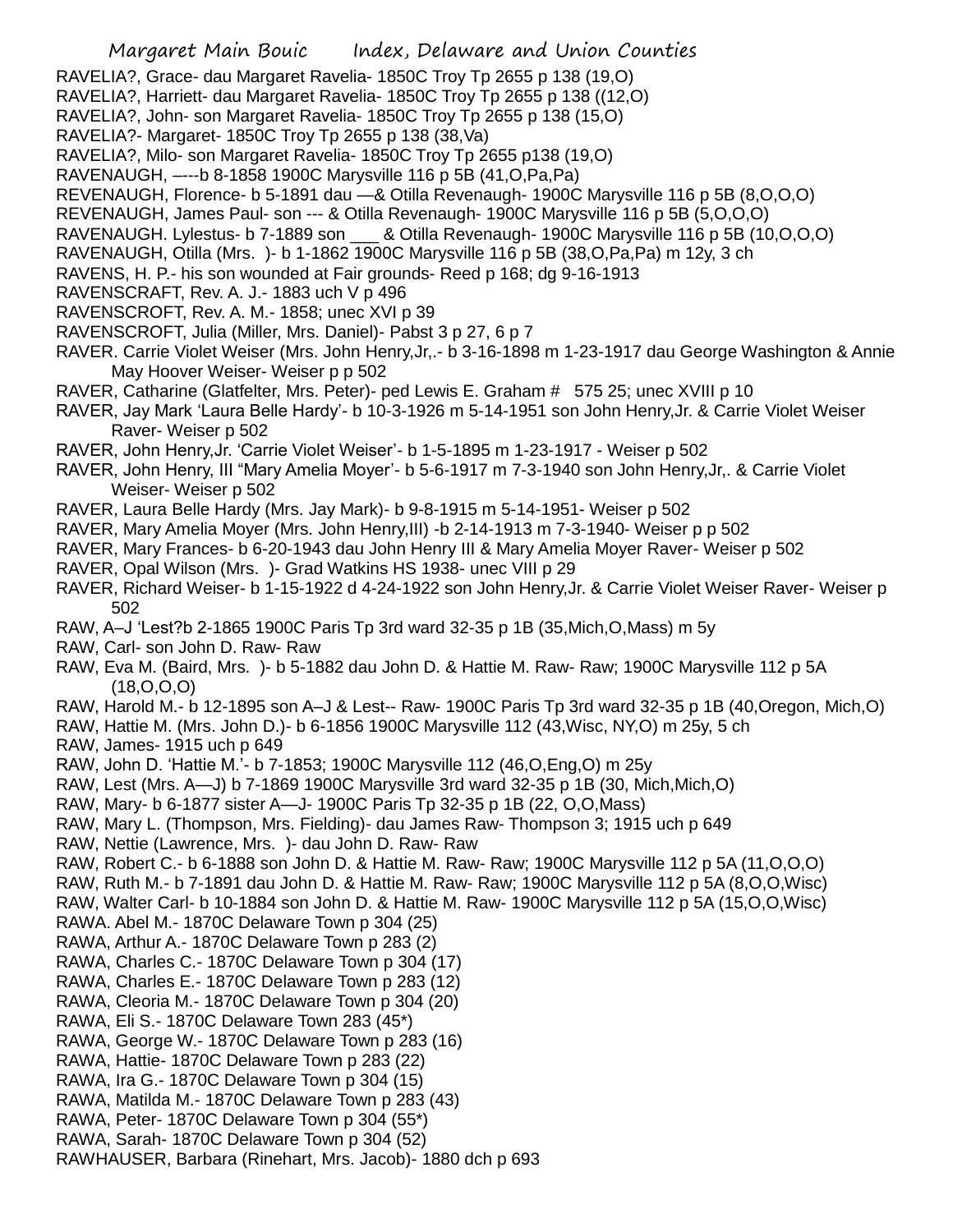RAWHOUSE, Margaret (Millhouse, Mrs. Philip)- b 1844 d 9-1928; ped James Donald Fathbruckner 21; delge II p 41

- RAWLE, Benjamin- 1830C Millcreek Tp
- RAWLINGS, Betty (Mrs. Richard W.)- Rawlings
- RAWLINGS, Charlotte A. (Mrs. Donald R.)- 1981, 1983 ucd
- RAWLINGS, C. M.- son Edgar B. & Flora Sautter Rawlings- Rawlings
- RAWLINGS, Donald R. 'Charlotte A.'- 1981, 1983 ucd
- RAWLINGS, Edgar B. 'Flora Sautter'- d 6-3-1969 (82) Oak Grove Cem- Rawlings
- RAWLINGS, Flora Sautter (Mrs. Edgar B.)- Rawlings
- RAWLINGS, Letticia (Denny, Mrs. John)- m 12- 1806- onwq I
- RAWLINGS, Margaret (Mrs. Michael)- div- Delaware Patron 2-16-1826- Reed p 77; delge IX p 36
- RAWLINGS, Michael 'Margaret'- div- Delaware Patron 2-16-1826; Reed p 77; delge IX p 36
- RAWLINGS, Moses 'Sally McCandlis'- m 1-4-1807 onwq I; delge X p 74
- RAWLINGS, Nancy (Johnson, Mrs. James)- dau Robert W. & Susan A. Russell Rawlings- Rawlings
- RAWLINGS, Richard W. 'Betty'- son Robert W. & Susan A. Russell Rawlings- Rawlings
- RAWLINGS, Robert Craig- son Robert W. & Susan A. Russell Rawlings- Rawlings
- RAWLINGS, Robert W. 'Susan A. Russell'- Rawlings
- RAWLINGS, S. A.- 1979, 1981 ucd
- RAWLINGS, Sally McCandlis (Mrs. Moses)- m 1-4-1807 onwq I
- RAWLINGS, Susan A Russell (Mrs. Robert W.)- b 9-28-1907 d 4-25-2000 (92) bur Middleport dau Alpheus E. & Edith Winkler Russell- Rawlings
- RAWLINS, Anna Mary (Mrs. Wayne)- Rawlins
- RAWLINS, Arza- research Rawlins, Linscott- delge XIII p 65
- RAWLINS, Christine (Mrs. Rickie)- Rawlins
- RAWLINS, Ellen Margaret (Mrs. Everett)- d 8-16-1998- Rawlins
- RAWLINS, Everett 'Ellen Margaret'- b 11-25-1921 d 8-9-1999 (77) bur Westfield Cem- son Joseph & Mabel Darst Rawlins- Rawlins
- RAWLINS, James 'Rita'- son Everett & Ella Margaret Rawlins- Rawlins
- RAWLINS, Joseph 'Mable Darst'- Rawlins
- RAWLINS, Mabel Darst (Mrs. Joseph)- Rawlins
- RAWLINS, Mary (Mrs. Robert)- Rawlins
- RAWLINS, Patty- d inf- dau Everett & Ellen Margaret Rawlins- Rawlins
- RAWLINS, Ricki 'Christine'- Rawlins
- RAWLINS, Rita (Mrs. James)- Rawlins
- RAWLINS, Robert 'Mary'- Rawlins
- RAWLINS, Roy- son Joseph & Mabel Darst Rawlins- Rawlins
- RAWLINS, Wayne 'Anna Mary'- son Joseph & Mabel Darst Rawlins- Rawlins
- RAWLINS, Dillard 'Elizabeth Johnson'- m 8-7-1851 ucm 1694
- RAWLINS, Don- unvmec p 32
- RAWLINS, Elizabeth Johnson (Mrs. Dillard)- m 8-7-1851 ucm 1694
- RAWLINS, Evelyn (Vigar, Mrs. )- dau William & Gladys Rawlins- Rawlins
- RAWLINS, Everett- son Joseph & Mabel E. Rawlins- Rawlins
- RAWLINS, Gladys Marie Minton (Mrs. William)- (43-1900) b Del Co. late birth (Lester Earl); Rawlings; 1971 ucd
- RAYBURN, Rawlins, Hazel- 1969, 1971 dcd
- RAWLINS, Joanna- dcq Eugene David 769
- RAWLINS/ROLLINS, John- Powers Pat p 225
- RAWLINS, Joseph 'Mabel E.'- Rawlins
- RAWLINS, Lester Earl- b 6-12-19-- Scioto Tp son William & Gladys Marie Minton Rawlins- late birth; Rawlins
- RAWLINS, Mabel E. (Mrs. Joseph)- d 10-31-1975 (78) Ashley Cem- Rawlins
- RAWLINS, Mary (Parker, Mrs. William)- dau Thomas & Mary R. Rawlins- Maugans p 110
- RAWLINS, Michael- grantor 1805; delge II p 12
- RAWLINS, Michele Lynn- b 8-19-1976 dau Robert & —Mead Rawlins- Rawlins
- RAWLINS, ---- b 1-27-1975 son Robert & —Mead Rawlins- Rawlins
- RAWLINS, Robert- son Everett Rawlins- Rawlins
- RAWLINS, Roy- son Joseph & Mabel E. Rawlins- Rawlins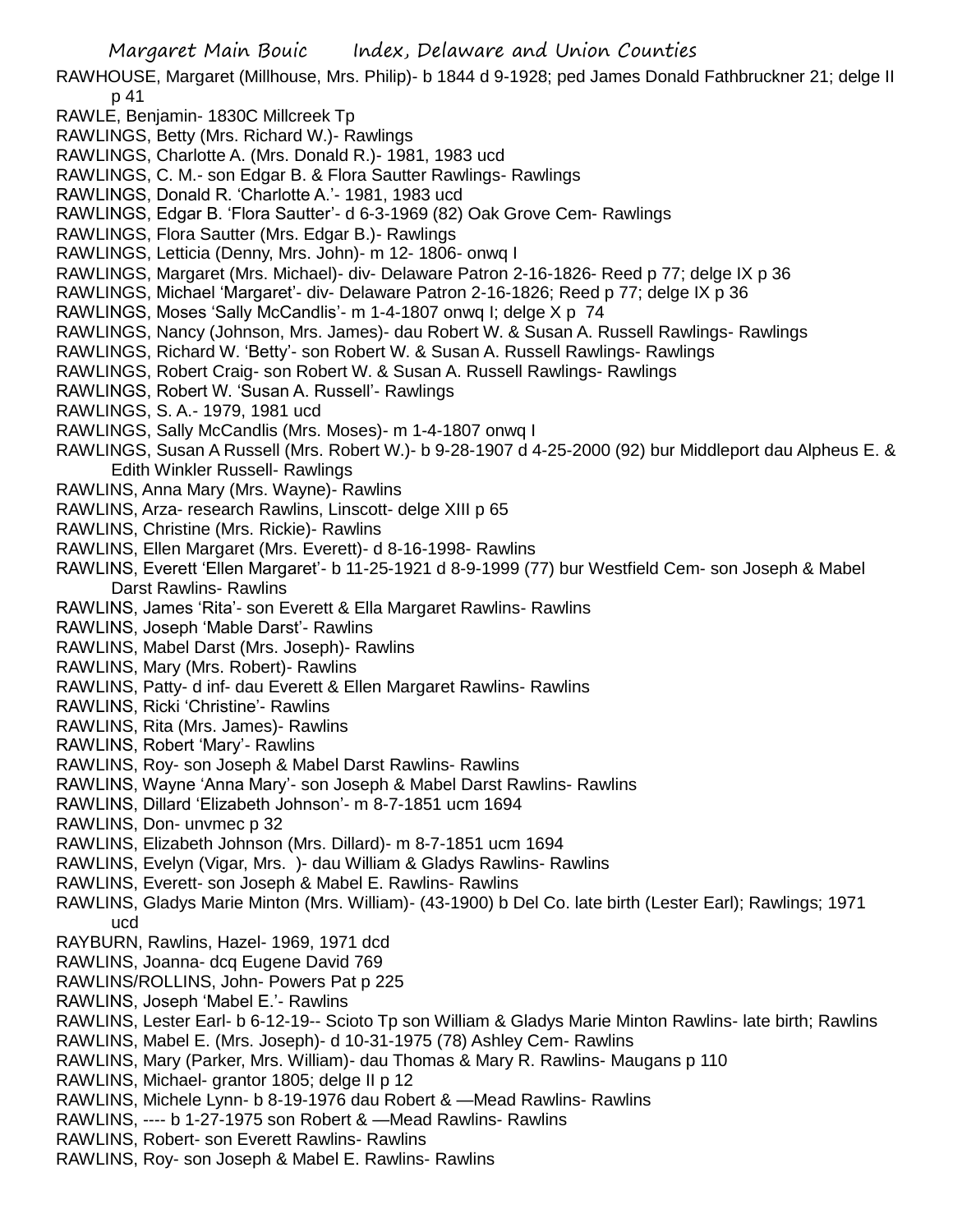RAWLINS, Thomas 'Mary'- Maugans p 110, 111

- RAWLINS, William 'Gladys Marie Minton'- d 8-14-1975 (85) but Texas- b :Lawrence Co O.- late birth (Lester Earl); Rawlins; 1971 ucd
- RAWLSTON, James C. 'Jennie Harper'- m 4-18-1872 ucm 5070
- RAWLSTON, Jennie Harper (Mrs. James C.)- m 4-18-1872 ucm 5070

RAWN, Abel M.- d Monday at Prosser, Washington.- son Peter Rawn- dg 8-30-1912 Cry Ab p 153; county recorder in the '70's; Pabst 8 p 20, 24; Pabst Pion I p 146; 1880 dch p 217; 1908 dch p 103, 403; 1869 wsc p 12; dg 5-10-1898, Cry Ab p 155

RAWN, Charles- son Peter Rawn- dg 5-10-1898 Cry Ab p 155; Pabst 8 p 20-24; 1869 wsc p 11

RAWN, Cleora M/N.- Pabst 8 p 20, 23; 1869 wsc p 10

RAWN, Creighton 'Hester A. Long'- m 9-5-1869 dcm, delge XV p 21; 1870C Delaware Town p 308 (22\*)

- RAWN, C. S.- b 2-5-1873 Delaware Town- dcb
- RAWN, Hester A. Long (Mrs. Creighton)- m 9-5-1869 dcm, delge XV p 21
- RAWN, Mary- 1870C Delaware Town p 308 (20)
- RAWN, Elias E. 'Mary M. Worline'- m 5-30-1865 dcm
- RAWN, I. G. William Willis -d at his home d 9/3-28-1890 Cry Ab p 12
- RAWN, Mrs. I. G.- relative of Mrs. R. M. Frost- dg 3-29-1889 Cry Ab p 224
- RAWN, Ira- son Peter Rawn- dg 5-10-1898 Cry Ab p 155; 1976 dch p 233; 1869 wsc p 11; Pabst 8 p 24
- RAWN, Joseph C.- Pabst 8 p 20, 23; 1869 wsc 11
- RAWN, Mary M. Worline (Mrs. Elias E.)- m 5-30-1865 dcm
- RAWN, Matilda- 1869 wsc p 11; Pabst 8 p 20
- RAWN, Paul A.- b 8-1-1886 son Abel M. & E. Leet Rawn- dcb
- RAWN, Peter- d Sunday (90) dg 5-10-1898, Cry Ab p 155; 1869 wsc p 11; Pabst 8 p 20; father of Mrs. H. Aikindg 4-30-1889 Cry Ab p 228
- RAWN, Peter- b 8-13-1874 Delaware Town son Charles & —Emermon Hawn- dcb
- RAWN, Sarah- 1869 wsc p 11; Pabst 8 p 20; Sarah A.- dcw Bk 4 p  $47(6)$  witness
- RAWSON, Alice (Freshwater, Mrs. Levi)- m 6-30-1891 d 3-5-1949 (83) Freshwater p 160A, 175
- RAWSON, Bertha Fay (Freshwater, Mrs. John Lester)- m 5-8-1923- Freshwater p 164, 181 (22-1923)
- RAWSON, Dorothy F. (Mrs. Raymond R.)- 1961, 1964 dcd
- RAWSON, E,. W. 'Phebe Harvy'- m 4-26-1847 dcm
- RAWSON, Norman- son Ray & Dorothy f. Rawson- 1961, 1964(17) dcd
- RAWSON, Phebe Harvy (Mrs. E. W.)- m 4-26-1847 dcm
- RAWSON, Raymond R. 'Dorothy F.'- 1961 dcd
- RAX, Adaline (Jerry, Mrs. John Andrew)- m 11-16-1859 dcm
- RAY, ------1883 uch V p 679, 681
- RAY, -----family of Mamie R. Way #259, unec XI p 3
- RAY, ------d 8-1828 (young man) dcga p 44 Del Patron & Franklin Chronicle
- RAY, Adaline Reynolds (Mrs. John)- obit Millie K., mlib
- RAY, Addison Taylor 'Olive Jane Weiser'- b 1850 m 1-6-1878 d 12- 1937- Weiser p 283
- RAY, Alice L.- dau John & Elizabeth Ray- 1860C Dover Tp 333 (2,O)
- RAY, Allen 'Maria'-1860C Liberty Tp Un Co 1083-1093 p 148 (61,Va)
- RAY, Alma Goodrich (Mrs. Freeman)- m 9-14-1948 Ray; Pabst 8 p 40, 42
- RAY, Almira Coon (Mrs. Joseph)- m 9-20-1842 Madison Co, unec IX p 65
- RAY, Almira How (Mrs. Joseph)- m 1-1-1823, unec IV p 63
- RAY, Amanda (Wolford, Mrs. Samuel)- m 10-6-1836 Madison Co, unec VIII 6 7
- RAY, Anderson 'Cynthia Combs'- ped Jason Kyle Hoffman #294 30, unec XI p 31
- RAY, Angel N,- b 6-14-1990 d 2-14-1995bur Windridge Pa,- dau Michael & Margaret Underwood Ray- Ray, housefire
- RAY, Ann Dibert (Mrs. William O.)- Ray
- RAY, Anna- dau Michael & Margaret Underwood Ray- Ray
- RAY, April Mattox (Mrs. Michael John, Sr.)- Ray- dau Martin & Charmaine Anderson Mattox, Sr.- Ray
- RAY, Archibald- Nash p 31
- RAY, Asenath (Maine, Mrs. Paul)- b 1-9-1770 m 1-29-1786 d 1-25-1844- Asp (176)
- RAY, Aubrey Michelle- b 1217-1993 dau John,Jr. & Tamara Poling Ray- Ray
- RAY, Bascom- son Oakley Ray- Ray
- RAY, Betty- dau John C. & Gladys Darlene Shoaf Ray- Ray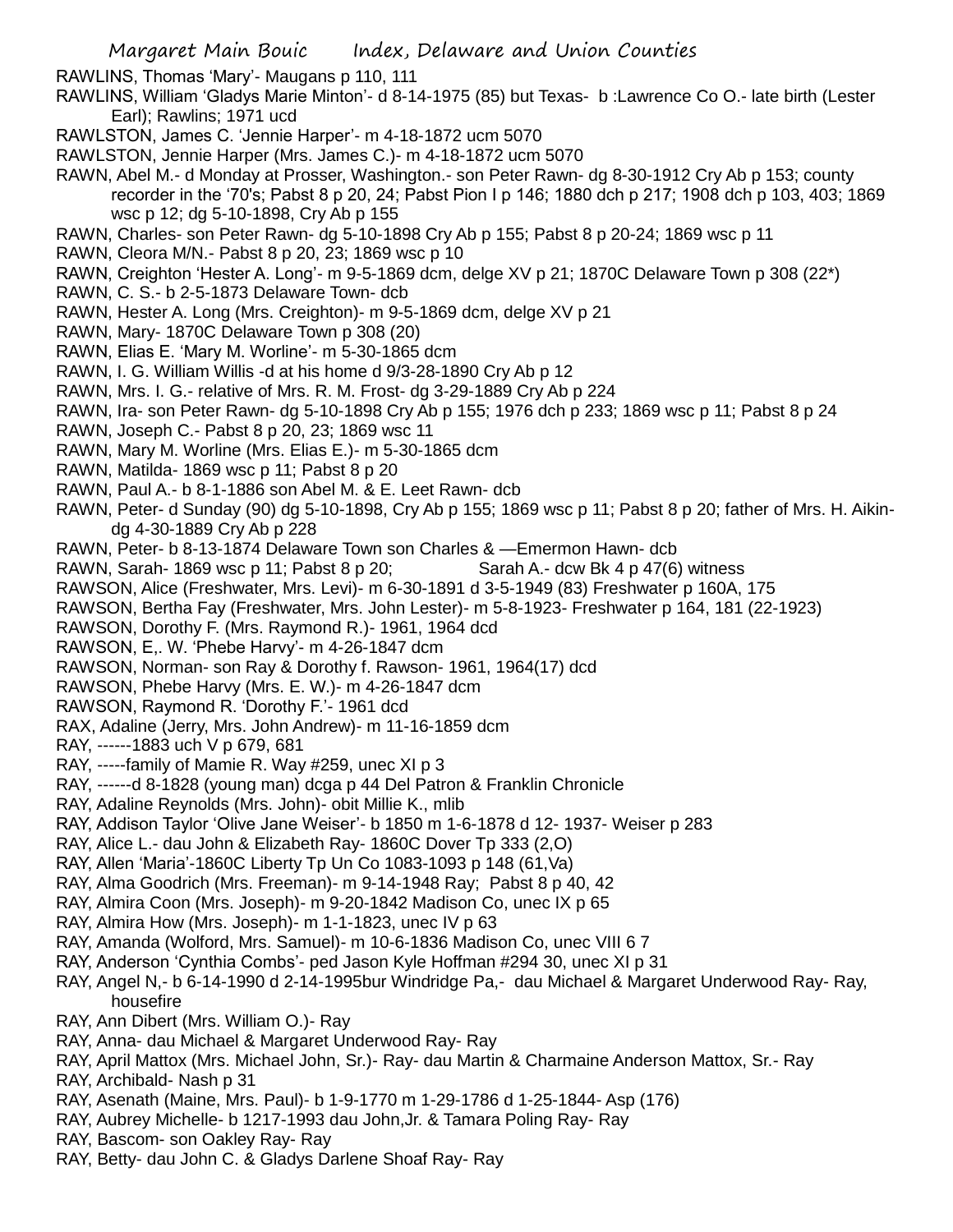- RAY, Betty (Sollers, Mrs. Leo "Pete")- m 11-7-1952- Ray
- RAY, Brady 'Kathy'- son John C.,Jr. & Juanita Ray- Ray; 1961(2), 1964 dcd
- RAY, Brenda- dau John C.,Jr. & Juanita Ray- 1964 dcd (9)
- RAY, Calvin 'Karen'- 1964 dcd
- RAY, Carol (Dix, Mrs. )- dau John T. & Emily Ball Ray- Ray
- RAY, Carolyn J. (Mrs. Keith)- 1969 dcd
- RAY, Cascen? (Mrs. )- b 3-1871 1900C Marysville 3rd ward 203-209 p 8A (29, Mich, NY,NY)
- RAY, Charles A.- query, Wright, unec XVIII p 3
- RAY, Charlotte (Hisey, Mrs. Michael)- m 5-30-1848 ucm 1318; unec VII p 39
- RAY, Cheryl (Parmer, Mrs. Keith)- dau Harry R. & Mary A. Ray- Ray
- RAY, Christina Marie- b 1-7-1975 dau Donald & --- Gooding Ray- Ray
- RAY, Christine Ann (Faulk, Mrs. Michael Wayne)- m 6-21-1970- 1985 uch p 48
- RAY, Clarence E.- father of James T. Ray obit James T., mlib
- RAY, Climanda Cowles (Mrs. Ebenezer)- m 2-17-1850 dcm
- RAY, Cora (Davis, Mrs. )- dau John T. & Emily Ball Ray- Ray
- RAY, Cora Lee Bunstock (Mrs. John)- b 4-26-1882 m 8-22-1906 dau William & Nancy Ann Freshwater Bunstock- Freshwater p 160-1
- RAY, Cricket- b 196 ch James A. & Karen Ray- 1969, 1971 dcd
- RAY, Culrot- b 1-8-1887 Delaware Town son George & Mary Heimrig Ray- dcb
- RAY, Cynthia Combs (Mrs. Anderson)- ped Jason Kyle Huffman #294 31, unec XV 31
- RAY, Dale 'Rene Ebert'- son Eugene D. & Marcia J. Thomas Ray- Ray
- RAY, Dan- son John T. & Emily Ball Ray- Ray; 1971, 1973, 1975 ucd
- RAY, Daniel- Powers Pat p 100
- RAY, Daniel 'Eliza Ann Selsor'- m 3-13-1842 Madison Co, unec IX p 56
- RAY, Daniel T.- 1980 dcd
- RAY, Gladys Darlene Shoaf (Mrs. John)- b 12-19-1905 d 2-11-1989 (83) Oak Grove Cem- Ray
- RAY, Darlene Virginia (Lane, Mrs. )- d 3-10-1983 (55) dau Darlene Ray- Ray
- RAY, David- member First Church of Christ- unec VIII p 22
- RAY, David Anthony- b 8-29-1949 son Matthew Paul & Nancy Lou Tanner Ray- Graham 148411
- RAY, David- b 1975 son Jerry D. & Penny Ray- 1980 dcd
- RAY, David- b 1967 son Keith & Judy C. Ray- 1971 dcd
- RAY, David P. 'Sally Brown'- lic 7-15-1840 ucm 648; unec V p 23
- RAY, Dawn Stephanie- b10-3-1977 dau Richard & —Hofmann Ray- Ray
- RAY, Deborah (Asher, Mrs. John)- m 1826- 1883 uch V p 474
- RAY, Della (Shope, Mrs. )- dau John T. & Emily Ball Ray- Ray
- RAY, Diana (Vaught, Mrs. Ronald)- dau Harry R. & Mary A. Ray- Ray
- RAY, Donald E. 'Karen Gooding'- son Eugene D. & Marica J. Thomas Ray- Ray; 1973, 1981, 1983 ucd
- RAY, Donald ' Gooding'- son Eugene Ray- Ray
- RAY, Dorothy (Dowell/Downing, Mrs. )- dau John T. & Emily Ball Ray- Ray
- RAY, Drucilla (Gates, Mrs. Rasselus)- m 4-26-1849 dcm
- RAY, Earl- brother Paul, John C. Ray- Ray
- RAY, Ebenezer- 1850C Oxford Tp 2782 p 156 (23,–)
- RAY, Ebenezer 'Climanda Cowles'- m 2-17-1850 dcm
- RAY, Edna Lucille (Daum, Mrs. Carl H.)- b 10-15-1899 m 7-3-1922 d 2-24-1977 (77) Milford Cem- dau William O. & Ann Dibert Ray- Ray
- RAY, Elizabeth (Cellars, Mrs. James)- m 5-12-1841 dcm; Wight p 4 (5-14-1841)
- RAY, Elizabeth (Mrs. John)- 1860C Dover Tp 333 (32,O)
- RAY, Ellinor Swearingen (Pendleton, Mrs. William D.)- b 1814 d 7-4- 1962- dcc Richard Humes 25
- RAY, Eliza Ann Selsor (Mrs. Daniel)- m 3-13-1842 Madison Co, unec IX p 56
- RAY, Ellen (Spring, Mrs. )- dau John T. & Emily Ball Ray- Ray
- RAY, Emily Ball (Mrs. John T.)- b 1917 d 1987 Claibourne Cem p 95; Ray; 1971, 1973, 1975 ucd
- RAY, Emily Jo- b d 4-30-1980 Claibourne Cem- dau Michael H. & La Ronda Lowe Ray- Ray
- RAY, Ester (Mrs. James)- 1880C Allen Tp 206-219 p 21 (32,O,O,O)
- RAY, Esther Garwood (Mrs.Melvin)- b 1-18-1894 m 1913 d 8-6-1978 bur Kenton- dau Asher & Minerva Obenour Garwood- Ray
- RAY, Eugene D. 'Marcia J. Thomas'- m 9-25-1948- son John C. & Gladys Darlene Shoaf Ray- Ray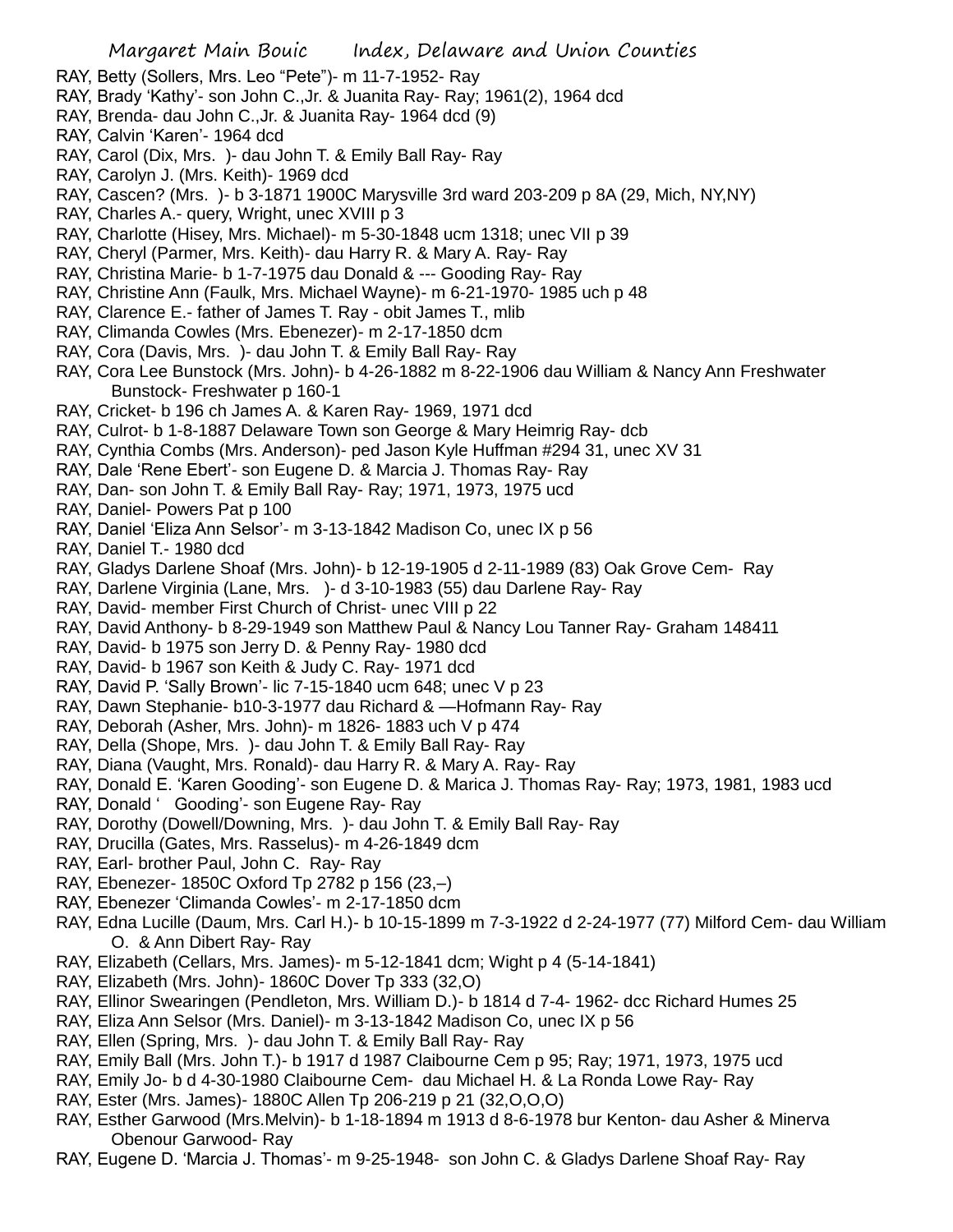- RAY, Evelyn (Thomas, Mrs. )- dau Paul Ray- Ray
- RAY, Frances V. Myers (Mrs. James)- d 1-8-1976 (51) Radnor Cem- 1961, 1964, 1969, 1971 dcd
- RAY, Freddie- no dates, Claibourne Cem p 33
- RAY, Fred E. Jr.'Patricia M.'- 1969 dcd
- RAY, Frederick- brother James Ervin Ray- Ray
- RAY, Freeman 'Alma Goodrich'- m 9-14-1948- Ray
- RAY, Gerald L,.'Nell'- son James Ervin & Frances V. Myers Ray- Ray; 1949 ucd; 1971 dcd
- RAY, Gershom- see Asp 331
- RAY, Gertrude Wend (Mrs. James A.)(Klouston, Mrs. )- Ray
- RAY, Gregg- b 1973 son James R. & Margaret Ray- 1980 dcd
- RAY, Hannah (Maine, Mrs. Lewis)- m, 10-17-1803 d 7-30-1848 dau Gershom Ray- Asp (331)
- RAY, Hannah York (Mrs. Jabez)- b 3-24-1783 dau James & Lucy Palmer York- Asp 152-2
- RAY, Harry Edward- b 5-27-1906 son John & Cora Lee Bunstock Ray- Freshwater p 160-1
- RAY, Harry- son Paul Ray- Ray
- RAY, Harry R. 'Mary A.'- b 8-28-1938 m 7-31-1960 d 5-18-1990 Oak Grove Cem- Ray
- RAY, Helma- query, Corbin- delge IX p 65
- RAY, Henry 'I.' Benedict'- b 5-15-1907 son John & Cora Lee Bunstock Ray- Freshwater p 160-1
- RAY, I. Benedict (Mrs. Henry I.)- Freshwater p 160-1
- RAY, Isaac- (83-1897) uninf p 9
- RAY, Isaiah- 1883 uch V p 397; 1985 uch p 161; unec XV p 40
- RAY, Jabez 'Hannah York'- Asp (152-2)
- RAY, Jackie- b 1962 ch James L. & Nina F. Ray- 1980 dcd
- RAY, James A. 'Gertrude Wend'- Rayburn
- RAY, James A. 'Keren'- 1964, 1969, 1971 dcd
- RAY, James A. 'Mona'- b 5-2-1933 d 5-20-1997 (64) son James A. & Gertrude Wend Ray- Ray
- RAY, James Ervin 'Frances V. Myers'- d 11-17-1981 (57) Radnor Cem- Ray; 1961, 1964, 1969, 1981 dcd
- RAY, James 'Ester'- 1880C Allen Tp 206-219 p 21 (34/39, O,O,Mich)
- RAY, James- b 1963 son James A. & Karen Ray- 1969, 1971 dcd
- RAY, James- son John C. Ray- Ray
- RAY, James L. 'Nina F.'- 1980 dcd
- RAY, James 'May'- 1961 dcd
- RAY, James- brother Morris Ray- Ray
- RAY, James M. ;Wynetta W.'- 1962 ucd
- RAY, James 'Patsy Hutson'- m 6-6-1826 Madison Co, unec V p 27
- RAY, James R. 'Margaret'- 1980 dcd
- RAY, James Ronald- son James & Frances V. Myers Ray- Ray; 1971 dcd
- RAY, James T. 'Jessie E.'- d 5-7-1981 (50) Marengo Cem son Clarence E. Ray- obit, mlib; Marion Star
- RAY, Jane Ruth (Kindle, Mrs. )- dau Melvin & Esther Garwood Ray- Ray
- RAY, Janet Evert (Mrs. John T.,Jr.)- Ray
- RAY, Janice C. (Mrs. )- Ray
- RAY, Jason Christopher- son John T., Jr. & Jane Evert Ray- Ray
- RAY, Jean (Asbury, Mrs. )- dau John T. & Emily Ball Ray- Ray
- RAY, Jennifer- b 1966 dau James L. & Nina F. Ray- 1980 dcd
- RAY, Jerry D. 'Penny'- d 10-1980-Ray; 1980 dcd
- RAY, Jerry- son Gerald & Nell Ray- 1949 ucd
- RAY, Jerry- son James & Mary Ray- 1961 dcd (11)
- RAY, Jerry- son James E. & Frances V. Ray- 1964 dcd (14)
- RAY, Jesse- dg 1-14-1908, delge VIII p 27
- RAY, Jesse 'Margaret Thomas'- m 7-5-1845 Madison Col unec X p 18
- RAY, Jessie E. (Mrs. James T.)- obit James T., mlib
- RAY, Jim- brother Paul Ray- Ray
- RAY, Jimmy- son James A. & Karen L. Ray- 1964 dcd (1 1/2)
- RAY, JoAnne- dau Harry R. & Mary A. Ray- Ray
- RAY, Joey (3-1980) son Jerry & Penny Ray- Ray
- RAY, John 'Adaline Reynolds'- obit Millie K., mlib
- RAY, John C., Jr.- b 1-11-1929 d 6-21-2000 (71) son John & Gladys Darlene Shoaf Ray- Ray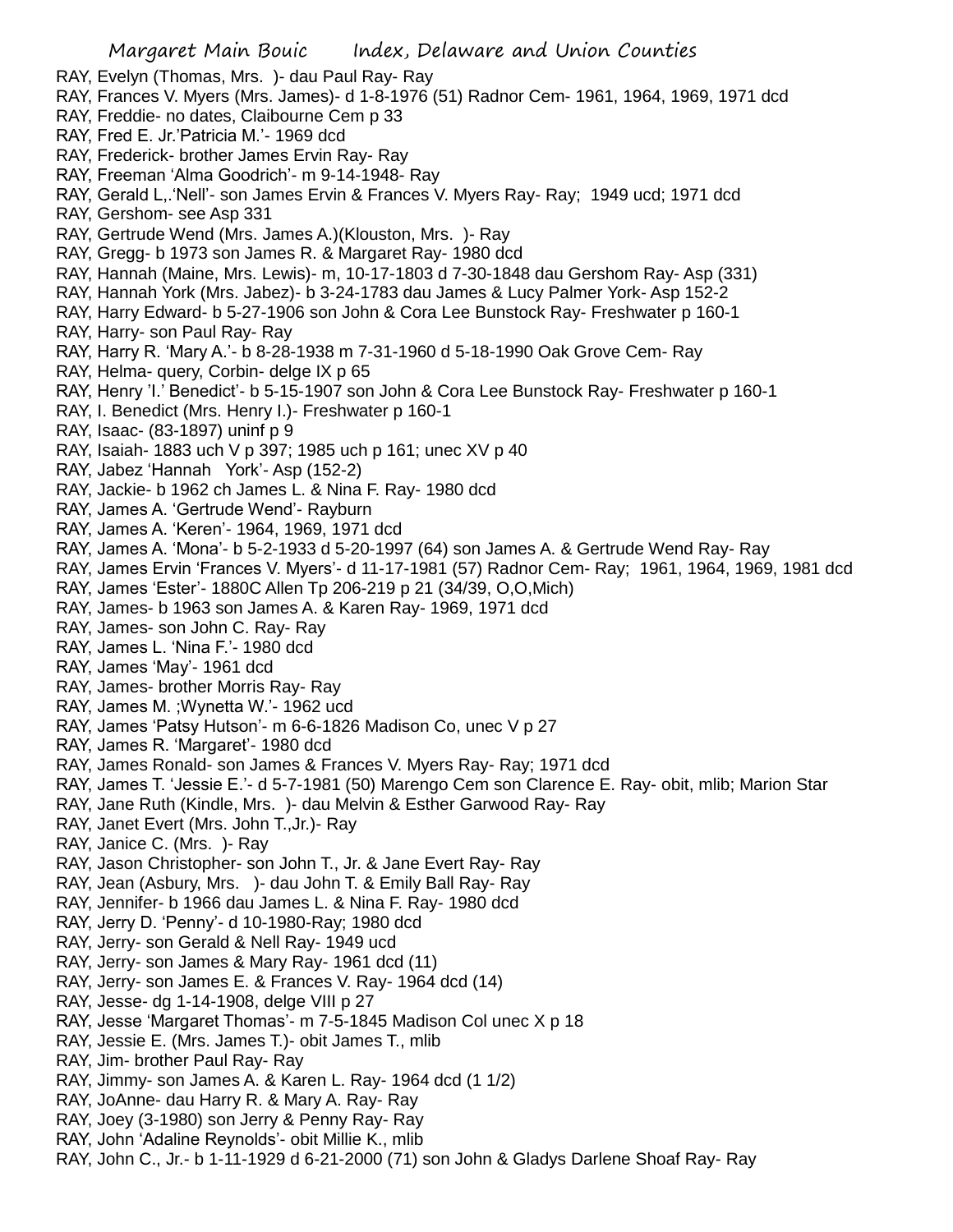- RAY, John C. III- son John C. Jr. Ray- Ray
- RAY, John C. 'Juanita'- 1964 dcd
- RAY, John 'Cora Lee Bunstock'- m 8-22-1906 Freshwater p 160-1
- RAY, John 'Gladys Darlene Shoaf'- d 11-4-1981- Oak Grove Cem- Ray
- RAY, John Darren- son John T.,Jr. & Jane Evert Ray- Ray
- RAY, John 'Elizabeth'- 1860C Dover Tp 333 (32,O)
- RAY, John- son John C. & Juanita Ray- 1961, 1964 dcd (7)
- RAY, John 'Mary Galloway'- m, 10-5-1837 Madison Co, unec IX p 5
- RAY, John- m 5-17-1924 brother Paul Ray- Ray
- RAY, John Robert- son Michael Ray- Ray
- RAY, John,Sr. 'Sandra Curry'- Ray
- RAY, John,Jr.'Tamara Poling.- son John,Sr. & Sandra Curry Ray- Ray
- RAY, John T. 'Emily Ball'- b 1910 Claibourne Cem p 95; Ray; 1971, 1973, 1975 ucd
- RAY, John T.,Jr. 'Janet Evert'- b 7-28-1947 d 6-20-1977 Claibourne Cem p 95- on John T. & Emily Ball Ray-Ray
- RAY, John- pallbearer for Walter Weber- dg 1-7-1916 Cry Ab p 4
- RAY, Johnny- brother James Ervin Ray- ray
- RAY, Joseph 'Almira Coon'- m 9-22-1842 unec IX p 65
- RAY, Joseph 'Almira How'- m 1-1-1823 Madison Co, unec IV p 63
- RAY, Joseph- b 1977 son Jerry D. & Penny Ray- 1980 dcd
- RAY, Juanita (Mrs. John C.)- 1961, 1964, 1971 dcd
- RAY, Judy (Conkle, Mrs. )- dau James T. & Jessie E. Ray- obit James T., mlib
- RAY, Judy (Mrs. Keith)- 1971, 1980 dcd
- RAY, Julia Caroline Sways (Williams, Mrs. Fredrick)- b 1829; ped Marquita M. Berry Reeves Freshwater 359 27, unec XII p 29
- RAY, June (Whisler, Mrs. )- b 6-29-1929 dau Roy E. & Ruth Abbie lenker Ray- Weiser p 323
- RAY, Karen (Blythe, Mrs. )- b 1952 dau James Ervin & Frances V. Myers Ray- Ray; 1961, 1964, 1969, 1971 dcd
- RAY, Karen (Mrs. Calvin)- 1964 dcd
- RAY, Karen Gooding (Mrs. Donald E.)- Ray; 1973, 1981, 1983 ucd
- RAY, Karen (Mrs. James A.)- 1964, 1969, 1971 dcd
- RAY, Karen- dau James A. & Karen L. Ray- 1964 dcd (2 1/2)
- RAY, Karen- dau James M. & Wynetta W. Ray- 1962 ucd (4)
- RAY, Katie Main- d Wednesday (5) dau Oakley Ray- dg 9-4-1917 Cry Ab p 85
- RAY, Keith 'Judy''Carolyn'- son Morris & Murl Ray- Ray; 1964, 1969, 1971, 1980 dcd
- RAY, ----(Stanley, Mrs. Jay)- dau Morris & Murl Ray- Ray
- RAY, Kevin- son Calvin & Karen Ray- 1964 dcd (1)
- RAY, Kevin- b 1973 ch Donald E. & Karen L. Ray- 1981, 1983 ucd
- RAY, Kingsbury- dpc p 76, 89
- RAY, Dr. Kingsley- 1880 dch p 234; 1908 dch p 3347; Poe p 23; Fowler p 42; delge IV p 27
- RAY, Kris- b 1975 ch Donald E. & Karen L. Ray- 1981, 1983 ucd
- RAY, LaRonda Lowe (Mrs. Michael H.)- dau LeRoy Lowe- Ray; 1980 dcd
- RAY, Larry E. 'Patti L.'- 1977 ucd
- RAY, Larry E. 'Sharon'- 1971 ucd
- RAY, Larry- b 1969 son Larry E. & Sharon/Patti Ray- 1971, 1977 ucd
- RAY, Laura Lea- dau Lee F. Ray- Ray; 1980 dcd- engaged to Golden Alfred Watts
- RAY, Lee F.- son John C. & Gladys Darlene Shoaf Ray- Ray
- RAY, Len E.- son James & Ester Ray- 1880C Allen Tp 206-219 p 21 (1,O,O,O)
- RAY, Levi- uccp p 31 JB3 p 286, appraiser
- RAY, Lisa (Kline, Mrs. )- dau James A. & Gertrude Wend Ray- Ray
- RAY, Lois (Gibbons, Mrs. )- dau James A. & Gertrude Wend Ray- Ray
- RAY, Lottie (Ray, Mrs. )- sister Morris Ray- Ray
- RAY, Louisa- dau Allen & Maria Ray- 1860C Liberty Tp Un C 1083-1093 p 148 (14,O)
- RAY, Louisa- dau John & Elizabeth Ray- 1860C Dover Tp 333 (8,O)
- RAY, Louise Van Guren (Mrs. Robert E.)- Ray
- RAY, Loyce (Salmons, Mrs )- sister James Ervin Ray- Ray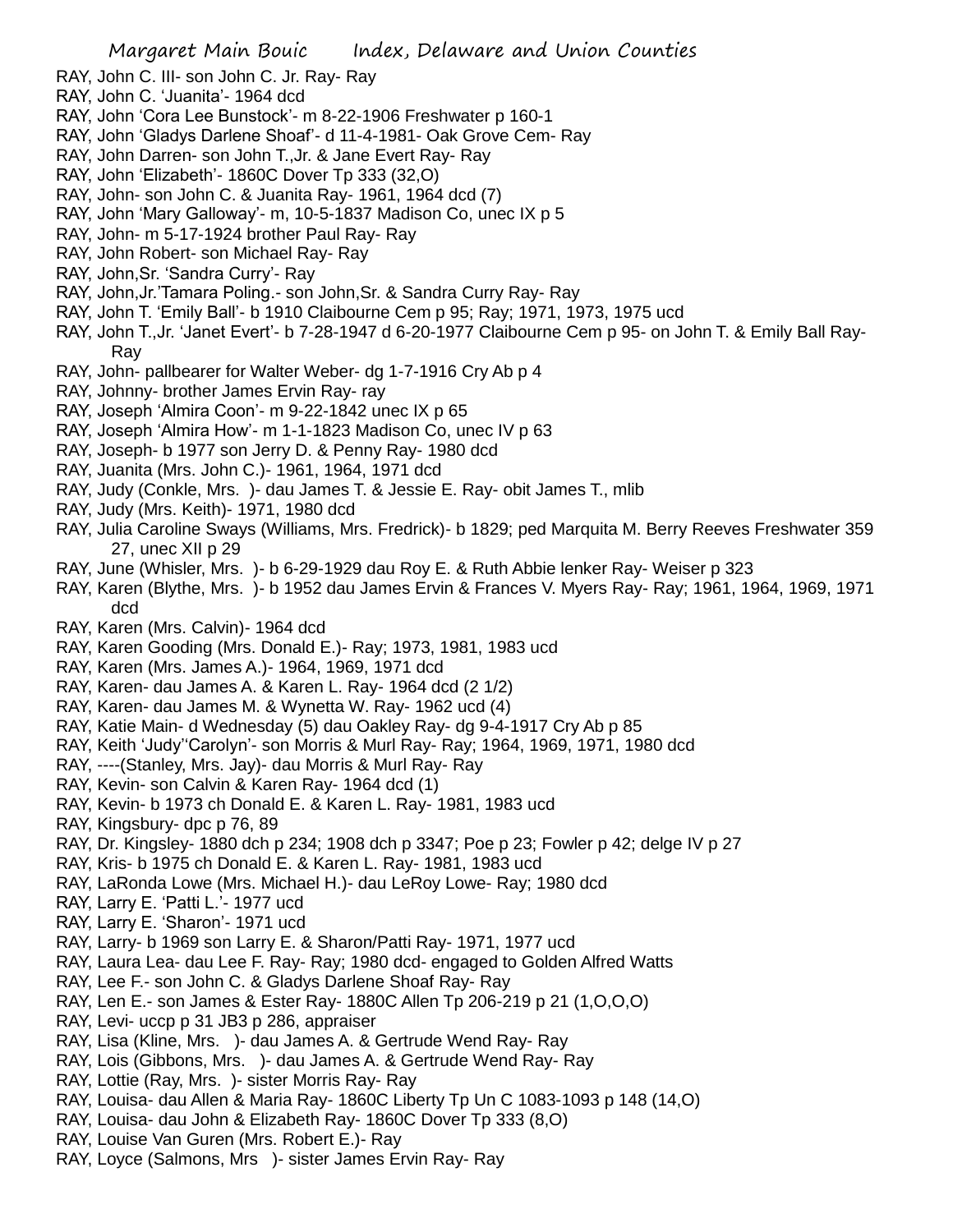- RAY, Lynn Oakley 'Sharon Louise'- d 8-16-1962 (20) Oak Grove Cem- son John C. & Gladys Darlene Shoaf Ray,Sr.- Ray
- RAY, Lynn Scott- son Lynn Oakley & Sharon Louise Ray- Ray
- RAY, Manila Maine (Anderson, Mrs. Roscoe Dewy)- b 1900 d 1967 ped Jason Kyle Huffman #294 15 dau Anderson & Cynthia Combs Ray- unec XI p 31
- RAY, Marcia J. Thomas (Mrs. Eugene D.)- m 9-25-1948 dau Guy & Thelma Lockwood Thomas- Ray
- RAY, Margaret- dau Allen & Maria Ray- 1840C Liberty Tp 395 (5-10); 1860C Liberty Tp Un Co 1083-1093 p 148 (26,O);
- RAY, Margaret G. (Oller, Mrs. George)- b 1797 d 2-8-1836 m 11-26-1816- ped Norma Ellis Oller 17, delge V p 51
- RAY, Margaret (Harlan, Mrs. Moses)- dcq Thomas Graham 287
- RAY, Margaret (Mrs. James R.)- 1980 dcd
- RAY, Margaret Underwood (Mrs. Michael )- b 3-22-1961 m 6-14-1992 d 2-14-1995 Housefire- bur Windridge, Pa- dau John & Gladys Wahnetta Harvey Wunderwood,Sr.- Ray
- RAY, Margy Ann (Oller, Mrs. George,Jr.)- m 12-23-1847 dcm
- RAY, Maria (Mrs. Allen)- 1860C Liberty Tp 1083-1093 p 148 (58,Va)
- RAY, Mark- b 1975 son James R. & Margaret Ray- 1980 dcd.
- RAY, Martha (Johnston, Mrs. Obediah)- m 10-10-1822 unec IV p 63
- RAY, Mary Ann (Price, Mrs. Joseph)- m 7-21-1831 Madison Co, unec V p 48
- RAY, Mary A. (Mrs. Harry R.)- m 7-31-1960- Ray
- RAY, Mary (Erwin, Mrs. )- dau John T. & Emily Ball Ray- Ray
- RAY, Mary J.- 1850C Union Tp 1251-1269 p 188 (22,O)
- RAY, Mary McClain (Mrs. )- d 2-13-1965 (7O) Oak Grove Cem- sister Wilmer McClain- Ray
- RAY, Mary P.- dau John & Elizabeth Ray- 1860C Dover Tp 222 (10,O)
- RAY, Mary (Ramey, Mrs. )- dau John C. & Gladys Darlene Shoaf Ray- Ray
- RAY, Marjorie- dau Gerald & Nell Ray- 1949 ucd
- RAY, Matthew 'Ann Amos'- m 8-1-1823 Madison Co, unec IV p 64
- RAY, Matthew Paul 'Nancy Lou Tanner'- b 8-26-1927- Graham (148411)
- RAY, Maud- youngest dau of Lawrence Martin- dg 10-15-1885, Cry Ab p 119
- RAY, May (Mrs. James)- 1961 dcd
- RAY, May (Ray, Mrs. William)- m 5-27-1849 Madison Co, unec XI 44
- RAY, Melvin 'Esther Garwood'- m 1913- Ray
- RAY, Michael John,Sr. 'April Mattox'- Ray
- RAY, Michael John,Jr.- b 8-5-1993 son Michael John,Sr. & April Mattox Ray- Ray
- RAY, Michael John- b 7-18-1961 son Matthew Paul & Nancy Lou Tanner Graham 1484115
- RAY, Michael "Mike"'LaRonda Lowe'- son John T. & Emily Ball Ray- Ray
- RAY, Michael 'Margaret Underwood' m 6-14-1992- Ray
- RAY, Millie K.- b 9-8-1896 d 10-4-1981 Hopewell Cem, djlm p 87- dau John & Adaline Reynolds Ray-; obit, mlib; 1971, 1973, 1975, 1977, 1979 ucd
- RAY, Minerva (Kindle, Mrs. Orland)- dau Melvin & Esther Garwood Ray- Ray
- RAY, Morris 'Murl'- Ray; 1964 dcd
- RAY, Murl (Mrs. Morris)- Ray; 1964 dcd
- RAY, Nancy Lou Tanner (Mrs. Matthew Paul)- b 11-12-1929 dau Henry George & Lucy Hensley Tanner-Graham 148411
- RAY, Nell (Mrs. Gerald)- 1949 ucd
- RAY, Nina F. Lett (Burgess, Mrs. )(Mrs. James L.)- b 2-17-1937 d 3-18-1996 (59) Trenton Cem- dau Kenner & Zelma R. Jordan Lett- Ray; 1980 dcd
- RAY, Norman- son Paul Ray- Ray
- RAY, Oakley- d 10-10-1961 (82) bur Gallia County- Ray
- RAY, Oakley James 'Lillie'- d 7-1978- Ray
- RAY, Oakley- father of Katie Main Ray- dg 9-4-1917, Cry Ab p 85
- RAY, Olive Jane Weiser (Mrs. Addison Taylor)- dau William & Mary Myers Weiser- Weiser p 283
- RAY, Ona- dau James & Ester Ray- 1880C Allen Tp 206-219 p 21 (5,O,O,O)
- RAY, Pamela- dau Harry R. & Mary A. Ray- Ray
- RAY, Patricia M. (Mrs. Fred E.,Jr.)- 1969 dcd
- RAY, Patsy Hutson (Mrs. James)- m 6-6-1826 Madison Co, unec V p 27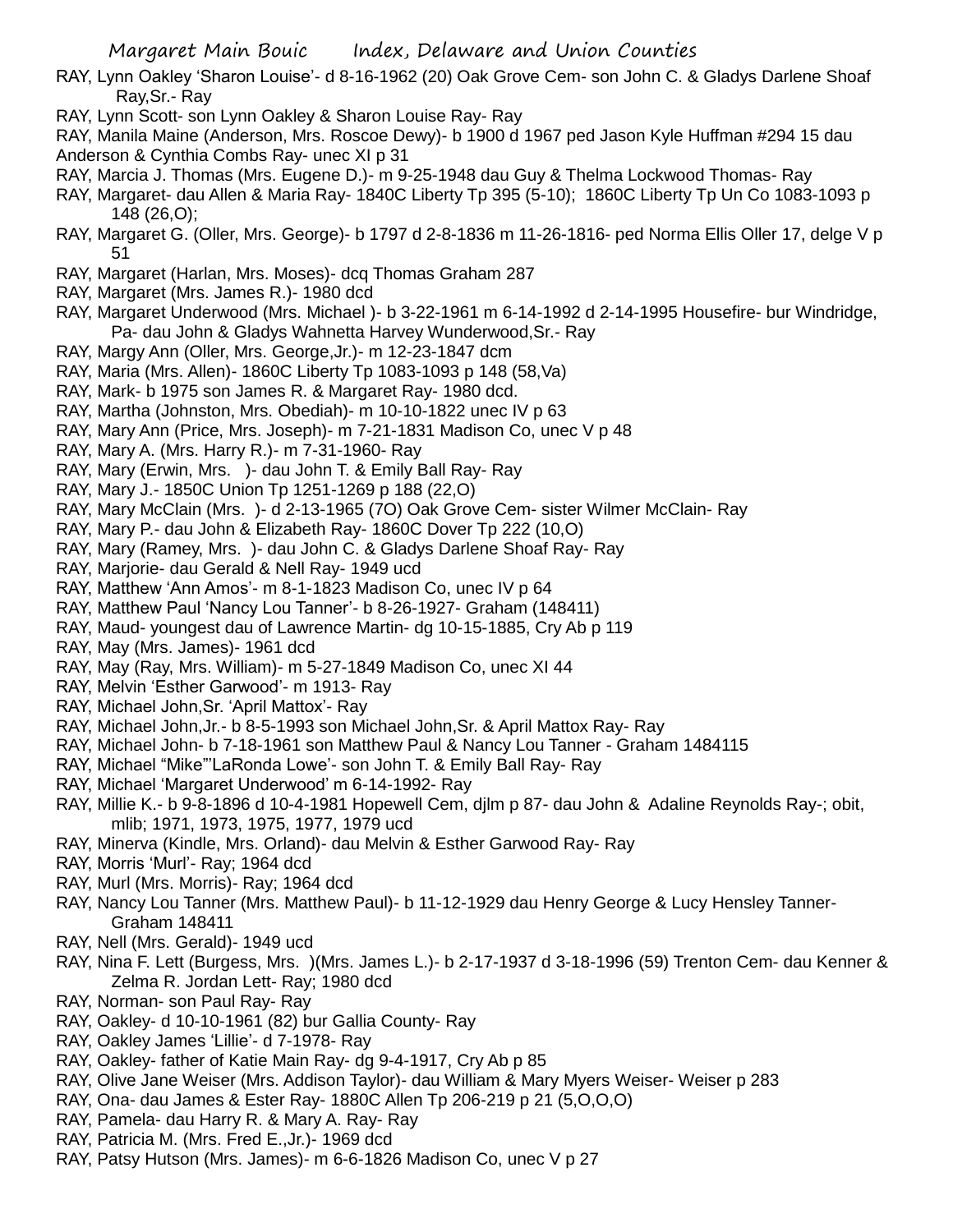- RAY, Patti- dau James A. & Gertrude Wend Ray- Ray
- RAY, Paul- son John C. Ray- Ray Paul- d 10-4-1974 (54)- Ray
- RAY, Paul- son Melvin & Esther Garwood Ray- Ray
- RAY, Paula Sue- dau Robert C. & Louise Van Curen Ray- Ray
- RAY, Phillip D.'June'-d 8-27-1984 (48) Fairview Mem. Pk.- son John C. Ray, Sr & Gladys Darlene Shoaf Ray-Ray
- RAY, Phyllis (Davis, Mrs. )- dau John T. & Emily Ball Ray- Ray
- RAY, Polly (Stroup, Mrs. David)- m 2-13-1822 Madison Co, unec IV p 63
- RAY, Penny (Mrs. Jerry D.)- Ray; 1980 dcd
- RAY, Rachel (Owen, Mrs. Warren)- m 3-28-1816, dg 2-11-1887 Cry Ab p 150
- RAY, Ralph- son Melvin & Esther Garwood Ray- Ray
- RAY, Randy- b 1961-son James M. & Wynetta W. Ray- 1962, 1967 ucd
- RAY, Randy- son Paul Ray- Ray
- RAY, Ray- brother James T. Ray- obit James T., mlib
- RAY, Rayleigh/Rowland- Oller Cem p 9; 1908 dch p 381
- RAY, Rene Evert (Mrs. Dale)- Ray
- RAY, Ric- researcher, delge XII p 15
- RAY, Richard 'Monica'- son Freeman & Alma Goodrich Ray- Ray
- RAY, Richard ' Hofmann'- Ray
- RAY, Richard- brother James T. Ray- obit James T., mlib
- RAY, Richard- son Harry R. & Mary A. Ray- Ray
- RAY, Richard- son Melvin & Esther Garwood Ray- Ray
- RAY, Ricky- son James M. & Wynetta W. Ray- 1962 ucd (6)
- RAY, Ridge Michael- b 9-20-1994 son Tina Ray- Ray
- RAY, Robert- 1870C Darby Tp 215-203 p 27 (22,Canada), blacksmith
- RAY, Robert A.- b 7-7-1828, unec XIII p 6
- RAY, Robert E. 'Helen Louise Van Curen'- Ray
- RAY, Robert- brother James T. Ray- obit James T., mlib
- RAY, Robert- son John C., Jr. & Juanita Ray- 1964 dcd (5 mo)
- RAY, Robert- son Lee E. & Joan Rausch- Rausch
- RAY, Robert S.- 1961 dcd, Porter Tp
- RAY, Robin (Tascoe, Mrs. )- b 1958 dau John T. & Emily Ball Ray- Ray; 1971, 1973, `975 ucd
- RAY, Rolley- 1850C Concord Tp 2252 p 131 (50,Va)
- RAY, Ronald- b 10-9-1953 son Matthew Paul & Nancy Lou Tanner Ray- Graham 1484113
- RAY, Ronald "Ronnie"- son James Ervin. & Frances V. Ray- Ray; 1961, 1964, 1980 dcd
- RAY, Rose (Shrake, Mrs. )- dau John C. & Darlene Ray- Ray
- RAY, Rosmary Margaret- dau Mrs. Janice C. Ray- Ray- engaged to David Carey Irelan
- RAY, Roy E. 'Ruth Abbie Lenker'- Weiser p 323
- RAY, Roy L.- Senator; delge IV p 54
- RAY, Rufus- son John & Adaline Reynolds Ray- obit Millie K., mlib
- RAY, Ruth- member First Church of Christ- unec VIII p 23
- RAY, Ruth Abbie Lenker (Mrs. Roy E.)- b 6-7-1909 du George Frank & Pearl Joann Fisher Lenker- Weiser p 323
- RAY, Ruth Wingate (Mrs. Thomas)- m 4-25-1822 Madison Co, unec IV p 63
- RAY, S.- uca p 46
- RAY, Sally Ann (Olson, mrs. Robert Carl)- b 6-10-1933- Weiser p 522
- RAY, Sally Brown (Mrs. David P.)- lic 7-15-1840 ucm; unec V p 23 (Hearl)
- RAY, Sally Shoup (Mrs, William)- m 2-10-1814 Madison Co, unec IV p 22
- RAY, Samantha- dau Allen & Maria Ray- 1840C Liberty Tp Un Co 395 (-5); 1860C Lib Tp 1083-1093 p 148 (20,O)
- RAY, Samuel- unec XVIII p 3
- RAY, Sarah --- (Mrs. )- ped Jan Stevenson 19, unec IX p 71
- RAY, Sarah (Hatcher, Mrs. James)- 1883 uch V p 633
- RAY, Sarah (Lash, Mrs. Harold)- Ray
- RAY, Scott- b 1970 son James R. & Margaret Ray- 1980 dcd
- RAY, Sharon (Mrs. Larry E.)- 1971 ucd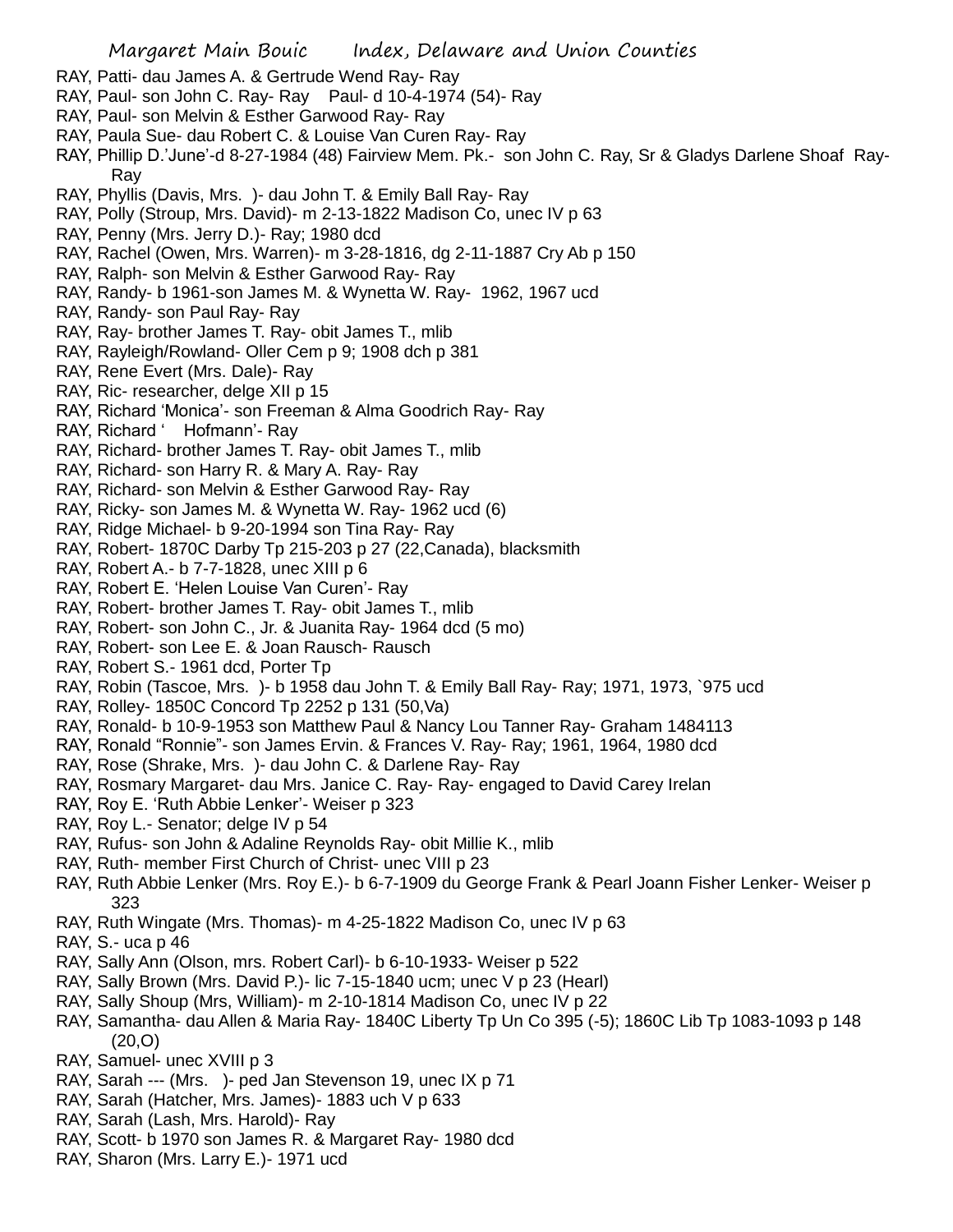- RAY, Sharon Louise (Mrs. Lynn Oakley)- Ray
- RAY, Shelley- dau Harry R. & Mary A. Ray- Ray
- RAY, Smitty- b 1954, lived with Dial & Martha M. Gearheart- 1971 dcd
- RAY, Stella (Rakes, Mrs. )- sister Morris Ray- Ray
- RAY, Steven A.- son James T. & Jessie E. Ray- obit James T, mlib
- RAY, Susan Adele- b 7-29-1958 dau Matthew Paul & Nancy Lou Tanner Ray- Graham 1484114
- RAY, Susan D. (Sprinkle, Mrs. )- dau James T. & Jessie E. Ray- obit James T., mlib
- RAY, Susan (Shirk, Mrs. Morgan)- m 7-10-1842 ucm 809; unec V p 60
- RAY, Tamara (Mrs. John,Jr.)- Ray
- RAY, Teresa- b 1971 dau James R. & Margaret Ray- 1980 dcd
- RAY, Terri (Smith, Mrs. Clarence- dau Harry R. & Mary A. Ray- Ray
- RAY, Terry (Lundquest, Mrs. )- dau James T. & Jessie E. Ray- obit James T., mlib
- RAY, Theodore- brother Morris Ray- Ray
- RAY, Theodore, Jr.- brother James Ervin Ray- Ray
- RAY, Thomas- b 4-29-1951 son Matthew Paul & Nancy Lou Tanner Ray- Graham 1484112
- RAY, Thomas- brother Morris Ray- Ray
- RAY, Thomas 'Ruth Wingate'- m 4-25-1822 Madison Co, unec IV p 63
- RAY, Tina- dau Paul & Connie Ray- Ray
- RAY, Tom- son Paul Ray- Ray
- RAY, Toni Jean (Bean, Mrs. Jeffry David)-b 1960 m 8-16-1980 dau James M. & Wynetta W. Ray- 1962, 1967 ucd
- RAY, Tracy- b 1965 ch Fred E.,Jr. & Patricia M. Ray- 1969 dcd
- RAY, Ursula (Kinney, Mrs. Andrew)- m 6-13-1833 Madison Co, unec VII p 10
- RAY, Vicky-dau James M. & Wynetta W. Ray- 1962 ucd (5)
- RAY, Virgie (Davis, Mrs. Richard C.)- m 12-18-1959- Ray
- RAY, Virginia (Lane, Mrs. )- dau John C. & Gladys Darlene Shoaf Ray- Ray
- RAY, Virginia Ann (Miller, Mrs. Sebastian)- b 1823 d 1885 ped Jan Stevenson #169 9, unec IX p 71 dau Sarah Ray
- RAY, Walter A.- b 10-1898 son Casan? Ray- 1900C Marysville 3rd ward 203-209 p 5A (1,O,Eng,Mich)
- RAY, Walter- attended funeral of Mrs. A. E. Copper- dg 1-18-1910 Cry Ab p 87
- RAY, Rev, William- unec XVII p 64; 1883 uch V p 465
- RAY, William- unclaimed letter 1853; unec V p 22
- RAY, William (poet) d 12-9-1771 d 8-1826, dcga p 35; Del Pat & Franklin Chron
- RAY, William 'May Rae'- m 5-27-1849 Madison Co, unec XI p 44
- RAY, William- son Melvin & Esther Garwood Ray- Ray
- RAY, William 'Sally Shoup'- m2-10-1814 Madison Co, unec IV p 22
- RAY, Wyvetta W. (Mrs. James M.)- 1962, 1967 ucd
- RAYAN, Father- dg 2-24-1905 Cry Ab p 10
- RAYBOULD, Rosanna (Mrs.Thomas)- b 5-1846 1900c Powell 4th ward 342-352 p 4A (54, Eng, Eng, Eng) m 34y no ch
- RAYBOULD, Thomas?'Rosanna'- b 12-1843- 1900C Marysville 4th ward 342-352 p 4A (56,Eng,Eng,Eng)- m 34y
- RAYBUREN, Carrie- b 1967 dau Darlene N. Rayburen- 1971 ucd
- RAYBUREN, Darlene N. 'Carrie'- 1971 ucd
- RAYBURN, Alice Faye (Puckett, Mrs. David Lee)- b 9-15-1949 m 10-11-1974- St. Paul p 130
- RAYBURN, Amanda M. Dungan (Mrs. William)- m 5-14-1845 Madison Co, unec X p 18
- RAYBURN, Angela- b 1979 dau Lawrence & Rose Rayburn- 1980 dcd
- RAYBURN, Ann (Mrs. Jack)- Rayburn
- RAYBURN, Ann M. Rouse (Mrs. John M.)- m 12-27-1842 Madison Co, unec IX p 65
- RAYBURN, Anna Mae Luikart (Mrs. Leonard D.)- d 12-30-1986 (65) bur Cardington- dau Howard & Bertha Luikart- Rayburn
- RAYBURN, Barbara J. (Mrs. Jack D.)- 1971 dcd
- RAYBURN, Becky- dau David & Peggy Rayburn- Rayburn
- RAYBURN, Becky (Wells, Mrs. Ed)- dau William B., Jr. & Dorothy Cordial Rayburn- Rayburn
- RAYBURN, Bertha L. Weakley (Mrs. William)- b 10-7-1871 (61) Rayburn; 1961., 1964, 1969, 1971 dcd
- RAYBURN, Betty (Feucht, Mrs. Robert)- dau Stephen & Eva Mae Brown Rayburn- Rayburn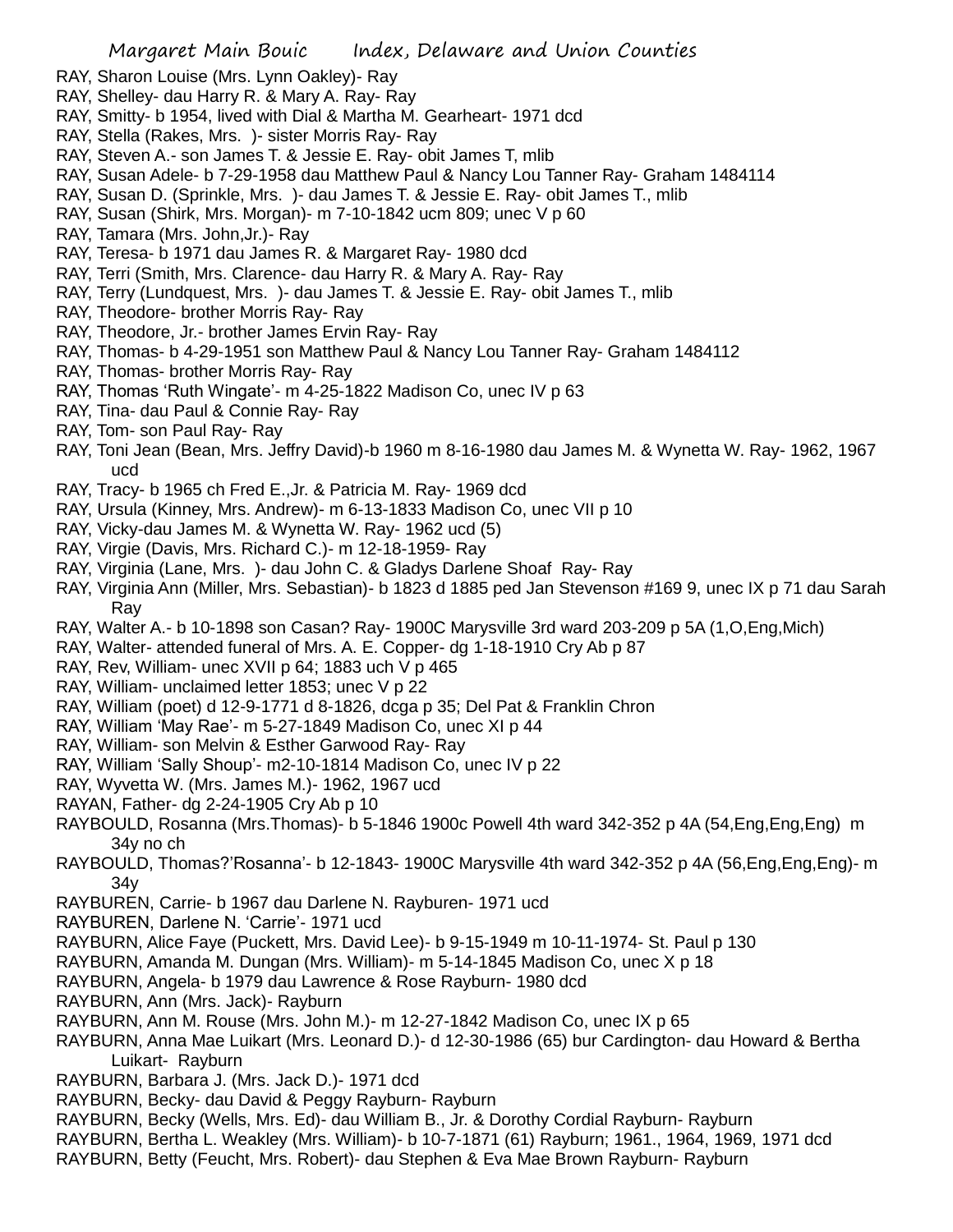RAYBURN, Brenda (Flynn, Mrs. )- dau Leonard Dawson & Anna Mae Luikart Rayburn- Rayburn

- RAYBURN, Brent 'Kevann'- son William B.,Jr. & Dorothy Cordial Rayburn- Rayburn
- RAYBURN, Brian 'Mona'- son William B.,Jr. & Dorothy Cordial Rayburn- Rayburn
- RAYBURN, Carol A.- 1980 dcd
- RAYBURN, Carol (Mrs. Harley)- Rayburn
- RAYBURN, Chad- son Leonard Eugene & Nancy Rayburn- Rayburn
- RAYBURN, Charles- d 1880 unec XVI p 35
- RAYBURN, Charles D.- son Stephen & Eva Mae Brown Rayburn- Rayburn
- RAYBURN, Charles- son David,Sr. & Mary Howsman Rayburn- unec XII p 31
- RAYBURN, Charlynn (Clark, Mrs. Greg)- dau William B., Jr. & Dorothy Cordial Rayburn- Rayburn
- RAYBURN, Chris (Mrs. James Lowell)- Rayburn
- RAYBURN, Clyde- brother Leonard C. Rayburn- Rayburn
- RAYBURN, Cristie- b 1970 ch Jack D. & Barbara J. Rayburn- 1971 dcd
- RAYBURN, Cynthia Thomas(Mrs. Mark)- dau Guy & Barbara Thomas, Jr- Rayburn;1980 dcd; engaged to Darrell D. Whitaker
- RAYBURN, Darrell- son Leonard & Anna Mae Rayburn- Rayburn
- RAYBURN, David,Jr. 'Nancy F. Gibson'- m 9-17-1843 Madison Co, unec IX p 66
- RAYBURN, David,Sr. 'Mary Howsman''Mrs. Wilson'- b Ross Co. 1806 m(1) 10-7-1830 Madison Co, unec V p 47 (2) 1862 Madison Democrat 2-12-1879; unec XII p 31 (it gives m(1) 1832/3)
- RAYBURN, David 'Julie'- Rayburn
- RAYBURN, David 'Peggy'- d 12-9-1962 (42) bur Dayton- Rayburn
- RAYBURN, David R.- son David,Sr. & Mary Howsman Rayburn unec XII p 31
- RAYBURN, ---------(Wilson, Mrs. )(Mrs. David,Sr.)- m 1862 Madison Democrat 2-12-1879; unec XII p 31
- RAYBURN, David- b 1954 son —& Wilma Joanna Donahue Rayburn- Rayburn; 1971 dcd
- RAYBURN, Mrs. David- Pabst 8 p 36
- RAYBURN, Deborah E. Hives (Mrs. William E.)- m 5-29-19776 dau R. B. Hives- Rayburn
- RAYBURN, Diane- b 1955 dau Henry F. & Wilma Joann Donahue Rayburn- Rayburn; 1971 dcd
- RAYBURN, Doris (Gourley, Mrs. Dave)- dau William & Bertha L. Weekley Rayburn- Rayburn
- RAYBURN, Dorothy Cordial (Mrs. William B., Jr.)- Rayburn
- RAYBURN, Elizabeth (Poling, Mrs. )- dau Wilbur Herman & Jean Speakman Rayburn- Rayburn
- RAYBURN, Eva Mae (Mrs. Stephen)- b 8-25-1908 m 1925 d 4-7-1994 (85) dau Van & Laura Harmon Brown-Rayburn; 1962 ucd
- RAYBURN, Frank 'Jennie Bailie'- m 4-17-1880 Madison Democrat- unec XIII p 12
- RAYBURN, Frank L.- son Stephen & Eva Mae Brown Rayburn- Rayburn
- RAYBURN, Gene D. 'Jeanne'- son Wilbur Herman & Jean Speakman Rayburn- Rayburn
- RAYBURN, Genevieve (Meadows, Mrs. Frank)- dau Stephen & Eva Mae Brown Rayburn- Rayburn
- RAYBURN, Gordon- brother Leonard D. Rayburn- Rayburn
- RAYBURN, Harley 'Carol'- son Wilbur Herman & Jean Speakman Rayburn- Rayburn
- RAYBURN, Hazel Catherine- dau Wilbur Herman & Jean Speakman Rayburn- Rayburn
- RAYBURN, Helen (Rider, Mrs. )- dau William B. & Bertha L. Weekley Rayburn- Rayburn
- RAYBURN, Henry F.'JoAnn Donahue''Vivian Johnson Horton'- b 11-17-1931 WVa d 1-9-1995 (63) bur Texasson William B. & Bertha L. Weekley Rayburn- Rayburn
- RAYBURN, Henry, Jr.- b 1962 son Henry F. & Wilma Joann Donahue Rayburn- Rayburn
- RAYBURN, Herman'Karen'- son Wilbur Herman & Jean Speakman Rayburn- Rayburn
- RAYBURN, Jack D.'Barbara J.'- 1971 dcd
- RAYBURN, Jack ' Corwin'- son Leonard Dawson. & Anna Mae Luikart Rayburn- Rayburn
- RAYBURN, Jack 'Ann'- son William & Bertha L. Weekley Rayburn- Rayburn; 1964 dcd (16)
- RAYBURN, Jackie- b 1976 dau Carol A. Rayburn- 1980 dcd
- RAYBURN, Jackie Marie- b 11-20-1975 dau Jack & —Corwin Rayburn- Rayburn
- RAYBURN, James- moved to Illinois- unec VIII p 30
- RAYBURN, James Lowell 'Chris'- son Wilbur Herman & Jean Speakman Rayburn- Rayburn
- RAYBURN, Jamie Lee- b 5-30-1974 dau Jack & –Kelley Rayburn- Rayburn
- RAYBURN, Janet O.- dau Wm. B.,Sr. & Bertha Rayburn- 1961(12), 1980 dcd
- RAYBURN, Jean Speakman (Mrs. Wilbur Herman)- b 2-24-1920 d 3-24-1999 (79) Washington C. H. Cem- dau Samuel & Anna Pitt Speakman- Rayburn
- RAYBURN, Jeanne (Mrs. Gene D.)- Rayburn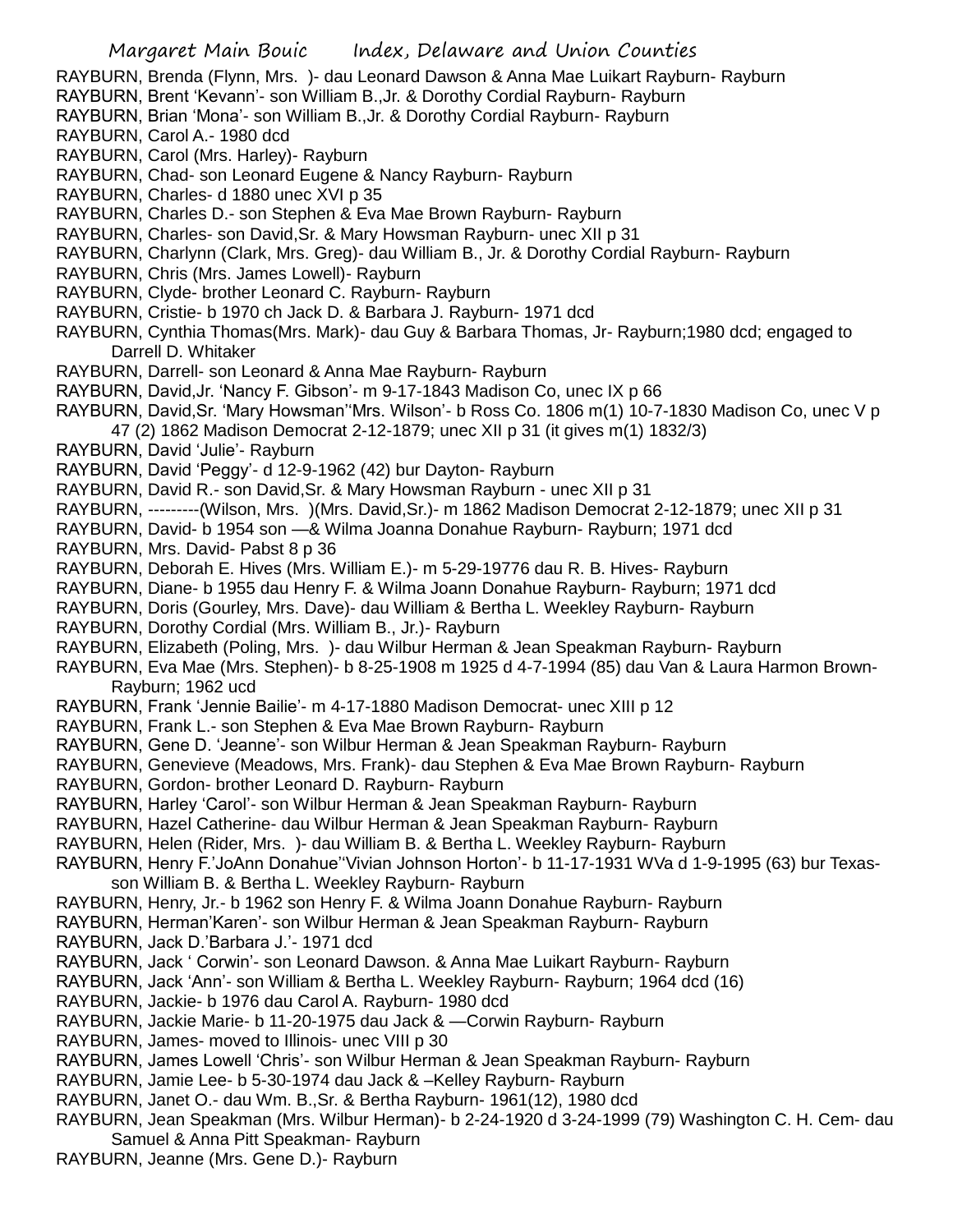RAYBURN, Jennie Bailie (Mrs. Frank)- m 4-17-1880 Madison Democrat- unec XIII p 12

- RAYBURN, Jeri Ann- dau David & Julie Rayburn- Rayburn- engaged to William E. Nibert
- RAYBURN, John M. 'Ann M. Rouse'- m 12–27-1842 Madison Co, unec IX p 65
- RAYBURN, John 'Rebecca Dungans'- m 11-8-1827 Madison Co, unec V p 28
- RAYBURN, Joseph- moved to Kansas City, Mo; unec VIII p 30
- RAYBURN, Joseph 'Martha Dungan'- m 8-13-1835 Madison Co, unec VII p 24

RAYBURN, Josie (Christman, Mrs. )- dau David,Sr. & Mary Howsman Rayburn- unec XII p 31

RAYBURN, Julie (Mrs. David)- Rayburn; 1980 dcd

RAYBURN, June (Kilbarger, Mrs. Roy)- dau Wilbur Herman & Jean Speakman Rayburn- Rayburn

RAYBURN, Karen (Mrs. Herman)- Rayburn

RAYBURN, Karla Good (Mrs. Mark)- m 11-27-1995- dau Ivan & Linda Good- Rayburn

- RAYBURN, Kathleen- b 1960 dau Henry F. & Wilma Joann Donahue Rayburn- Rayburn; 1971 dcd
- RAYBURN, Katie- dau Leonard Eugene & Nancy Rayburn- Rayburn
- RAYBURN, Keith- son William B. Jr. & Dorothy Cordial Rayburn- Rayburn
- RAYBURN, Kelsey Michelle- b 6-6-1989 dau Mark & Cindy Rayburn- Rayburn
- RAYBURN, Kenneth- b 1956- son Henry F. Wilma Joann Donahue Rayburn- Rayburn 1971 dcd
- RAYBURN, Keturah (Sharp, Mrs. Joseph B.)- m 1845 d 7-3-1864 (Nurse in war)- dg 5-27-1894 Cry Ab p 169
- RAYBURN, Kevann (Mrs. Brent)- Rayburn
- RAYBURN, Kyle Anthony- son Mark & Cindy Rayburn- Rayburn
- RAYBURN, Laura (Mrs. W. Steve)- Rayburn
- RAYBURN, Lawrence 'Rose'- 1980 dcd
- RAYBURN, Leah- dau Leonard Eugene & Nancy Rayburn- Rayburn
- RAYBURN, Leah (Roush, Mrs. )- dau Leonard Dawson & Anna Mae Luikart Rayburn- Rayburn
- RAYBURN, LeeAnn- dau William B., Jr. & Dorothy Cordial Rayburn- Rayburn
- RAYBURN, Leonard Dawson' Anna Mae Luikart'- d 7-22-1975 (63) Glendale Cem- Rayburn
- RAYBURN, Leonard Eugene 'Nancy' b 10-24-1946 d 9-29-1995 (48) son Leonard D. & Anna Mae Rayburn-Rayburn
- RAYBURN, Lucy- sister David Rayburn- Rayburn
- RAYBURN, Margaret (Blue, Mrs. John)- m 2-10-1845 Madison Co, unec X p 8
- RAYBURN, Margret (Haines, Mrs. John)- m 2-25-1830 Madison Co, unec V p 40
- RAYBURN, Mark 'Cynthia' 'Karla Good'- m 11-25-1995 son William B.,Jr. & Dorothy Cordial Rayburn- Rayburn; 1980 dcd
- RAYBURN, Martha Dungan (Mrs. Joseph)- m, 11-8-1827 Madison Co, unec VII p 24
- RAYBURN, Martha Howsman (Mrs. William)- m 9-23-1824 Madison Co, unec V p 15
- RAYBURN, Martha (McDonald, Mrs. Philip)- m 7-15-1838 Madison Co, unec IX p 6
- RAYBURN, Martha (Shough, Mrs. John Barrickman)- m 9-21-1848 Madison Co, unec XI p 8
- RAYBURN, Mary Howsman (Mrs. David)- m 10-7-1830 Madison Co, unec V p 47. XII p 31
- RAYBURN, Mike- son David & Peggy Rayburn- Rayburn
- RAYBURN, Mildred- dau Howard & Bertha Luikart Rayburn- Rayburn
- RAYBURN, Mona (Mrs. Brian)- Rayburn
- RAYBURN, Nancy Erwin (Mrs. William E.)- m 11-16-1840 Madison Co, unec IX p 31
- RAYBURN, Nancy F. Gibson (Mrs. Daivd,Jr.)- m 9-17-1843 Madison Co, unec IX p 66
- RAYBURN, Patricia- b 1977 dau Lawrence & Rose Rayburn- 1980 dcd
- RAYBURN, Patty (Madison, Mrs Donald)- dau Stephen & Eva Mae Brown Rayburn- Rayburn; 1962 ucd (9)
- RAYBURN, Peggy (Mrs. David)- Rayburn
- RAYBURN, Phyllis (Wine, Mrs. Larry )- dau William B. & Bertha L. Weekley Rayburn- Rayburn
- RAYBURN, Rebeccah Dungans (Mrs. John)- m 11-8-1827 Madison Co, unec V p 28
- RAYBURN, Rebecca Jane (Newcomb, Mrs. Calvin)- m 6–27-1848 Madison Co, unec XI p 8
- RAYBURN, Robert- brother David Rayburn- Rayburn
- RAYBURN, Ronald L son Stephen & Eva Brown Rayburn- Rayburn- 1962 ucd (17)
- RAYBURN, Rosalee (Sharp, Mrs. James E.)- m 9-9-1967 dau Stephen & Eva Brown Rayburn- Rayburn; 1962 ucd
- RAYBURN, Rose (Mrs. Lawrence)- 1980 dcd
- RAYBURN, Ruth Partin (Gillfillan, Mrs. Jim)- dau Stephen & Eva Mae Brown Rayburn- Rayburn
- RAYBURN, Samuel- politician- 1985 uch p 29
- RAYBURN, Sarah (Bensley, Mrs. Kenny)- dau William & Bertha L. Weekley Rayburn- Rayburn; 1961 dcd (18)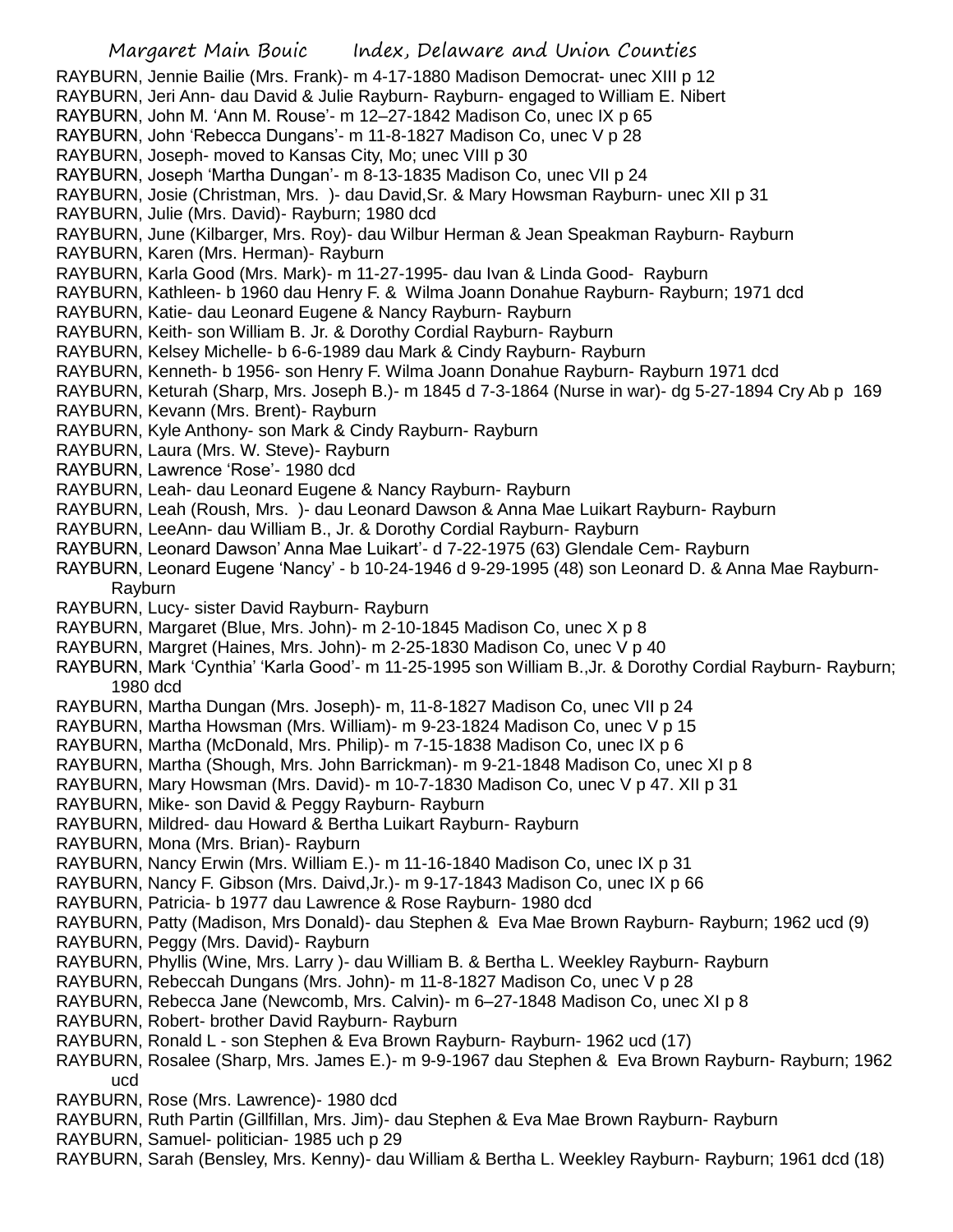- RAYBURN, Stephen 'Eva Mae Brown'- m 1925 d 1959- Rayburn
- RAYBURN, W. Steve 'Laura'- son William B. Jr. & Dorothy Cordial Rayburn- Rayburn
- RAYBURN, Thelma (Hyer, Mrs. Ron)- dau Wilbur Herman & Jean Speakman Rayburn- Rayburn
- RAYBURN, Thomas S.- son Stephen & Eva Mae Brown Rayburn- Rayburn
- RAYBURN, Tonya- dau Leonard Eugene & Nancy Rayburn- Rayburn
- RAYBURN, Treva (Brown, Mrs. )- dau Leonard Eugene & Nancy Rayburn- Rayburn
- RAYBURN, Vivian Johnson (Horton, Mrs. )(Mrs. Henry F.)- Rayburn
- RAYBURN, Walter Dawson- son Leonard Eugene & Nancy Rayburn- Rayburn
- RAYBURN, Walter- son Leonard Dawson & Anna Mae Luikart Rayburn- Rayburn
- RAYBURN, Wayne- son Leonard Dawson & Anna Mae Luikart Rayburn- Rayburn
- RAYBURN, Wilbur Herman 'Jean Speakman'- d 12-3-1975- Rayburn
- RAYBURN, William- poet- d 7-30-1826 Del Patron 8-31-1826- Reed p 7 9
- RAYBURN, William 'Amanda M. Dungan'- m 5-14- 1845 Madison Co, unec X p 18
- RAYBURN, William B. 'Bertha L. Weekley'- Rayburn; 1961, 1964, 1969, 1971 dcd
- RAYBURN, William B, Jr.'Dorothy Cordial'- b 10-14-1933 Wva d 9-22-1998 (64) Oak Grove Cem- son William B. & Bertha L. Weekley Rayburn- Rayburn
- RAYBURN, William- son David,Sr. & Mary Howsman Rayburn- unec XII p 31
- RAYBURN, William- brother David Rayburn- Rayburn
- RAYBURN, William E. 'Nancy Erwin'- m 11-16-1840 Madison Co, unec IX p 31
- RAYBURN, William 'Martha Howsman'- m 9-23-1824 Madison Co, unec V p 15
- RAYBURN, William S. 'Deborah E. Rives'- m 5-29-1976 son William Rayburn- Rayburn
- RAYBURN, Wilma Joann Donahue (Mrs. Henry F.)- d 3-18-1972 (33) bur W. Va- dau Clarence Donahue- 1880 dch p ; 1971 dcd
- RAYEL, Bernard V. 'Etta'- 1961, 1964, 1969, 1971 dcd
- RAYEL, Etta (Mrs. Bernard V.)- 1961, 1964, 1969, 1971 dcd
- RAYER, Mary Y.Finley d Monday, Crestline- sister of J. D. Finley- dg 4-6-1888 Cry Ab p 188
- RAYFIELD, Americe E. (Mrs. Finis O.)- 1961, 1964
- RAYFIELD, Finis O. 'Americe E.'- 1961, 1964, 1969, 1971 dcd
- RAYFORD, Cornelia- 1870C Taylor Tp 174-165 p 21 (17,O), black
- RAYFORD, Isaac- 1870C Taylor Tp 174-165 p 21 (14,O), black
- RAYFORD, John- 1870C Taylor Tp 174-165 p 21 (34,O,0) black
- RAYFORD, Laura (Mrs. Tobias)- 1870C Taylor Tp 174-165 p 21 (20,NC) black
- RAYFORD, Mishack- 1870C Taylor Tp 174-165 p 21 (19,O) black
- RAYFORD, Nancy Mossley (Mrs. Samuel)- m 1-8-1868 ucm 4322; mt 3 p 23, 30; d 3-16-1876 (51) Asbury Cem, lptw p 66; mt 3-29-1876; 1870C Taylor Tp 174-165 p 21 (48,O), black
- RAYFORD, Samuel 'Nancy Mossley'- m 1-8-1868 ucm 4322; lptw p 66; unec III p 54; 1870C Taylor Tp 174-165 p 21 (36,Va)
- RAYFORD, Tobias 'Laura'- 1870C Taylor Tp 174-165 p 21 (25,O); m in yr, black
- RAYL, Beth- b 1954 dau John E. & Ruth M. Rayl- 1967, 1971 ucd
- RAYL, Clair 'Mary'- Rayl; 1979, 1981, 1983 ucd
- RAYL, Jackie (Rowlinson, Mrs. )- b 1958 ch John E. & Ruth Madison Rayl- Rayl; 1967, 1971, 1973, 1977, 1979 ucd
- RAYL, John W.- b 1961 son John E. & Ruth Madison Rayl- Rayl; 1967, 1971, 1973, 1977, 1979 ucd
- RAYL, John E. 'Ruth Madison'- , 11-23-1949- Rayl; 1967, 19 71, 1973, 1975, 1977, 1979, 1981, 1983 ucd
- RAY L, Julia (Pompa, Mrs. Danny)- b 1952 dau John E. & Ruth Madison Rayl- Rayl; 1967, 1971 ucd
- RAY L, Letitia (Johnson, Mrs. Craig "C. J"- b 1969 m 6-21-1997 dau Clair & Mary Rayl- Rayl;1979, 1981, 1983 ucd
- RAYL, Lou Ann (Cunningham, Mrs. Rick)- b 1962 dau John E. & Ruth Madison Rayl- Rayl; 1967, 1971, 1973, 1977, 1979 ucd
- R AYL, Mary (Mrs. Clair)- Rayl; 1979, 1981, 1983 ucd
- RAYL, Ruth Madison (Mrs. John E.)- b 9-26-1927 m 11-12-1949 d 6-1-1998 (70) St. Mary;s Cem, Marion- dau William & Betty Kasun Madison- Rayl; 1967, 1971, 1973, 1975, 1977, 1979, 1981, 1983 ucd
- RAYL, Ruth (Lutz, Mrs. Marty)- b 1957 dau John E. & Ruth Madison Rayl- Rayl; 1967, 1971, 1973, 1975, 1977 ucd
- RAYL, Tim 'Deb'- b 1955 son John E. & Ruth Madison. Rayl-Rayl ; 1967, 1971, 1973 ucd
- RAYLE, Amelia (Mrs. )(Armstrong, Mrs. Fred)- d Sunday; dg 2-26-1907 Cry Ab p 20; m(2) 12-22-1906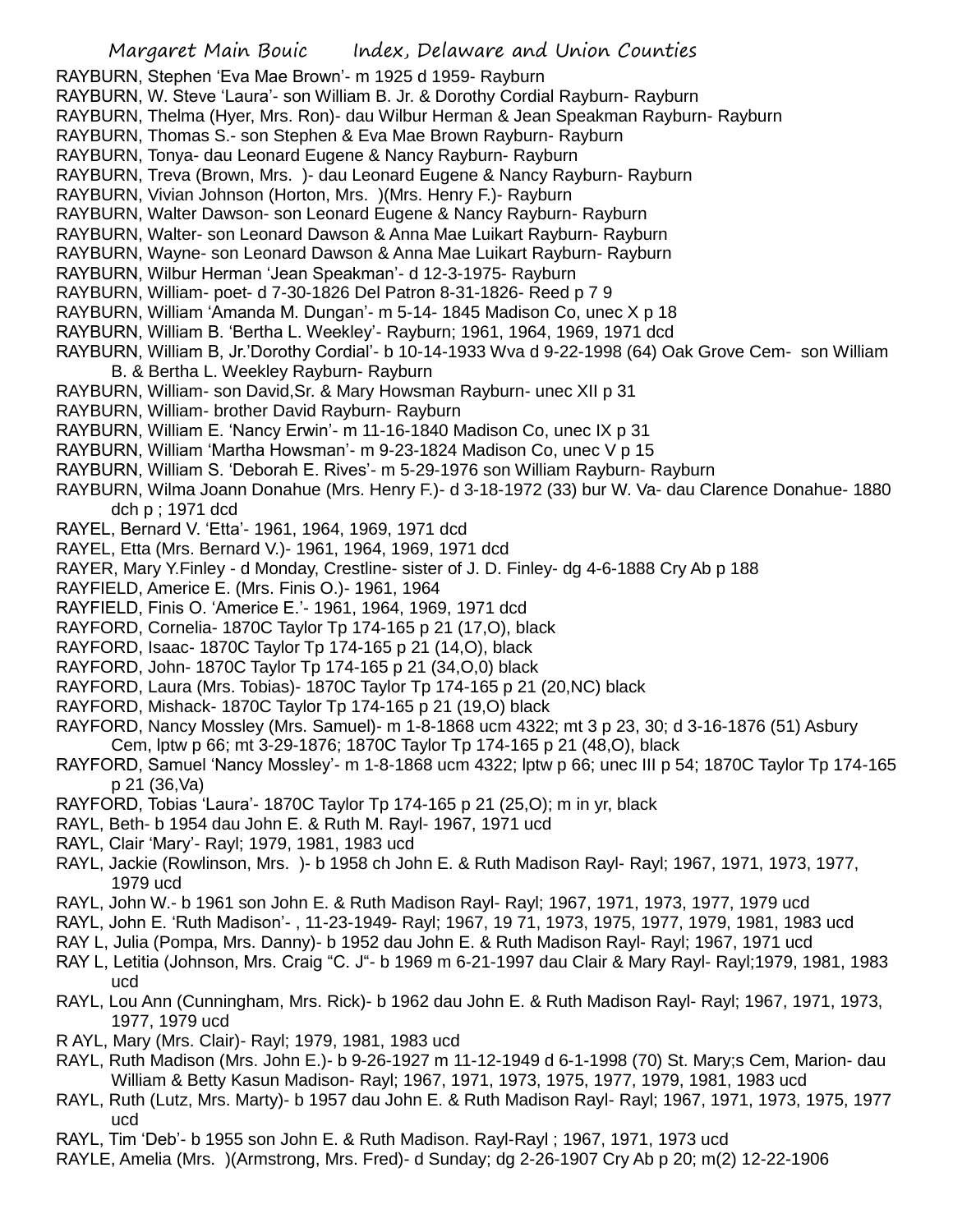RAYLE, Elmer 'Lydia Palmer'- d 2-6-1968 (91) Flick Cem, Hancock Co,-Rayle; 1964 dcd

- RAYLE, Gladys Fern (Liggett, Mrs. Paul)(Smart, Mrs. Clifford)- b 5-16- 1899 d 9-26-1995 (96) New Millcreek
- Cem p 24; Cowles 5,6; Hayes 3,4; dau John Elmer & Lydia Palmer Rayle- Smart 3,4; Carr (14(10)321)
- RAYLE, Hazen E.- b 7-1887 son William & Lottie E. Rayle- 1900C Jackson Tp 159-161 p 7B (12,O,O,O) RAYLE, John W.- b 2-1892 son William P. & Lottie E. Rayle-1900C Jackson Tp 159-161 p 7B (8,O,O,O); 1910C Claibourne SP 157-164 p 6B (18,O,O,O)
- RAYLE, Lottie E. Hazen (Mrs. William P.)- b 1-1864 m 9-2-1886 ucm (Hearl); Pabst Pion I p 130; 1900C Jackson Tp 159-161 p 7B (36,O,O,O) m 14y, 3 ch; 1910C Claibourne SP 157-164 p 6B (45,O,O,O) m 23y, 4 ch
- RAYLE, Lottie Belle- b 7-1890 dau William P. & Lottie E. Rayle- 1900C Jckson Tp 159-161 p 7B (9,O,O,O); 1910C Claibourne SP 157-164 p 6B (18,O,O,O)
- RAYLE, Lydia Palmer (Mrs. Elmer)- b 9-3-1876 m 8-31-1896 d 5-18-1965- Rayle; 1964 dcd
- RAYLE, Margarete R.- dau William P. & Lottie E. Rayle- 1910C Claibourne Tp 157164 p 6B (2,O,O,O)
- RAYLE, Rolly- son Elmer & Lydia Palmer Rayle- Rayle
- RAYLE, Sarah- 1870C Concord Tp p 265 (16)
- RAYLE, William P.'Lottie E. Hazen'- b 3-1859 m 9-2-1886 ucm (Hearl); Pabst Pion I p 130; 1900C Jackson Tp 159-161 p 7B (41,O,Pa,O) m 14 y; 1910C Claibourne SP 157-164 p 6B (51,O,Pa,O) m 23y
- RAYLOR, Caroline (Hazle, Mrs. Edward F.)- m 1-1-1835 Madison Co, unec VIII p 67
- RAYMER, Sue Phillian (Mrs. )- d 3-1905 dg 8-6-1915 Cry Ab p 69 dau William Preston & Hannah Jane Dunlap Phillian
- RAYMAN, George- son Robert & Sarah Rayman- 1850C Liberty Tp Un Co 871-888 p 13 (3,O)
- RAYMAN, Charles W.- 1850C Liberty Tp 871-888 p 131 (2,O)
- RAYMAN, .Mary J. (Barbour, Mrs. John)- b 1824 NY d 1-25-1875 Oakdale O I p 183 (C-1)
- RAYMAN, Newton- son Robert & Sarah Rayman- 1850C Liberty Tp un To 871-888 p 13 (1/12,O)
- RAYMOND, A.- York church- unec I p 15
- RAYMOND, Ambrose C. 'Hannah M. Mears'- m 5-9-1849 ucm 1417-1883 uch V p 533, 556; unec I p 15, VIII p 45, XIII p 19; XVIII p 15; 1850C York Tp 441-449 p 68 (31,NY)
- RAYMOND, Barry Jon- son Jon & Carol Fry Raymond- Raymond
- RAYMOND, Blanche (Finley, Mrs. Arthur)- Maugans p 152
- RAYMOND, Bret Jordan- son John & Carol Fry Raymond- Raymond
- RAYMOND, Brian Joseph- b 1-16-1970 d 1-25-1970 Oakdale Cem II p 128 (M-RC-4)- son John & Carol Fry Raymond- Raymond
- RAYMOND, Bridgette Joanne- dau Jon & Carol Fry Raymond- Raymond
- RAYMOND, Carol Fry (Mrs. Jon)- dau Ralph Fry- Raymond
- RAYMOND, Charles- son Rene H. & Thelma Sherwood Raymond- Raymond
- RAYMOND, Christina Anne- b 6-9-1983 dau Dave & –Duncan Raymond- Raymond
- RAYMOND, Dave' Duncan'- son Dave Raymond- Raymond
- RAYMOND, ----Duncan (Mrs. Dave)- dau Steven Duncan- Raymond
- RAYMOND, David- unec XII p 67, Liberty Tp
- RAYMOND, Dorothea (Martin, Mrs. T. W.)- b 2-26-1910 dau Eugene,Jr. & Sarah Elizabeth Ulrich Raymond-Weiser p 43
- RAYMOND, Edgar- son Rene H. & Thelma Sherwood Raymond- Raymond
- RAYMOND, Edgar- brother Rene H. Raymond- Raymond
- RAYMOND, Emma High- dau Charles & Rebecca Coleman High- dg 8-26-1910 Cry Ab p 150; dg 11-21-1913 Cry Ab p 72
- RAYMOND, Eugene,Jr. 'Sarah Elizabeth Ulrich'- b 3-27-1881 m 4-1-1908 d 7-28-1956- Weiser p 43
- RAYMOND, Eugene III 'Virginia Burger'- b 3-16-1916 son Eugene Jr. & Sarah Elizabeth Ulrich Raymond-Weiser p 44
- RAYMOND, Eugene IV- son Eugene III & Virginia Burger Raymond- Weiser p 44
- RAYMOND, Dr. Frank R. 'Ruth Ann Winn'- Raymond
- RAYMOND, Frederick- son Rene Hl & Thelma Sherwood Raymond- Raymond
- RAYMOND, Hannah M. Mears (Mrs. Ambrose)- m 5-9-1849 ucm 1417; unec VII p 45, XIII p 19; 1850C York Tp 441-449 p 68 (21,NY)
- RAYMOND, Heather Ann (Laughlin, Mrs. Ryan)- m 7-1-19 dau Dr. Frank Raymond- Raymond
- RAYMOND, Hector- brother Rene Raymond- Raymond
- RAYMOND, Helen (Mitchell, Mrs. Frank)- b 8-17-1911 du Eugene,Jr. & Sarah Elizabeth Ulrich Raymond-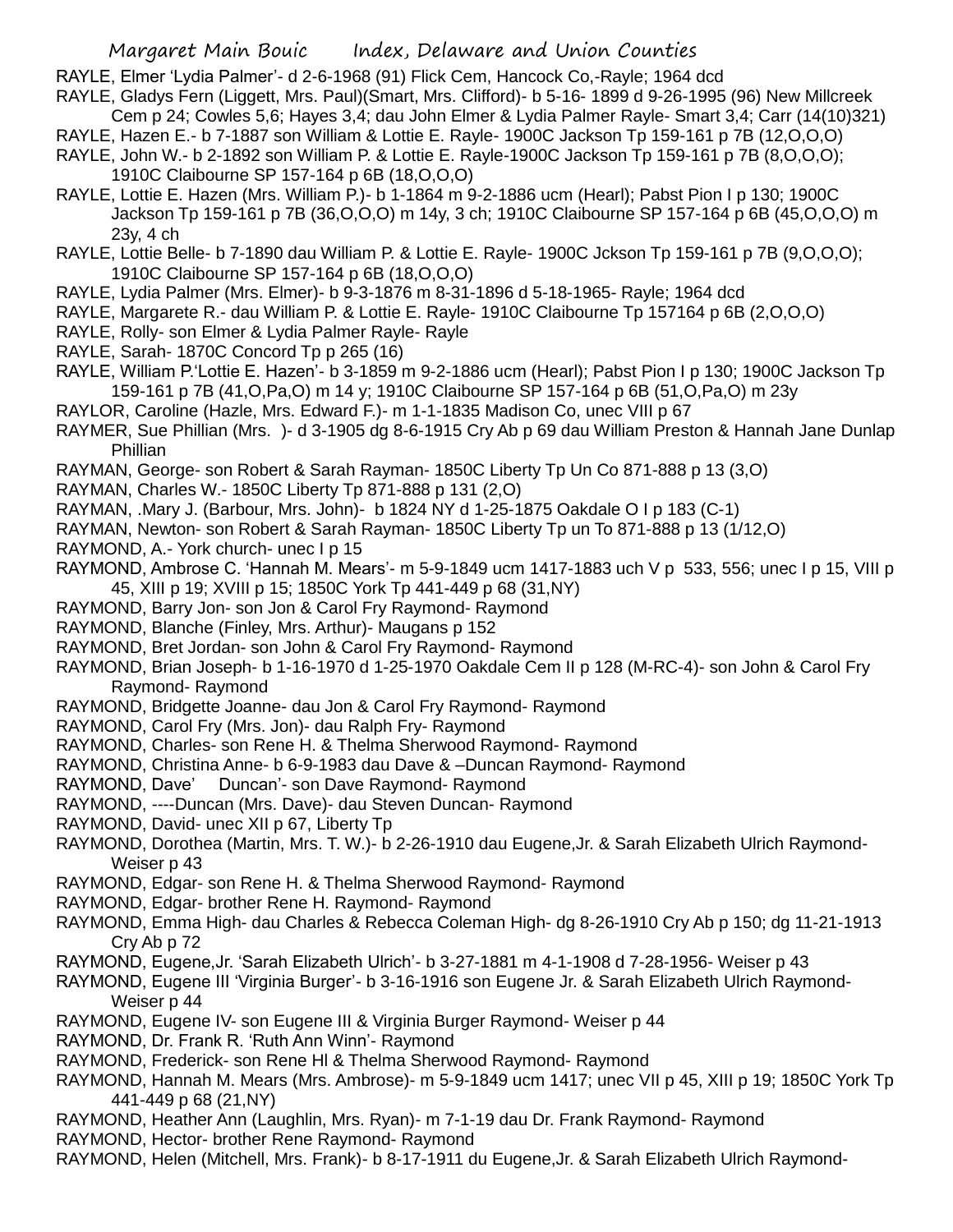Weiser p 43

RAYMOND, Henry- 1980 dcd

- RAYMOND, Holly- dau Dr. Frank & Ruth Ann Winn Raymond- Raymond
- RAYMOND, Isaac- son Nathaniel & Melissa Stewart Raymond- 1850C Liberty Tp Un Co 883-900 p 132; 1860C Lib Tp 1068-1070 p 146 (11,O)
- RAYMOND, James A.- 1979, 1981 ucd
- RAYMOND, Jane- York Church- unec I p15
- RAYMOND, Jennifer Michelle (4-1983)- dau David & —Duncan Raymond- Raymond
- RAYMOND, Jessie Lanore Hoffman (Mrs. )- b 1919 dau Jonathon Guy & Ocie Pearl Rush Hoffman- 1985 uch p 132
- RAYMOND, John 'Sally W.'-b 7-23-175 d 4-22/26-1850 (65) Baughan Cem, ltw p 7 tavern lic uccp p 23 JB2 p 324; uccp p 25, JB3 p 41; uccp p 33 JB3 p 388 (appr); unec VIII p 31; mt 5-1-1850; 1915 uch p 443, 445; 1883 uch V p 391; unec VI p 22, XIX p 15; 1840C Lib Tp Un Co 425 (50-60)
- RAYMOND, John- lptw 23
- RAYMOND, John- Member First Ch of Christ- unec VIII p 22, 24
- RAYMOND, John- 1883 uch V p 401, 402; uca p 18
- RAYMOND, John- son Nathaniel & Malisa Stewart Raymond- 1850C Liberty Tp Un Co 1068-1070 p 146 (14,O); unec XV p 64
- RAYMOND, John 'Rebecca'- b 8-1827 1900C Jerome Tp 277-286 p 12A (72,O,Va,Va)- m 6y
- RAYMOND, John- son Rene M. & Thelma Sherwood Raymond- Raymond
- RAYMOND, John W.- d 6-29-1841 (26-3-25) Baughan Cem, lptw p 7
- RAYMOND, Jon 'Carol Frey'- son Agnes Raymond- Raymond
- RAYMOND, Josephine- dau Nathaniel Raymond- 1850C Liberty Tp Un Co 883-900 (8,O)
- RAYMOND, Judy (McKitrick, Mrs. )- du Rene H. & Thelma Sherwood Raymond- Raymond
- RAYMOND, J. W.- 1840C Liberty Tp Un co 479 (20-30)
- RAYMOND, Kate (Erhard, Mrs. George W.)- Weiser p 577
- RAYMOND, Lewis- 1850C Berkshire Tp 230 p 24 (15,O)
- RAYMOND, Lucinda (Crew, Mrs. )(Mrs. Nathaniel)- 1883 uch V p 391; unec XVI p 31
- RAYMOND, Lucinda Stewart (Mrs. Wallace)- 1883 uch V p 391; unec XVI p 31
- RAYMOND, Marie (Courtright, Mrs. John Brooks)- b 11-30-1933 m 2-12-1956- Weiser p 639
- RAYMOND, Marilyn O'Brien (Mrs. Rudolph)- Milford Cem, Un Al p 66
- RAYMOND, Martha- York church- unec V p 15, XVIII p 15
- RAYMOND, Martha Chard (Mrs. Nathan)- d 8-4-1847- dcc Kenneth Lee Davis 23; 1915 uch p 1026; 1883 uch V p 556
- RAYMOND, Martha M. (Wilkins, Mrs. Charles Edward)- b 7-26-1826 m 5-18-1847 ucm 1215d 8-18-1899 dau Nathan & Martha Chard Raymond- dcc Kenneth Lee Davis 11; unec VII p 25; 1883 uch V p 533, 556; 1915 uch p 1026
- RAYMOND, Mary (Flinn, Mrs. William)- m 1-24-1852 ucm 1762; unec XIV p 66
- RAYMOND, Mary Jane- York Church, unec I p 15; XVIII p 15; 1883 uch V p 533
- RAYMOND, Mary Jane (Barbour, Mrs. John)- m 11-28-1850 ucm 1603; unec VIII p 3, XIV p 18
- RAYMOND, Mary- 1850C Liberty Tp Un Co 883-900 p 132 (14,NH)
- RAYMOND, Mary J.- dau Nathaniel & Melissa Stewart Raymond- 1860C Liberty Tp Un Co 1068-1070 p 146  $(6, 0)$
- RAYMOND, Melissa Stewart (Mrs. Nathaniel)- m 2-6-1839 ucm 528; 1883 uch III p 314, V p 391, 398; 1915 uch p 103; 1840C Liberty Tp Un Co p 372 (20-30); 1850C Lib Tp 883-900 p 132 (30,NY); 1860C Lib T 1068-1070 145 (41,Ky); unec III p 37, XVI p 3
- RAYMOND, Nathan- 1840C York Tp 285 (60-70)
- RAYMOND, Nathan 'Martha Chard'- b 1779 d 11-7-1847- dcc Kenneth Lee Davis 22; 1915 uch p 1026; 1883 uch V p 556
- RAYMOND, Nathaniel 'Melissa Stewart''Lucinda Crew- m 2-6-1839 ucm 528- son John & Sallie W. Raymond- ; 1915 uch p 103, 144, 447; 1883 uch III p 314, 329, V p 391, 402, 525, 556; unec IV p 34; XVI p 31; uccp p 27 security, JB3 p 117; uccp p 30 JB3 p 262; uccp p 44 JB4 p 357, tavern lic; uccp p 638, appraiser, JB4 p 163; uccp p 33 sec JB3 p 388; 1840C Liberty Tp Un Co 372 (20-30); 1850C Lib Tp 883-900 p 139 (39, NH); 1860C Lib Tp 1068-1070 p 145 (49,O)
- RAYMOND, Nicholas- Nash p 230
- RAYMOND, Dr. Norman D. E.- brother Dr. Frank R.- Raymond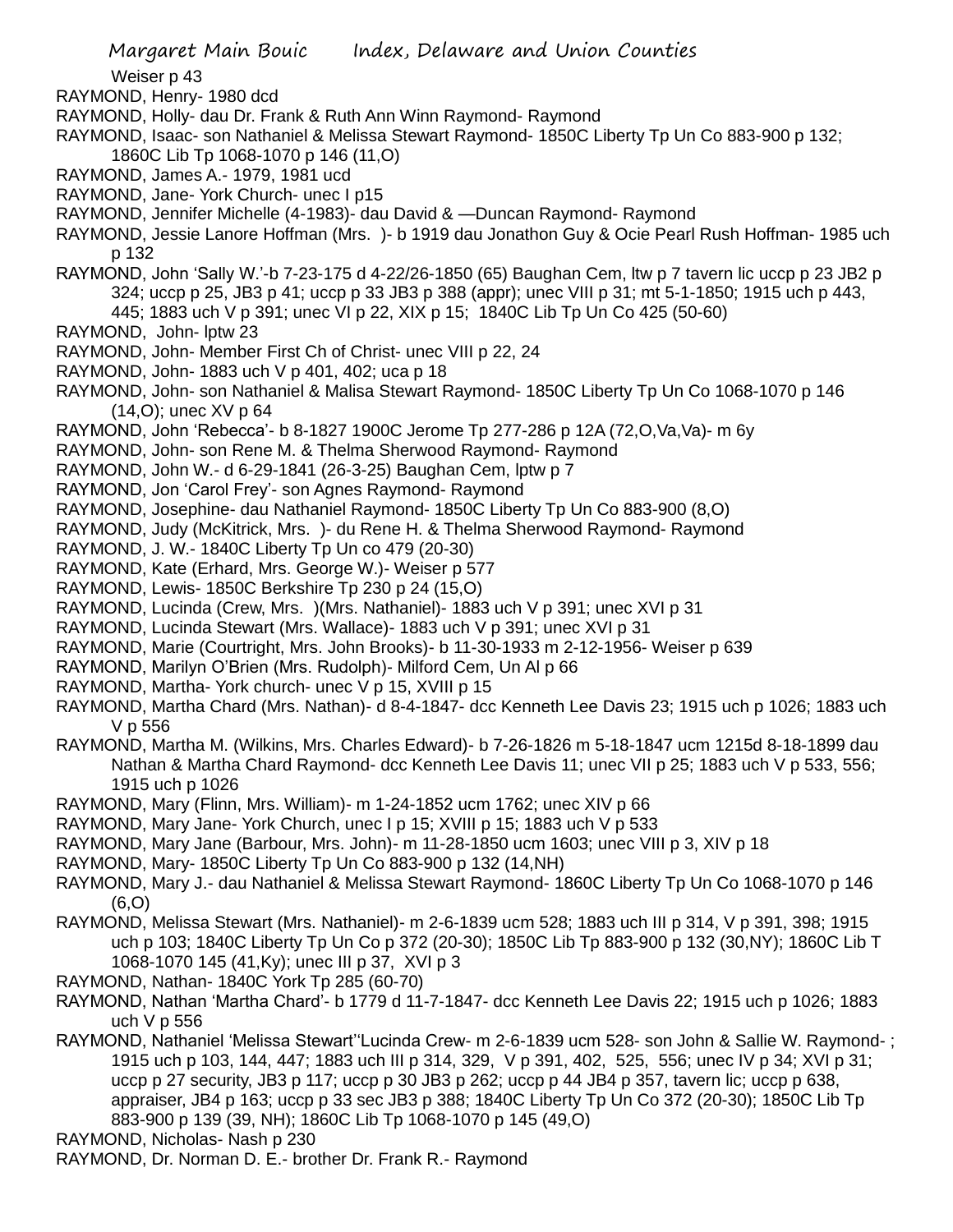RAYMOND, Patricia (Kahle, Mrs. Raymond David,II)- b 1-19-1932; Weiser p 685

- RAYMOND, Paula Clark (Mrs. Scott)- dau Bill & Joyce Clark- Raymond
- RAYMOND, Polly- 1850C Liberty Tp Un Co 883-900 p 132 (58,NH)
- RAYMOND, Polly (Domigan, Mrs. John)- m 5-20/26-1839 dcm; Olen Gaz 6-8-1839, Wight p 35
- RAYMOND, Rebecca (Mrs. John)- b 3-1838 1900C Jerome Tp 277-286 12A (62,Pa,Pa,Pa) m 6y, 4 ch, 0 living
- RAYMOND, Rene H. 'Thelma Sherwood'- d 2-15-1962 (62) bur St. Joseph, Columbus- Raymond
- RAYMOND, Robert 'Sarah Ann Lockwood'- m 3-4-1846 ucm 1110 son John & Sallie W. Raymond- 1883 uch V
- p 391, 387; unec VI p 32, XVI p 31; 18 50C Liberty Tp Un Co 871-888 p 131 (26,NH)
- RAYMOND, Rudolph 'Marilyn O'Brien'- Milford Cem, Un Al p 66
- RAYMOND, Ruth Ann Winn (Mrs. Dr. Frank)- Raymond
- RAYMOND, Salley (Powers, Mrs. Dr. John Crew)- b 1-30-1811 (31) Powers Pat p 217
- RAYMOND, Sallie W. (Mrs. John)- b 1791 d 12-6-1860 (69-1-3) Baughan Cem. lptw p 7; unec XIX p 15
- RAYMOND, Sally- Member First Ch of Christ; 1850C Liberty Tp Un Co 883-900 p 132 (6,O); unec VIII p 22,
	- 24, 32
- RAYMOND, Sarah Ann Lockwood (Mrs. Robert)- m 3-4-1846 ucm 1110; 1883 uch V p 387, 391; unec VI p 32, XVI p 31; 1850C Liberty Tp Un Co 871-888 p 131 (23,O)
- RAYMOND, Sarah Elizabeth Ulrich (Mrs. Eugene,Jr.)- b 4-7-1888 m 4-1-1908 dau Stanley Richter & Catherine Hostetter Ulrich- Weiser p 43
- RAYMOND, Scott 'Paula Clark'- son Marilyn Raymond- Raymond
- RAYMOND, Shannon Beth- b 10-24-1988 dau Scott & Paula Clark Raymond- Raymond
- RAYMOND, Sister Mary Domien- dau Rene H. & Thelma Sherwood Raymond- Raymond
- RAYMOND, Stephen Gregory- son Eugene III & Virginia Burger Raymond- Weiser p 44
- RAYMOND, Sven- son Dr. Frank & Ruth Ann Winn Raymond- Raymond
- RAYMOND, Thelma Sherwood (Mrs. Rene M/H.)- d 2-9-1988 (83) St. Joseph's Cem, Cols.- Raymond
- RAYMOND, Theodore- son Rene H. & Thelma Sherwood Raymond- Raymond.
- RAYMOND, Virginia Burger (Mrs. Eugene III)- Weiser p 44
- RAYMOND, Virginia Lyn- dau Eugene III & Virginia Burger Raymond- Weiser p 44
- RAYMOND, Wallace 'Lucinda Stewart'- 1883 uch V p 391 unec XVI p 31
- RAYMOND, Zelpha M. (Drake, Mrs. Rev. J. W.)- m 9-8-1858/7 ucm 2596, mt 9-16-1858; York Church, unec I p 15, XII p 12; unec XVIII p 33
- RAYMOR, Clyde G. 'Susie Phillians'- Phillians see Reynor; pallbearer for Elizabeth Seaver Dunlap- dg 2-22- 1907 Cry Ab p 19
- RAYMOR?RAYNOR, Harold Charles- don Clyde G. & Susie Phillians Raynor- dg 5-17-1907 Cry Ab p 44
- RAYMOR, Susie Phillians (Mrs. Clyde G.)- m 11-8-1903 d 5-4-1907(27)- dg 5-7-1907, 5-17-1907Cry Ab p 41, 44; In Memoriam, dg 12-20-1907 Cry Ab p 90- dau William Pherson & Hannah Phillians- Phillians; dg 2- 22-1907 Cry Ab p 19; granddau Elizabeth Seever Dunlap
- RAYNAK, Elaine G. (Mrs. James D.)- 1980 dcd
- RAYNAK, James D. 'Elaine G.'- Raynak 1980 dcd
- RAYNARD, Joyce (Mrs. Robert)- Raynard
- RAYNARD, Rhonda L. (Lanham, Mrs. Scott)- dau Robert & Joyce Raynard- Raynard
- RAYNARD, Rick L.- son Robert & Joyce Raynard- Raynard
- RAYNARD, Robert 'Joyce'- Raynard
- RAYNARD, Robert, L. Jr.- son Robert & Joyce Raynard- Raynard
- RAYNARD, Robin L.- b 2-15-1969 d 2-22-2001 (32) bur Mt. Vernon- dau Robert & Joyce Daniels Raynard-Raynard
- RAYNE, Gracie- b 2-8-1893 Oxford Tp dau Frank & Tillie Gale Rayne- dcb
- RAYNER, Laura (Giller, Mrs. Lewis James)- m 1911, div 1922; Freshwater p 219
- RAYNOR, Edith B. (Mrs. Harold E.)- b 1915 d 1939 Claibourne Cem p 56
- RAYNOR, Harold E. 'Edith B.'- b 1904, Claibourne Cem p 56
- RAYNOR, Jennie A.- mother of Edman L. Gray- 1949 ucd
- RAYNOR, Thurston- Powers Pat p 301
- RAYPOLD, Mrs. Watson- dau John Crawford- dg 3-17-1903 Cry Ab p 174
- RAYPOLE, --- b 4-27-1891 Concord Tp son Watson & —Crawford Raypole- dcb
- RAYPOLE, Mr. d Saturday near Jerome (82) dg 3-24-1908 Cry Ab p 120
- RAYPOLE, Abram 'Susan Elisa'- b 8-7-1852/1 1880C Jerome Tp 188-203 p 33 (26,O,O,O); 1900C Jerome 257-266 p 11B (42,O,O,O) m 25y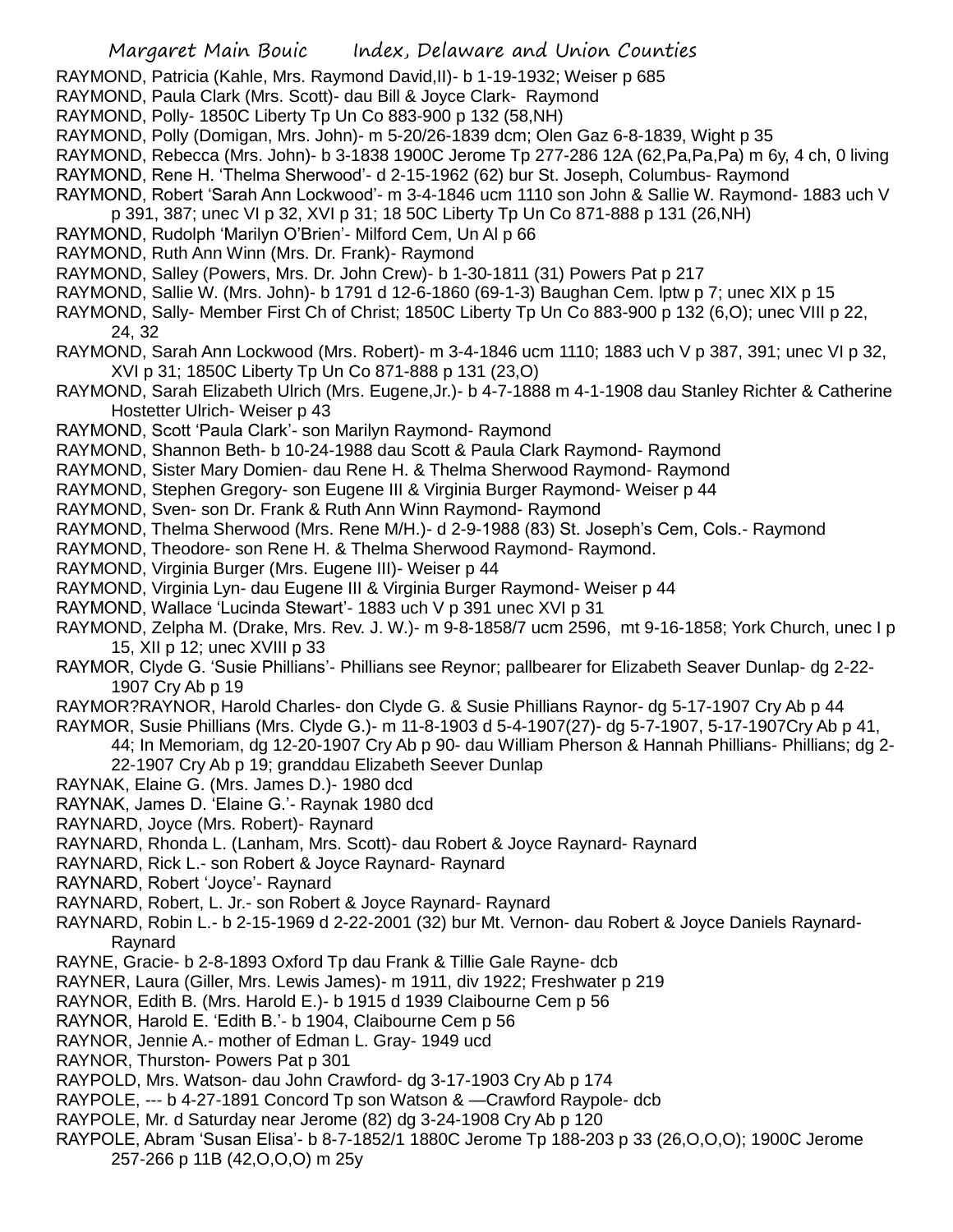- RAYPOLE, Anna B. (Smith, Mrs. Arthur)- m 6-13-1886- dau James & Hester Raypole- 1880C Jerome Tp 185- 200 p 21 (13,O,O,O)
- RAYPOLE, Austin 'Nancy'- 1880C Jerome Tp 186-201 p 21(25,O,O,O)
- RAYPOLE, Austin R.- d 7-27-1972- Raypole
- RAYPOLE, Austin W. 'Lillie D.'- 1961, 1964 dcd
- RAYPOLE, Blanche-dau Abram & Susan E. Raypole- 1900C Jerome Tp p 257-266 p 11B (13,O,O,O)

RAYPOLE, Charles F.- b 7-7-1875 Concord Tp son Oscar/Austin & Nancy Carpenter Raypole- dcb; 1880C Jerome Tp 186-201 p 22 (6,O,O,O)

- RAYPOLE, Hester Ann Smith (Mrs. William)- unec I p 18
- RAYPOLE, Hester (Mrs. James)- 1880C Jerome Tp 185-200 p 21 (42,O,Va,Va)
- RAYPOLE, James 'Hester'- 1880C Jerome Tp 185-200 p 21 (50,O,Va,Va)
- RAYPOLE, John- 1883 uch IV p 485; Co D 66 Ohio Inf- Jerome Tp, DJ p 97; uca p 43
- RAYPOLE, Lillie D. (Mrs. Austin W.)- 1961, 1964 dcd
- RAYPOLE, Mary- dau Abram & Susan Elisa Raypole- 1880C Jerome Tp 188-203 p 22 (3,O,O,O)
- RAYPOLE, Minna- dau Austin & Nancy Raypole- 1880C Jerome Tp 186-201 p 22 (1,O,O,O)
- RAYPOLE, Nancy (Mrs. Austin)- 1880C Jerome Tp 186-201 p 22 (25,O,O,O)
- RAYPOLE, Nella- dau Abram & Susan Elisa Raypole- 1880C Jerome Tp 188-203 p 22 (4,O,O,O)
- RAYPOLE, Nellie- b 6-7-1873 Concord Tp dau Abraham & Susan Kilgour Raypole- dcb
- RAYPOLE, Nellie (Holtsberry, Mrs. Richard)- m 6-9-1896 ucm (Hearl)
- RAYPOLE, Nelson- d 3-8-1884 (33)accident (29) Concord Tp; dg 3-12-1884, Cry Ab p 93; Jerome Tp Cem, DJ p 97
- RAYPOLE, Ollie- dau Austin & Nancy Raypiole- 1880C Jerome Tp 186-201 p 22 (3,O,O,O)
- RAYPOLE, Oscar- plat record, Jerome Tp DJ p 119
- RAYPOLE, Rebecca 10-9-1910 (70) uninf p 14
- RAYPOLE, Robert- b 7-1879 son Abram & Susan Elisa Raypole- 1880C Jerome Tp 188-203 p 22 (11/12,O,O,O); 1900C Jerome Tp 257-266 p 11B (20,O,O,O)
- RAYPOLE, S. L.- plat record, Jerome IOOF Cem, DJ p 123
- RAYPOLE, Susan Elisa (Mrs. Abraham)- b 2-25-1849 or 2-1851 d 4-6-1917 Jerome Cem DJ p 112; 1880C
- Jerome Tp 188-203 p 22 28,O,O,O); 1900C Jerome 257-266 p 11B (49,O,Pa,Va)- m 25y
- RAYPOLE, Susan- dau James & Hester Raypole- 1880C Jerome Tp 185-200 p 21 (11,O,O,O)
- RAYPOLE, Theodore- son Abram & Susan E. Raypole- 1900C Jerome Tp 257-266 p 11B (8,O,O,O)
- RAYPOLE, Watson- 1880C Jerome Tp 205-221 p 24 (18,O,-,-)
- RAYPOLE, William 'Hester Ann Smith'- unec I p 18
- RAYSER, Margaret L.- 1980 dcd
- RAZEE, Joseph- ped Reuben Whipple 10, delge IV p 35
- RAZEE, Mary (Whipple, Mrs. Daniel,Jr.)- b 2-4-1716 m 1743 d 1-10-1783 RI; ped Reuben Whipple 5; delge IV p 35, dau Joseph Razee; dcc Helen Wornstaff Kern 81
- RAZO, Bulssvangil- Ekelberry Ledger- delge X p 53
- RAZOR, -----Sunbury p 109
- REA, ----Powers p 169
- REA, A.- uca 83, Liberty Tp
- REA, Aaron James- b 9-15-1992 son James & Kimberly Rea- Rea
- REA, Abel A.- son John W. & Lucinda A. Wait Rea- 1860C York Tp 1367-1377 p 184 (8,O) 1870C Washington Tp 20 p 3
- REA, Abel 'Samantha Clapsaddle'- m 4-10-1872 ucm 5064
- REA, Alice "Ginger"'Virginia (Mrs. Joseph W.)- Rea
- REA, Allen- 1915 uch p 443
- REA, Allen 'Maria Bishop'- b 12-12-1798 m 1821 d 1870 New Millcreek Cem, Lib. Tp; lptw p 18- son Joseph Rea- 1883 uch V p 388, 405, 406; unec XVI p 31; 1830C Liberty Tp Un Co 458 p 297 (30-40); 1850C Lib. Tp 981-998 p 147 (51,Va)
- REA, Allen- son Thomas & Nancy Carter Rea- 1883 uch V p 391
- REA, Alonso- son John W. & Lucinda M. Wait Rea- 1850C York Tp 402-409 p 62 (7,O)
- REA, Alonzo- son Thomas & Nancy Carter Rea- 1883 uch V p 391
- REA, Amanda- dau John W. & Lucinda M. Wait Rea- 1850C York Tp 402-409 p 72 (2,O)
- REA, Amelia (Foos, Mrs. Franklin)- m 9-3-1830 Madison Co, unec V p 40
- REA, Angeline- dau Thomas & Nancy Carter Rea- 1883 uch V p 391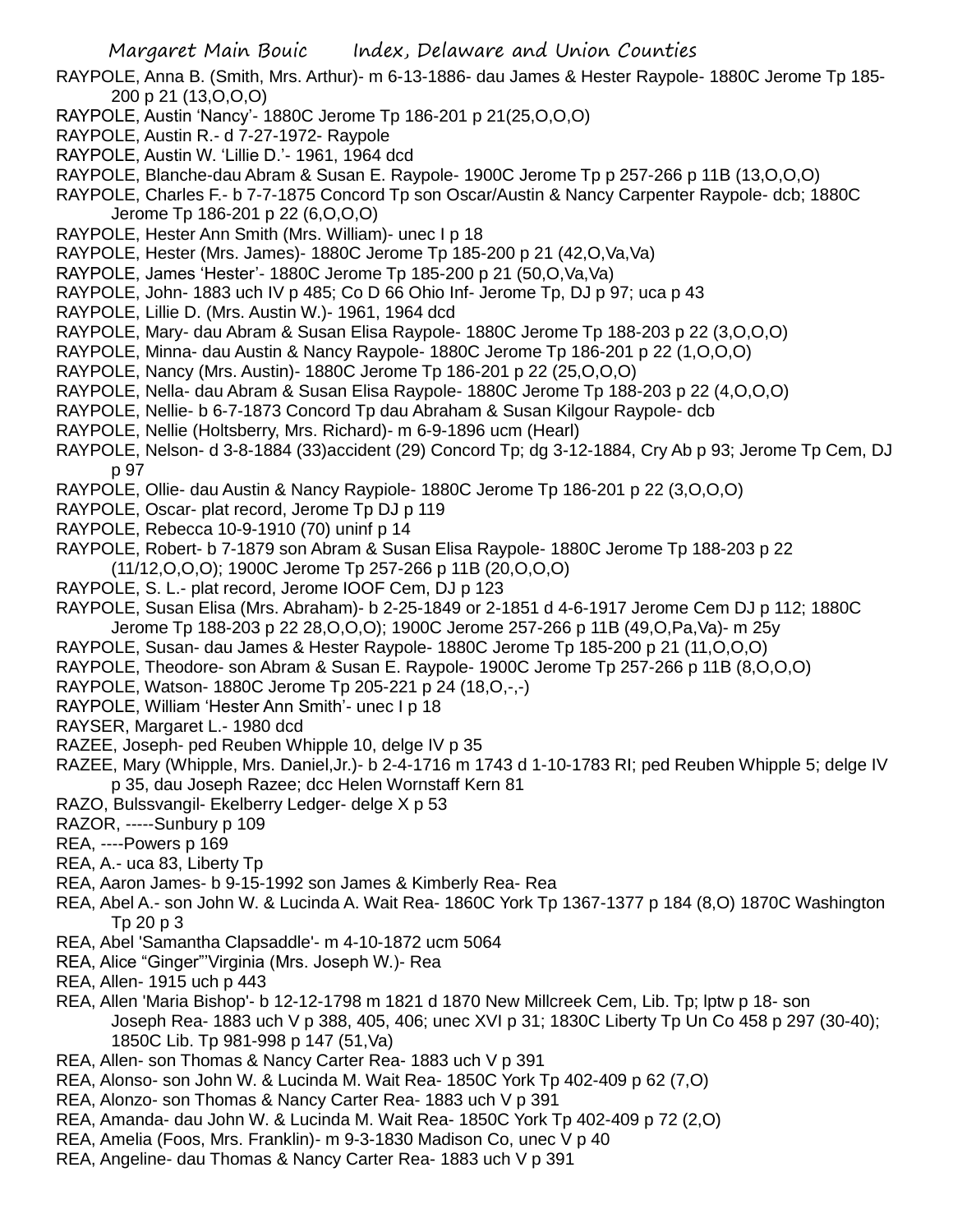- REA, Barbara J. (Mrs. Jerry)- 1967, 1971, 1977, 1981, 1983 ucd
- REA, Barbara O. (Mrs. Byron W.)- 1962, 1967, 1971, 1973, 1975, 1983 ucd
- REA, Belle Dillon (Mrs. Joseph)- m 7-26-1881 ucm 6992; 1900C Liberty Tp Un Co 9 p 1A (36,O,NJ,O); m 18y
- REA, Bernard- b 2-1887 son Joseph & Bell Dillon Rea- 1900C Liberty Tp Un Co 9 p 1A (13,O,O,O)
- REA, Beth- b 1959 dau Byron W. & Barbara A. Rea- 1962, 1967, 1971, 1973, 1975 ucd
- REA, Betty A. (Mrs. Leo)- Rea
- REA, Bonnie (Azeltine, Mrs. )- dau Leo & Betty A. Rea- Rea
- REA, Byron W. 'Barbara A.'- son Delmer L. & Mary Isabel Griffin Rea- Rea; 1949, 1962, 1967, 1971, 1973, 1975, 1983 ucd
- REA, Cabot- Channel 4- Rea
- REA, Carlisle A. 'Delilah Skidmore'- son Allen & Maria Bishop Rea- 1883 uch V p 385; unec XVI p 31
- REA, Caroline- dau Allen & Maria Bishop Rea- 1850C Liberty Tp Un Co 981-998 p 147 (13,O)
- REA, Carolin Gadgley (Mrs. Perry F.)- m 1-17-1847 Madison co, unec X p 28
- REA, Caroline (Perkins, Mrs. William)- b 1-7-1833 m 10-7-1854 dau David & Ruth Skidmore Rea- 1915 uch p 962, 1094; 1883 uch V p 547
- REA, Carrie (Orahood, Mrs. Charles W.)- m 9-22-1881 ucm 7021- 1880C Liberty Tp Un Co 261-271 p 27 (21,O,O,O)
- REA, Cecil- d 5-19-1974 bur Oak Grove- Rea
- REA, Cecil- b 5-2-1897, uninf p 33
- REA, Charles- son Thomas & Nancy Carter Rea- 1883 uch V p 391
- REA, Charles Willard 'Ida Moffitt'- m 1-5-1882 ucm 7104 son David & Sarah Ann Rea- 1880C Liberty Tp Un Co 261-271 p 27 (19,O,O,O)
- REA, Charlotte (Hisey, Mrs. Michael)- dau Allen & Maria Bishop Rea- 1883 uch V p 388; unec XVI p 31
- REA, Clyde- brother Loren A. Rea- Rea
- REA, D. A.- 1883 uch IV p 509; uca p 106
- REA, Daniel- son Harold Rea- Rea
- REA, Daniel 'Isabella'- 1860CWashington Tp 1470-1480 p 199 (36,O)
- REA, Daniel R.-d 9-5-1863 (9-1-21) New Millcreek Cem, Lib. Tp son Levi & Lydia Newman Rea-lptw p 20
- REA, David- hjt p 136; 1883 uch IV p 505, 522
- REA, David Allen. 'Mary J. Glasco'-b 7-15-1846/5 m 11-5-1868 d 1917 New Millcreek Cem, Lib. Tp, lptw p 21 son Levi & Lydia Newman Rea- 1883 uch V p 412; obit Levi, mlib; 1850C Liberty Tp Un Co 965-982 p 144 (6,O); 1870C Lib Tp 239 p 29 (22,O); 1880C Lib Tp 258-268 (33,O,O,NJ); 1900C Lib Tp 141-144 p 6 (53,O,O,NJ) m 32y
- REA, David Jr.- son David & Ruth Skidmore Rea- 1915 uch p 962
- REA, David E.- son John W. & Lucinda A. Wait Rea- uca p 98; 1860C York Tp 1367-1377 p 84 (8,O); 1870C Washington Tp 20 p 3 (19,O)
- REA, David- son Harold Rea- Rea
- REA, David 'Ruth Skidmore'- 1883 uch V p 547; 1915 uch p 961
- REA, David 'Sarah Ann'- 1860C York Tp 1359-1369 [ 183 (24,O); 1880C Liberty Tp Un Co 261-271 p 27 (43,O,Ky,O)
- REA, P. David- letter 1842; unec XII p 22
- REA, Debbie Lynn- dau Leo V. & Betty A. Rea- Rea
- REA, Deborah- dau Allen & Maria Bishop Rea- 1883 uch V p 388; unec XVI p 31; 1850C Liberty Tp Un Co 981-998 p 147 (19,O)
- REA, Delilah Skidmore (Mrs. Carlisle A.)- 1883 uch V p 388; unec XVI p 31
- REA, Delmer L. 'Mary Isabel Griffin'- b 9-13-1912 m 1933 d 10-24-1968 bur Raymond- son Wilbur & Floris Hines Rea- Rea; lptw p 29; 1949, 1962, 1967 ucd
- REA, Diane- b 1962 dau Lowell E. & Helen Rea- Rea
- REA, Doctor J. H.- d 8-20-1850 95-11-80 New Millcreek Cem Lib. Tp son Levi & Lydia Newman Rea- lptw p 20
- REA, Donald- son Harold Rea- Rea
- REA, Dora Means (Mrs. Fred)- b 12-28-1913 Wva d 5-20-1995 (81)Oakdale Cem- dau Ira & Ida Davis Means-Rea
- REA, Dora R.(Robb, Mrs. John S.)- m 4-19-1890 ucm (Hearl)- dau David & Sarah Ann Rea- 1880C Liberty Tp Un Co 261-271 p 27 (10,O,O,O)
- REA, Dorothy Emmons (Mrs. Harold)- Rea
- REA, Edna Naomi (Foulk, Mrs. Glenn F.)- b 2-23-1934 m 4-13-1952 d 5-28-2000 (66) York Cem- dau Wallace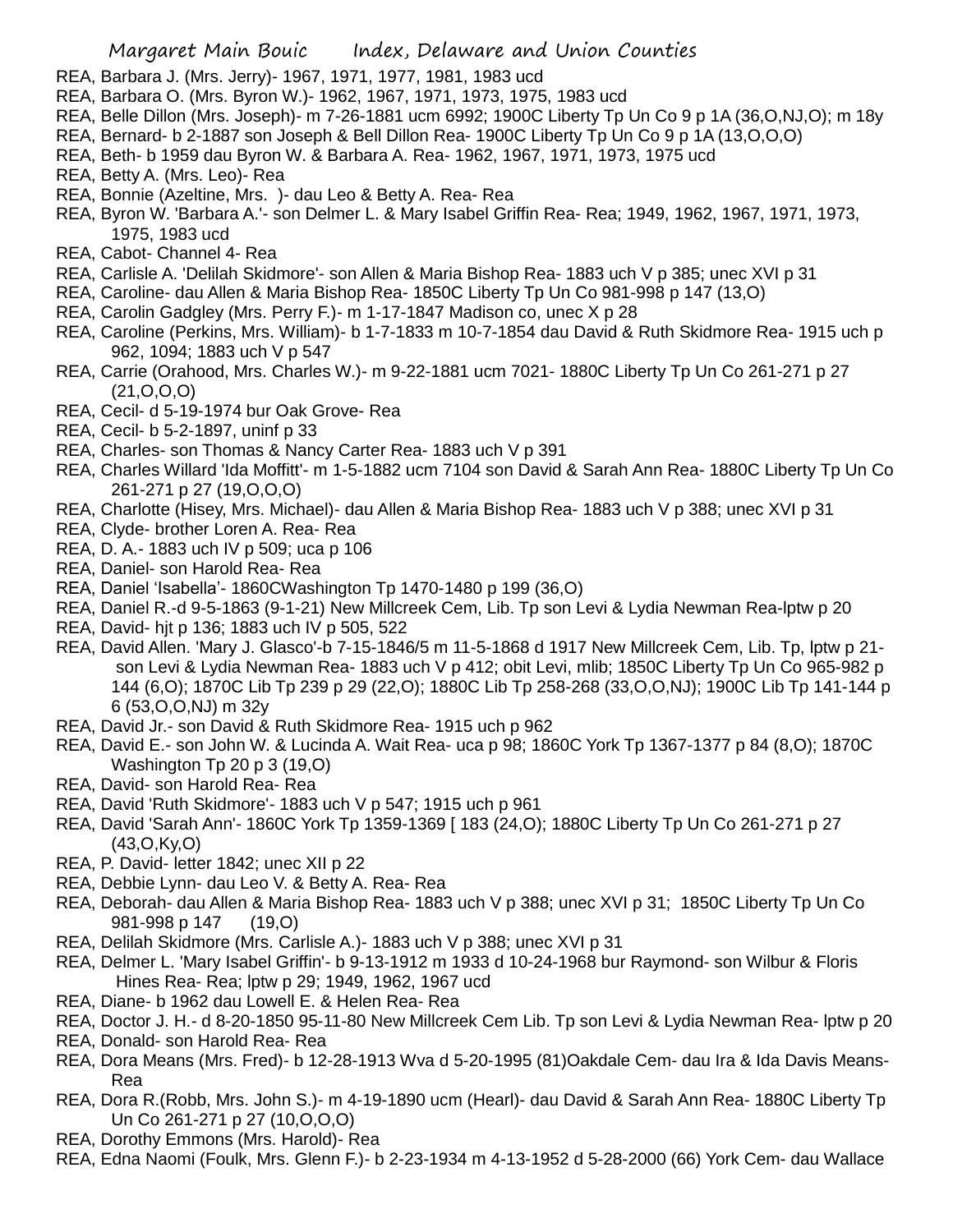## P. & Lydia N. Hoover Rea- Rea

- REA, Eldon- son Gertrude Rea- 1949 ucd
- REA, Elizabeth Christy (Mrs. Rev. John)- m 1793 dau John Christy- 1883 uch V p 313
- REA, Elizabeth Dickinson (Mrs. Isaac)- 1883 uch V p 412, 552
- REA, Elizabeth M. (Hill, Mrs. Robert)- b 2-4-1827 m 1-8-1846 dau Samuel & Ruth A. Robinson Rea- 1883 uch V p 313
- REA, Elizabeth Worley (Mrs. John W.)- m 3-17-1849 ucm 1397 d 10-20-1864 (36-1-19) Mt. Herman Cem, djlm p 13; unec XIII p 19
- REA, Emma M. Gould (Mrs. John P.)- m 10-26-1869 dcm, delge DV p 22; dg 6-1-1900, Cry Ab p 23
- REA, Etta (Mrs. Frederick)- Rea
- REA, Etta Mae Armentrout (Mrs. Harold)- Rea
- REA, Eva (Strahm, Mrs. Richard)- dau Wallace P. & Lydia N. Hoover Rea-Rea
- REA, Fannie (Brooks, Mrs. )- dau David & Ruth Skidmore Rea- 1915 uch p 962
- REA, Fern Middleton (Mrs. Herbert)- m 1912 d 1957- Rea; 1949 ucd
- REA, Flavilla (Griffith, Mrs. John)- m 11-14-1835 ucm (Hearl)
- REA, Floris M. Hines (Mrs. Wilbur R.)- 1967, 1971, 1973, 1975, 1977, 1981, 1983 ucd
- REA, Florence Viola Merry (Mrs. John Clyde)- b 4-4-1899 m 12-23-1922 d 1-26-1959 bur Oakdale Cem II p 105 (R-RF-16)- dau Martin V. & MaDora William Merry; Rea; obit, mlib; Sbc p 44; 1949 ucd
- REA, Florence (Mrs. Wilbur)- 1949, 1962 ucd
- REA, Floris M. Hines (Mrs. Wilbur R.)- b 10-22-1893 m 4-24-1911 d 6-3-1994 (100) York Cem- dau H. W. & Mae Dowell Hines- Rea
- REA, Floyd J. 'Linda L.'- son Loren A. & Opal Rea- Rea
- REA, Frances L. (Orahood, Mrs. Frank Jacob)- m 7-9-1932 dau Herbert & Fern Middleton Rea- Rea
- REA, Frankie Elsom (Mrs. Rolland)- m 6-28-1975 ucd; Rea
- REA, Fred 'Dora Means'- (56-1947) uninf p 28; Rea
- REA, Frederick 'Etta'- Rea
- REA, Frederick 'Ruth'- d 8-23-1916 dg 9-27-1949, obit Ruth, Del Col Museum lib
- REA, Gene 'Helen Jones'- Rea
- REA, George M.- son Allen & Maria Bishop Rea- 1883 uch V p 388; unec XVI p 31
- REA, Gerald 'Nell'- son Herbert & Fern Middleton Rea- Rea; 1962, 1967, 1971, 1973, 1977, 1979, 1981, 1983 ucd
- REA, Gertrude- 1949 ucd
- REA, Gertrude (Thomas, Mrs. James O.)- b 10-3-1848 m 1-26-1868 ucm 4321 dau Levi & Lydia Newman Rea- 1883 uch V p 412; 1915 uch p 1040, picture p 1041; 1850C Liberty Tp Un Co 965-982 p 144 (1,O); 1880C Lib. Tp 50-51 p 6 (31,O,O,NJ)
- REA, Glenn J.- b 7-13-1897 d 4-6-1971 bur Chillicothe- son Frederick & Ruth Etta Rea- Rea; obit Ruth, Del Co museum; 1969 dcd
- REA, Guy- son Joshua S. & Jane C. Supler Rea- 1915 uch p 961
- REA, Hamilton- son Levi & Lydia Newman Rea- 1850C Liberty Tp Un Co 965-982 p 144 (6,O)
- REA, Hannah Wickersham (Mrs. John B.)- 1883 uch V p 388; unec XVI p 31
- REA, Harold S.- son Wallace P. & Lydia N. Hoover Rea- Rea
- REA, Harold 'Etta Mae Armentrout''Dorothy Emmons'- b 1-29-1905 d 7-13-1980 (75)bur W. Mansfield- son Thomas & Iva Skidmore Rea- Rea
- REA, H. E.- son Frederick & Ruth Rea- obit Ruth, dg 9-27-1949, Del Museum lib
- REA, Helen Jones (Mrs. Gene)- Rea
- REA, Helen (Mrs. Lowell E.)- 1971 dcd
- REA, Helen (Mrs. Robert L.)- 1969, 1971, 1980 dcd; Rea
- REA, Herbert 'Fern Middleton'- b 1-28-1890 m 1912 d 11-24-1961 bur York Cem- son Charles W. & Ida Moffitt Rea- Rea; 1949, 1962 ucd
- REA, Hester Seaman (Mrs. )- b 11-14-1848 d 2-9-1942 obit, mlib
- REA, Homer- son Frederick & Ruth Etta Murphy Rea- Rea
- REA, Ida Moffitt (Mrs. Charles W.)- m 1-5-1882 ucm 7104
- REA, Idella Hamilton (Mrs. Samuel S.)- m 10-5-1881 ucm 7031
- REA, Irwin d.- son Joshua S. & Jane C. Supler Rea- 1915 uch p 962
- REA, Irwin D.- son Joshua S. & Jane C. Supler Rea- 1915 uch p 962
- REA, Isaac 'Elizabeth Dickinson'- d 1-1845 1883 uch V p 412, 552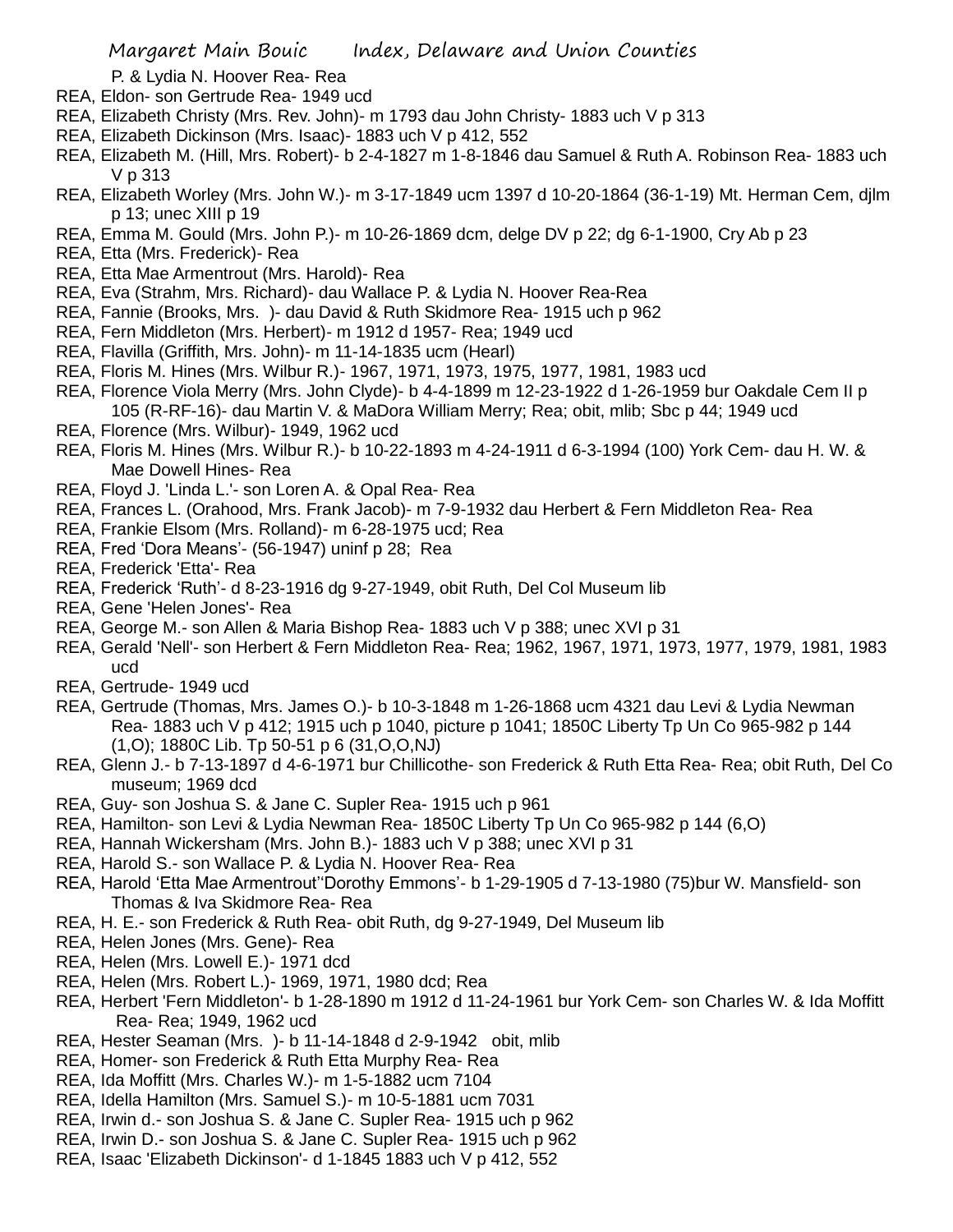- REA, Isabel (Mrs. Joseph)- 1883 uch V p 313
- REA, Isabel M. (Mrs. Delmar L.)- see Mary Isabel- 1949, 1962, 1971, 1973 ucd
- REA, Isabella (Mrs. Daniel)- 1860C Washington Tp 1470-1480 p 199 (35,Pa)
- REA, Iva B. Skidmore (Mrs. Thomas C.)- 1915 uch p 962; Rea
- REA, Iza- ch Joshua S. & Jane C. Supler Rea- 1915 uch p 962
- REA, James- 1980 dcd James- delge XV p 62
- REA, James H.- son Levi & Lydia Bowman Rea- 1883 uch V p 412
- REA, James 'Kimberly'- Rea
- REA, James 'Marilyn'- 1980 dcd
- REA, Rev. James 'Mary C. Stark'- b 12-22-1824 Scotland m 1851 d 8-5-1901 (77-7-14); delge XV p 62; dg 8- 20-1901
- REA, James 'Sarah Flenniken''Rebecca Malvina Flenniken'- b 5-14-1813 d 9-13-1890 son John & Margaret Dowlin Rea- Powers p 145, 146
- REA, Jane C. Supler (Mrs. Joshua S.)- m 1-1-1868 dau Samuel & Nancy Campbell Sypler- 1915 uch p 962
- REA, Jane"Janie" (Carney, Mrs. Brian)- b 1965 m 11-23-1985- dau Jerry L. & Barbara Rea- Rea; 1971, 1973 ucd
- REA, Janet (Ferrera, Mrs. Tom)- dau Stanley & Lillian Virginia Dean Rea- Rea
- REA, Janie (Carney, Mrs. Brian)- m 11-23-1985- dau Jerry Rea- Rea
- REA, Jeff 'Teresa M. Colemn'- b 1967 m 11–16-1991 son Jerry L. & Barbara Rea-1967, 1971, 1973, 1977, 1979, 1981 ucd
- REA, Jeffrey- son Leo V. & Betty A. Rea- Rea
- REA, Jehiel G.- son Levi & Lydia Bowman Rea- 1883 uch V p 412
- REA, Jemima Studivan (Mrs. Robert)- m 7-21-1831 Madison Co, unec XV p 48
- REA, Jennie (Shearer, Mrs. Clark L.)- m 1-14-1886 ucm (Hearl)
- REA, Jennifer A. (Seely, Mrs. Kenneth W.)- m 1-19-1980- dau Floyd Rea- Rea
- REA, Jennifer Joyell- b 10-24-1975- dau Paul Rea- Rea
- REA, Jerry L. 'Barbara J.'- Rea; 1962, 1971, 1973, 1977, 1979, 1981, 1983 ucd
- REA, John- 1883 uch V p 663
- REA, John B. 'Hannah Wickersham''Mary J.'- son Allen & Maria Bishop Rea- 1883 uch V p 388; unec XVI p 31; 1870C Liberty Tp Un Co 229 p 28 (44,O)
- REA, John Calvin- b 2-8-1836 d 9-12-1850 son James & Sarah Flenniken Rea- Powers p 146
- REA, John Clyde 'Florence Viola Merry'- b 10-2-1887 m 12-23-1922 d 9-10-1956 bur Oakdale II p 105 (H-RI-16)- son Frederick & Ruth Etta Murphy Rea- Rea; obit Florence, mlib; obit Keith, Del Co mus lib. Dg 9- 27-1949
- REA, John- son David & Ruth Skidmore Rea- 1915 uch p 962
- REA, John- son Daniel & Isabella Rea- 1860C Washington Tp 11470-1480 p 190 (4,O)
- REA, Rev. John 'Elizabeth Christy'- b 1772 m 1793 d 2-12-1855 son Joseph & Isabel Rea- 1883 uch V p 313, 314
- REA, John 'Elizabeth Worley'- m 3-17-1849 ucm 1397; djlm p 13; unec XIII p 19
- REA, John H.- Pabst 2 p 62
- REA, John- son Rev. John & Elizabeth Christy Rea- 1883 uch V p 313
- REA, John 'Margaret Dewlin'- Powers p 146
- REA, Judge John P. 'Emma M. Gould'- m 10-26-1869 d Monday- dg 6-1-1900 Cry Ab p 23; dg 12-18-1900 Cry Ab p 48; delge XV p 22
- REA, John T.- b 12-1897 son Joseph & Bell Dillon Rea- 1900C Liberty Tp Un Co 9 p 1A (2,O,O,O)
- REA, John W.- 1883 uch IV p 459
- REA, John W. 'Elizabeth Worley'- m 3-17-1849 ucm 1397
- REA, John W.'Lucinda M. Wait'- m 10-20-1842 ucm 830; unec XV p 48; 1850C York Tp 402-409 p 62 (28,O); 1860C York Tp 1367-1377 p 154 (39,O); 1870C Washington Tp 20 p 3 (49,O)
- REA, John W. 'Sarah Henderson'- m 3-1-1866 ucm 3921
- REA, Joseph- 1883 uch IV p 466
- REA, Joseph 'Belle Dillon'- m 7-26-1881 ucm 6992; 1900C Lioberty Tp Un Co 9 p 1A (54,O,O,O) m 18y
- REA, Joseph 'Isabel'- 1883 uch V p 313,388
- REA, Joseph 'Ma(r)y McCrory'- m 10-21-1879 ucm 6568
- REA, Joseph S/W. 'Nancy Clark'- m 3-4-1865 ucm 3689 son Allen & Maria Bishop Rea- 1883 uch V p 388; unec XVI p 31; 1850C Liberty Tp Un Co 981-988 p 147 (16,O)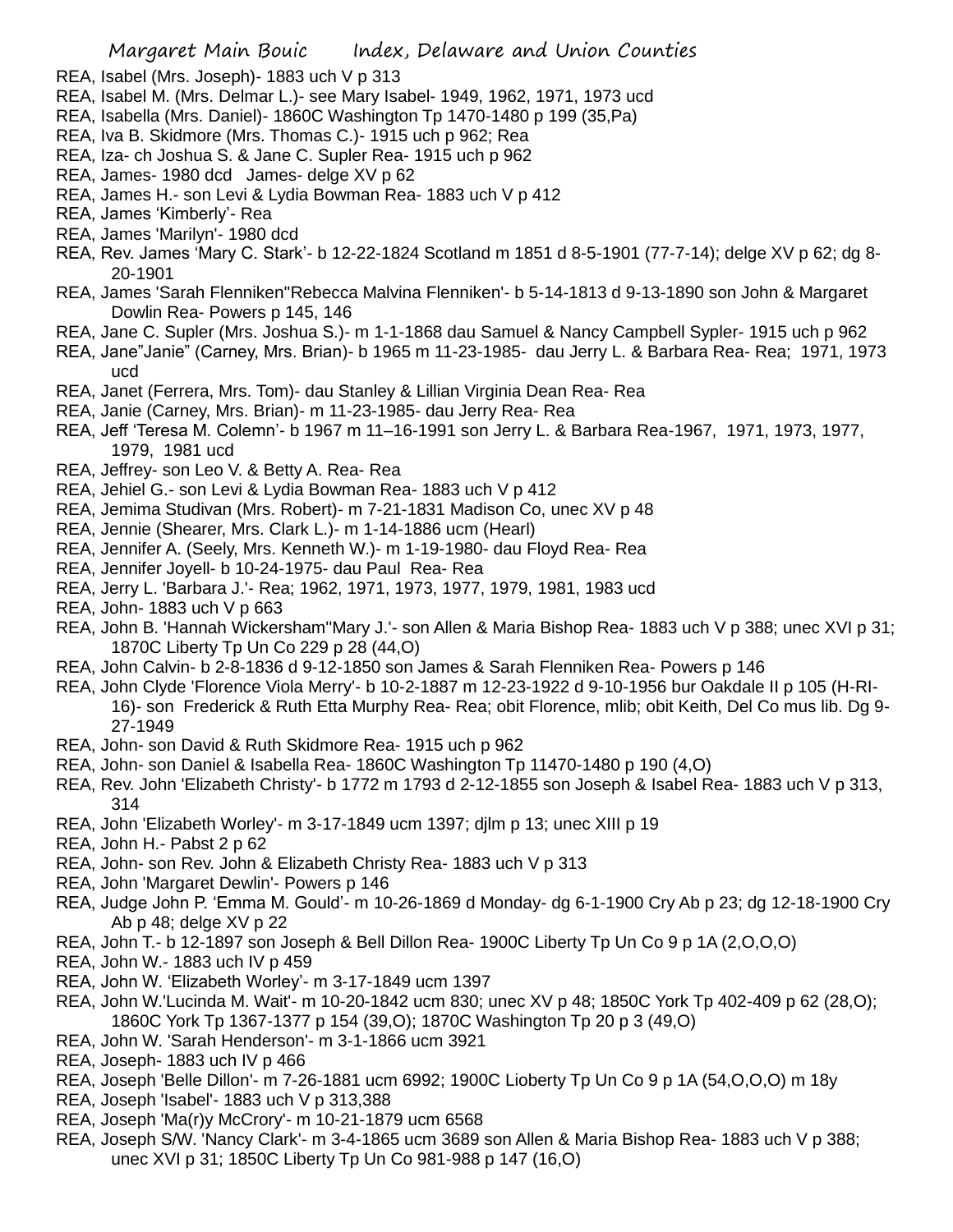- REA, Joseph W.- 1883 uch IV p 511
- REA, Joseph W.'Alice "Ginger"Virginia- son Wallace & Lydia N. Hoover Rea- Rea
- REA, Joshua S. 'Jane C. Supler'- b 1-6-1848 son David & Ruth Skidmore Rea- 1915 uch p 961
- REA, June- b 1964 dau Jerry & Barbara Rea- 1977 ucd
- REA, Karen (Mrs. Phillip)- Rea
- REA, Karen Sue (Garrett, Mrs. )- dau Robert Lee & Helen Rea- Rea
- REA, Kimberly (Mrs. James)- Rea
- REA, L. A.- son Frederick & Ruth Rea- obit Ruth, Del museum lib
- REA, Laura (Rau, Mrs. David)-b 1964/3 dau Robert Mark & Martha J. Miller Rea- Rea; 1967, 1971, 1973, 1975, 1977, 1979, 1981, 1983 ucd
- REA, Leo V 'Betty A.'- b 6-19-1934 d 7-5-1988 bur Gahanna- son Delmer L. & Mary Isabel Griffin Rea- Rea; 1949 ucd
- REA, Lena (Mrs. Luther)- Rea
- REA, Linnie Vansciver (Mrs. Levi)- m 7-18-1893 ucm (Hearl), obit Levi, mlib
- REA, Levi 'Linnie Vansciver'- m 7-18-1893 ucm (Hearl)
- REA, Levi- 1915 uch p 1041
- REA, Levi 'Lydia Newman'- b 6-5-1815 m 2-28-1839 d 6-8-1900 New Millcreek Cem Lib. Tp lptw p 20- son Isaac & Elizabeth Dickinson Rea- 1883 uch V p 412; obit, mlib; uca p 23, 83; 1850C Liberty Tp Un Co 965-982 p 144 (35,O): 1870 Lib Tp 2240 p 29 (55,O); 1880C Lib Tp 51-52 p 6 (65,O,Va,Va)
- REA, Levi- son Thomas & Nancy Carter- Rea; 1883 uch V p 391
- REA, Linda L. (Mrs. Floyd J.)- 1980 dcd
- REA, Lisa (Madden, Mrs. Eric)-b 1965 dau Robert Mark & Martha J. Miller Rea- Rea; 1967, 1971, 1973, 1975, 1977. 1979, 1981,1983 ucd
- REA, Lisa (Wilson, Mrs. Stephen Dale)- m 4-16-1988 dau Robert Rea- Rea
- REA, Lizzie Elizabeth- b -20-1863 d 12-22-1948 dau James & Rebecca Flenniken Rea- Powers p 145, 146, 171
- REA, Lora (Robb, Mrs. Charles)- b 9-29-1894 ucm (Hearl)
- REA, Loren A.'Opal'- d 3-1954 (54) bur Walnut Grove Cem- Rea
- REA, Loren- son Frederick & Ruth Ella Murphy Rea- Rea
- REA, Louisa (Davis, Mrs. Antrim W.)- m 8-11-1867 ucm 4218 dau Allen & Mary Bishop Rea- 1883 uch V p 388; unec XVI p 31; 1850C Liberty Tp un Co 981-998 p 147 (4,O)
- REA, Lowell 'Helen'- son Loren & Opal Rea- Rea; 1971 dcd
- REA, Luana- dau Delmer & Isabelle Rea- 1949 ucd
- REA, Lucinda M. Wait (Mrs. John W.)- m 10-20-1842 ucm 830; unec XV p 60; 1850C York Tp 402-409 p 62 (30,O); 1860C York Tp 1367-1377 p 184 (42, Ma); 1870C Washington Tp 20 p 3 (52, NY)
- REA, Lucy Ann (Sly, Mrs. Franklin)- m 7-11-1847 Madison Co, unec X p 63
- REA, Luther- b 5-1883 son Joseph & Bell Dillon Rea- 1900C Liberty Tp Un Co 9 p 1A (17,O,O,O)
- REA, Luther 'Lena'- Rea
- REA, Lydia-b 9-17-1869 dau David A. & Mary J. Glascoe Rea- 1883 uch V p 412; 1870CLiberty Tp Un Co 230 p 29 (1,O); 1880C Lib Tp 258-268 p 26 (10,O,O,O)
- REA, Lydia L. (Middlesworth, Mrs. Charles S.)- m 5-29-1890 ucm (Hearl)
- REA, Lydia N. Hoover (Mrs. Wallace P.)- b 10-31-1892 m 2-10/20-1913 d 5-29-1970 dau William & Linda Elliott Hoover- Rea
- REA, Lydia Newman (Mrs. Levi)- b 10-14-1812 m 2-28-1839 d 5-15-1887 New Millcreek Cem Lib. Tp lptw p 20- dau James & Mary Newman- 1883 uch V p 412; 1850C Liberty Tp Un Co 965-982 p 144 (37,NJ); 1880C Lib Tp 51-52 p 6 (68,NJ,NJ,NJ)
- REA, Madeline (Fogg, Mrs. )- dau Leo V. & Betty A. Rea- Rea
- REA, Mae (Dappert, Mrs. )- dau Harold Rea- Rea
- REA, Maggie A. Powers (Mrs. Thomas N.)- m 6-21-1869 ucm 4564
- REA, Margaret (Crowder, Mrs. William)- b 5-19-1833 m 3/2-14-1861 ucm 3159 d 1888 New Millcreek Cem, Lib. Tp lptw p 18- dau Allen & Maria Bishop Rea- 1883 uch V p 388, 405; 1915 uch p 567; unec XVI p 31, XIX p 66; 1850C Liberty Tp Un Co 981-998 p 137 (17,O)
- REA, Margaret Dowlin (Mrs. John)- Powers p 146
- REA, Margaret Jane (Armstrong, Mrs. Benjmain F.)- b 5-11-1838 d 4-18-1916 dau James & Sarah Flenniken Rea- Powers p 146
- REA, Margery F.- dau Gerald & Mell Rea- 1962 (14), 1967, 1971 ucd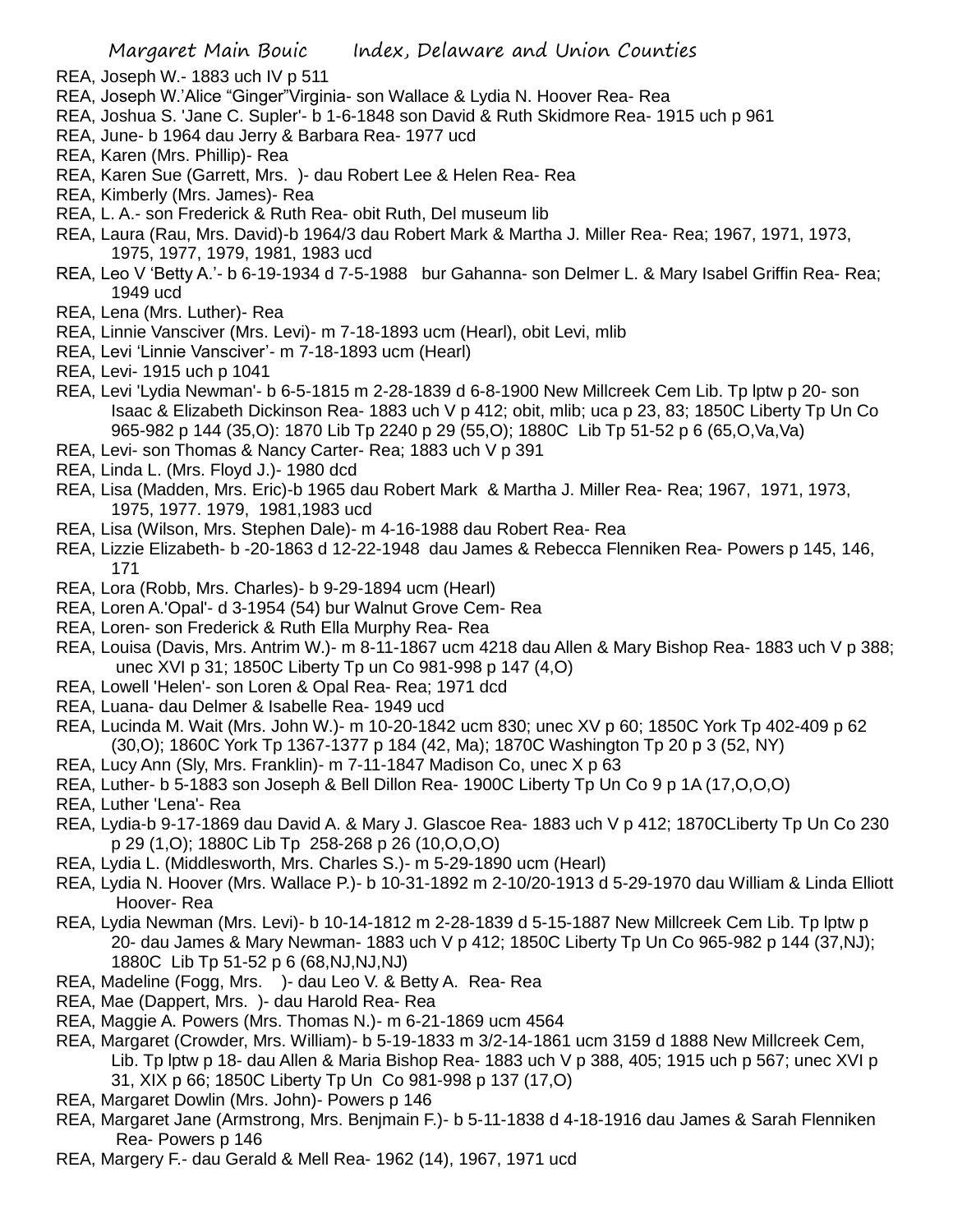- REA, Maria Bishop (Mrs. Allen)- b 1802 d 1863 New Millcreek Cem, Lib. Tp- lptw p 18 1883 uch V p 405, 406; unec XVI p 31; 1830C Lib Tp 458 p 297 (30-40); 1850C Liberty Tp Un Co 981-998 p 147 (48,Va)
- REA, Marilyn (Mrs. James)- 1980 dcd
- REA, Marilyn (Trout, Mrs. )- dau Harold Rea- Rea
- REA, Mark- b 1966 son Byron W. & Barbara A. Rea- 1967, 1971, 1973, 1975 ucd
- REA, Martha J.- dau Daniel & Isabella Rea- 1860C Washington Tp 1470-1480 p 199 (2,O)
- REA, Martha J. Miller (Mrs. Robert Mark)- m 12-22-1962 -Rea; Sbc p 26; 1967, 1971, 1973, 1975, 1977, 1979, 1981, 1983 ucd
- REA, Mary A. (Bolen, Mrs. Joseph)- m 2-23-1867 ucm 4147
- REA, Mary A.- dau John W. & Lucinda M. Wait Rea- 1850C York Tp 402-409 p 62 (2,O); 1860C York Tp 1367- 1377 p 184 (11,O)
- REA, Mary Ann (Meade, Mrs. )- dau David & Ruth Skidmore Rea- 1915 uch p 962
- REA, Mary (Brown, Mrs. )- dau Delmar & Isabel Griffin Rea- Rea
- REA, Nancy Carter- unec XVI p 31
- REA, Nancy Clark- unec XVI p 31
- REA. Mary C. Stark (Mrs. Rev. James)- m 1851- delge XV p 62
- REA, Mary E.- dau Levi & Lydia Newman Rea- 1883 uch V p 412
- REA, Mary Ellen (Ross, Mrs. David F.)- b 12-6-1832 d 7--25-1855 dau James & Sarah Flenniken Rea- Powers p 146
- REA, Mary Isabel (Mrs. Delmer L.)(Dildine, Mrs. )- b 10-7-1912 Rea; lptw p 29; 1967 ucd
- REA, Mary J. Glascoe (Mrs. David Allen)- b b 12-15-1844/9 m 11-5-1868 ucm 4460 d 1921 New Millcreek Cem, Lib. Tp lptw p 21- dau Benjamin & Lydia Glascoe- 1883 uch V p 412; 1880C Liberty Tp Un Co 2258-2 268 p 26 (36,O,Va,O); 1900C Lib Tp 141-144 p 6B (55,O,Va,O) m 32y, 1 ch
- REA, Mary Jane (Henderson, Mrs. David H.)- b 10-10-1827 m 10-17-1850 ucm 1580 d 8-7-1883 (55-9-27) New Millcreek Cem, Lib. Tp; lptw p 18; 1883 uch V p 388, 406; unec VIII p 3, XIV p 18, XVI p 31; 1850C Lib Tp Un Co 981-998 p 147 (22,O)
- REA, Mary J. (Rice, Mrs. )(Mrs. John B.)- unec XVI p 31; 1915 uch p 388; 1870C Liberty Tp 229 p 28 (36,Irel)
- REA, Mary J.- 1860C York Tp 1399-1409 p 189 (12,O); lived with Wm. & Sarah N. Skidmore
- REA, Mary Luana (Brown, Mrs. Fred)- dau Wilbur & Floris Hines Rea- Rea
- REA, Mary McCrory (Mrs. Joseph)- m 10-21-1879 ucm 6568
- REA, Mary (Sly(e), Mrs. William B.)- m 1-22-1820 Madison Co, unec IV p 51, IX p 4; Madison Democrat
- REA, Melanie (Wright, Mrs. )- dau Harold Rea- Rea
- REA, Merri (Fabourin, Mrs. )- dau Harold ReaRea
- REA, Nancy- dau Allen & Maria Bishop Rea- 1850C Liberty Tp Un Co 981-998 p 147 (10,O)
- REA, Nancy Carter (Mrs. Thomas)- 1883 uch V p 391
- REA, Nancy Clark (Mrs. Joseph)- m 3-4-1865 ucm 3689; 1883 uch V p 388
- REA, Nancy (Pfarr, Mrs. Dick)- dau Stanley & Lillian Virginia Dean Rea- Rea
- REA, Nancy Jane- dau David & Sarah Ann Rea- 1880C Liberty Tp Un Co 261-271 p 27 (13,O,O,O)
- REA, Nell (Mrs. Gerald)- 1962, 1967, 1971, 1973, 1975, 1977, 1979, 1983 ucd
- REA, Nelley- b 12-1869 dau John R. & Mary J. Rea; 1870C Liberty Tp Un Co 229 p 28 (5/12,Kansas)
- REA, O. A.- 1883 uch IV p 490, 536; uca p 106
- REA, Ogle Herman- son Joshua S. & Jane C. Supler Rea- 1915 uch p 962
- REA, Oliver A. 'Sylvia A. Green'- m 12-28-1876 ucm 6004- son John & Lucinda J. Rea- 1860C York Tp 1367- 1377 p 184; 1870C Washington Tp 20 p 3 (26,O)
- REA, Opal (Mrs. Loren)- d 8-31-1978 (71); 1969, 1971 dcd; Rea
- REA, Perry F. 'Caroline Badgley'- m 1-17-1847 Madion Co, unec X p 28
- REA, Phillip 'Karen'- son Stanley & Lillian Virginia Dean Rea- Rea
- REA, Rebecca Melvina Flenniken (Mrs. James)- b 11-16-1824 d 10-12-1908 dau James Mifflin & Mary McClelland Flenniken- Powers p 146
- REA, Rebecca- dau Thomas & Nancy Carter Rea- 1883 uch V p 391
- REA, Robert- b 1842 d 1864 New Millcreeek Cem b. Tp lptw p 18; 1883 uch IV p 511; uca p 106
- REA, Robert L.- 1969, 1971, 1980 dcd
- REA, Robert Lee 'Helen' d 11-26-1987 (72) S. C.- Rea
- REA. Robert 'Jemima Studivan'- m 7-21-1831 Madison Co, unec XV p 48
- REA, Robert- son Leo V. & Betty A. Rea- Rea
- REA, Robert Mark 'Martha J.Miller'- b 7-21-1924 m 12-22-1962 d 12-11-1996 (72) Oakdale son John Clyde &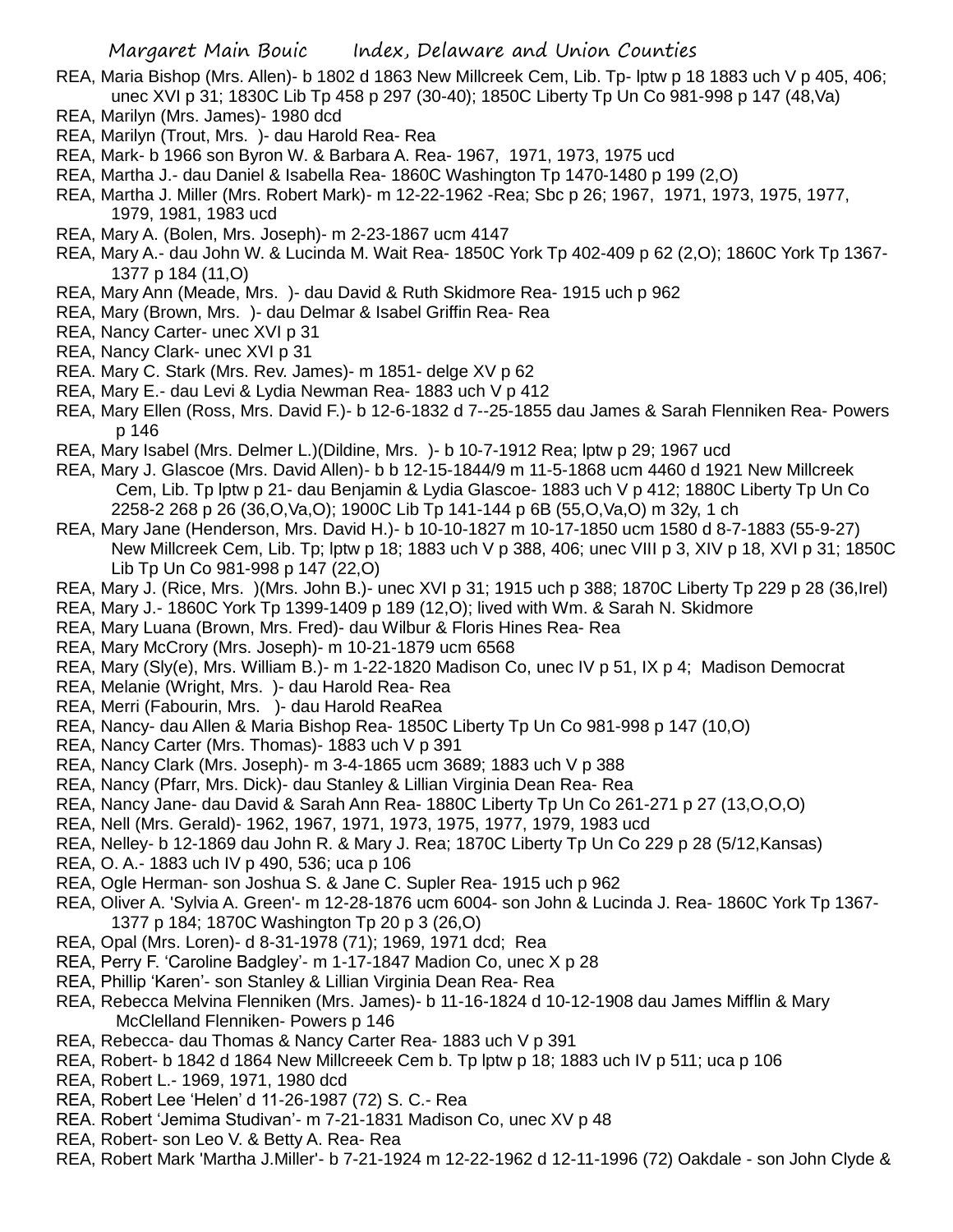Florence Viola Merry Rea- Rea; Sbc p 24, 26; 1949, 1962, 1967, 1971, 1973, 1975, 1977, 1979, 1981, 1993 ucd

- REA, Robert S.- son Allen & Maria Bishop Rea- 1883 uch IV p 469, 471, V p 388; unec XVI 31 1850C Liberty Tp Un Co 981-998 p 147 (8,O)
- REA, Robert- son Thomas & Nancy Carter Rea- 1883 uch V p 391
- REA, Rolland 'Frankie Elsom'- b 1-25-1914 m 6-28-1975 d 3-4-1977 bur York Cem- son Luther & Lena Linsey Rea- Rea; obit Robert, mlib, obit Florence, mlib
- REA, Rusty- b 1975 son James & Marilyn Rea- 1980 dcd
- REA, Ruth A. Robinson (Ms. Samuel)- d 2-19-1881- 1883 uch V p 313
- REA, Ruth C.- dau Daivd & Sarah A. Rea- 1860C York Tp 1359-1369 p 182 (1,O)
- REA, Ruth (Mrs. David)- 1883 uch V p 547
- REA, Ruth E.- dau Levi & Lydia Newman Rea- 1883 uch V p 412
- REA, Ruth (Mrs. FredericK)- b 12-11-1860 d Tuesday, dg 9-27-1949 (89); obit Del Co mus. library
- REA, Ruth (Hisey, Mrs. )- dau David & Ruth Skidmore Rea- 1915 uch p 962
- REA, Ruth Skidmore (Mrs. David)- 1915 uch p 961
- REA, Safrenia M.- dau John & Lucinda J. Rea- 1860C York Tp 1367-1377 p 184 (14,O)
- REA, Samantha Clapsaddle (Mrs. Abel)- m 4-10-1872 ucm 5064
- REA, Samantha (Davis, Mrs. A. W.)- dau Allen & Maria Bishop Rea- 1883 uch V p 388; unec XVI p 31; 1870C Liberty Tp un Co 230 28 (30,O)
- REA, Samantha- dau John B. & Mary J. Rea- 1870C Liberty Tp Un Co 229 0 28 (3,Kansas)
- REA, Samuel- son Joshua S. & Jane C. Supler Rea- 1915 uch p 962
- REA, Samuel 'Ruth A. Robinson'- d 2-28-1833- 1883 uch V p 313
- REA, Samuel S.- son David & Sarah A. Rea- 1860C York Tp 1359-1369 p 183 (4,O)
- REA, Samuel Spiplar- 1880C Liberty Tp Un Co 261-271 p 27 (23,O,-,-)
- REA, Samuel S. 'Idella Hamilton'- m 10-5-1881 ucm 7031
- REA, Sandra (Sedgwick, Mrs. Robert)- dau Herbert & Fern Middleton Rea- Rea
- REA, Sarah Alorah- dau David & Sarah Ann Rea- 1880C Liberty Tp Un Co 261-271 p 27 (9,O,O,O)
- REA, Sarah Ann (Mrs. David)- b 3-1835 1860C York Tp 1359-1369 p 182 (25,O); 1880C Liberty Tp Un Co 261- 271 p 27 (45,O,Pa,O); 1900C Lib Tp 316-324 p 14A (65,O,Pa,Pa) m 43y
- REA, Sarah Flenniken (Mrs. James)- b 1812 d 10-21-1850 dau John & Jane Flenniken- Powers p 146
- REA, Sarah Henderson (Mrs. John W.)- m 3-1-1866 ucm 3921
- REA, Sarah (Lash, Mrs. Harold)- dau Wilbur & FLoris Hines Rea- Rea
- REA, Sarah (Mechem, Mrs. Elisha G.)(Skidmore, Mrs. William)- b 3-16-1824 m(1) 3-3-1842 (2) 7-6-1851 dau Isaac & Elizabeth Rea- 1883 uch V p 552
- REA, Scott- b 1967 son Lowell E. & Helen Rea- Rea
- REA, Shady (Heath, Mrs. )- dau David & Ruth Skidmore Rea- 1915 uch p 962
- REA, Shelley- b 1963 ch Byron W. & Barbara A. Rea- 1967, 1971, 1973, 1975 ucd
- REA, Stanley 'Lillian Virginia Dean'- Rea
- REA, Susanna (Shirk, Mrs. Morgan)- dau Allen & Maria Bishop Rea- 1883 uch V p 388; unec XVI p 31
- REA, Sylvia A. Green (Mrs. Oliver A.)- m 12-28-1876 ucm 6004
- REA, Teresa- b 1961 dau Byron W. & Barbara A. Rea- 1971, 1973, 1975 ucd; engaged to Lane Bettcher
- REA, Teresa M. Coleman (Mrs. Jeff)- m 11-16-1991 dau Lamarr & Mary Coleman- Rea
- REA, Thomas C. 'Iva B. Skidmore'- son Joshua S. & Jane C. Suypler Rea- 1915 uch p 962
- REA, Thomas G.- letter 1842, unec XII p 21, 58; unec XVI p 31
- REA, Thomas 'Nancy Carter'- son Joseph Rea- 1883 uch V p 388, 391
- REA, Thomas N. 'Maggie A. Powers'- m 6-21-1869 ucm 4564
- REA, Tyler J.- b 12-20-1994 son James & Kimberly Rea- Rea
- REA, Lillian Virginia Dean (Mrs. Stanley)- d 11-21-1993 W. Va.- dau Wilbur & Flossie Garey Dean- Rea
- REA, Wallace F. 'Lydia N. Hoover'-b 12-25-1891 m 2-10-1913 d 12-6-1977 bur York Cem- Rea
- REA, Wilbur R. 'Floris M. Hines'- b 4-13-1895 m 1912 d 7-6-1977 bur York Cem son Charles W. & Ida Moffit Rea- Rea; 1971, 1973, 1975 ucd
- REA, William- son Daniel & Isabella Rea- 1860C Washington Tp 1470-1480 p 199 (8,O)
- REA, William F.- son Levi & Lydia Newman Rea- 1883 uch V p 412
- REA, William- son Rev. John & Elizabeth Cristy Rea- 1883 uch V p 313
- REABACH, Donald- son Ida Ditzler Reabach- Weiser p 532
- REABACH, Doris (Barnard, Mrs. )- dau Ida Ditzler Reabach- Weiser p 532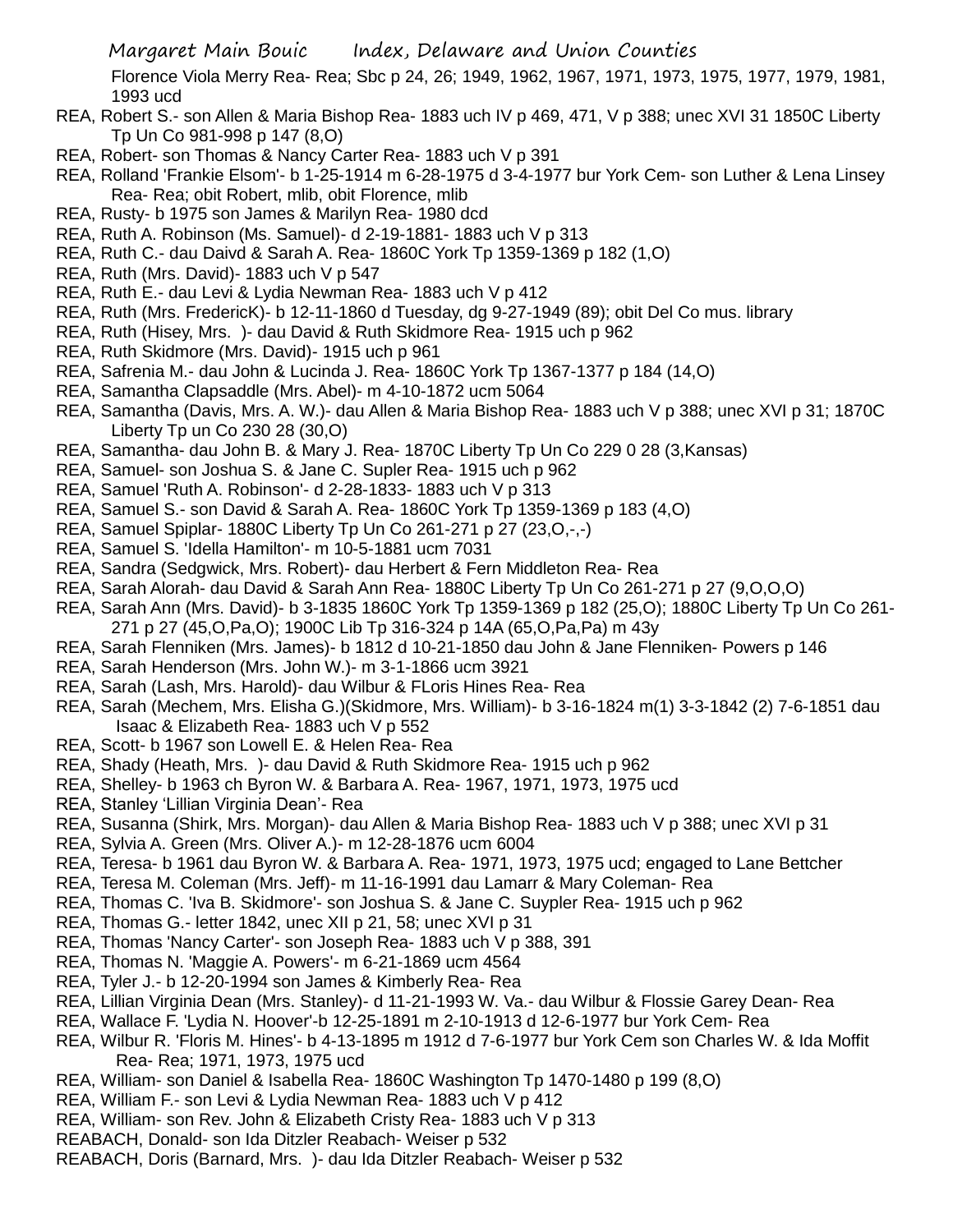REABACH, Ida Ditzler (Mrs. )- dau Jacob & Rosetta Kehl Ditzler- Weiser p 532

- REABACH, Ralph- son Ida Ditzler Reabach- Weiser p 532
- READ, ----Nash p 36
- READ, --- one yr old dau of Mr. & Mrs. Harlan Read d Okmulgea, Ok. dg 7-3-1917 Cry Ab p 65
- READ, Adelia (Mrs. )- dau Mrs. Elizabeth Davis- dg 4-17-1914, Cry Ab p 113
- READ, Rev. Albert- 1908 dch p 258; 1976 dch p 167; dg 2-1-1908, 2-2- 1908 Cry Ab p p 104, 105
- READ, Albert, naturalization, Gr. Britain 1898- delge X p 13
- READ, Anna (Coblentz, Mrs. J. C.)- dau Robert & Margaret Harlan Read- dg 7-20-1905 Cry Ab p 109, 110
- READ, --- (Fitzwilliam(s), Mrs. F. J.)- dau Robert & Margaret Harlan Read- dg 7-20-1906 Cry Ab p 110; unec VIII p 29
- READ, Arrila (Wilcox, Mrs. William J.)- m 9-16-1849- Wight p 47 (9-21-1849)
- READ, Caroline Kennedy (Mrs. William)- m 3-6-1836 dcm
- READ Catharine (Blain, Mrs. Elam)- 1880 dch p 847; rcc p 6
- READ, D. I. 'Emma Sophia Kilbury'- Kilbury Bible, unec VII p 61
- READ, Elizabeth (Purdy, Mrs. William)- m 2-24-1853 dcm; Reed p 126; Olen Gaz 2-25-1853
- READ, Emma Sophia Kilbury (Mrs. D. I.)- Kilbury Bible, unec VII p 61
- READ, Ethel- b 2-1890 dau Wallace Read- 1900C York Tp 6 p 1A (10,O,Can(Fr),O)
- READ, George- Nash p 231
- READ, —(Mrs. Harlan)- dau Mary Scott Baxley- dg 1-14-1913 Cry Ab p 6
- READ, Harlem- son J. L. Read- dg 5-10-1910 Cry Ab p 121
- READ, Helen- dau J. L. Read- dg 5-10-1910 Cry Ab p 121
- READ, Harlan- son-in-law of Mrs. Mary Badley- dg 1-17-1913 Cry Ab p 6
- READ, —(Mrs. Howard)- sister Mrs. Ellen James Baker- dg 8-25-1911 Cry Ab p 60
- READ, J.- road Richwood to Essex- unec XII p 57
- READ, J. L.- d Thursday- dg 5-10-1910 Cry Ab p 121
- READ, Joel R.- son Robert & Margaret Harlan Read- dg 7-20-1906 Cry Ab p 9, 10
- READ, Laura- dau J. L. Read- dg 5-10-1910 Cry Ab p 121
- READ, Louis- son J. L. Read- dg 5-10-1910 Cry Ab p 121
- READ, Lucinda- b 12-1845 1900C York Tp 6 p 1A (54, O, Md,O) wid, 8 ch, 6 living
- READ, Margaret Harlan (Mrs. Robert)- b 8-18-1818 m 10-22-1840 d Tuesday (9) bur Urbana- dg 7-20-1906 Cry Ab p 109, 110
- READ, Mary Ann (Hardin, M rs. Esau)- b 11-16-1814 m 12-31-1832 d 8-23-1884 ped Bessie Florence Barnett Hurlbert by Linda Hurlbert Shogren, unec XVI p 43
- READ, R. C.- 1880 dch p 272
- READ, Robert- dg 1-17-1913 Cry Ab p 8
- READ, Robert W.- son J. L. Read- dg 5-10-1910 Cry Ab p 121; 1908 dch p 414
- READ, —b 2-18-1869 Delaware dau T. C. & E. Read- dcb
- READ, Wallace H.- b 12-1870 son Wallace Read- 1900C York Tp 6 p 1A (28,O,Can(Fr)O) wd
- READ, William 'Caroline Kennedy'- m 3-6-1836 dcm
- READAWAY/REDWAY, Sarah (Carpenter, Mrs. Samuel)- m 5-25-1660- dcc Maxson Greene 857
- READD, Carl- son Paul B. & Lois Collins Readd- Readd
- READD, Dennis 'Lula Collins'- Readd
- READD, Lula Collins (Mrs. Dennis)- Readd
- READD, Lois Collins (Mrs. Paul B.)- Readd
- READD, Naom,i (Burmingham, Mrs. )- du Dennis & Lula Collins Readd- Readd
- READD, Paul B. 'Lois Collins'- b 3-30-1915 d 2-26-1983 (67) bur W,. Jefferson- son Dennis & Lula Collins Readd- Readd
- READD, Paul- son Paul B. & Lois Collins Readd- Readd
- READD, Ralph- son Dennis & Lula Collins Readd- Readd
- READD, Robin- son Paul B. & Lois Collins Readd- Readd
- READD, Thomas- son Paul B. & Lois Collins Readd- Readd
- READE, ------Nash p 44
- READE, Clement- Nash p 36
- READE, Clement 'Mary Hill'- Nash p 36
- READE, James- son Wm. & Lucy Reade- Powell p 302
- READE, Lucy (Mrs. Willliam)- Powell p 302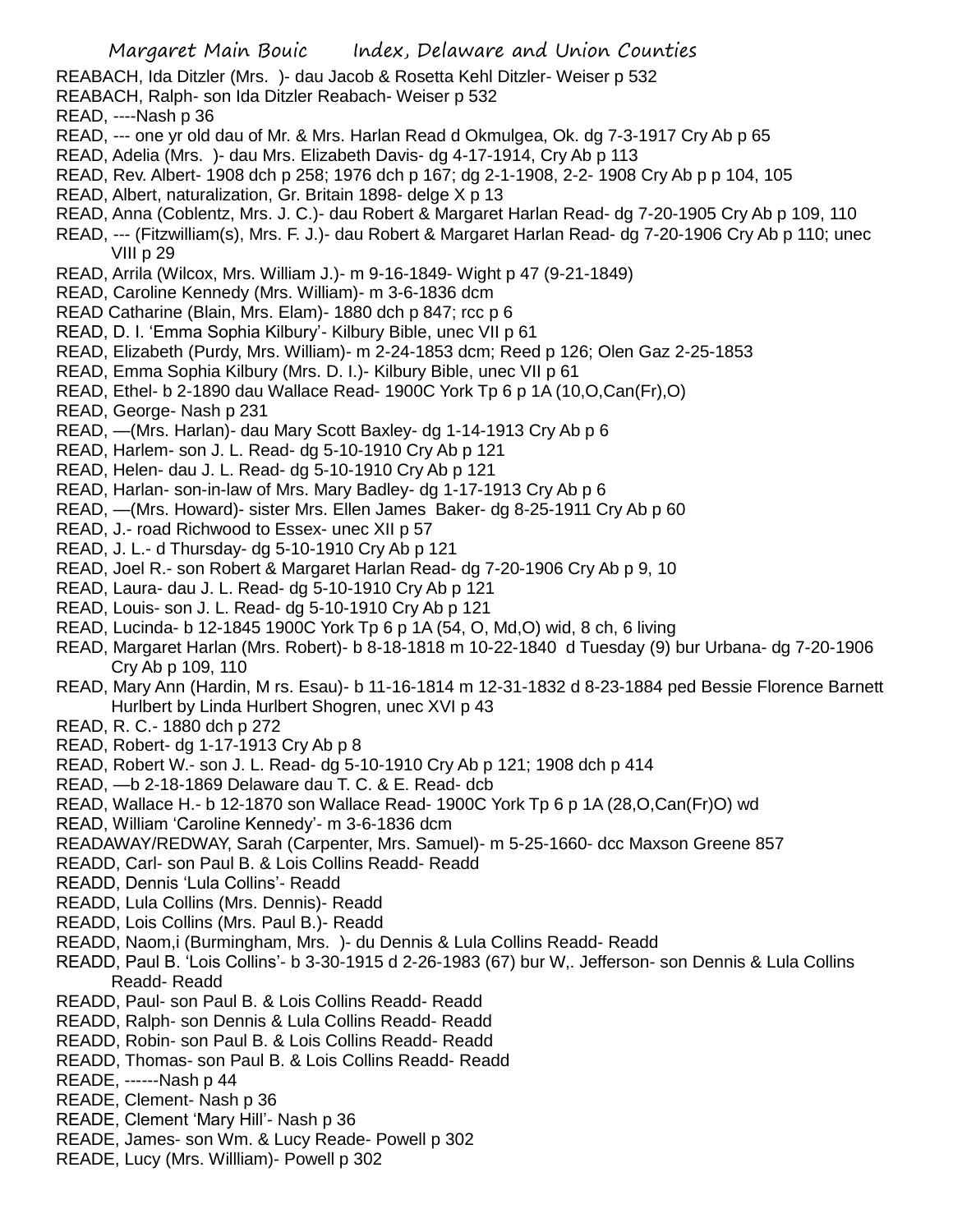READE, Mary Hill (Mrs. Clement)- Nash p 36

READE, Mary (Nash, Mrs. Col. Thomas)- 1732 m 1752 d 1758- dau Clement & Mary Hill Reade- Nash p 36 READE, William 'Lucy'- Powell p 302

- READER, Elizabeth Worley (Mrs. Joseph)- m 1-17-1863 ucm 3396
- READER, Enos 'Rachel Cook'- m 12-26-1839 Madison Co, unec IX p 18
- READER, Joseph 'Elizabeth Worley'- m 1-7-1853 ucm 3396
- READER, Lizzie- Downing reumion- delge X p 29
- READER, Rachel Cook (Mrs. Enos)- m 12-26-1839 Madison Co, unec IX p 18
- READER, Robert- b 5-22-1895 Delaware Tp son John & Lemma Brownsberger Reader- dcb
- READING, -----family of Evalyn H. Brokaw, #265; unec X p 2
- READING, Barbara (Muller, Mrs. )- dau Elizabeth Noble Reading- Reading
- READING, Benjamin- 1900C Paris Tp 73-76 (49,Pa)- infirmary
- READING, Benjamin F. 'Blanch Watts'- m 3-15-1888 ucm (Hearl)
- READING, Rev. Benjamin F.- dg 3-12-1901, Cry Ab p 71; dg 4-9-1915 , 10-8-1915, 12-3-1915 Cry Ab p 38, 84, 95; wsc Grah p 58; delge IV p 25 (1896)
- READING, Blanch Watts (Mrs. Benjamin F.)- m 3-15-1888 ucm (Hearl)
- READING, Charles b 1964 son John F. & Stella Reading- 1980 dcd
- READING, Deborah (Mrs. Tim)- Reading
- READING, Edwin J.- d 2-28-1969 (71) bur Evansville, Ind.- Reading
- READING, Elizabeth Noble- d 5-30-1987 (86) Oak Grove Cem- Reading
- READING, Emily- unec IV p 8
- READING, Frances (Maxwell, Mrs.Joseph N.)- b 1905 d 1970 Oakdale II p 158 (M-R23-10)
- READING, Hanna Hartman (Mrs. )- sister Lewes Hartman- dg 7-18-1911 Cry Ab p 51
- READING, Ida Glosser (Mrs. William W.)- m 11-26-1885 ucm (Hearl)
- READING, Jackson 'Lucinda Porter'- m 10-25-1846 Madison Co, unec X p 28
- READING, John E. (4-1849) heir of Reuben Reading- uccp p 39, JB 4 p 202; heir of Emily Reading; unec IV p 8
- READING, John F. 'Stella'- 1969, 1971, 1980 dcd
- READING, John Young,Jr. 'Mary A.'- d 1-11-2000 (80) Wildwood,Fla- Reading
- READING, Joseph- Powers Pat p 47
- READING, Dr. J. W.- 1883 uch V p 528
- READING, Lucinda Porter (Mrs. Jackson)- m 10-25-1846 Madison Co, unec X p 28
- READING, Mary A. (Mrs. John Young,Jr.)- Reading
- READING, Mary A. (Sherman, Mrs. John C.)- m 5-22-1852 ucm 1810; unec VII p 58, XV p 7; 1860C Dover Tp
- READING, Miller "Milly" (6-1849)- heir of Reuben Reading- uccp p 39 JB4 p 202; heir of Emily Reading- unec IV p 8
- READING, Nancy (Rhoton, Mrs. )- sister John Young,Jr. Reading- Reading
- READING, Nellie (Grosart, Mrs. )- sister John Young,Jr. Reading- Reading
- READING, Priscilla Terry (Mrs. William P)- b 1806 d 1885 Buxton Cem, djlm p 5
- READING, Rebecca- b 12-6-1991 dau Tim & Deborah Reading- Reading
- READING, Reuben- uccp p 39 JB4 p 202
- READING, Stella (Mrs. John F.)- 1969, 1971, 1980 dcd
- READING, T. A.- uca p 57
- READING, Tim 'Deborah'- b 1965 son John F. & Stella Reading- Reading; 1980 dcd
- READING, William- 1883 uch IV p 486
- READING, William- 1840C Concord Tp 128 (50-60)
- READING, William 'Priscilla Terry'- b 1786 d 1860 Buxton Cem, djlm p 5
- READING, William W. 'Ida Glosser'- m 11-26-1885 ucm (Hearl)
- READMAN, Elsie Dell- b 8-18-1883 Harlem Tp dau David && Abbie England Readman- dcb
- READNOUR, Dorothy (Fite, Mrs. Melvin C.)- m 1-31-1945 -Readnour
- READY, Arthur O.- son John L. & Laura Beckan Ready- Newhouse p 13 127122
- READY, Caton R.- b 9-1-1880 son Lewis R. & Hattie Graves Ready- Newhouse p 13 127111
- READY, Clarence- b 5-19-1882 son Lewis H. & Hattie Graves Ready- Newhouse p 13 127112
- READY, Cora A.- b 1-17-1888 dau John L. & Laura Beckan Ready- Newhouse p 13 127123
- READY, Cordelia Rebecca (Gross, Mrs. Horton Cobe)- d 1933- dcc Mary Kuhns Bryant 7
- READY, Edward H.- b 3-11-1874 son Michael C. & Mary Newhouse Ready- Newhouse p 114 12716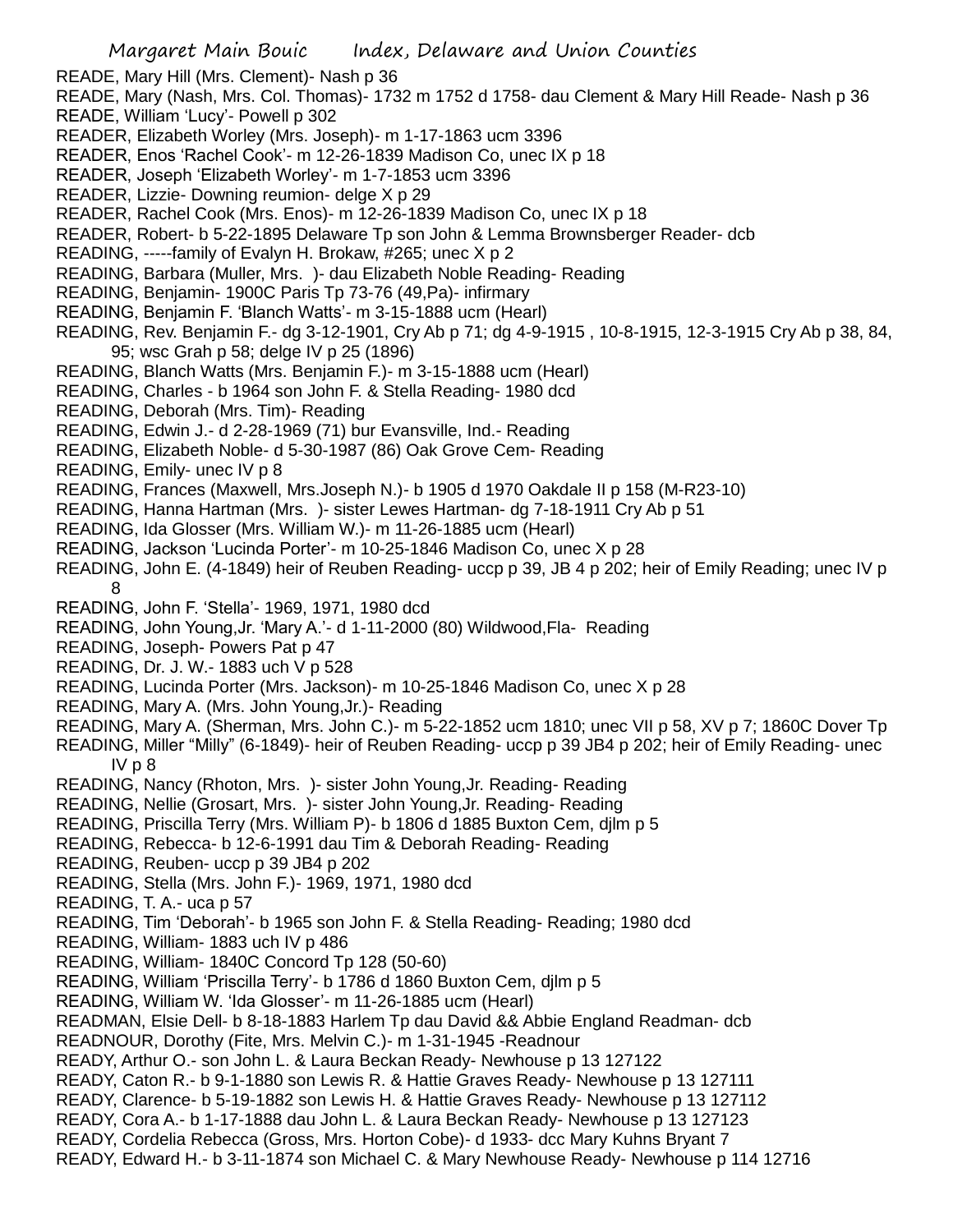- READY, Ella J.- b 4-7-1872 dau Michael C. & Mary Newhouse Ready- Newhouse p 114 12715
- READY, Glen E.- b 11-11-1895 son John L. & Laura Beckan Ready- Newhouse p 13 127125
- READY, Howard H.- b 7-11-1886 son Lewis H. & Mattie Graves Ready- Newhouse p 13 127113
- READY, John L.. 'Laura Beckan'- b 1-9-1860 m 8-31-1882 son Michael C. & Mary Newhouse Ready-Newhouse p 13 12712
- READY, Laura Beckan (Mrs. John L.) M 8-31-1882- Newhouse p 13 (12712)
- READY, Laura M.- b 3-19-1886- dau John L. & Laura Beckan Ready- Newhouse p 13 127122
- READY, Lewis H. 'Mattie Graves'- son Michael C. & Mary Newhouse Ready- Newhouse p 1 12711
- READY, Mary Newhouse (Mrs. Michael C.)- b 11-6-1836 m 10-5-1854 dau Isaac L. & Catherine Bear Newhouse- Newhouse p 13 1271
- READY, Mary Viola (Oldfield, Mrs. Hilas)- b 9-6-1867 m 12-8-1887 dau Michael C. & Mary Newhouse Ready-Newhouse p 14 12714
- READY, Mattie Graves (Mrs. Louis H.)- Newhouse p 13 (12711)
- READY, May- b 3-22-1895 son Lewis H. & Mattie Graves Ready- Newhouse p 13 12714
- READY, Michael C. 'Mary Newhouse'- m 10-5-1854 Newhouse p 13 (1271)
- READY, Susan E. (Montgomery, Mrs. Alexander)- b 11-7-1861 m 9-1-1881 dau Michael C. & Mary Newhouse Ready- Newhouse p 13 12713
- READY, Vinie F.- b 4-3-1890 ch John L. & Laura Beckan Ready- Newhouse p 13 127124
- REAGAN, Debbie (Myers, Mrs. )- dau Thomas F. & Marie Reagan- Reagan
- REAGAN, Gary- son Thomas L. & Mary Reagan- Reagan
- REAGAN, James 'Joanne'- Reagan
- REAGAN, Jennifer Lynn- b 2-11-1979 dau James & Joanne Reagan- Reagan
- REAGAN, Joanne (Mrs. James)- Reagan
- REAGAN, Kay (Morrel, Mrs. )- dau Thomas L. & Mary Reagan- Reagan
- REAGAN, Lyle- son Thomas L. & Mary Reagan- Reagan
- REAGAN, Marie (Mrs. Thomas F.)- Reagan
- REAGAN, Mary (Mrs. Thomas L.)- Reagan
- REAGAN, Patrick L.- son Thomas L. & Mary Reagan- Reagan
- REAGAN, Robert- son Thomas L. & Mary Reagan- Reagan
- REAGAN, Thomas L.- son Thomas L. & Mary Reagan- Reagan
- REAGAN, Thomas F. 'Marie'- d 4-22-1987 (56) Cal.-Oak Grove Cem- son Thomas L. & Mary Reagan-Reagan
- REAGAN, Thomas L. 'Mary'- Reagan
- REAGAN, William- 1860C Dover Tp 345 (35,Tenn)
- REAGAN, William- son Thomas L. & Mary Reagan- Reagan
- REAGH, Donald 'Dianna'- Reagh
- REAGH, Dianna Davis-Smith (Mrs. Donald)- Reagh
- REAGH, Jared 'Keli Fryman'- m 6-13-1998 son Donald & Dianna Reagh- Reagh
- REAGH, Keli Fryman (Mrs. Jared)- m 6-13-1998 dau Jack & Sandra Fryman- Reagh
- REAGLE, Bell C.- 1870C Marysville-Paris Tp 265-267 p 30 (–,O)
- REAGLE, Douglas D.- 1870C Marysville-Paris Tp 265-267 p 30 (39,NY)
- REAGLE, Elizabeth (Mrs. William Lewis)- b 11-1833 Manchester Co, Md d 9-17-1905 (71y11m); Oakdale 1997 (136F) I p 127 (F-R8-3); 1880C Marysville 361-399 p 26 (46,Md,Md,Md) 1900C Marysville 3d ward 122-127 p 5B (66,Md,Md,Md)- m 52y
- REAGLE, Helene (Mrs. George W.) obit George W, mlib; Reagle
- REAGLE, Kate (Lentz, Mrs. Charles F.)- m 10-3-1889 ucm (Hearl)
- REAGLE, George L 'Helene' b 2-1886 d 11-30-1949 (64) son Jacob L. & Lydia Reagle- obit Jacob Lewis, mlib; 1900C Marysville 3rd ward 72-76 p 3A (14,O,Md,O)- d 1949 Marysville p 16; Reagle
- REAGLE, Jacob Lewis 'Lydia Reed' b 1857 Eng m 5-22-1884 ucm (Hearl) d 5-27-1919 Oakdale II p 30 (G-R9)- son Lewis William. & Elizabeth Reagle- Reagle; obit, mlib; obit George L mlib.; 1880C Marysville

361-399 p 26 (23,Md,Md,Md); 1900C Marysville 3rd ward 72-76 p 3A (42,Md,Md,Md)- m 16y

REAGLE, Jennie- dau Lewis William & Elizabeth Reagle- 1880C Marysville 361-399 p 26 (14,Md,Md,Md) REAGLE, J. L.- 1915 uch p 151

- REAGLE, Kate- dau Lewis William & Elizabeth Reagle- obit Jacob Lewis- 1880C Marysville 361-399 p 26 (17.Md.Md.Md)
- REAGLE, Laura F.- b 8-1859 d 4-14-1915 (54y4m) Oakdale 2739 (F136) I p 127 (F-R8-3).- dau William &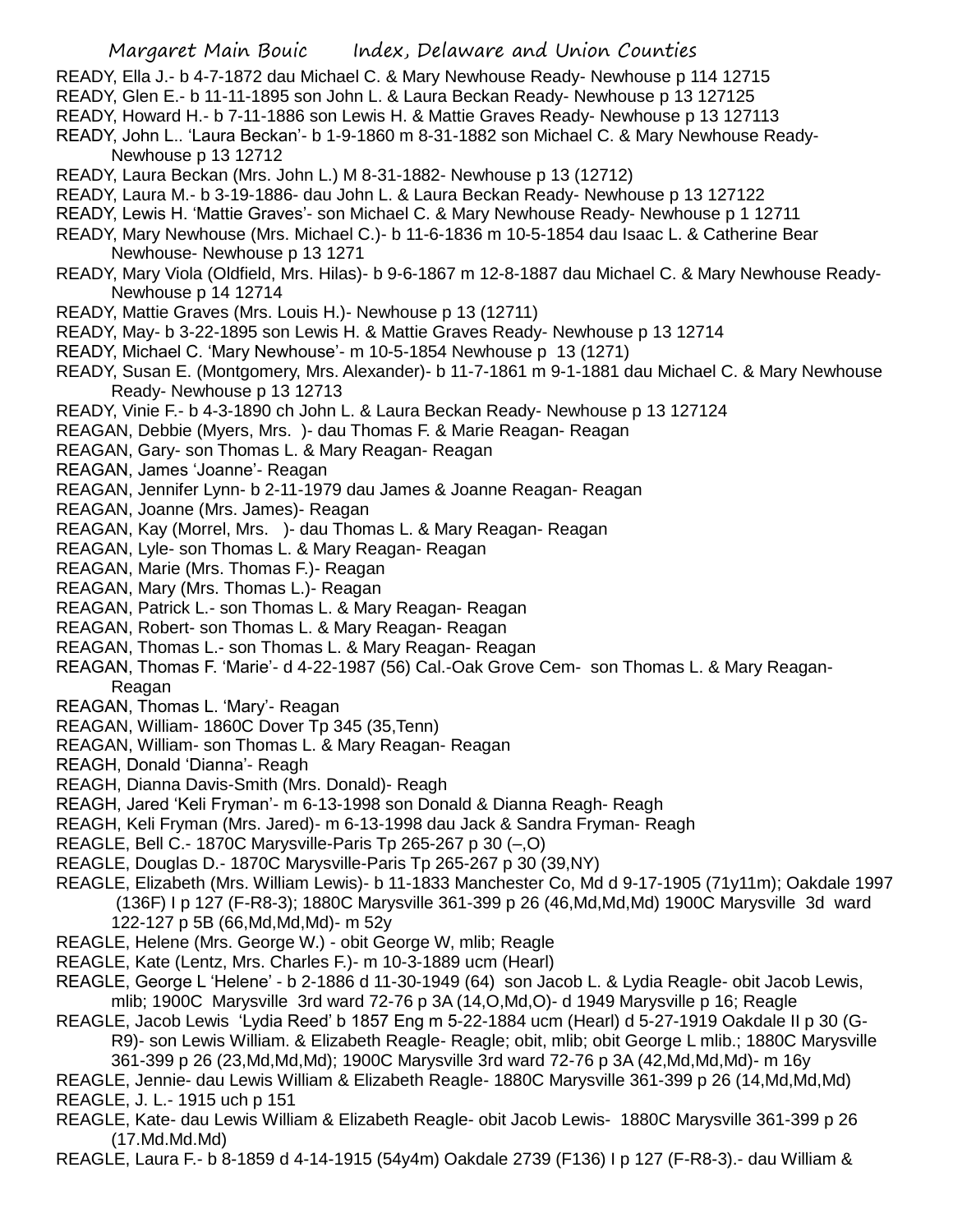Elizabeth Reagle obit, Jacob Lewis, mlib; 1880C Marysville 361-399 p 26 (20,Md,Md,Md); 1900C Marysville 3rd ward 122-127 p 5B (40. MD,Md,Md)

- REAGLE, Lewis W. 'Elizabeth'- b 1824 d 8-6-1913 (88y1m) Oakdale I p 127 (F-R8-3); 1880C Marysville 361- 399 p 26 (53,Md,Md,Md)
- REAGLE, Lydia Reed (Mrs. Jacob)- b 6-1859/7 m 5-22-1884 ucm (Hearl) d 6-28-1937 Oakdale II p 30 (G-R9) dau Dyer Reed; obit Jacob Lewis, mlib; Reagle; 1900CMarysville 3rd ward 72-76 p 3A (40,O,O,O)
- REAGLE, Marie E. (Wolgamot, Mrs. William M.)- b 9-12-1897 m 5-11-1942 d 8-16-1986 (88) Oakdale Cemdau Jacob L.& Lydia Reed Reagle- Reagle; obit Jacob Lewis, mlib; 1900C Marysville 3rd ward 72-76 p 3A (2,O,Md,O)
- REAGLE, Mary W.- dau Douglas D. & Bell C. Reagle- 1870C Marysville-Paris Tp 265-267 p 30 (–,O)
- REAGLE, Virginia ( McLaughlin, Mrs. B. Parker)- m 5-11-1893 ucm (Hearl)
- REAGLE, William W.'Elizabeth'- b 9-1824 d 8-6-1913 (88y11m) Oakdale 2577 (F136); 1900C Marysville 122- 127 p 5A (75,Md,Md,Md) m 52y
- REAGWAY, Ailly (Adair, Mrs. Josiah)- m 3-5-1840 Madison Co, unec IX p 31
- REAL, Libbie Norman (Rich, Mrs. )(Mrs. )- b c 1852 dau James H. & Jamima Dean Norman-Maugans p 236 REALE, C. H.- 1850C Delaware Town 1260 92 (18,Pa)
- REALL, Dorothy C. Vogt (Mrs. Walter F.)- b 1-11-1912 m 2-25-1933 d (78) Oakdale II p 129 (M-RD-5); 1949, 1962, 1967, 1971, 1973, 1975, 1977, 1979, 1981 ucd
- REALL, Ethel (Elmore, Mrs. )- dau William & Eva Kathryn Falter Reall- Reall
- REALL, Eva Kathryn Falter (Mrs. William)- Reall
- REALL, Loren- son William & Eva Kathryn Falter Reall- Reall
- REALL, Marilyn (Bushong, Mrs. Richard)- dau Walter F. & Dorothy Vogt Reall- Reall; 1949 ucd
- REALL, Pearl- son William & Eva Kathryn Falter Reall- Reall
- REALL, Walter F. 'Dorothy Vogt' -b 2-27-1906 m 2-25-1933 d 7-3-1979 Oakdale II p 129(M-RD-5)- son William & Eva Kathryn Falter Reall- Reall; ; 1949, 1962, 1967, 1971, 973, 1975 1977 ucd
- REALL, William 'Eva Kathryn Falter'- Reall
- REALY, Elizabeth (Busic, Mrs. Benjamin)- m 6-11-1809 onwq I
- REAM, —family of Beverly Frain #173, unec VI p 13, VII p 1
- REAM, REAMS, REEM, REEMS, research by Jacqueline Strickland- unec IX p 38
- REAM, A.- 1880 dch p 258; 1883 uch V p 33
- REAM, Adelia- dau Samuel & Elizabeth Fertherling Ream- dumch p 181; 1915 uch p 1016; 1883 uch V p 481; 1870C Allen Tp 110-104 p 7 (18m,O); 1880C Allen Tp 175-188 p 18 (28, O,Pa,Va)
- REAM, Alice Wilcox (Mrs. John)- d 4–27-1942 dau Ira & Mary Ann Jones Wilcox- Weiser p 86
- REAM, Andrew- d 5-12-1860 mt 5-16-1860
- REAM, Avon M."Doc" Mary E.Clay'- b 5-23-1916 d 1-4-1996 (79)- Maple Grove Cem- son George C. & Nellie Wilson Ream- Ream; 1949, 1962, 1967, 1971, 1973, 1975, 1977, 1979, 1981, 1983 ucd
- REAM, B.- Pabst 2 p 3, 15
- REAM, Becca- 1870C Scioto Tp p 484 (20)
- REAM, Betty Jane Wilhelm (Mrs. Raymond Clare)- b 6-22-19926 m 10-1947 dau Jacob Ohmit & Luella May Shepler Wilhelm- Weiser p 503
- REAM, Blanche-b 1-6-1879 dau Frank & Mary Shirk Ream- unec XIV p 6; 1880C Allen Tp 174-187 p 18  $(1, 0, 0, 0)$
- REAM, Catharine Redman (Mrs. John)- 1883 uch V p 446
- REAM, Catharine Shockerd (Mrs. John)- 1883 uch V p 478
- REAM, Charley A.- b 11-14-1869 son Daniel & Margaret A. Reed Ream- Pabst Pion II p 203
- REAM, Charlotte (Wolford, Mrs. Andrew)- 1883 uch V p 483; unec IX p 38
- REAM, Cora M.- b 7-17-1866 d 3-25-1930 Claibourne Cem 42 dau Daniel & Margaret A. Reed Ream- Pabst Pion II p 203; 1900C Richwood 109-116 p 5A (33,O,O,O) dg 4-23-1907 Cry Ab p 38
- REAM, Daniel- b Ross Co d 4-3-1910 (87y8m) Oakdale 2280(54E)
- REAM, Daniel 'Harriet Muney''Margaret A. Reed'- b 7-29-1820 Ross Co m 3-19-1849 m (2)10-15-1861 d 4-3- 1910 Oakdale I p 5 (E-R3-4); Pabst Pion II p 202; 1883 uch V p 446; Un Al p 90; 1880C Leesburg Tp 139 p 14 (59,O,Pa,Pa)
- REAM, Daniel Webster- d 12-17-1921 Pabst Pion II p 202, 203
- REAM, Delia (Mrs. Samuel,Jr.)- b 1852 d 12-22-1915 (62y10m) Oakdale I p 74 (D-R1-33)
- REAM, Harriet C. "Dette" (Mrs. Matthias)- m 3-15-1868 ucm (Hearl); 1870C Allen Tp 219-211 p 14 (20,O)
- REAM, Elijah 'Minerva Holycross'- m 11-11-1869 ucm 4643; 1870C Allen Tp 126-120 p 9 (37,O); 1880C Allen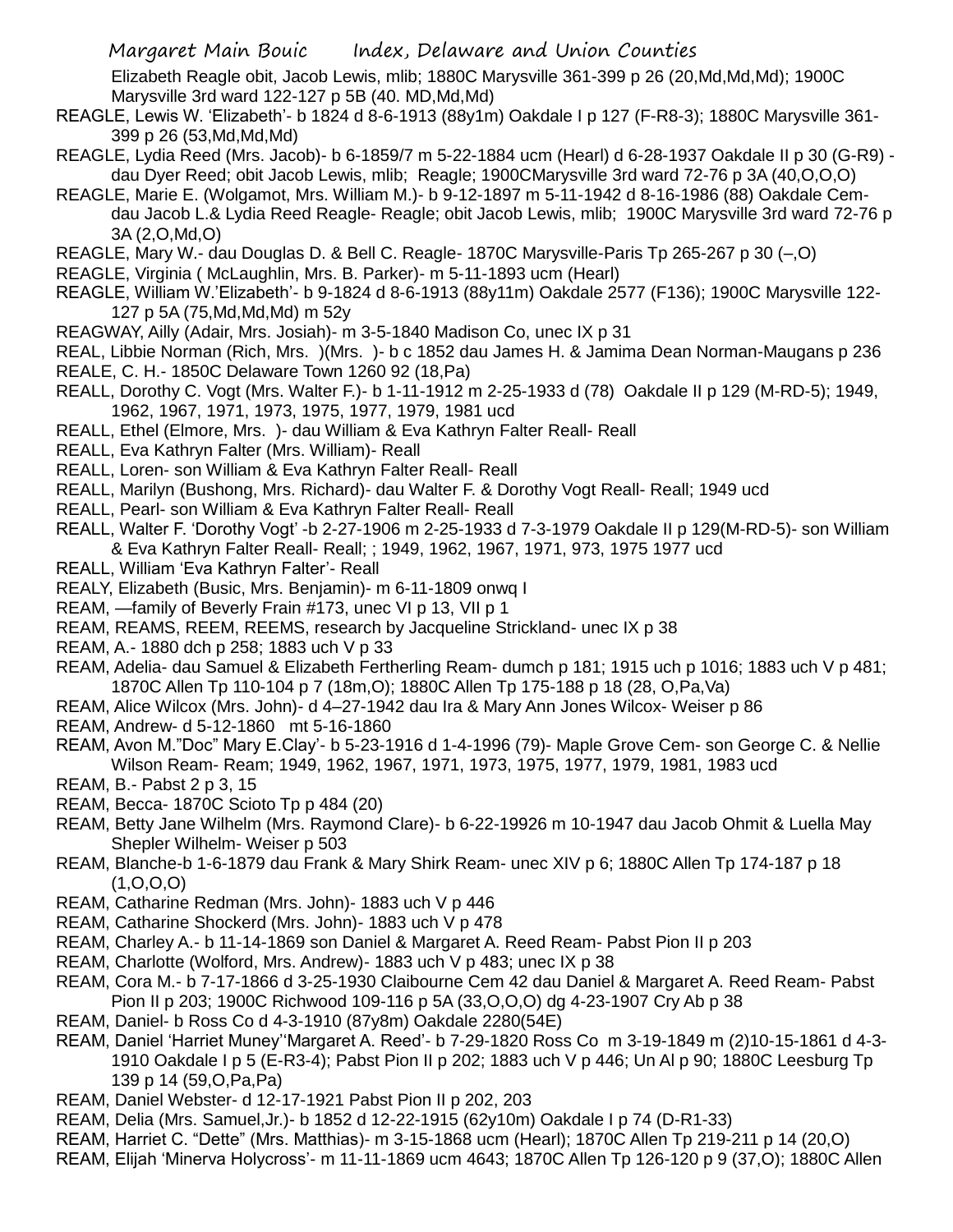Tp 232-246 p 24 (47,O,O,O)

- REAM, Elizabeth Featherling(Featherlane)(Mrs. Samuel)- b 1820 Va d 2-27-1894 (74y6d),Oakdale 990 (78) I p 74 (D-R1-33); dumch p 181; 1915 uch p 1016; 1883 uch V p 481; 1850C Allen Tp 1527-1547 p 226 (29,Va); 1870C Allen Tp 110-104 p 7 (50,Va); 1880C Allen Tp 175-188 (60,Va,Va,Va)
- REAM, Elizabeth- dau Samuel & Elizabeth Featherline Ream- dumch p 181; 1915 uch p 1016; 1883 uch V p 581; 1870C Allen Tp 110-104 p 7 (20,O); 1880C Allen Tp 1527-1547 p 226 (30)
- REAM, Ellen Clark (Mrs. Uriah D.)- m 9-15-1879 ucm 6531 d 9-10-1881 (34-6-23) Broderick Cem, Un Al p 86 dau Caleb & Rachel Beltz Clark- dumch p 345; 1880C Allen Tp 131-141 p 14 (32,O,Va,Pa)
- REAM, Estilla- 1870C Scioto Tp p 484 (1)
- REAM, Ettie- 1870C Scioto Tp p 484 (3)
- REAM, Florence Gibson (Mrs. James)- d 8-22-1974 (77) dau James Gibson- Ream
- REAM, Frank- 1880C Brown Tp p 381C (6,O,O,O) delge III p 13
- REAM, Frank 'Mary"Molly"Shirk- m 7-4- 1878 ucm 6287; son Samuel & Elizabeth Featherlin Ream- dumch p 181; 1883 uch V p 481; unec XIV p 6; 1870C Allen Tp 110-104 p 7 (17,O); 1880C Allen Tp 174-187 p 18 (26,O,Pa,Va)
- REAM, George C.'Nellie W.'- b 1-1885 son George W. & Ortensie V. Eaton Ream- dumch p 182; 1915 uch p 1017; 1900C Allen Tp 50-52 p 3A (15,,O,O,O); 1910C Allen Tp 86-88 p 4A (25,O,o,O) m in yr; 1949, 1962, 1967 ucd
- REAM, George W. 'Ortensie V. Eaton''Zelda Clegg'- b 3-10-1842 m 9-1/27-1881 son Samuel & Elizabeth Featherling Ream- dumch p 181; 1915 uch p 1016; 1883 uch V p 481; 1850C Allen Tp 1527-1547 p 226 (8,O); 1870C Allen Tp 110-104 p 7 (24,O); 1880C Allen Tp 175-188 p 18 (38,O,Pa,Va); 1900C Allen Tp 50-52 p 3A (58,O,Pa,Va)
- REAM, Hannah E.- b 11-1-1852 dau Daniel & Harriet Muncy Ream- Pabst Pion II p 203
- REAM, Harriet D. Phelps (Mrs. Mathias)- m 3-15-1868 ucm 4350
- REAM, Harriet Muncy (Mrs. Daniel)- b 11-26-1822 m 4-27-1840 or 3-19-1840 d 6-11-1858 (37-6-15) Milford Cem, Un Al p 90- Buck Run Cem, Oakdale O p 5 (E-R3-4)- dau Thomas Muncy- Pabst Pion II p 202, 203; dumch p 446
- REAM, Harry 'Ruth Foreman'- obit Ruth, mlib
- REAM, Hattie A.- dau Marguerite A. Ream- 1910C Claibourne -Richwood 391-399 p 149 (45,O,O,O)
- REAM, Hattie D.- b 6-23-1863 dau Daniel & Margaret A. Reed Ream- Pabst Pion II p 203; 1880C Leesburg Tp 139 p 14 (16,O,O,O)
- REAM, Henry- 1850C Union Tp 1347-1365 p 201 (23,O)
- REAM, James E. L.- b 8-1885 grandson John & Mary J. Smith- 1900C Allen Tp 47-49 p 3A (14,O,O,O)
- REAM, James 'Florence Gibson'- Ream
- REAM, John 'Alice Wilcox'- Weiser p 86
- REAM, John 'Catharine Redman'- 1883 uch V p 446
- REAM, John 'Catharine Shookerd'- dumch p 181; 1883 uch V p 478
- REAM, John '--------Schwart'- unec XVI p 52a
- REAM, John S.- b 1-18-1841 d 9-26-1867 son Daniel & Harriet Muncy Ream- Pabst Pion II p 203
- REAM, J. W.- 1883 uch V p 142
- REAM, Kattie A. (Koffroth, Mrs. Milton B.)- m 9-5-1882 ucm (Hearl)
- REAM, Larry A. 'Primanda'- son Avon M. & Mary Clay Ream- Ream; 1949, 1962, 1967, 1971, 1973, 1977, 1979, 1981, 1983 ucd
- REAM, Lora/Laura B (Cary, Mrs. Lafayette )- b 12-18-1864 m 6-19-1884 ucm (Hearl) d 5-11-1942 dau Daniel & Margaret A. Reed Ream- Pabst Pion II p 203; 1880C Leesburg Tp 139 (14,O,O,O)
- REAM, Louise Williams (Mrs. Russell W.)- Ream
- REAM, Luana- b 1970 dau Larry & Primanda Ream- Ream; 1973, 1977, 1979, 1981, 1983 ucd
- REAM, Manerva J.- b 8-13-1871 dau Daniel & Margaret A. Reed Ream- Pabst Pion II p 203; 1880C Leesburg Tp 139 p 14 (7,O,O,O)
- REAM, Margaret A. Reed (Mrs. Daniel)- b 8-13-1837 m 10-15-1861 d 3-4-1929- Pabst Pion II p 202, 203; 1880C Leesburg Tp 139 p 14 (42,O,O,Va)
- REAM, Margaret A.- b 1837 d 3-5-1929 Oakdale I p 5 (E-R3-4)
- REAM, Margurite A.- mother of Hattie A. Ream-1910C Claibourne -Richwood 391-399 p 14A (71,O,O,O) 5 ch
- REAM, Martha A. (Smith, Mrs. Alden)- m 11-28-1867 ucm 4291
- REAM, Mary A. (Frieze, Mrs. )- b 8-9-1850 d 2-3-1883 dau Daniel & Harriet Muncy Ream- Pabst Pion II p 203
- REAM, Mary E. Clay (Mrs. Avon M.)- b 4-7-1921 m 3-15-1945 d 12-24-1988 (67) Maple Grove Cem- dau Paul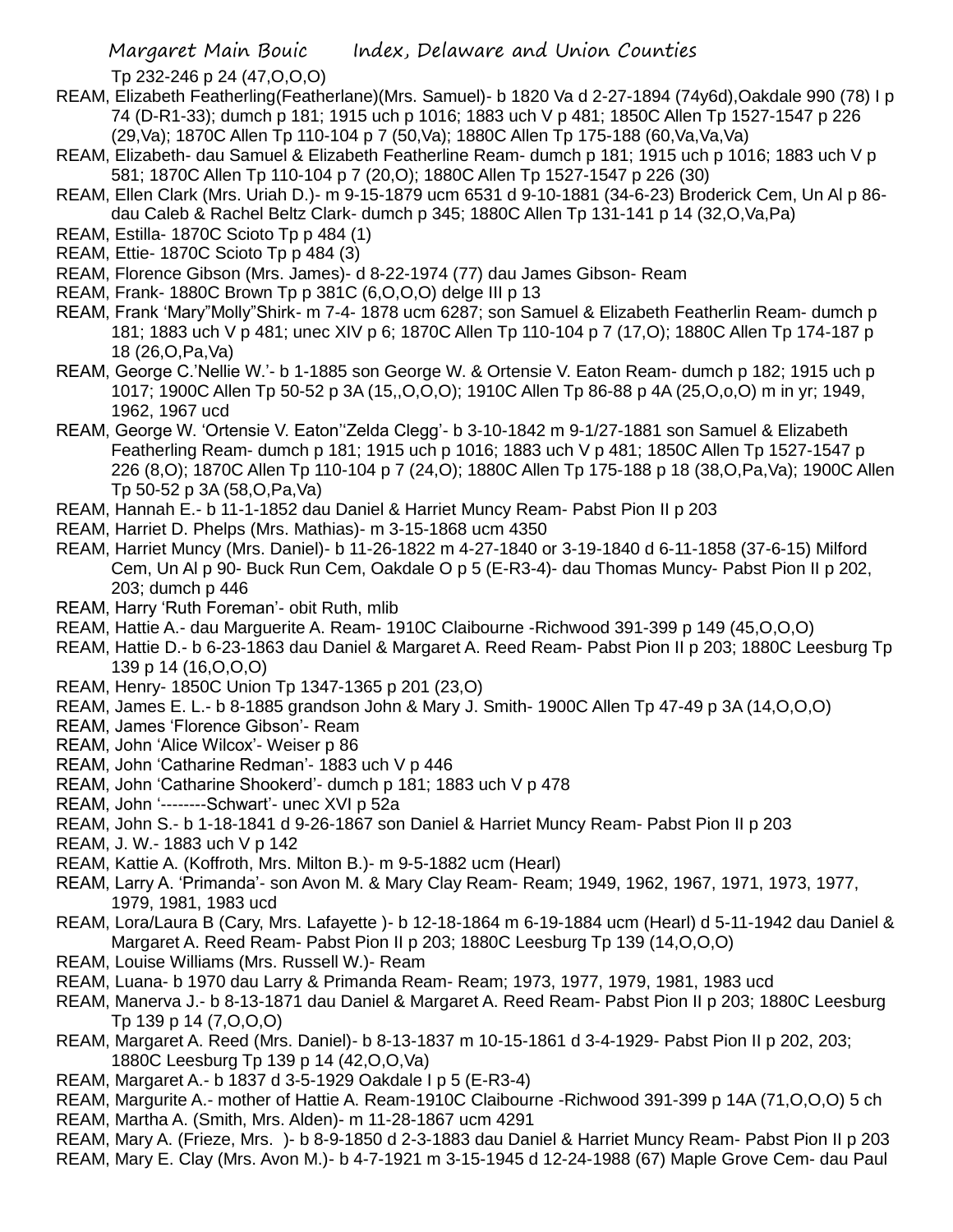& Donna Wren Clay- Ream; 1949, 1962, 1967, 19971, 1973, 1975, 1977, 1979, 1981, 1983 ucd

REAM, Mary "Mollie" Shirk (Mrs,.Frank)- m 7-4-1878 ucm 4287; unec XIV p 6; 1880C Allen Tp 174-187 p 18 (18,O,O,Va)

- REAM, Mary (Shirk, Mrs. Isaac W.)- m 3-24-1892 ucm (Hearl)
- REAM, Mathias 'Harriet D. Phelps'- m 3-15-1868 ucm 4350
- REAM, Matilda (Shearer, Mrs. John H.,Sr.)- m 9-8-1842 d 3-25-1865- 1883 uch V p 143; 1915 uch p 977
- REAM, Matthias 'Harriet D."Dette"- m 3-15-1868 ucm (Hearl)- son Samuel & Elizabeth Featherling Reamdumch p 181; 1915 uch p 1016; 1883 uch V p 481; 1850c Allen tp 1527-1547 p 226 95,O); 1870C Allen Tp 219 (25,)
- REAM, Minerva Holycross (Mrs. Elijah)- m 11-11-1869 ucm 4643; 1870C Allen Tp 126-120 p 9 (34,O); 1880C Allen Tp 232-240 p 24 (45,O,O,O)
- REAM, Myrtle Lee- b 5-23-1881 d 11-28-1966 Maple Grove Cem- dau Frank & Mary Shirk Ream- Ream
- REAM, Nellie D. Wilson (Mrs. George)- b12-10-1886 d 11-22-1973 Maple Grove Cem- 1910C Allen Tp 86-88 p 3B (23,O,Can,O); no ch; 1949, 1962,1967, 1973, 1977 ucd
- REAM, Ortensie V. Eaton (Robinson Mrs. William)(Mrs. George W)- b 1-1-1847 m 3-11/13-1873 (2) 9-1-1881 ucm 7009 d 1897- dau Joshua & Elizabeth Poling Hoff Ream- 1883 uch V p 481; dumch p 181; 1915 uch p 1017; unec VI p 8
- REAM, Phyllis L. ((Hess, Mrs. David)- dau Russell W. & Louise Williams Ream- Ream
- REAM, Primanda (Mrs. Larry)- Ream; 1971, 1973, 1975,1977, 1979, 1981, 1983 ucd
- REAM, P. S.- 1883 uch V p 33
- REAM, Raymond Clare 'Betty Jane Wilhelm'- m 10-1947- Weiser p 503
- REAM, Rick A.- State Highway Patrol- Ream; 1980 dcd
- REAM, Robert E.- b 7-1-1876 d 7-1-1901or d 7-1881, Oakdale I p 5 (E-R3-4) son Daniel & Margaret A. Reed
- Ream- Pabst Pion II p 203; 1880C Leesburg Tp 139 p 14 (4,O,O,O)
- REAM, Robin Adair- b 1-8-1948 ch Raymond Clare & Betty Jane Wilhelm Ream- Weiser p 503
- REAM, Roger H.- son Russell W. & Louise Williams Ream- Ream
- REAM, Russell W. 'Louise Williams'- m 10-5-1934 d 7-19-1997 (84)- Ream
- REAM, Ruth Foreman (Mrs. Harry)- d 1-7-1924 (20) obit, mlib
- REAM, Samuel (84-1880) delge VIII p 52
- REAM, Samuel,Jr. 'Delia'- b 1849 Ross Co d 2-28-1899 (51y3m) Oakdale I p 74 (D-R1-33)
- REAM, Samuel,Sr.- son John Ream- dumch p 181
- REAM, Samuel 'Elizabeth Featherling/Featherlane'- b 7-10-1814 Perry Co d 2-27-1901 Oakdale I p 74 (D-R1- 33)- son Samuel Ream,Sr.- dumch p 181 1915 uch p 1016; 1850C Allen Tp 1527-1547 p 225 (34,Pa); 1870C Allen Tp 110-104 p 7 (36,Pa); 1880C Allen Tp 175- 188 p 18 (64,Pa,Pa,Pa)
- REAM, Samuel Loni son Richard L. Ream- Ream- engaged to Devon Kathleen Blessing
- REAM, Samuel- son Samuel & Elizabeth Featherline Ream- dumch p 181; 1883 uch V p 481; 1850C Allen Tp 1527-1547 p 226 (5/12,O); 1870C Allen Tp 110-104 p 7 (19,O also 219-211 (18,O)
- REAM, Sarah Adelia dau Samuel & Elizabeth Featherling Ream- dumch p 181; 1883 uch V p 481; 1850C Allen Tp 1527-1547 p 226 99,O); 1870C Allen Tp 110-104 p 7 (18,O)
- REAM, Sarah Ann (Poling, Mrs. Orsamus)- m 6-7-1860 ucm 3035; unec XIX p 43
- REAM, Sarah (Painter, Mrs. )- b 6-4-1807 dau John & —Schwart Ream- unec XVI p 52a
- REAM, Sharon- b 1974 dau Larry & Primanda Ream- 1975, 1977, 1979, 1981, 1983 ucd
- REAM, Silas- 1870C Scioto Tp p 484 (24\*)
- REAM, Thomas Noble- b 7-2-1842 d 6-3-1913 son Daniel & Harriet Muncy Ream- Pabst Pion II p 203
- REAM, Uriah D. 'Ellen Clark'- m 9-15-1879 ucm 6531- Un Al p 86; dumch p 345;
- REAM, Uriah D.- b 1-21-1884 d 10-31-1930 son Daniel & Harriet Muncy Ream- Pabst Pion II p 203
- REAM, Velva M.- b 1884 d 4-12-1932 (48) Oakdale 4427 (D117) I p 74 (D-R1-33)- dau Samuel,Jr. & Delia Ream
- REAM, William D.- dcw Bk 4 p 390 (41) witness
- REAM, William H.- b 11-18-1846 d 8-22-1890 son Daniel & Harriet Muncy Ream- Pabst Pion II p 203
- REAM, William- b 6-1869- son Matthias & Dette Ream- 1870C Allen Tp 219-211 p 14 (11/12,O)
- REAM, Zelda (Clegg, Mrs. )( Mrs. George W.)- m 5-24-1906- 1915 uch p 1017
- REAMER, John 'Mary Ann Featherbee'- m 1-1-1850 dcm
- REAMER, Mary Ann Featherbee (Mrs. John)- m 1-1-1850 dcm
- REAMES, Aaron 'Ida Baker'- d 2-27-1914 (58y5m)-Oakdale 2630 (F49)- son Joseph & Winnie Reames-1870C Allen Tp 66-64 p 8 (10,O) Reams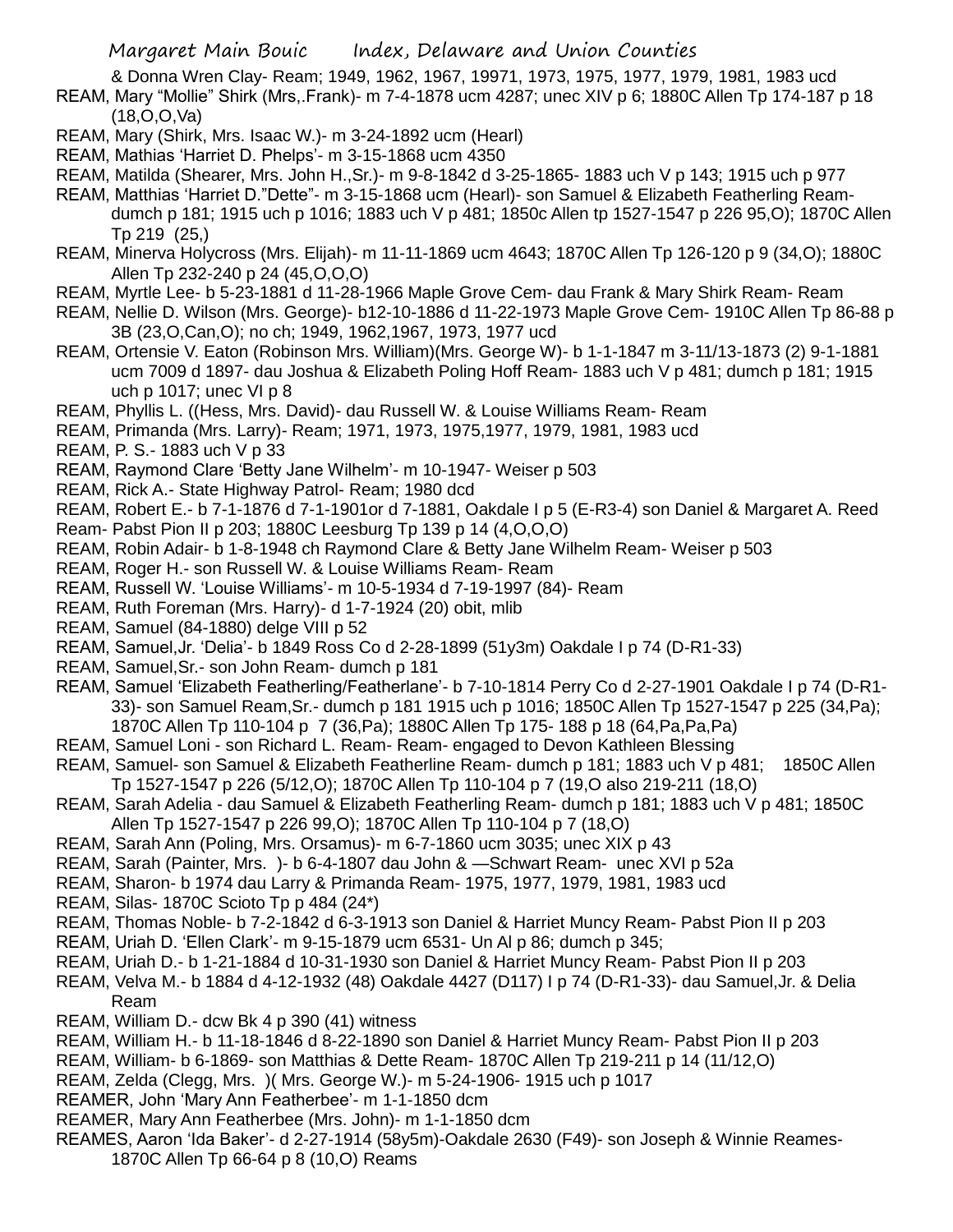- REAMES, Aaron- b 1974 son Spencer E. & Anne M. Reames- 1973, 1977 ucd
- REAMES, Ada A. McAtee (Mrs. Nelson)- m 9-20-1889 d 8-1953, obit, mlib, obit Nelson, mlib
- REAMES, Albert- 1880C Darby Tp 145 (21,O,O,O)
- REAMES, Anne M. (Mrs. Spencer E.)- 1975, 1977 ucd
- REAMES, Beatrice M. "Bea" (Dutton, Mrs. Raymond V.) (Davie, Mrs. William L.)- b 6-23-1923 d 12-29-1984 (61)- dau Fred H. & Margaret E. Hoffman Reames- Reames
- REAMES, Benjamin- son John & Serena Middleton Reames- 1880C Liberty Tp Un Co 170-174 p 18 (4,O,O,O)
- REAMES, Bessie A. Haynes (Mrs. Rankin)- b 9-5-1893 d 3-9-1972 Maple Grove Cem Reames
- REAMES, Bessie M. (McMillen, Mrs. Albert Wayne)- Reames
- REAMES, Beverly (Graham, Mrs. Ronald)- dau Harold D. & Marjorie L. Allen Reames- Reames
- REAMES, Brenda- b 1961 dau Carroll F. & Phyllis Maxine Reames- 1962(8m), 1971, 1973,1975, 1977, 1979 ucd
- REAMES, Bruce 'Marilyn Sue Kaufman'- m 6–17-1972- Reames; 1983 ucd
- REAMES, Carol- b 1964 dau Carroll F & Phyllis Maxine Reames- 1971, 1975, 1977, 1979, 1981 ucd- engaged to Chris Loudermilk
- REAMES, Carrol F. 'Phyllis Maxine'- son Fred H. & Margaret E. Hoffman Reames- Reames; 1971, 1975, 1977 ucd
- REAMES, Cecil (Mrs. Walter O.)- b 1898 d 1973 Claibourne Cem p 82
- REAMES, Christie J. 'Elizabeth Plank'- son Joiah F. & Edith L. White Reames- 1915 uch p 622, 634
- REAMES, Connie (Mrs. Rick)- Reames
- REAMES, Daniel F.- 1971, 1973, 1975, 1977 ucd
- REAMES, Dianna (Mrs. Gary)- Reames
- REAMES, Edward O. 'Elizabeth A.'- b 1848 d 1925 Raymond Cem, lptw p 32
- REAMES, Edward 'Phebe Southard'- m 11-19-1875 ucm (Hearl)
- REAMES, Elizabeth A. (Mrs. Edward O.)- b 1850 d 1927 Raymond Cem, lptw 32
- REAMES, Elizabeth Holycross (Mrs. George W.)- m 6-30-1894 d 1905- unec XV p 14
- REAMES, Elizabeth Plank (Mrs. Christie J.)- dau Joseph & Eliza Carr Plank- 1915 uch p 623
- REAMES, Ellen E. (Draper, Mrs. Joshua)- b 1853 d 1924 ped Christofer Jay Chapman 21; unec XIV p 57
- REAMES, Eugene- brother Nelson Reames- obit Nelson, mlib
- REAMES, Eveline Holycross (Mrs. Johnson)- m 10-16-1868 ucm 4451
- REAMES, Evelyn (Williams, Mrs. Pershing "Bud" )- m 8-9-1946 dau Walter O. & Cecil Reames- Reames
- REAMES, Ezra- son Hezekiah Jeremiah Reames- 1915 uch p 623
- REAMES, Francis E.- b 4-1883 son A & Ida M. Reames- 1900C Marysville 4th ward (17,O)
- REAMES, Fred E.- son Josiah F. & Edith L. White Reames- 1915 uch p 622
- REAMES, Fred H. 'Margaret E. Hoffman'- b 1883 d 1963 Claibourne Cem p 92; Reames
- REAMES, Gail Diane Dellinger (Wilson, Mrs. George G.)(Mrs. Kevin)- b 7-11-1959 m 10-21-1978 m(2) 9-16-
- 1933 dau Lutrelle A. W. & Caroline Ann Holycross Dellinger- St. Paul p 32, 38
- REAMES, Gary 'Dianna'- son Harold D. & Marjorie L. Allen Reames- Reames
- REAMES, Genevieve Painter (Mrs. Hartwell)- b 2-9-1895 d 1-26-1966 bur East Liberty- dau Charles H. & Nora Atkinson Painter- Reames
- REAMES, George- d 6-30-1931 (89) Oakdale 4360 (D131) Civil War Vet
- REAMES, George H. 'Julana M.'- 1880C Washington Tp 59-62 p 7 (25,O,O,O) lptw p 134
- REAMES, George- son Joseph & Winnie Reames- 1870C Allen Tp 66-64 p 5 (4,O)
- REAMES, George W. 'Elizabeth Holycross'- m 6-30-1894- unec XIV p 27, XV p 14
- REAMES, Gerald- d 8-28-1996 (60) Hathaway Cem- son Harold D. & Marjorie L. Allen Reames- Reames
- REAMES, Harold D. 'Marjorie L. Allen'- m 9-1935 d 3-31-1989- Reames
- REAMES, Harris 'Lana Reave'- m 4-19-1876 ucm (Hearl)
- REAMES, Harry W.- son Josiah F. & Edith L. White Reames- 1915 uch p 622
- REAMES, Hartwell 'Genevieve Painter'- m 4-11-1917- Reames
- REAMES, Hartwell 'Lucy Cole'- obit Nelson Reames, mlib
- REAMES, Hazel M.- b 1-1895 dau A & Ida M. Reames- 1900C Marysville 4th ward (5,O,O,O)
- REAMES, Heather Lynn (Gruenbaum, Mrs. Stephen)- b 4-20-1974 m 7-23-1994 dau Bruce & Marilyn Sue Kaufman Reames- Reames; 1983 ucd
- REAMES, Hezekiah- 1915 uch p 623
- REAMES, Ida M. (Mrs. A.)- b 9-1861 1900C Marysville 4th ward (38,O,O,O) m 20y, 6 ch, 4 living
- REAMES, Jason Allan- b 9-3-1987 son Jeff & Kilfian Reames- Reames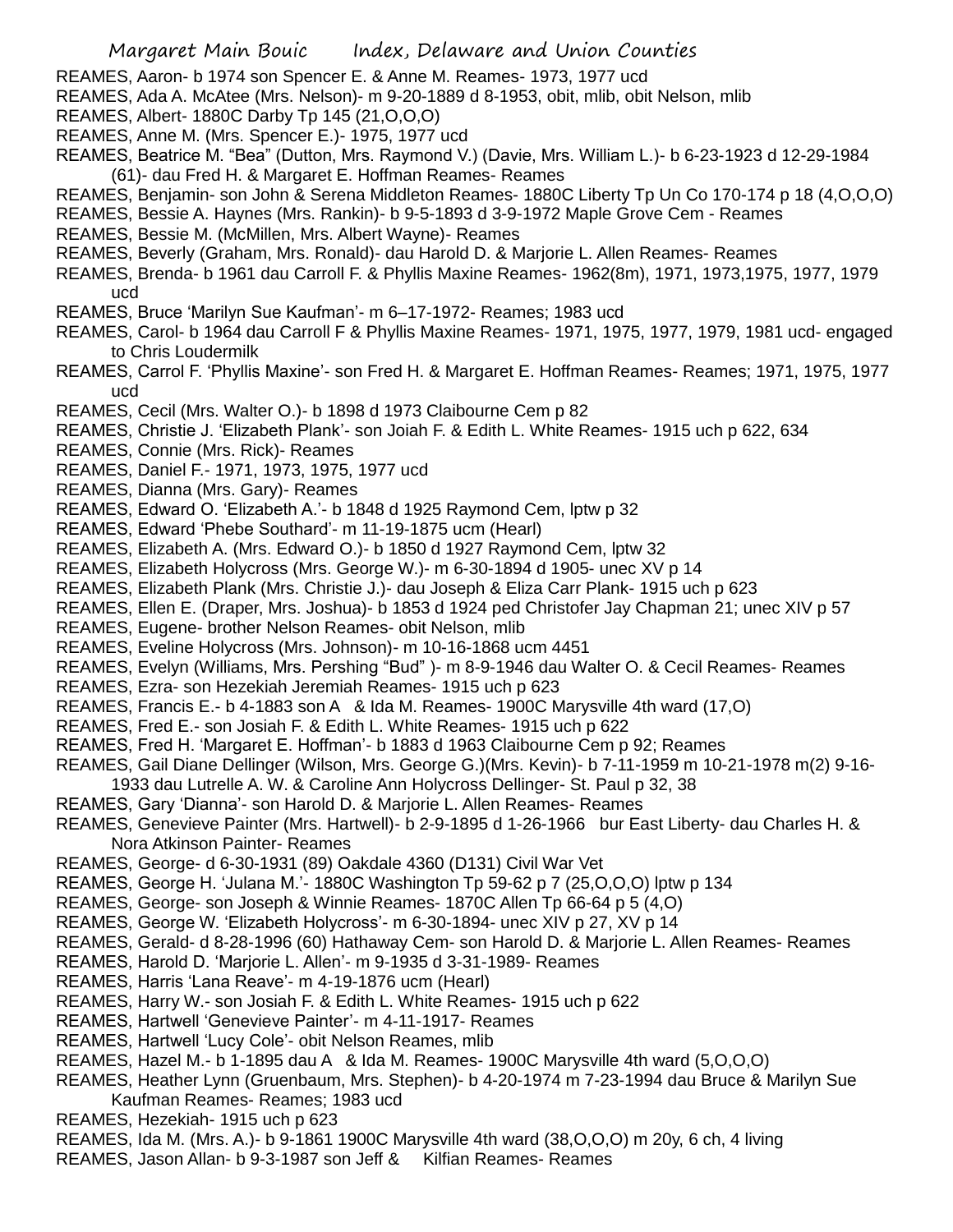- REAMES, Jasper C.- b 4-1890 son A. & Ida M. Reames- 1900C Marysville 4th ward 268-277 p 11A (10,O,O,O) REAMES, Jeff ' Kilfian'- son Gene Reames- Reames
- REAMES, Jesse A.- son George H. & Julana M. Reames- 1880C Washington T 59-62 p 7 (9,O,O,O)
- REAMES, John 'Sarah Ferguson'- m 6-26-1866 ucm 3984
- REAMES, John 'Sarah Litter'- m 9-30-1830 Madison Co, unec V p 40
- REAMES, Johnson 'Eveline Holycross'- m 10-16-1868 ucm 4451
- REAMES, Jordon/Gordon- unec XIV p 33
- REAMES, Joseph 'Winnie'- 1870C Allen Tp 66-64 p 5 (45,O)
- REAMES, Joseph- son Joseph & Winnie Reames- 1870C Allen Tp 66-64 p 5 (7,O)
- REAMES, Joseph L.- son Hartwell & Genevieve Painter Reames- Reames
- REAMES, Josiah F. 'Edith L. White'- b 1845 d 1907 son Hezekiah Jeremiah Reames- 1915 uch p 622
- REAMES, Julana M. (Mrs. George H.)- 1880C Washington Tp 59-62 p 7 (22,O,O,O) lptw p 134
- REAMES, Kathrun (Worthington, Mrs. )- dau William J. & Nettie Reed Reames- Reames
- REAMES, Kelsey- d 7-13-1882 (2m1d) Rush Creek Cem, lptw p 134- son G. H. & J. M. Reames
- REAMES, Kevin 'Gail Diane Dellinger'- b 12-18-1962 m 9-15-1993- St. Paul p 32
- REAMES, Lana Reave (Mrs. Harris)- m 4-19-1876 ucm (Hearl)
- REAMES, Leo L.- b 4-1892 son A. & Ida M. Reames- 1900C Marysville 4th ward 268-277 p 11A (8,O,O,O); DJ p 51
- REAMES, Levi- son Edward Reames- 1880C Liberty Tp Un Co 168-172 p 18 (14,O,Va,O)
- REAMES, Lois (Owen, Mrs. )- dau Walter O. & Cecil Reames- Reames
- REAMES, Lucy Cole (Mrs. Hartwell)- obit Nelson Reames, mlib
- REAMES, Lydia- dau Joseph & Winnie Reames- 1870C Allen Tp 66-64 p 5 (17,O)
- REAMES, Maggie Yarrington (Mrs. Bay)- 1880C Liberty Tp un Co 168-172 p 18 (17,O,O,O)
- REAMES, Margaret- d 3-5-1929 (91) Oakdale 4117 (E-54)
- REAMES, Margaret E. Hoffman (Mrs. Fred H.)- b 1890 d 1956- Claibourne Cem p 92; Reames
- REAMES, Marie- dau Walter O. & Cecil Reames- Reames
- REAMES, Marilyn (Ridge, Mrs. Bob)- dau Harold Dl & Marjorie L. Allen Reames- Reames
- REAMES, Marilyn Sue Kaufman (Mrs. Bruce A.)- m 6-17-1972 dau John L. Kaufman- Reames; 1983 ucd
- REAMES, Marjorie- dau Christie J. & Elizabeth Plank Reames- 1915 uch p 623
- REAMES, Marjorie L. Allen (Mrs. Harold D.)- b 6-12-1919 m 9-1935 d 10-6-1996 (77) Maple Grove Cem- dau Burley & Maude Furrow Allen- Reames
- REAMES, Mark Stewart- b 1-24-1978 son Bruce A. & Marilyn Sue Kaufman Reames- Reames; 1983 ucd
- REAMES, Martha (Miller, Mrs. Arliss E. "Art" )- m 9-1-1945dau Harwell & Genevieve Painter Reames- Reames
- REAMES, Mary- dau Christie J. & Elizabeth Plank Reames- 1915 uch p 623
- REAMES, Phyllis Maxine (Mrs. Carroll F.)- 1962, 1971, 1973, 1975, 1977, 1981, 1983 ucd
- REAMES, Naomi- dau Christie J. & Elizabeth Plank Reames- 1915 uch p 623
- REAMES, Nelson 'Ada A. McAtee'- b 2-15-1867 m 9-20-1889 d 6-8-1952 Zanesfield Cem- son Hartwell & Lucy Cole Reames; obit, mlib
- REAMES, ----Taylor, Mrs. Ben)- dau Nelson & Ada A. McAtee Reames- obit Nelson, mlib
- REAMES, —(Smith, Mrs. Lanford)- dau Nelson & Ada A. McAtee Reames- obit Nelson, mlib
- REAMES, --- (Fout, Mrs. Ely)- dau Nelson & Ada A. McAtee Reames- obit Nelson, mlib
- REAMES, —(Smith, Mrs. Joe)- dau Nelson & Ada A. McAtee Reames- obit Nelson, mlib
- REAMES, —(Ashley, Mrs. Richard)- dau Nelson & Ada A. McAtee Reames- obit nelson, mlib
- REAMES, Nettie M. Reed (Mrs. William J.)- b 1874 d 1930 Milford Cem, Un l p 32; Reames
- REAMES, Oscar P.- son Josiah F. & Edith L. White Reames- 1915 uch p 622
- REAMES, Phebe Southard (Mrs. Edward)- m 11-19-1875 ucm (Hearl)
- REAMES, Polly (Huffman, Mrs. Jacob)- m 10-21-1847 ucm 1266
- REAMES, Rachel- b 5- 1835 mother-in-law of James A. & Effa Foster- 1900C Jackson Tp 173-175 p 8A (65,O,Va,Va) 4 ch
- REA MES, Rankin 'Bessie A. Haynes'- d 1961- Reames
- REAMES, Rebecca Nofus (Mrs. Silas)- m 11-18-1865 ucm (Hearl)
- REAMES, Regina- b 1965 dau Carrol F. & Phyllis. Maxine Reames- 1971, 1973, 1975, 1977,1979, 1981, 1983 ucd
- REAMES, Rick 'Connie'- son Harold D. & Marjorie L. Allen Reames- Reames
- REAMES, Robert E.- son Hartwell & Genevieve Painter Reames- Reames
- REAMES, Robert- son Hezekiah Jeremiah Reames- 1915 uch p 623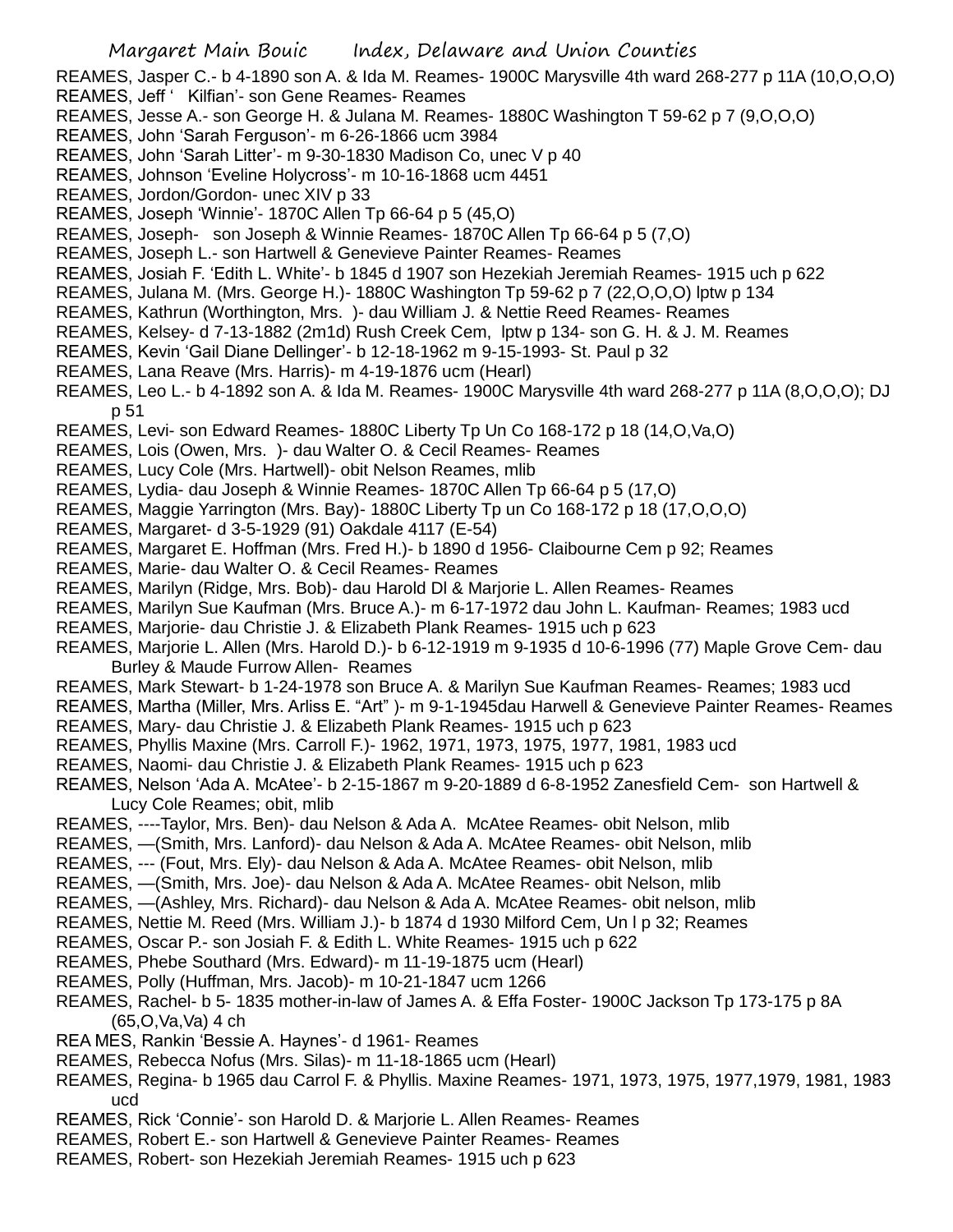- REAMES, Rosanna- dau Joseph & Winnie Reames- 1870C Allen Tp 66-64 p 5 (16,O)
- REAMES, Sandra- dau Carroll E. & P. Maxine Reames- 1962(9), 1971, 1973 ucd
- REAMES, Sarah Ferguson (Mrs. John)- m 4-19-1876 ucm 3984
- REAMES, Sarah Litter (Mrs. John)- m 9-30-1830 Madison Co, unec V p 40
- REAMES, Silas 'Rebecca Nofus'- m 11-18-1865 ucm (Hearl)
- REAMES, Spencer E. 'Anne M.'- 1975, 1977 ucd
- REAMES, Susan Huffman (Mrs. William E.)- m 4-8-1883 ucm (Hearl)
- REAMES, Tanner, letter- unec XI p 42
- REAMES, Thomas- son Hezekiah Jeremiah Reames- 1915 uch p 623
- REAMES, Walter O. 'Cecil''Dorothy Furrow'- b 12-13-1897/6 d 9-28-1976 Claibourne Cem p 82 son William J. & Nettie Reed Reames- Reames
- REAMES, Wendell C.- b 1918 d 1937 Claibourne Cem p 82 with Walter O. & Cecil E. Reames
- REAMES, William E. 'Susan Huffman'- m 4-8-1883 ucm (Hearl)
- REAMES, William J 'Nettie M, Reed'- b 1871 d 1949 Milford Cem, Un Al p 32; Reames
- REAMES, Winnie (Mrs. Joseph)- 1870C Allen Tp 66-64 p 5 (44,O)
- REAMES, Zelda (Elliott, Mrs. )- dau William & Mary J. Taylor Reames- 1915 uch p 659
- REAMEY, Ardilla J. Knox (Mrs. Overton S.)- m 11-26-1874 ucm 5578
- REAMEY, Joan (Mrs. )- 1949 ucd
- REAMEY, Overton S. 'Ardilla J. Knox'- m 11-26-1874 ucm 5578
- REAMS, –family of Judy P. Gray #207, unec XIV p 26
- REAMS, Aaron C. 'Ida M. Baker'- b 1858 Logan Co d 2-27-1914 (58y5m) Oakdale I p 113 (F-R3-17)
- REAMS, Abbigal (Mrs. Robert)- 1880C Milford 11 p 30 (53,NJ, NJ,NJ)
- REAMS, Alfred J. 'Eliza A. Holycross'- b 9-1860 m 10-2-1881 ucm 7028-1900C Allen TP 25-27 p 3A (39,O,O,Ind)
- REAMS, Alice A. (Armstrong, Mrs. James B.)- b 9-26-1885 m 3-30-1908 d 1-13-1965 dau Nazarene H. & Margaret J. Yarrington Reams- Armstrong; Reams
- REAMS, Algie Smith (Mrs. Ernest)- Reams Alta Smith (Mrs. Ernie)- Reams
- REAMS, Alwilda (Foreman, Mrs. John T.)- m 1-7-1890 ucm (Hearl)
- REAMS, Anna (Mrs. Wilbur)- d 9y before 1950, obit Wilbur, mlib
- REAMS, Annabelle Burris (Mrs. William B/Edward.)- b 1917- Raymond Cem, lptw p 35; Reams
- REAMS, Arthur- son Isaac & Sarah J. Reams- 1880C Marysville 185-195 p 9 (1,O,O,O)
- REAMS, Edith Azile (Ballard, Mrs. Forrest )- b 10-29-1926 d 5-12-1996 (69) James City, Fla- dau Canby & Helen Allbaugh Reams- Reams
- REAMS, Bag 'Maggie Yarrington'- m 10-27-1879 ucm 6574- son Edward Reames- 1880C Liberty Tp Un Co 168-172 p 18 (26,O,Va,O)
- REAMS, Belle (McGriff, Mrs. Joe)(Anderson, Mrs. John)(Slonecker, Mrs. Henry)- d 6-28-1966- Anderson
- REAMS, Benjamin- d 11-5-1887 (2-0-9) Oakdale 359 I p 24 (E-R20-6)- Liberty Tp Death Bk 3 p 166-142
- REAMS, Betty #53, unec IV p 53, VIII p 25, IX p 14, X p 3, XIII p 3; delge I p 22; query, Brown- delge IX p 65 REAMS, Betty (Polland, Mrs. Gene)- dau Cloice D. & Nellie Reams- Reams
- REAMS, Blanche- b 1-1879 adopted dau Delia Reams- 1900C Allen Tp 102-106 p 5B (21,O,O,O)
- REAMS, Bonnie (DeWitt, Mrs. Harry)- dau Ernest & Algie Smith Reams- Reams
- REAMS, Caleb 'Priscilla C. Southard'- m 1-24-1872 ucm 5101
- REAMS, Camby 'Helen L. Allbaugh'- b 8-1892 d 1957- son Edward G. & Elizabeth N. Yarrington Reams-1910C York Tp 194 p 9A (7,O,O,O)Reams
- REAMS, Carol (Mrs. Frank,Jr.)- Reams
- REAMS, Camby L.- b 9-18-1892 d 7-1957 Raymond Cem, lptw p 35
- REAMS, Carol (Mrs. Frank,Jr.)- Reams
- REAMS, Carrie- b 6-1881 dau George H. & Julana Reams- 1900C Washington Tp 66 p 3B (18,O,O,O)
- REAMS, Carroll 'E. Maxine- 1962, 1973, 1979, 1981 ucd
- REAMS, Carrol- son Fred H. & Margaret Hoffman Reams- Reams
- REAMS, Cecil (Mrs. Lew)- obit Lew, mlib
- REAMS, Cecil (Mrs. Walter)- 1949 ucd
- REAMS, C. F. 'Caroline Southard'- 1915 uch p 952
- REAMS, Charles- son Lew & Cecil Reams- obit Lew, mlib
- REAMS, Chester E. 'Myrtl Spain'- b 6-24-1898 d 7-29-1973 Maple Grove Cem- son George & Elizabeth Holycross Reams- Reams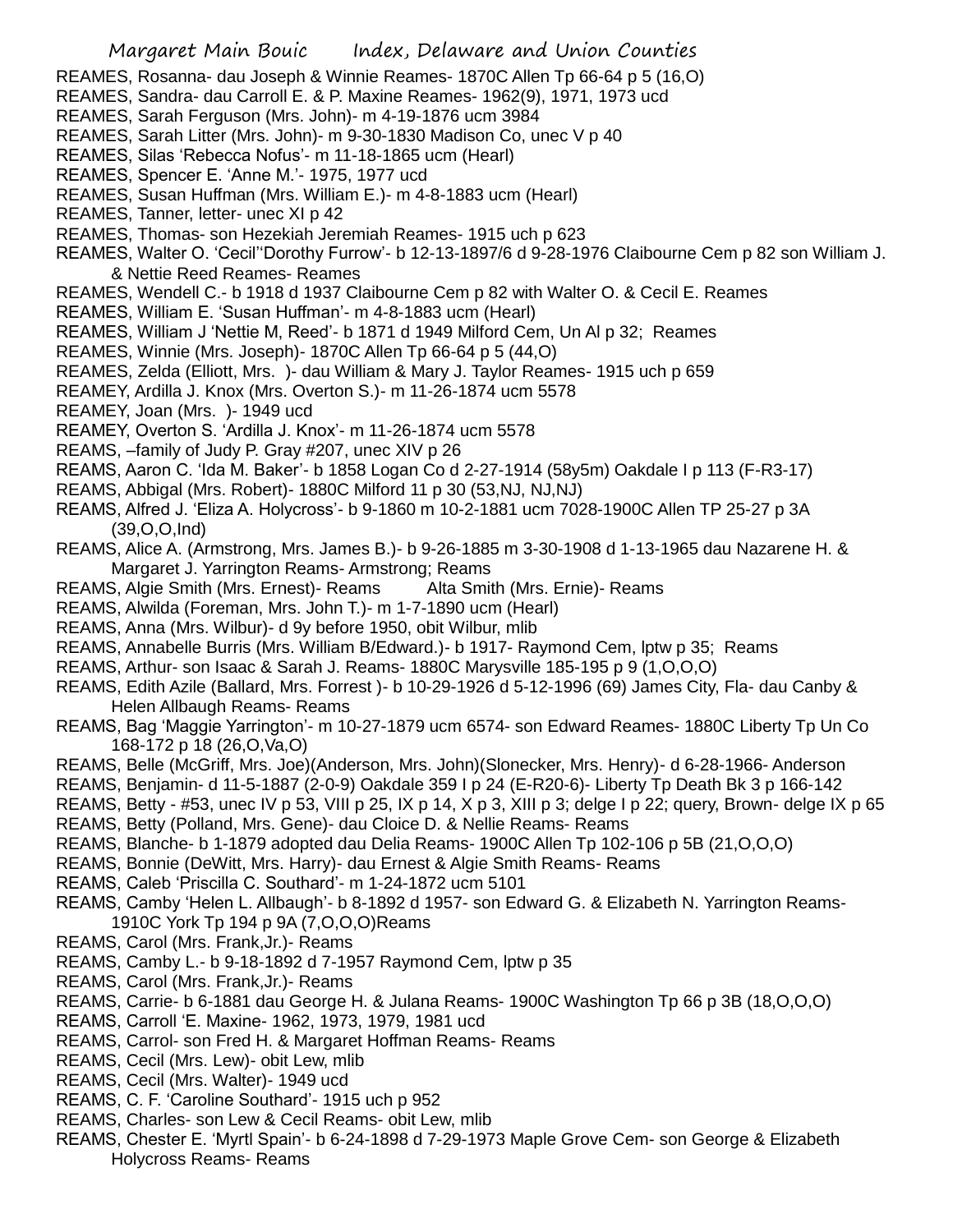REAMS, Clifford- son Ernie & Alta Smith Reams- Reams

- REAMS, Cloice D. 'Nellie'- b 6-30-1903 d 10-5-1977 Maple Grove Cem- son Ernie & Alta Smith Reams-Reams
- REAMS, Connie (Fennell, Mrs. )- dau Robert L. & Lois Kull Reams- Reams; (14-1967)
- REAMS, Coral (Mrs. Jeremiah)- 1910C Allen T[ 186-188 p 8A (24,O,O,O) m 2y, 2 ch
- REAMS, Cynthia- dau George Earl Reams- Reams
- REAMS, Daisy- b 5-1897 dau Nazarine & Margaret Harrington Reams- 1900C Liberty Tp Un C0 200-202 p 9B  $(3,0,0,0)$
- REAMS, Daniel- son Carroll E. & P. Maxine Reames- 1962 ucd (11)
- REAMS, David F. 'Susan Worley'- m 8-16-1893 ucm (Hearl)
- REAMS, Delia- b 3-1852 1900C Allen Tp 102-106 p 5B (48,O,Pa,Va) dau Samuel Reams
- REAMS, Dorothy Campbell ( Welch , Mrs. Herbert)(Mrs. William)- b 3-22-1916 d 12-22-1976 (60) Price Cemdau Elmer & Lottie Hill Campbell- Reams
- REAMS, Douglas- son Robert L. & Lois Kull Ream -Reams; (11-1967)
- REAMS, Earl 'Florence'- Reams
- REAMS, Earnest 'Alta Smith'- b 6-1882 d 4-22-1921 son Alfred & Eliza Holycross Reams- 1900C Allen Tp 25- 27 p 3A (17,O,O,O); obit, mlib
- REAMES, Edith L. White (Mrs. Josiah F.)– dau William W. White- 1915 uch p 622
- REAMS, Edna G. (Mrs. Walter E.)- b 1889 d 1972 Raymond Cem, lptw p 35
- REAMS, Edward- 1880C Liberty Tp Un C 168-172 p 18 (70,Va,Va,Va)
- REAMS, Edward 'Harriette'- 1879C Liberty Tp Un Co 129 p 16 (59,Va)
- REAMS, Edward 'Huldah Impson'- m 3-26-1833 ucm 294, unec II p 35
- REAMS, Edward O. 'Elizabeth N. Yarrington'- b 2-1852 m 4-8-1875 ucm 5679- son Edward & Harriette Reams-mt 3 p 12, 20; 1870C Liberty Tp Un Co 129 p 16 (22,O); 1880C Lib Tp 147-151 p 16 (34,O,-,-); 1900C York Tp 194 p 8B (48,O,O,O) m 25y; Oakdale I p 8
- REAMS, Edward 'Mrs. Phebe Southard'- m 11-19-1875 ucm 5785; mt 3 p 18, 20
- REAMS, Edwin- son Ernest & Alta Smith Reams- Reams
- REAMS, Eliza A. Holycross (Mrs. Alfred J.)- b 7-1861 m 10-2-1881 ucm 7028; 1900C Allen Tp 25-27 p 3A (38,O,O,O)
- REAMS, Elizabeth- 1870C Allen Tp 231-223 p 14 (23,O)
- REAMS, Elizabeth E. Kennedy (Mrs. George W. Walker)- m 6-25-1859 ucm 2896; Reams; unec IV p 53, XIX p 17
- REAMS, Elizabeth M. Holycross (Mrs. George W.)- mm 6-30-1894 ucm (Hearl); unec IV p 28
- REAMS, Elizabeth N. Yarrington (Mrs. Edward O.)- b 9-1856 m 4-8-1875 ucm 5679; 1880C Liberty Tp Un C 147-151 p 16 (23,O,O,O); 1900C York Tp 194 p 8B (43,O,O,O) m 25y, 9 ch, 5 living; Oakdale I p 8
- REAMS, Elizabeth (Wells, Mrs. James)- m 1-7-1858 ucm 2665; mt 1-27-1858; unec IV 65, XII p 30
- REAMS, Ellen E. (Draper, Mrs. Joshua)- b 5-12-1853 d 8-22-1924 dau Joseph T. & Winnifred Grubbs Reams,
- ped James Harlow Chapman #598 13; unec XIX p 45
- REAMS, Ellis Lloyd- son Virginia Ora Reams- Reams
- REAMS, Ernest 'Alta Smith'-
- REAMS, Eva- b 6-1891 dau Edward G. & Elizabeth N. Yarrington Reams- 1900C York Tp 194-199 p 9A  $(8, 0, 0, 0)$
- REAMS, Florence Bell (Yantis, Mrs. )- b 6-10-1908 Radnor dau Frank Oliver & Virginia Ora Henry Reams- late birth
- REAMS, Florence (Mrs. Earl)- Reams
- REAMS, Floyd Oliver- son Virginia Ora Henry Reams- Reams
- REAMS, Frances (Mrs. Joseph)- 1949 ucd
- REAMS, Frank,Jr. 'Carol'- dau Frank E. & Tillie E. Asman Reams- Reams
- REAMS, Frank E. 'Tillie Asman'- b 8-30-1903 m 12-27-1922 d 6-6-1986 (82) Oakdale Cem II p 133 (M-RE-1) son Earl & Florence Reams-
- REAMS, Frank Oliver 'Virginia Ora Henry'- (36-1908) late birth (Florence Bell)
- REAMS, Franklin O.- d 8-8-1885 (7-1-13) Oakdale I p 8 (E-R10-3)-son Edward O & Elizabeth N,. Yarrington Reams- 1880C Liberty Tp Un Co 147-151 p 16 (1,O,O,O)
- REAMS, Fred H. 'Margaret Hoffman'- b 6-29-1883 m 1910 d 2-14-1963 Claibourne Cem- dau Man Nazarene & Margaret Yarrington Reams- Reams; 1900C Liberty Tp Un Co 200-204 p 9B (16,O,O,O)
- REAMS, Garfield W.- b 6-25-1913 d 9-27-1965 Ohio Sp 2 USNR WWII; lptw p 35 Raymond Cem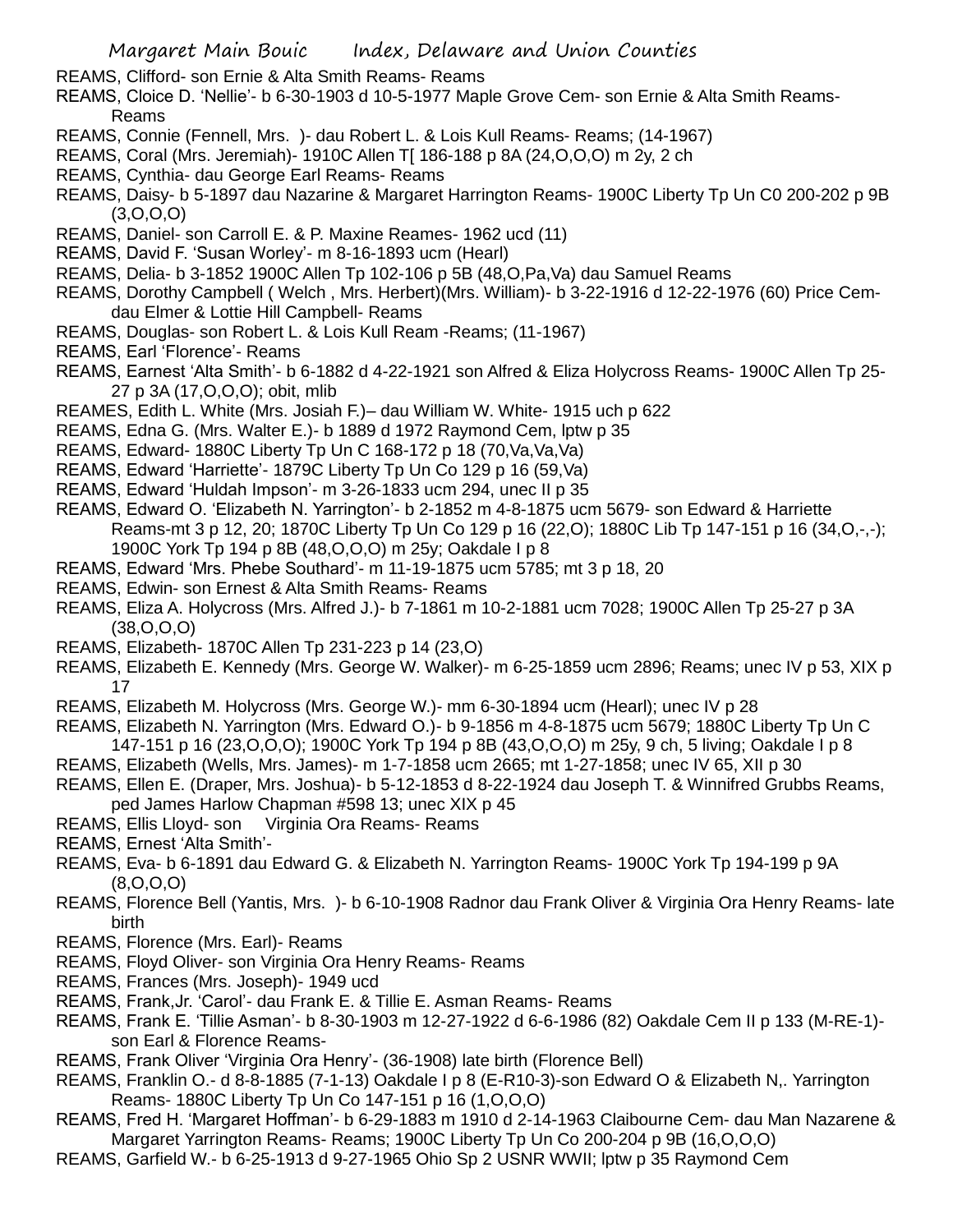REAMS, Gary Lee- son Joseph & Frances Reams- 1949 ucd

- REAMS, George Earl b 10-4-1918 d 6-1-1997 (58) Oakdale Cem- son Leo Leroy & Laura Anna Marquis Reams- Reams
- REAMS, George H. 'Julana'- b 2-1855 1900C Washington Tp 66 p 3B (45,O,O,NJ)
- REAMS, George 'Ortensie Robinson'- b 1842 Ross Co d 6-30-1931 Oakdale I p 101 (D-R9-20) Civil War- uca p 58, 106
- REAMS, George W. 'Elizabeth M. Holycross'- m 6-30-1894 ucm (Hearl); unec IV p 28
- REAMS, George W. Walker 'Elizabeth E. Kennedy'- m 6-25-1859 ucm 2896; unec XIX p 17; Reams; 1883 uch V p 511
- REAMS, George W. 'Zelda Elliott'- m 5-24-1906, obit Zelda, mlib
- REAMS, Hadley C.- b 11-1884 son George H. & Julana Reams- 1900C Washington Tp 66 p 3B (15,O,O,O)
- REAMS, Harriette (Mrs. Edward)- 1870C Liberty Tp Un Co 129 p 16 (42,O)
- REAMS, Harris 'Lana Reeve'- m 4-19-1876 ucm 5869; mt 3 p 25
- REAMS, Hazel (Evans, Ms. James O.)- b 1895 d 1967 Oakdale II p 136 (M-R3-3)
- REAMS, Helen L. Allbaugh (Mrs. Camby)(Firestone, Mrs. Marion)- b 6-10-1893 d 12-22-1984 (91) Raymond Cem- dau William & Belle Martin Allbaugh- Reams
- REAMS, Helen P. (Mrs. Leo Leroy)- b 1896 d 6-12-1935 Oakdale II p 53 (C-R10-14)
- REAMS, Huldah Impson (Mrs. Edward)- m 3-26-1833 ucm 294; unec III p 35
- REAMS, Ida M. Baker (Mrs. Aaron C.)- b 9-15-1861 Barnesville d 3-31-1849 Oakdale I p 113 (F-R3-17)- dau Henry Baker- dg 7-114-1914 Cry Ab p 1135; Reams
- REAMS, Ida May Daugherty (Mrs. Joseph S.)- m 6-11-1892 ucm (Hearl)
- REAMS, Ida M. (Nutt, Mrs. William H.)- m 8-3-1896 ucm (Hearl)
- REAMS, Iris Gose #270 -researching Reams, Williams, Ansley)- unec X p 3, XI p 2, XII p 13, XIII p 3
- REAMS, Isaac W. 'Sarah J.'- 1880C Marysville 172-195 p 8 (40,O,Va,Pa)
- REAMS, James E. L.- grandson John & Mary J. Smith- 1910C Allen Tp 114-116 p 5A (24,O,O,O)
- REAMS, James 'Matilda Crowder'- m 10-28-1843 ucm 916; unec VI p 4
- REAMS, Jasper D.- b 3- 1858 son Edward G. & Elizabeth N. Yarrington Reams- 1900C York Tp 193 p 9A (12,O,O,O)
- REAMS, J. C. 'Mary Mitchell- m 2-12-1863 ucm 3404
- REAMS, J. C. 'Susan Nafus'- m 2-4-1874 ucm 5432
- REAMS, Jennie (Holycross, Mrs. Isaac)- dau Nazarene H. & Margaret J. Yarrington Reams- Armstrong; Reams
- REAMS, --------(Holycross, Mrs. Lee)- dau Nazarene H. & Margaret J. Yarrington Reams- Reams
- REAMS, Jeremiah 'Cora B.'- 1910C Allen Tp 186-188 8A (34,O,O,O) m 2y
- REAMS, Jeremiah- son John G. & Serena Middleton Reams- 1880C Liberty Tp Un Co 170-174 p 18 (2,O,O,O)
- REAMS, Jesse/Josephine (Cruikshank, Mrs. Harry)- m 9-28-1898 ucm (Hearl)- Newhouse p 71
- REAMS, Jo Ann (Engle, Mrs. )- dau Cloice D. & Nellie Reams- Reams
- REAMS, Jo Ann (Yanscik, Mrs. Albert)- dau Leo Leroy & Laura Anna Marquis Reams- Reams
- REAMS, John- son Isaac W. & Sarah J. Reams- 1880C Marysville 172-195 p 8 (8,O,O,O)
- REAMS, John J.- son Edward & Harriette Reams- 1870C Liberty Tp Un Co 129 p 16 (18,O)
- REAMS, John J. 'Sarena Middleton'- m 12-23-1874 ucm 5606- 1880C Liberty Tp Un Co 170-174 p 18 (28,O,O,O) mt 3 p 6
- REAMS, John R.- son Jeremiah & Cora B. Reams- 1910C Allen Tp 186-188 p 6A (2,O,O,O)
- REAMS, John 'Rebecca Reams'- m 5-29-1851 ucm 1675 unec XIV p 52
- REAMS, John 'Rilla Smith'- m 1-15-1884 ucm (Hearl).
- REAMS, Jordan 'July A.'- 1860C Darby Tp 401-402 p 57 (55,O)
- REAMS, Joseph- 1880C Union Tp 23 p 5 (14,O,O,O)
- REAMS, Joseph 'Frances'- 1949 ucd
- REAMS, Joseph- son Robert & Abbigal Reams- 1880C Milford 11 p 30 (15,O,O,O)
- REAMS, Joseph S. 'Ida May Daugherty'- m 6-11-1892 ucm (Hearl)
- REAMS, Joseph T. 'Winifred Grubbs'- ped James Harlow Chapman #598 26; unec XIX p 45
- REAMS, Julana (Mrs. George H.)- b 3-1858 1900C Washington Tp 66 p 3B (42,O,O,O) m 24y, 5 ch, 4 living REAMS, Julia Napier (Mrs. Robert)-m 2-8-1895 ucd
- REAMS, Julia (Mrs. Robert)- b 12-1860 1900C Milford 155-166 p 6B (39,O,O,O) m 50y, 5 ch, 2 living
- REAMS, July A. (Mrs. Jordan)- 1860C Darby Tp 401-402 p 57 (42,O)
- REAMS, Kathryn G. (Worthington, Mrs. Everett E.)- b 6-2-1908 Oakdale II p 155 (A-R21-11)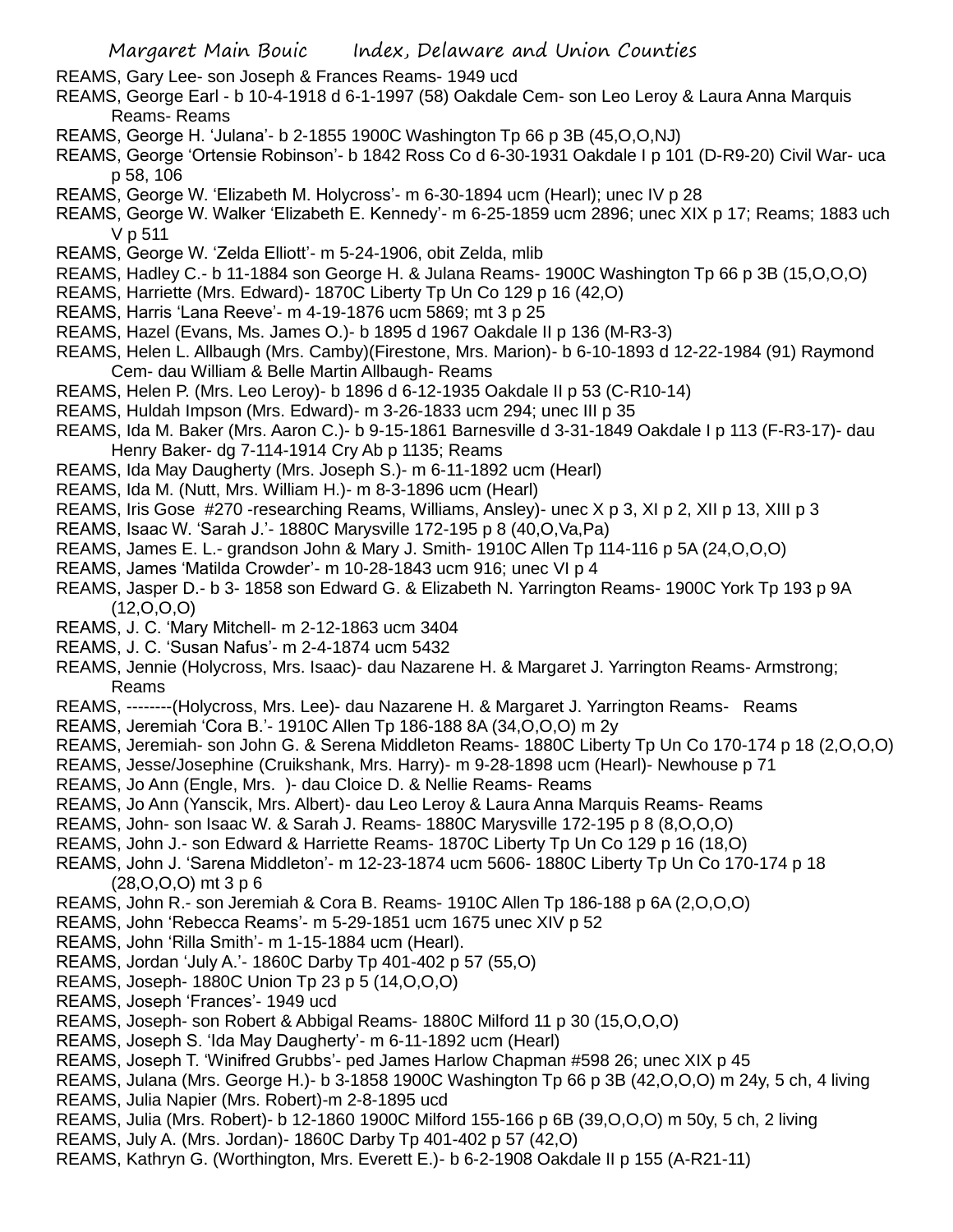REAMS, Kristin-dau George Earl Reams- Reams

- REAMS, Laura Anna Marquis (Mrs. Leo)- b 1-7-1902 d 9-14-1994 (92) Oakdale Cem II p 53 (C-R10-14)--dau Charles & Anna Wolf Marquis- Reams
- REAMS, Lawrence- son Virginia Ora Reams- Reams
- REAMS, Leah (Hamilton, Mrs. Carroll J. )- b 5-22-1917 m 10-30-1936 d 12-3-1997 (80) Oakdale dau Canby & Helen Allbaugh Reams- Reams
- REAMS, Leana May (Hill, Mrs. )- b 1-27-1874 only dau Wilbur & Anna Reams- obit Wilbur, mlib; Inskeep Bible; unec V p 44
- REAMS, Lena Reeve (Mrs.Harris)- m 4-19-1876 ucm 5869; mt 3 p 25 (Lana Reave)
- REAMS, Leo Leroy 'Laura Anna Marquis'- b4-16-1892 d 11-30-1982 Oakdale Cem II p 53 (C-R10-14)- son Aaron & Ida Baker Reams-- Reams; WWI
- REAMS, Levi L.- son Edward & Harriette Reams- 1870C Liberty Tp Un Co 129 p 16 (4,O)
- REAMS, Lew 'Cecil'- b 8-18-1885 d 12-25-1951 Maple Grove Cem- son John & Arilla Smith Reams- obit mlib
- REAMS, Lois Kull (Mrs. Robert L.)- m 2-24-1952- Reams
- REAMS, Margaret Hoffman (Mrs. Fred H,)- m 1910 d 1956- Reams
- REAMS, Margaret J. Yarrington (Mrs. Nazarene H.)- b 6-1863 m 10-27-1879 ucm -Armstrong; Reams; 1900C Liberty Tp Un Cp 200-209 p 9B (37,O,O,O) m 21y, 6 ch
- REAMS, Margaret (Swink, Mrs. Charles)- dau Leo Leroy & Laura Anna Marquis Reams- Reams
- REAMS, Mary Hazel- b 7-27-1927 dau Leo Reams- Reams
- REAMS, Mary Inskeep(Mrs. Spencer)- obit Wilbur, mlib
- REAMS, Mary- dau Isaac W. & Sarah J. Reams- 1880C Marysville 192 p 8 (10,O,O,O)
- REAMS, Mary Mitchell (Mrs. J. C.)- m 2-12-1863 ucm 33404
- REAMS, Mary W.- dau Edward O. & Elizabeth N. Yarrington Reams- 1880C liberty Tp Un Co 147-151 p 16  $(3,0,0,0)$
- REAMS, Mary W. Stair/Starr (Mrs. Pleasant S.)- lic m 4-16-1846 ucm (Hearl); Newhouse p 71; unec VI p 68
- REAMS, Matilda Crowder (Mrs. James)- m 10-28-1843 ucm 916; unec VI p 4
- REAMS, Melvina M. Robinson (Mrs. Robert)- m 2-23-1893 ucm (Hearl)
- REAMS, Mertie- b 5-1881 adopted dau Delia Reams- 1900C Allen Tp 102-106 p 5B (19,O,O,O)
- REAMS, Myrtle Spain (Mrs. Chester)- b 10–6-1899 d 10-8-1972 Maple Grove Cem- dau Elijah & Elizabeth Strong Spain- Reams
- REAMS, Nancy- dau Edward & Harriette Reams- 1870C Liberty Tp un Co 129 p 16 (16,O)
- REAMS, Nazarene H,. 'Margaret J. Yarrington'- b 12-1853- Reams; Armstrong; 1900C Liberty Tp Un Co 200- 204 p 9B (46,O,O,O) m 21y
- REAMS, Nellie (Mrs. Cloice)- Reams
- REAMS, Nettie Reed (Mrs. William J.)- m 4-15-1892 ucm (Hearl)
- REAMS, Opal- Pabst 7 p 22
- REAMS, Orgena (Walker, Mrs. George)- Freshwater p 24
- REAMS, Ortensie Robinson (Mrs. George)- b 1-1-1847 d 9-26-1897 Oakdale I p 101 (D-R9-20)
- REAMS, Osker- d 10-31-1884 (5m10d) Oakdale I p 8 (E-R10-3)son E. O. & E. R.
- REAMS, Otis- b 7-1891 son Nazarene & Margaret Harrington Reams- 1900C Liberty Tp Un Co 200-204 p 9B (8,O,O,O)
- REAMS, Pansy Elliott (Mrs. )- dau Albert Elliott- Maugans p 101
- REAMS, Phebe (Southard, Mrs. )(Mrs. Edward)- m 11-19-1875 ucm 5785; mt p 18, 20
- REAMS, Pleasant S. 'Mary W. Stair/Starr'-lic m 4-16-1846 ucm 1126; unec VI p 68
- REAMS, Polly (Huffman, Mrs. Joab)- m 10-21-1847 ucm 1266; unec VII p 26
- REAMS, Priscilla Callie Southard (Mrs. Caleb)- m 1-24-1872 ucm 5101; 1915 uch p 549
- REAMS, Ralph Topias- son Cloice C. & Nellie Reams- Reams
- REAMS, Rebecca (Hilbert, Mrs. Donald)- dau Leo Leroy & Laura Anna Marquis Reams- Reams
- REAMS, Rebecca Nafus (Mrs. Silas)- m 11-18-1865 ucm 3848
- REAMS, Rebecca Reams (Mrs. John)- m 5-29-1851 ucm 1675; unec XIV p 52
- REAMS, Richard- d 9-19-1956 (36) obit, mlib
- REAMS, Richard W. b 1-15-1943 d 8-28-1990 (47) Raymond Cem- son William Edward & Annabelle Burris Reams- Reams
- REAMS, Rilla Smith (Mrs. John)- m 1-15-1884 ucm (Hearl)
- REAMS, Robert 'Abbigal'- 1880C Milford 11 p 30 (59,O,Va,Va)
- REAMS, Robert 'Julia Napier'- m 2-8-1895 ucm (Hearl); 1900C Milford 155-166 p 6B (50,O,Va,Va)\_m 5y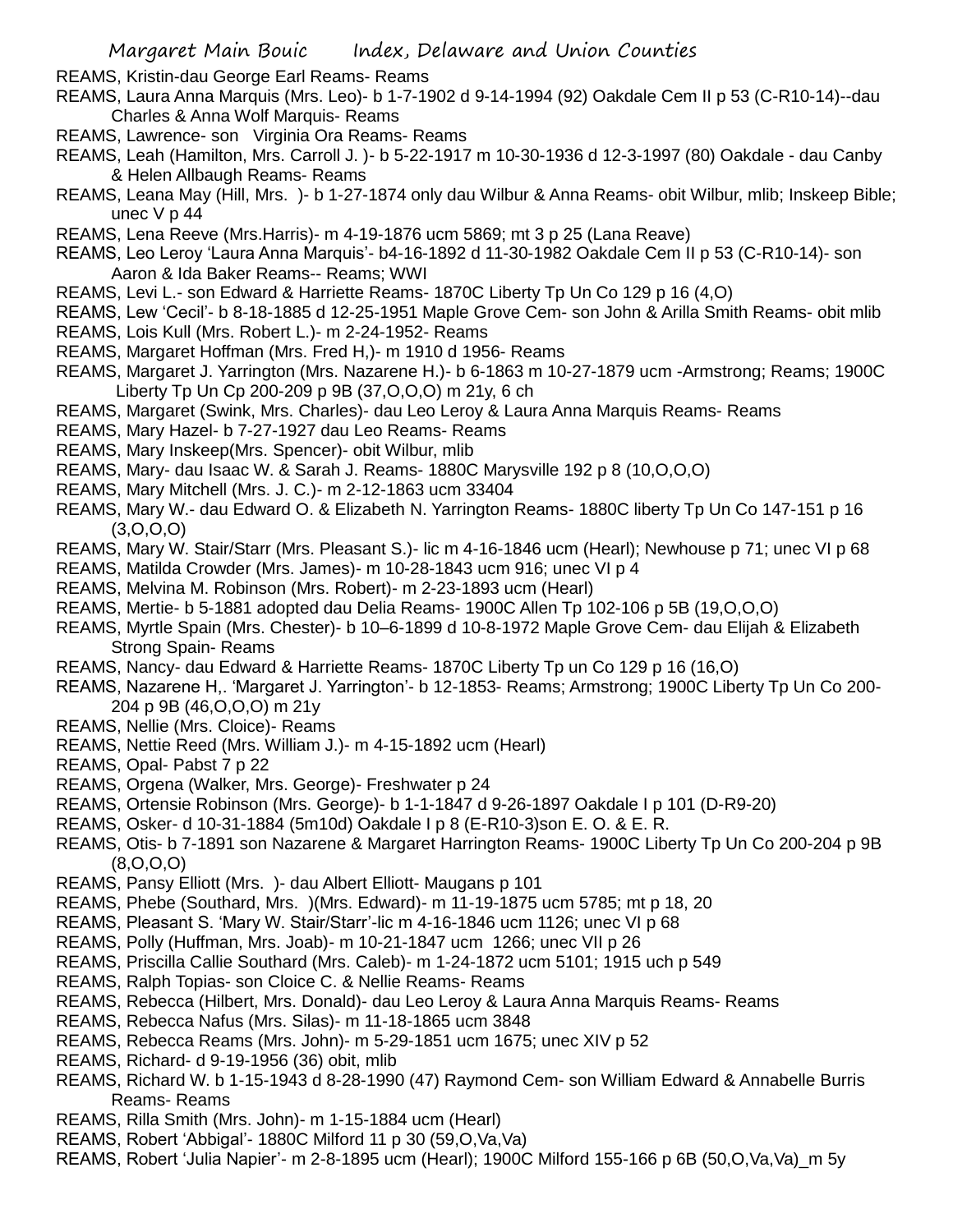REAMS, Robert L. 'Lois Kull'- b 8-22-1921 m 2-24-1952 d 11-9-1982- son Camby & Helen L. Allbaugh Reams-Reams

- REAMS, Robert 'Melvina M. Robinson'- m 2-23-1893 ucm (Hearl)
- REAMS, Robert- brother William D. Reams- Reams
- REAMS, Roy- son Nazarene & Margaret Yarrington Reams- Reams; Armstrong
- REAMS, Ruby (Holycross, Mrs. )- dau Nazarene & Margaret Yarrington Reams- Reams
- REAMS, Samuel, Jr- uca p 21, 581870C Allen Tp 234-226 p 15 (23,O)
- REAMS, Samuel- b 7-1814-1900C Allen Tp 102-106 p 5B (85,Pa,Ger,Pa)
- REAMS, Sally Kay- dau Cloice D. & Nellie Reams- Reams
- REAMS, Sarah J. (Mrs. Isaac W.)- 1880C Marysville 172-195 p 8 (38,O,Va,O)
- REAMS, Sarena Middleton (Mrs John J.)- m 12-23-1874 ucm 5606; 1850C Liberty Tp Un Co 170-174 p 18 (21,O,O,O) mt 3 p 6
- REAMS, Sharon- d 9-17-1967 (14) du Robert & Lois Kull Reams- Reams
- REAMS, Shirley (Dalton, Mrs. Joseph)- dau Cloice D. & Nellie Reams- Reams
- REAMS, Silas 'Rebecca Nafus'- m 11-18-1865 ucm 3848
- REAMS, Spencer 'Mary Inskeep'- obit Wilbur, mlib
- REAMS, Susan (Dudley, Mrs. )- dau Virginia Ora Reams- Reams
- REAMS, Susan (Millington, Mrs. Austin)- m 3-13-1895 ucm (Hearl)
- REAMS, Susan Nafus (Mrs. J. C.)- m 2-4/11-1874 ucm 5432(Hearl)
- REAMS, Susan Worley (Mrs David F.)- m 8-16-1893 ucm (Hearl)
- REAMS, Sylvester- b 6-1888 son Nazarene & Margaret Yarrington Reams- 1900C Liberty Tp Un Co 200-204 p 9B (11,O,O,O)
- REAMS, T.- pallbearer for Fred Johnson- dg 3-23-1917- Cry Ab 1p 34
- REAMS, Teressa Annaleah- dau Richard W. Reams- Reams
- REAMS, Tillie K. Asman (Mrs. Frank E.)- b 8-3-1902 m 12-27-1922 d 3-22-1967Oakdale II p 133 (M-RE-1) dau George & Anna Beach Asman- Asman; Reams
- REAMS, Verlva- b 8-1883 adopted dau Delia Reams- 1900C Allen Tp 102-106 p 5B (16,O,O,O)
- REAMS, Velvir- b 3-1895 dau Alfred & Eliza Holycross Reams- 1900C Allen Tp 25-27 p 3A (5,O,O,O)
- REAMS, Viola (Beard, Mrs. Oliver)- m 2-18-1880 ucm 6662
- REAMS, Violet F. (Patch, Mrs. Charles H.)- b 9-16-1915 d 2-27-1975 Oakdale II p 136 (M-R2-22)- dau Ernest & Algie Smith Reams- Patch; Reams
- REAMS, Virginia Ora Henry (Mrs. Frank Oliver)- (24-1908) b Gallia Co- d 3-13-1967 (80) bur Fargo- Reams; late birth (Florence Bell)
- REAMS, Walter 'Cecil'- 1949 ucd
- REAMS, Walter E. 'Edna G.'- b 1882 d 1947 Raymond Cem, lptw p 35
- REAMS, Wilber- b 5-1894 son Nazarene & Margaret Yarrington Reams- 1900C Liberty Tp Un Co 200-204 p 9B (6,O,o,O)
- REAMS, Wilbur 'Anna'- b 1-27-1874 son Spencer & Mary Inskeep Reams- obit Mlib
- REAMS, Wilbur Downs- b 1-27-1874 d 5-1-1950; Inskeep Bible son Mary Ann Parish; unec V p 44
- REAMS, William B. 'Annabelle Burris'- d 8-14-1966 (51) Raymond Cem- son Mrs. Helen Firestine- Reams
- REAMS, William 'Dorothy Campbell'- Reams
- REAMS, William Edward 'Annabelle Burris'- b 1915 d 1966 WWII marker Raymond Cem, lptw p 35- son Camby & Helen L. Allbaugh Reams- Reams
- REAMS, William M. 'Nettie Reed'- m 4-15-1892 ucm (Hearl)
- REAMS, William N.- son Edward & Harriette Reams- 1870C Liberty Tp 129 p 16 (21,O)
- REAMS, Winnifred Grubbs (Mrs. Joseph T.) b 1825- ped James Harlow Chapman #598 27; unec XIX p 45 REAMS, W. P.- Pabst 3 p 14
- REAMS, Zelda Elliott (Thompson, Mrs. Charles)(CLegg, Mrs. James)(Mrs. George W.)- b 8-24-1861 m(1) 9- 28-1879 (2) 10-28-1891 (3) 5-24-1906 d 6-7-1916- obit, mlib
- REAMS, Zylpha- b 5-1889 dau George H. & Julana Reams- 19000C Freshwater Tp 66 p 3B (11,O,O,O)
- REAMY, Earl- grad Delaware HS 1880, delge VI p 72
- REAMY, Jacob A.- d (52) dg 4-16-1884, Cry Ab p 95
- REAMY, James,Jr.- 1908 dch p 531
- REANEY, Mr.- dpc p 46
- REANEY, Brigette (Mrs. John M.)- 1969 dcd
- REANEY, Christian Warford Marshall- b 12-3-1959- son John M. & Brigette Reaney- Reaney; 1969 dcd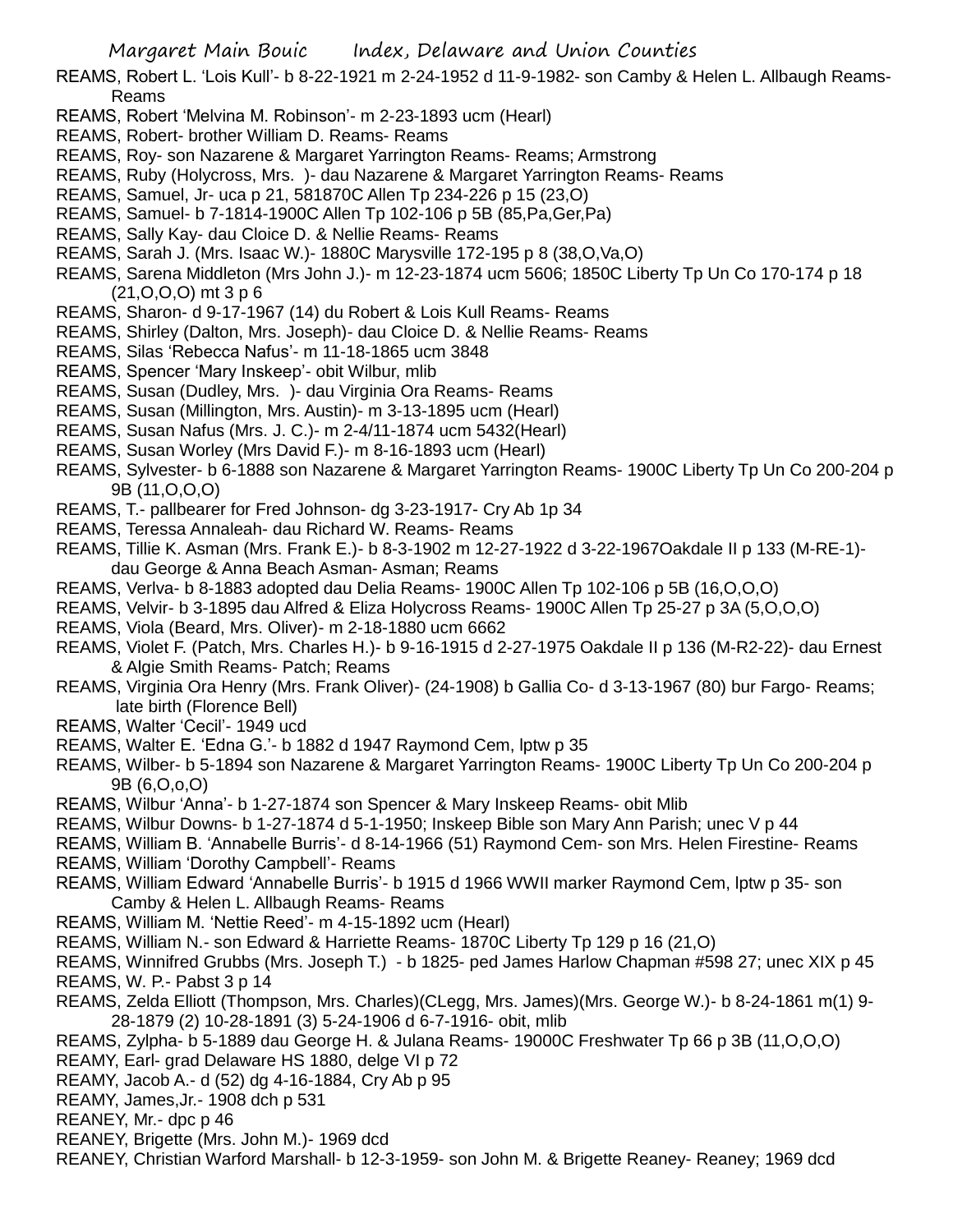REANEY, David- son Warford A. & Pauline Pickard Reaney- Reaney

REANEY, James 'Julia'- d Friday- dg 11-11-1949, obit Del Museum Lib; unec VIII p 80

REANEY, John M. 'Brigette'- Reaney; 1969 dcd

- REANEY, John M.- son Warford & Pauline Pickard Reaney- Reaney
- REANEY, Joyce (Jeffers, Mrs. Robert)- dau Warford A. & Pauline Pickard Reaney- Reaney
- REANEY, Julia (Mrs. James)- obit James, Delaware museum library
- REANEY, Julia- b 1966 dau John M. & Brigette Reaney- 1969 dcd
- REANEY, Marshal- b 1963 son John M. & Brigette Reaney- 1969 dcd
- REANEY, Pauline Pickard (Mrs. Warford A.)- b 9-10-1905 d 12-51989 984) Oak Grove Cem- sister Helen Pickard- Reaney

REANEY, Rachel (Hubbard, Mrs. Richard)- dau Warford A. & Pauline Pickard Reaney- Reaney

REANEY, W. A.- son Mr. Raney- dpc p 46

REANEY, Walford A.- 1971 dcd

REANEY, Warford A.- son James & Julia Reaney- obit James, dg 11-11-1949, obit Del museum Lib

REANEY, Warford A. 'Pauline Pickard'- d 1979- Reaney

REANY, David- son John & Susan Reany- 1860C Claibourne Tp 883-867 p 116 (12,O)

REANY, Eliza- 1860C Claibourne Tp 883-867 p 116 (18,O)

REANY, Israel T.- son John & Susan Reany- 1860C Claibourne Tp 883-867 p 116 (11,O)

REANY, Jacob A.- d (52) dg 4-16-1884 Cry Ab p 95

REANY, Leander- son John & Susan Reany- 1860C Claibourne Tp 883-867 p 116 (10,O)

REANY, John 'Susan'- 1860C Claibourne Tp 883-867 p 116 (36,O)

REANY, Susan (Mrs. John)- 1860C Claibourne Tp 883-867 p 116 (36,O)

REAPER, George- Naturalization, uccp p 12 JB1 p 258

REARDAN, Mrs. James- dau Mrs. Milly Jane Karns- dg 6-29-1915 Cry Ab p 61

REARDON, Abegal- b Ireland d 1-1-1896 (73-2-3) Delaware - dcdeaths

REARDON, Betsie (Carpenter, Mrs. William)- delge I p 5

REARDON, Edward- brother Margaret N. Mills- Reardon

REARDON, James p.Jr. 'Micki'- 1980 dcd

- REARDON, Margaret (Gentleman, Mrs. William)- m 3-4-1861 dcm
- REARDON, Margaret N. (Mills, Mrs. )- sister James Reardon- Reaaardon
- REARDON, Micki (Mrs. James P.Jr.)- 1980 dcd
- REARDON,Sallie Ann Fetter (Mrs. )- b 1-27-1931 dau Russell W. & Norene Bowers Fetter- Weiser p 421

REARDON, Thos- b Ireland d 7-8-1893 (75) Delaware -son John Reardon- dcdeaths; Naturalization, 1876; delge X p 13

REARDON, Timothy M.- b Ireland d 7-17-1886 (72) Scioto Tp - dcdeaths

REARICK, Carolyn Louise (Mrs. Norman L.)- b 11-7-1942 dau Edwin George & Erna W. M. Nicol- Rausch 11514

REARICK, Dorothy Richter Schoch (Mrs. Robert Burns)- b 8-16-1896 m 7-17-1926- dau Ira C. & Laura Edith Richter Schoch- Weiser p 41

REARICK, Margaret (Mrs. )- d 4-11-1872 (39), dg 4-12-1872 Cry Ab p 95

REARICK, Norman L. 'Carolyn Louise Nicol'- son Walter Rearick- Rausch 115141

REARICK, Peter 'Susan Weiser'- Weiser p 772

REARICK, Robert Burns 'Dorothy Richter Schoch'- b 12-3-1898 m 7-17-1926- Weiser p 41

REARCIK, Susan Weiser (Mrs. Peter)- dau Samuel & Elizabeth Snavely Weiser- Weiser p 772

REARICK, William Robert- b 9-20-1930 son Robert Burns & Dorothy Richter Schoch Rearick- Weiser p 41

REARY, Corain (Ponahing, Mrs. Philip)- m 11-29-1808 onwq I

REARY, David- 1883 uch IV p 522

REARY, Elizabeth (Hannan, Mrs. Thomas)- onwq I

REARY, Philip 'Corain Ponahing'- m 11-29-1808 onwq I

REARY, Ruth (Bettilyon, Mrs. Walter C)- b 7-10-1876- Weiser p 416

REAS, Anna May- b 1-27-1877 Delaware Town dau Charles D. & Susan H. Dickinson Reas- dcb

REAS, Franklin- b 4-21-1895 Concord Tp son William & Martha Reas- dcb

REASE, David Leroy- b 4-13-1955 son Leroy Hayes & Norma Jean Chambers Rease- McIntire 1738121

REASE, David 'Suzanne Strohm'- m 8-30-1997- son LeRoy & Norma Rease- Rease

REASE, Frank 'Stacie Roush'- m 5-30-1998 son Leroy & Norma Rease- Rease

REASE, Leroy Hayes 'Norma Jean Chambers'- m 6-24-1964 son Robert Rease- Maugans p 135; McIntire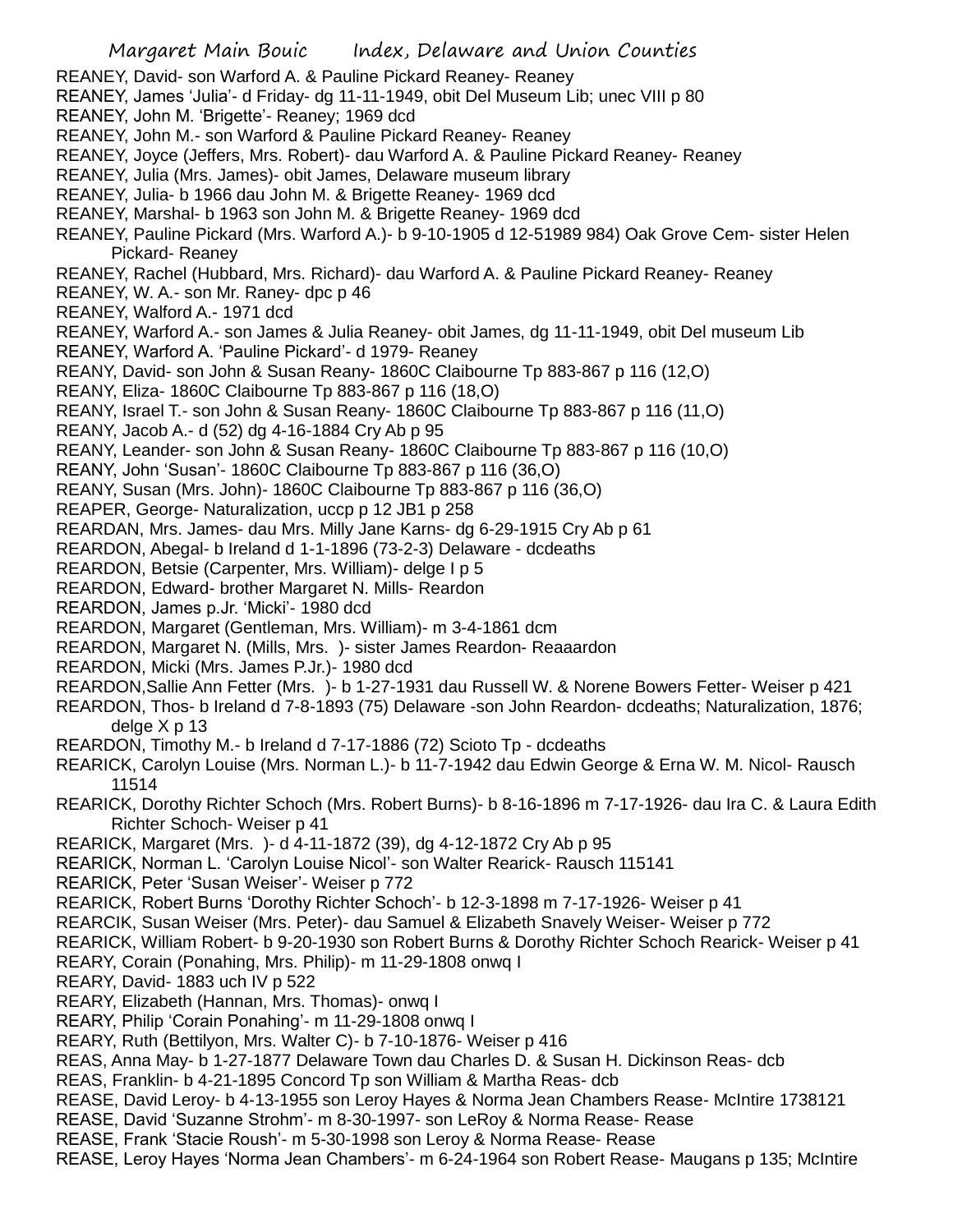173812

REASE, LeRoy 'Norma'- son Bob Rease- Rease

- REASE, Norma Jean Chambers (Mrs. Leroy Hayes)- b 7-23-1945 or 7-24-1946 dau Harold & Betty McIntire Chambers- Maugans p 135; McIntire 173912
- REASE, Bob- Rease
- REASE, Robert- Maugans p 135
- REASE, Stacie Roush (Mrs. Frank)- m 5-30-1998 dau Dan & Karen Roush- Rease
- REASE, Suzanne Strohm (Mrs. David)- m 8-30-1997 dau Jamke & Jeannie Ball- Rease
- REASER, F(r)ietta Woodring (Mrs. William)- m 11-20-1859; Pabst 2 p 89
- REASER, Martin- Pabst 2 p 89
- REASER, William 'F(r)ietta Woodring'- m 11-20-1859 ; Pabst 2 p 8 9
- REASNER, John- delge XIV p 11
- REASON, Chris (Mrs. Dennis)- 1980 dcd
- REASON, Dennis 'Chris'- 1980 dcd
- REASON, Justin- b 1977 son Dennis & Chris Reason- 1980 dcd
- REASON, Luellen 'Mary Weiser'- m 6-7-1835 dcm
- REASON, Mary Weiser (Mrs. Luellen)- m 6-7-1835 dcm
- REASON, Matthew- b 1974 son Dennis & Chris Reason- 1980 dcd
- REASONER, Hannah Scott (Mrs. Hugh H.)- m 10-23-1884 ucm (Hearl)
- REASONER, Henry- dec. Marion County, Reed p 30, Olen Gazette 3-11-1837
- REASNER, John- 1835 men p 12 #113 p 15, Bennington Tp
- REASONER, —family of Juanita P. Callahan- unec XIV p 63
- REASONER, Alice A. (Mrs. Frank M.)- b 1864 d 1940 Price Cem, djlm p 24
- REASONER, Frank M. 'Alice A.'- b 1857 d 1946 Price Cem, djlm p 24
- REASONER, Hannah Burdine (Mrs. Peter Shepler)- ped Allen Bernard Callahan #475 11; unec XIX p 35
- REASONER, Henry 'Mary Shepler'- b 2-28-1772 m 2-25-1796 d 9-30-1836 ped Allen Bernard Callahan #475 20; unec XIX p 35
- REASONER, Hugh H. 'Hannah Scott'- m 10-23-1884 ucm (Hearl)
- REASONER, Mary Shepler (Mrs. Henry)- m 2-25-1796 d 9-18-1855 ped Allen Bernard Callahan 21; unec XIX p 35
- REASONER, Peter Shepler 'Hannah Burdine'- b 11-24-1801 m 5-3-1847 d 3-1879 son Henry & Mary Shepler Reasoner- ped Allen Bernard Callahan #475 10; unec XIX p 35
- REASONER, Rachel Ann (Callahan, Mrs. Isaiah Wells)- b 11-26-1849 m 7-7-1866 d 9-13-1904 dau Peter Shepler & Hannah Burdine Reasoner- ped Allen Bernard Callahan #475 5; unec XIX p 35
- REAT, George- 1860C Marysville 1539-1531 (24,O), clerk
- REATH, Adam'Polly Dorr''Peggy Campbell'- 1880 morch p 836
- REATH, Elizabeth (Bender, Mrs. George)- dau Adam & Polly Dorr Reath- 1880 morch p 836
- REATH, Peggy Campbell (Mrs. Adam)- 1880 morch p 836
- REATH, Polly Dorr (Mrs. Adam)- d 1814- 1880 morch p 836
- REAVE/REEVE, Lana/Lena (Reames, Mrs. Harris)- m 4-19-1879 ucm (Hearl)
- REAVER, Adam 'Sarah A.'- 1870C Paris Tp 183-184 p 24 (45,Pa) cooper
- REAVER, Eli' Isabel Goldsberry'- m 8-29-1882 lic, ucm (Hearl)- son Adam & Sarah A. Reaver- 1870C Paris Tp 183-184 p 24 (13,O)
- REAVER, Frank- son Adam & Sarah A. Reaver- 1870C Paris Tp 183-184 p 24 (2,O)
- REAVER, George- hadc p 23; CCC (1849 Delaware Tp)
- REAVER, George 'Mary'- b 1786 d 1846 Oak Grove Cem- Powell p 439
- REAVER, Ida A.- dau Adam & Sarah A. Reaver- 1870C Paris Tp 183-184 p 24 ( 7,O)
- REAVER, Isabel- d 4-23-1864 (11y3m) Oakdale I p 98 (D-R9-7) buried here 5-25-1893
- REAVER, Isabel Goldsberry (Mrs. Eli)- m 8-29-1882 lic, ucm (Hearl)
- REAVER, Isibel- d 4-23-1864 (11y3m) Oakdale Cem 811 (D177)
- REAVER, Maggie E. (Mrs. Oscar G.)- b 2-1871 1900C Milford 73-79 p 3B (29, Irel, Eng,Irel) m 15y, no ch
- REAVER, Malon- son Adam & Sarah A. Reaver- 1870C Paris Tp 183-184 p 24 (15,O)
- REAVER, Mary- dau Adam & Sarah A. Reaver- 1870C Paris Tp 183-184 p 24 (11,O)
- REAVER, Mary (Gates, Mrs. George)- m 5-10-1880 ucm 6723
- REAVER, Mary (Mrs. George)- b 1789 d 1963 Oak Grove Cem, Powell p 439
- REAVER, Osborn- son Adam & Sarah A. Reaver- 1870C Paris Tp 183-184 p 24 (9,O)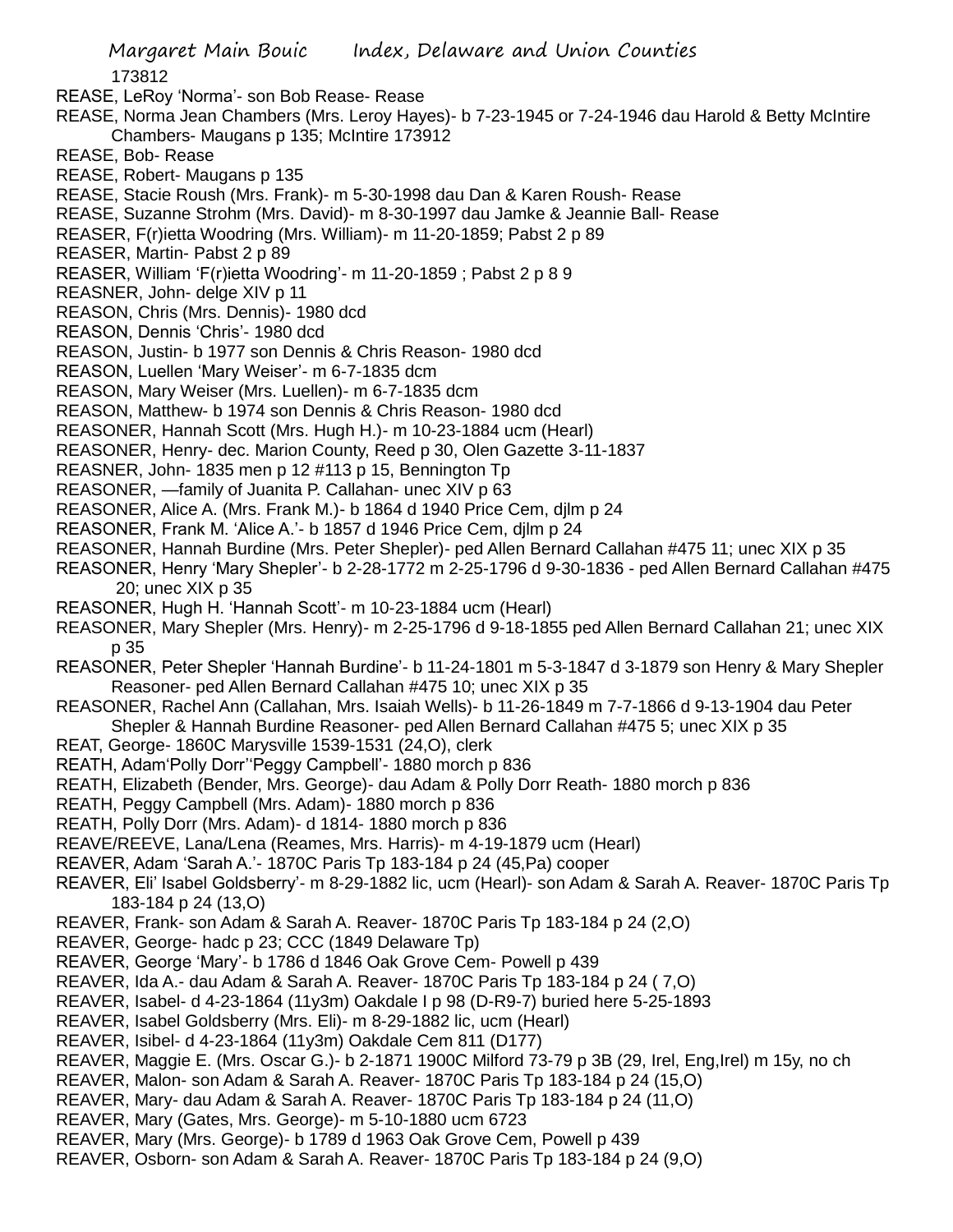REAVER, Oscar G. 'Maggie E.'- b 10-1860 1900C Milford 173-179 p 3B (39,O,Ger,O) m 51y

- REAVER, Perry D.- son Adam & Sarah A. Reaver- 1870C Paris Tp 183-184 p 24 (5,O)
- REAVER, Sarah A. (Mrs. Adam)- 1870C Paris Tp 183-184 p 24 (43 ,O)
- REAVER, Susan A. (Jornelyn, Mrs. Judson A.)- m 2-22-1854 dcm; Reed p 137, Olen Gazette2-24-1884

REAVERS, Rose Clark (Mrs. )- d Friday (60) dg 11-19-1948, obit Del museum library

REAVES, Benjamin- uca p 101, Washington Tp

REAVIS, Dr. George H.- d 6-12-1970 (87) Union Cem, Columbus- Reavis

REBELO, Paul- pastor Ostrander M. E. 1993; engaged to Rev. Kimberly Barker- dg 7-2-1993

REBER, Felix 'Harriet Bropst'- Powers Pat p 269

- REBER, Rev. Frank, Urbana- dg 2-18-1908 Cry Ab p 109
- REBER, G(r)oty- 1969, 1971 dcd
- REBER, Harriet Bropst (Mrs. Felix)- Powers Pat p 269
- REBER, Bob- delge VI p 43, 66
- REBER, Sarah (King, Mrs. George Washington) b 5-20-1856 d 12-26-1926 dau Felix & Harriet Bropst Reber-Powers Pat p 269
- REBER, Valerie- 1980 dcd
- REBERT, Ida (Mrs. )- dau August & Mary Tastle Metzger- dg 10-6-1916 Cry Ab p 97
- REBMAN- Lucille C.- mother-in-law of Olive McCloud Rebman- Rebman
- REBMAN, Olive "Rusty" McCloud (Mrs. William T.)- b 7-15-1930 m 6-29-1984 d 9-24-1998 (68)- bur Ashlanddau James Lewis & Edtta May Ingersoll McCloud- Rebman
- REBMAN, William T. 'Olive McCloud'- m 6-29-1984- Rebman
- REBO, Anna- b 6-20-1889 dau Fred & Agusta Socolwete Rebo- dcb
- REBO, Anna- dau Frederick Christian & Justina Rebo- Rebo
- REBO, Betliney- b 4-14-1895 dau Fred & Augusta Zoschaloto Rebo- dcb
- REBO, Betty- dau Frederick Christian & Justina Rebo- Rebo
- REBO, Elsie (Barton, Mrs. )- dau Frederick Christian & Justina Rebo- obit Richard, dg 1-23-1953
- REBO, Fred- b 3-23-1894 Oxford T son fred & Augusta Ogolostie Rebo- dcb
- REBO, Fred- son Frederick Christian & Justina Rebo obit Richard dg 1-23-1953
- REBO, Fredda- b 9-30-1890 Oxford Tp m Fred & Agusta Scholastie Rebo- dcb
- REBO, George 'Mary May'- d 5-21-1963 (77) Ashley Union Cem- son Frederick Christian & Justina Rebo- obit Richard, dg 1-23-1953
- REBO, Jean- dau Frederick Christian & Justina Rebo -Rebo
- REBO, Laoma- b 2-12-1888 Oxford Tp dau Fred & Agusta Zolhifea Rebo- dcb
- REBO, Mary May (Mrs. George)- d 7-1-1972 (83) Ashley Union Cem- Rebo; 1971 dcd
- REBO, Otto- b 11-11-1891 Oxford Tp son Fred & Augusta Socoluska Rebo- dcb
- REBO, Otto- son Frederick Christian & Justina Rebo- obit Richard- dg 1-23-1953, Del mus lib
- REBO, Rhoda Martin (Mrs. Richard)- m 5-14-1907 obit Richard, dg 1-23-1953, Del mus library
- REBO, Richard "Dick" 'Rhoda Martin'- b 8-27-1884 m 5-14-1907 d Friday- dg 1-23-1953 son Frederick Christian & Justina Rebo- obit, Del museum lib
- REBO, Ruhart- b 5-16-1884 Oxford Tp ch Fred & Augusta Rebo- dcb
- REBO, Veta Luella (Bennett, Mrs. )- d 1948 dau Richard & Rhoda Martin Rebo- obit Richard, dg 1-23-1953, Del museum library
- REBO, William- b 9-2-1897 d 5-9-1902 (4-8-7) Oxford Tp son Fredrick & Augusta Sangulusta Rebo- dcb, dcdeaths
- REBO, Zela (Seat, Mrs. )- dau Frederick Christian & Justina Rebo- Rebo
- REBOLDS, Levi- b Licking Co d 2-24-1895 (67) Brown Tp dcdeaths
- REBUCK, Marlin Harvey 'Violet Betty Klinger'- b 3-1-1926 m 5-23-1953-Weiser p 313
- REBUCk, Volet Betty Klinger (Mrs.Marlin Harvey)- b 9-18-1930 m 5-23-1953 dau Lester Leroy & Katie Almeda Klinger Kinger- Weiser p 313
- REBUTS, Eleanor (Marshall, Mrs. Amos)- m 12-25-1841 ucm 760
- RECE, Margaret Louise (Barry, Mrs. Lloyd Kenneth)- m 11-4-1950- Rece; Barry
- RECH, Herman 'Maude E. Waterfield'- Rech
- RECH, Maude E. Waterfield (Hoffman, Mrs. Mark)(Mrs, Herman)- b 7-25-1910 d 12-27-1998 (88) Marion Cemdau George R. & Mary M. Chambers Waterfield- Rech
- RECHER, Anna Rosina Protzman (Mrs. John)(Elikenstaff, Mrs. Joseph)- b 12-3-1772 d 8-23-1852 dau Jacob & Joanna Leinbach Protzman- Maugans p 82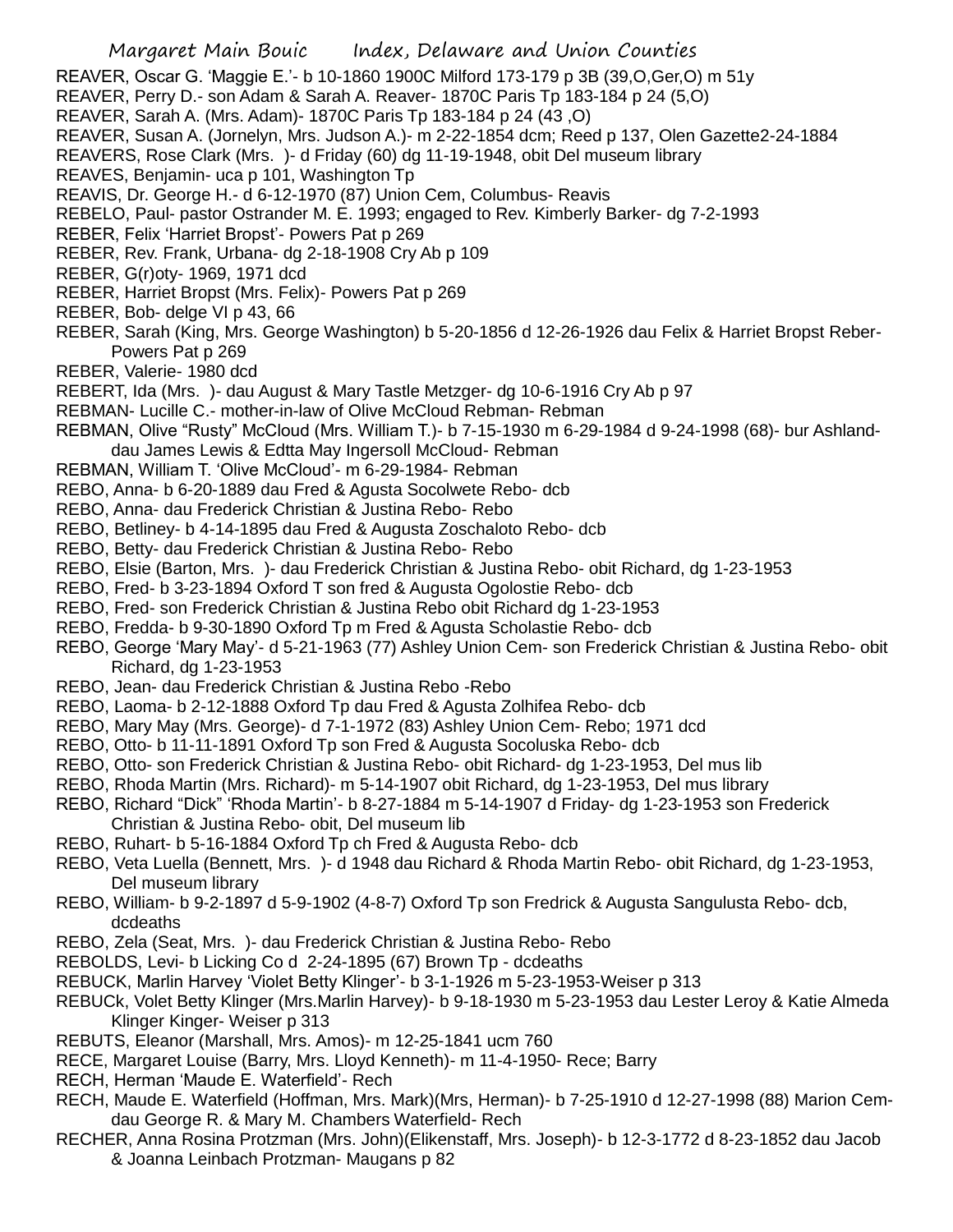RECHER, Catherine (Markan, Mrs. John)- dau John & Anna Rosina Protzman Recher- Maugans p 82

RECHER, Deborah (Leatherman, Mrs. John)- b 12-25-1766 d 12-29-1853 dau Peter & Mary Anna Linebaugh Recher- Maugans p 82

RECHER, Elizabeth Protzman (Mrs. Peter)- dau Lorents & Maria Elizabeth Hans Protzman Recher- Maugans p 82

RECHER, Frederick- son John & Anna Rosina Protzman Recher- Maugans p 82

RECHER, Joanna (Stottlemyer, Mrs. )- dau John & Anna Rosina Protzman Recher- Maugans p 82

RECHER, John 'Anna Rosina Protzman'- b c 1760 d 1803 son Peter & Mary Anna Linebaugh Recher-Maugans p 82

- RECHER, John II- son John & Anna Rsina Protzman Recher- Maugans p 82
- RECHER, John Lee- son Lawson Henry & Sarah Amanda Leatherman Recher- Maugans p 81
- RECHER, Jonathan- son John & Anna Rosina Protzman Recher- Maugans p 82
- RECHER, Lawson Henry 'Sarah Amanda Leatherman'- Maugans p 81
- RECHER, Mary Ann (Leatherman, Mrs. Godfrey,Jr.)- b 1751 d before 1846 dau Peter & Mary Linebaugh Recher- Maugans p 77, 82
- RECHER, Mary Anna Linebaugh (Mrs. Peter)- b c 1738 dau Freidrich & Elizabeth Leinbach- Maugans p 77, 82
- RECHER, Peter 'Elizabeth Protzman'- b 8-14-1763 d 1833 son Peter & Mary Ann Linebaugh Recher- Maugans p 82
- RECHER, Peter 'Mary Linebaugh'- b about 1725- Maugans p 77, 81, 82
- RECHER, Sarah Alberta'- dau Lawson Henry & Sarah Amanda Leatherman Recher- Maugans p 81
- RECHER, Sarah Amanda Leatherman (Mrs. Lawson Henry)- b 11-24-1838 m 12-15-1857 d 9-11-1906 dau Jacob & Sarah Wolfe Leatherman- Maugans p 78, 81
- RECIT, James- uca p 65, Marysville
- RECK, April Lynn Cole (Mrs. Randall Keith)- m 10-5-1979 dau James Lynn Cole- Reck; 1983 ucd
- RECK, Beth- b 1957 dau Robert C. & Nancy Reck- 1969 dcd
- RECK, Caleb Kenneth- 12-13-1989 twin son Roderick & Wheeler Reck- Reck
- RECK, Cameron Kent- b 12-13-1989 twin son Roderick & Wheeler Reck- Reck
- RECK, Clara (Mrs. Walter J.)- Reck
- RECK, Gloria (Mrs. Ronald K.)- 1977, 1979, 1981, 1983 ucd
- RECK, Heather Lynn- b 10-2-1980 dau Randall Keith & April Lynn Cole Reck- Reck; 1983 ucd
- RECK, John-b 1960 son Robert C. & Nancy Reck- 1969 dcd
- RECK, Laura (Brown, Mrs. )- sister Walter J. Reck- Reck
- RECK, Michael- b 1961 son Robert C. & Nancy Reck- 1969 dcd
- RECK, Nancy (Mrs. Robert C.)- 1969 dcd
- RECK, Randall Keith 'April Lynn Cole)- b 1961 m 10-5-1979 son Ronald Reck- Reck; 1977, 1979 ucd
- RECK, Richard- son Ronald K. & Gloria Reck- 1977, 1979, 1981, 1983 ucd
- RECK, Robert C. 'Nancy'- 1969 dcd
- RECK, Robert- b 1956 son Robert C. & Nancy Reck- 1969 dcd
- RECK, Roderick- b 1965 son Ronald K. & Gloria Reck- 1977, 1979, 1981, 1983 ucd
- RECK, Ronald K. 'Gloria'- 1977, 1979, 1981, 1983 ucd
- RECK, Virginia- b 1958- dau Robert C. & Nancy Reck- 1969 dcd
- RECK, Walter J. 'Clara'- d 5-31-1966 (71)- Reck
- RECKARD, R. W.- pallbearer for Prof. W. O. Semans- dg 10-21-1904 Cry Ab p 269
- RECHARTS, E.- d Civil war- son J. J. Recharts- dg 11-28-1862 Cry Ab p 25
- RECHARTS, J. J.- dg 11-28-1862 Cry Ab p 25
- RECKER, Robert- Recker
- RECKSLER, Paul- pallbearer for Paul Hinton- dg 3-12-1912 Cry Ab p 106
- RECONES, Patsy Said (Mrs. William S.)- m 5-12-1843 dcm
- RECONES, William S. 'Patsy Said'- m 5-12-1843 dcm
- RECCORD, John- 1840C Scioto Tp (20-30)
- RECORD, Martha Elizabeth (Snyder, Mrs. Robert Neil)- m 12-31-1949- Weiser p 113
- RECORD, Hannah (Sheldon, Mrs. James)- Asp p 82
- RECER, Mary Jane (Myers, Mrs. Clarence Delbert)- b 4-22-1917 m 1949- Rausch (17312), III p 302
- RECOB, Chad- b 1964 son Robert D. & Helen Recob- 1975, 1977, 1979, 1981,1983 ucd
- RECOB, Cherie- b 1962 ch Robert D. & Helen Recob- 1975, 1977, 1981, 1983 ucd
- RECOB, Christopher Dale'Lisa Ann North'- b 1959 son Robert D. & Helen Recob- Recob; 1975, 1977, 1983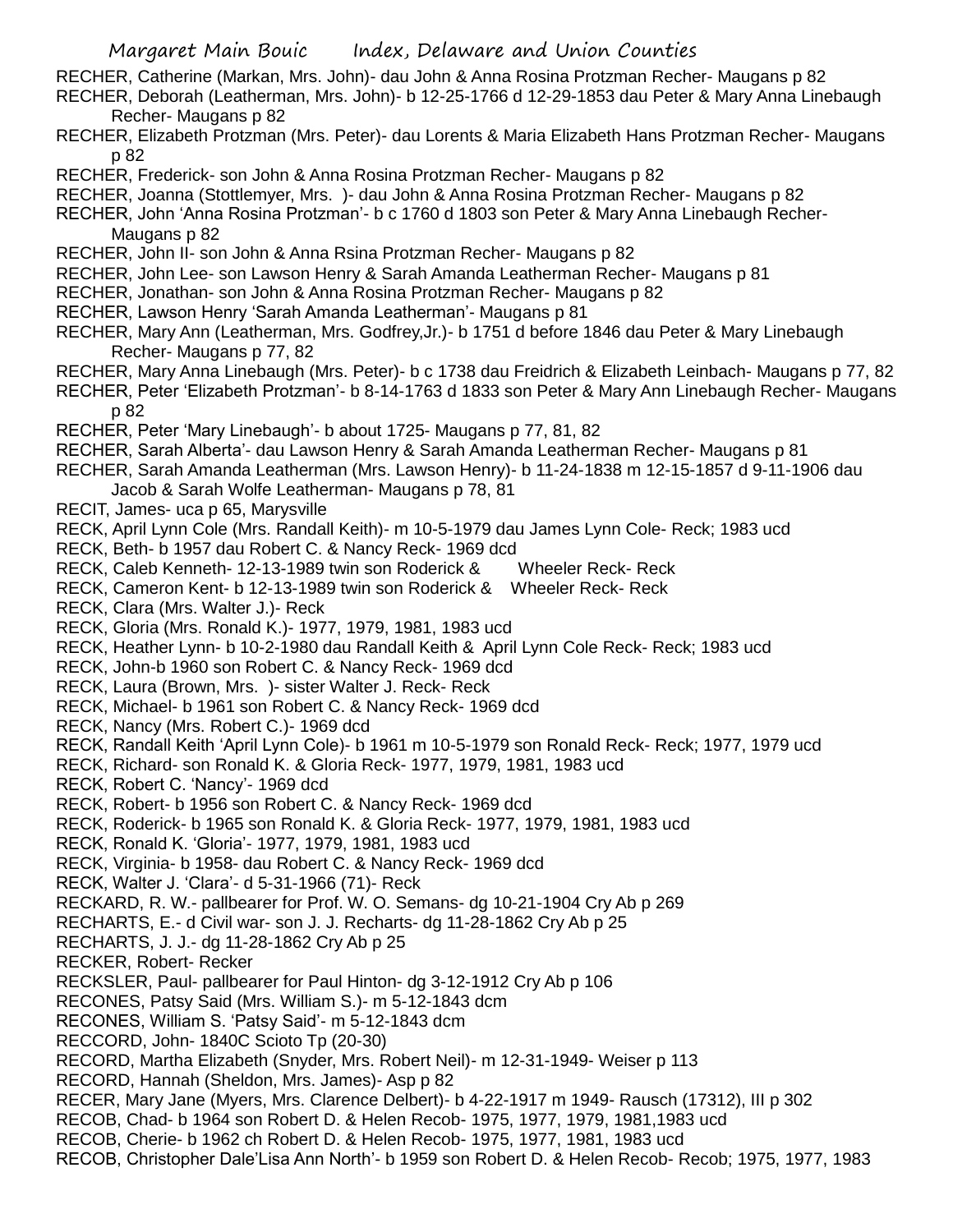ucd

- RECOB, Helen (Mrs. Robert D.)- 1975, 1977, 1979 ucd
- RECOB, Kyle- ch Chris D. & Lisa Recob- 1983 ucd
- RECOB, Lisa Ann North (Mrs. Christopher Dale)- dau John B. North- Recob
- RECOB, Robert D. 'Helen'- 1975, 1977, 1979, 1981 ucd
- RECORDS, Phillips (Mrs. R. L.)- 1977, 1979 ucd
- RECORDS, R. L. 'Phillips'- 1977, 1979 ucd
- RECTENWALD, William N.- 1969, 1971 dcd
- RECTOR, Albert- son Frank & Sophie Cook Rector- Rector- obit Frank, Del mus lib
- RECTOR, Albert 'Mary Freshwater'- div Freshwater p 226
- RECTOR, Albert W.'Betty Hardin'- m 9-3-1944 -Rector
- RECTOR, Betty Hardin (Mrs. Albert W.)- m 9-3-1944
- RECTOR, Caleb- b 11-13-1996- son Nathan & Tracey Rector -Rector
- RECTOR, Cebe Adams (Mrs. Trimble)- Rector
- RECTOR, Dorothy (Lezear, Mrs. )- dau Frank & Sophie Cook Rector- Rector- obit Frank dg 6-1952, Del Mus.
- RECTOR, Emily- d 2-1868 (50) Claibourne Cem p 9
- RECTOR, Frank- son Frank & Sophie Cook Rector- Rector; obit Frank
- RECTOR, Frank L. 'Sophie Cook'- d 1952- Rector
- RECTOR, Fred- son William Rector- Rector
- RECTOR, Helen (Cochran, Mrs. )- dau Trimble & Cebe Adams Rector- Rector
- RECTOR, Janet, new member; delge X 17
- RECTOR, Lucille (Holt, Mrs. Edward F.)- b 2-20-1901 d 2-23-1982 (81) Sunset Cem, Cols.- dau Trimble & Cebe Adams Rector- Rector
- RECTOR, Marjorie (Richeson, Mrs. )- dau Frank L. & Sophie Cook Rector- Rector; obit Frank, dg 6-1952
- RECTOR, Marjorie (Taylor, Mrs. Russell)- m 10-22-1930 dau Mark Rector- Rector; Taylor
- RECTOR, Mary Freshwater (Mrs. Albert)(Bingman, Mrs. Howard)- b 1920 dau William Lloyd & Bessie Jones Freshwater -Freshwater p 226
- RECTOR, Nathan 'Tracey'- Rector
- RECTOR, Peggy- dau William Rector- Rector
- RECTOR, Richard- son Albert W. & Betty Hardin Rector- Rector
- RECTOR, Richard Wesley- son Albert & Mary Freshwater Rector- adopted by Howard Bingman- Freshwater p 226
- RECTOR, Sandra Lee (Stockdale, Mrs. Michael Forrest)- m 7-25-1964 dau Albert W. & Betty Hardin Rector-Rector
- RECTOR, Sophie Cook (Mrs. Frank)- d 6-8-1969 (75) Oak Grove Cem- sister Phillip Cook- obit Frank, dg 6- 1952, Del museum lib
- RECTOR. Tamara Marie (Corbin, Mrs. Randy William)- m 8-8-1981 dau William Rector- Rector
- RECTOR, Trimble 'Cebe Adams'- Rector
- RECTOR, Wesley- 1870C Delaware Town p 328 (28\*)
- RECTOR, William- Rector
- REDA, Linda (Mrs. Ralph)- 1980 dcd
- REDA, Ralph 'Linda'- 1980 dcd
- REDBROCK, Rev. Wm D. S.- Olen Gaz 8-26-1853, 9-16-1853- Reed p 131 performed marriages
- RED, Clark R., Jr.- son Clark W. & Waveline Red- 1949 ucd
- RED, Clark W. 'Waveline'- 1949 ucd
- RED, Dya- Marysville p 68
- RED, Edith (Tone, Mrs. Albert)- 1880 dch p 720 REDD, Pabst 3 p 30 6 p 10
- RED, Goldie- dau Clark W. & Waveline Red- 1949 ucd
- RED JACKET- Indian Chief d 1-26-1830 NY- dcga p 49, Del Pat & Fr Chronicle
- RED, Judy- dau Clark W. & Waveline Red- 1949 ucd
- RED, Waveline (Mrs. Clark W.)- 1949 ucd
- REDD, Adison- son P. O. Redd- dg 4-30-1909 Cry Ab p 28
- REDD, Andrew J. 'Rachel Ann Shaw'- dumch p 302
- REDD, Anna M.- 1870C Orange Tp p 422 (1)
- REDD, Benjamin 'Eleanor Patrick'- m 10-1847 dg 4-7-1916 Cry Ab p 48
- REDD, Cathy (Haspel, Mrs. Ron)- b 3-29-1952 dau Wayne & Lois Jean Fodor Redd- Freshwater p 146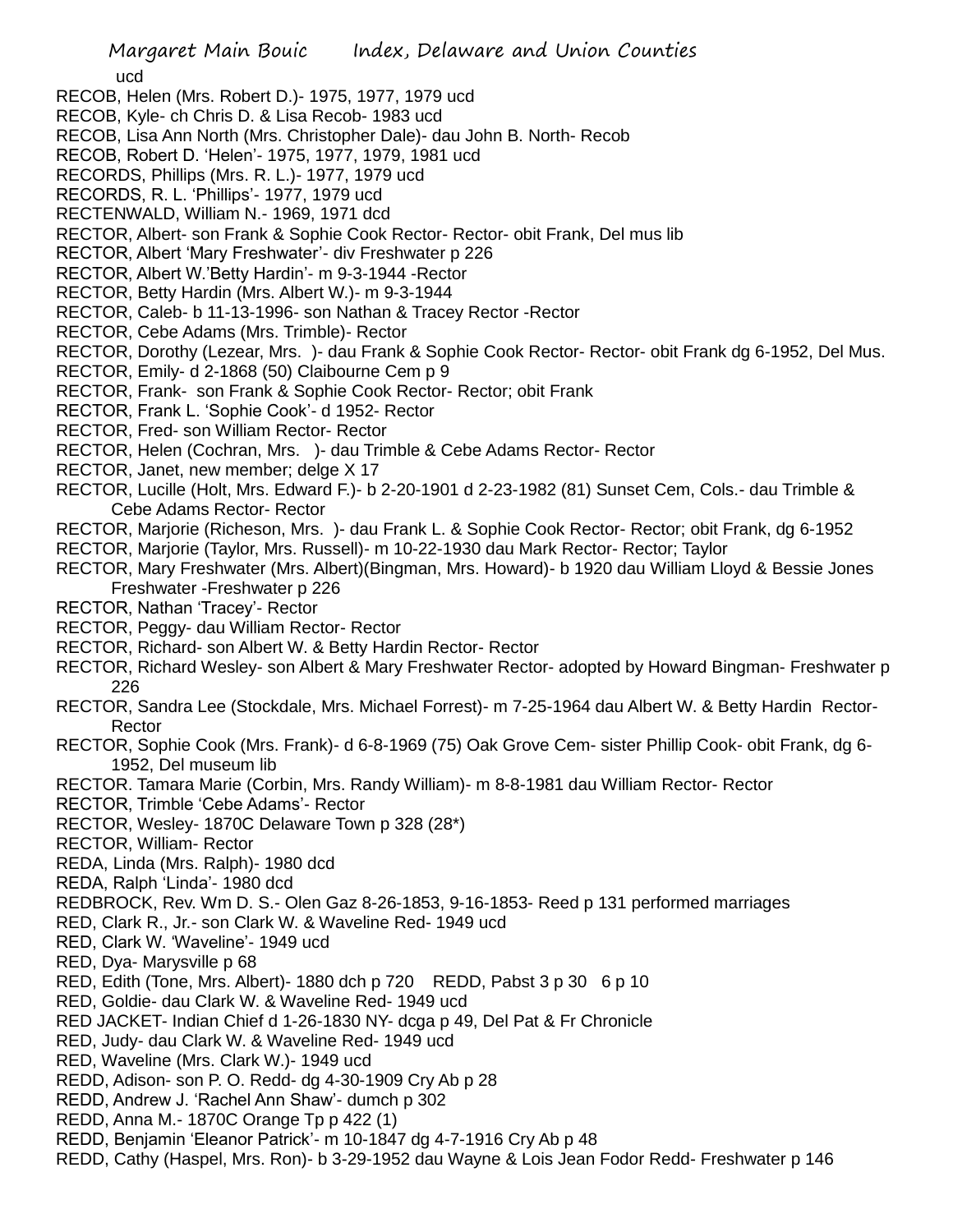- REDD, Charlotte A. (Mrs. Van D.)- 1969, 1971, 1980 dcd
- REDD, Daisy Belle- dau Andrew J. & Rachel Ann Shaw Redd- dumch p 302
- REDD, Daniel- son Von D. & Charlotte A. Redd- 1971 dcd
- REDD, D. R. 'Sarah Huffer'- Redd
- REDD, Edith- 1870C Orange Tp p 422 (18)
- REDD, Eleann- 1870C Orange Tp p 422 (44\*)
- REDD, Eleanor Patrick (Mrs. Benjamin)- b 11-3-1825 m 10-1847 d 3-23-1916 dau Jesse & Elizabeth Patrickdg 4-7-1916 Cry Ab p 45
- REDD, Elenor- delge XIV p 34
- REDD, Elizabeth May- b 6-10-1887 Orange Tp dau John T. & Annie Howard Redd- dcb
- REDD, Ella (Freeman, Mrs. )- dau P. O. Redd- dg 4-30-1909 Cry Ab p 28
- REDD, Eunice A. Graham (Mrs. John L,.)- m 10-3-1882 ucm (Hearl)
- REDD, Florence G.- son Andrew J. & Rachel Ann Shaw Redd- dumch p 302
- REDD, Hulda R. (Wallace, Mrs. Joe)- b 5-11-1909 m 195- d 4-13-1985(75) Oakdale dau D. R. & Sarah Huffer Redd- Redd
- REDD, Jack L. 'Vickie'- 1971 dcd
- REDD, Jack 'Mary Joan Burkard'- div- Phillips (1359311) p 298
- REDD, James- son P. O. Redd- dg 4-30-1909 Cry Ab p 28
- REDD, James Schofield 'Zena'- m 1-13-1902 d 1-24-1962 (86)- Redd
- REDD, —(Stein, Mrs. Edwin C.)- dau James Schofield & Zena Redd- Redd
- REDD, Jamy/James- b 1967 ch Von D. & Charlotte A. Redd- 1971, 1980 dcd
- REDD, Jode/Jodele- b 1969 ch Von D. & Charlotte A. Redd- 1969, 1971, 1980 dcd
- REDD, Joe J. 'Lucille'- 1969 dcd
- REDD, John- witness, 1812; unec II p 37
- REDD, John- 1870C Orange Tp p 422 (14)
- REDD, John- grandson of Elizabeth Patrick (Mrs. Jesse)- dg 12-4-1888, 12-7-1888 dg p 209, Cry Ab p ?
- REDD, John 'Sylvia'- b 1881 d 1959 Byhalia Cem, lptw p 72
- REDD, Jonathan S.- son Andrew J. & Rachel Ann Shaw Redd- dumch p 302
- REDD, Karen- b 8-15-1964 dau Wayne & Lois Jean Fodor Redd- Freshwater p 142
- REDD, Levi- son P. O. Redd- dg 4-30-1909 Cry Ab p 28
- REDD, Linda- 1980 dcd
- REDD, Lois Jean Fodor (Mrs. Wayne)- b 2-18-1932 dau Earl & Mary Freshwater Fodor- Freshwater p 142
- REDD, Lucille (Mrs. Joe J.)- 1969 dcd
- REDD, Lucy- 1870C Orange Tp p 422 (16)
- REDD, Mary Joan Burkard (Mrs.Jack)- b 5-12-1925 m 6-4-1945 div- dau Raymond Arnold & Edith Rose Denton Burkard- Phillips 1359311 p 298
- REDD, Mary/Margaret (Smeltzer, Mrs. )- dau P. O. Redd- dg 4-30-1909 Cry Ab p 28
- REDD, Minerva (Berry, Mrs. )- dau P. O. Redd- dg 4-30-1909 Cry Ab p 28
- REDD, Nancy- b 8-21-1965 du Wayne & Lois Jean Fodor Redd- Freshwater p 142
- REDD, P. O.- dg 4-30-1909 Cry Ab p 28
- REDD, Rachel Ann Shaw (Mrs. Andrew J.)- dau Jonathan,Jr. & Mary Ann Barry Shaw- dumch p 302
- REDD, Robin (Wilson, Mrs. Byron)- b 9-15-1960 m 9-9-1973 dau Wayne & Lois Jean Fodor Redd- Freshwater p 142
- REDD, Ruth Juanita/Wanda (Leibold, Mrs. James Carroll)- b 7-1927 m 12-4-1949- dcc Dean Leibold; Weiser p 247
- REDD, Ruth Rosella- dau Andrew J. & Rachel Ann Shaw Redd- dumch p 302
- REDD, Samuel F.- brother James Schofield Redd- Redd
- REDD, Sandy (Ballato, Mrs. Frank)- b 9-10-1956 dau Wayne & Lois Jean Fodor Redd- Freshwater p 142
- REED, Sarah B.- 1962, 1967, 1971 ucd
- REDD, Sarah Huffer (Mrs. D. R.)- Redd
- REDD, Sylvia Mae (Mrs. John)- b 1884 d 1954 Byhalia Cem, lptw p 72
- REDD, Tabatha Redd (Worline, Mrs. Willis H.)- b 10-21-1856 m 8-10-1876 d 4-22-1909 (52-6-1) Marion Cemdau Mr. & Mrs. P. O. Redd- dg 4-30-1909; Cry Ab p 28
- REDD, Von D. 'Charlotte A.'- 1969, 1971, 1980 dcd
- REDD, Walter- b 9-25-1882 Orange Tp son John & Anna Howard Redd- dcb
- REDD, Wayne 'Lois Jean Fodor'- Freshwater p 142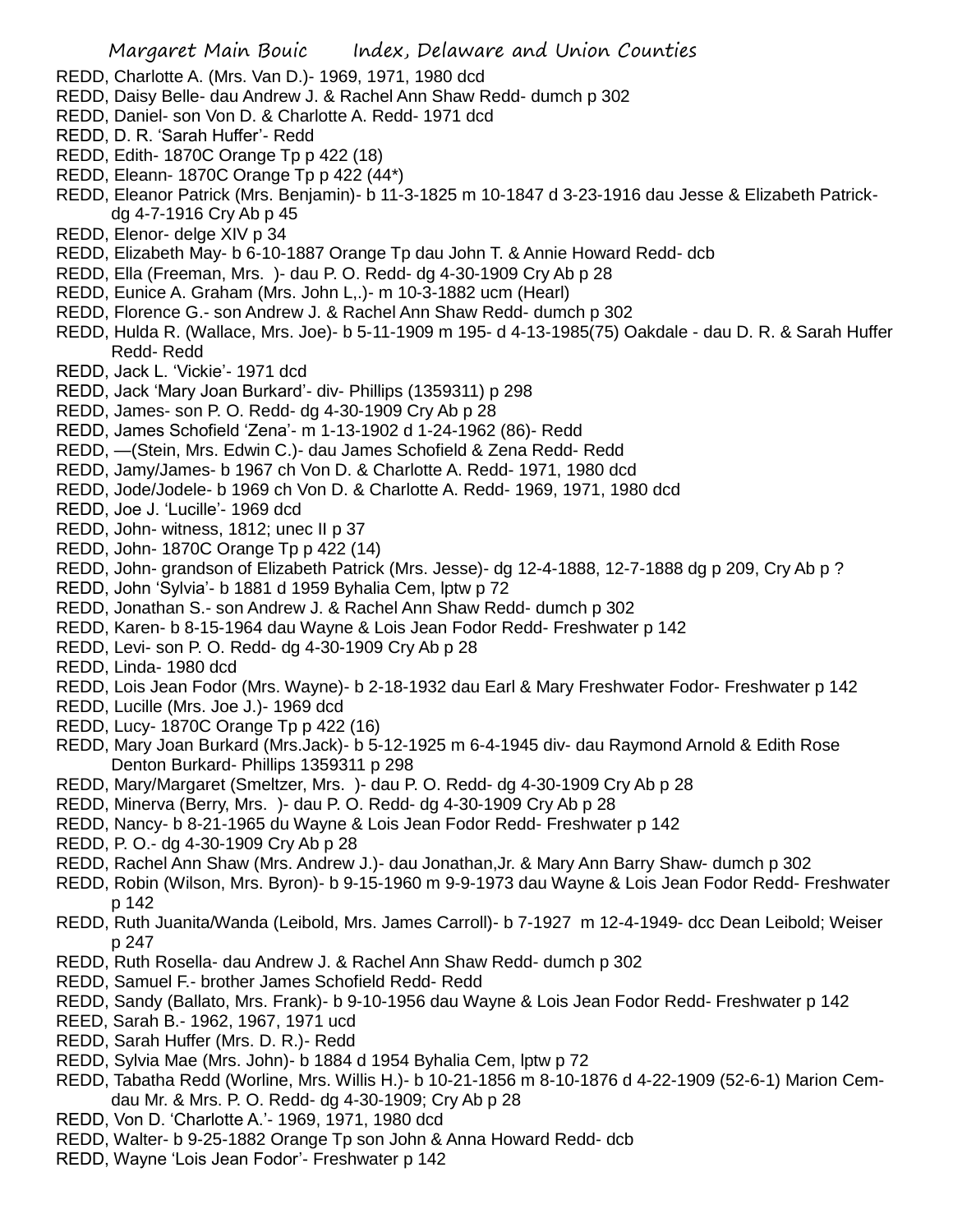Margaret Main Bouic Index, Delaware and Union Counties REDD, William H.- 1870C Orange Tp p 422 (20) REDD, Willard F.- b 1914 d 1926 Broadway Cem, lptw p 72 REDD, Zena (Mrs. James Schofield)- m 1-13-1902- Redd REDDEN, Edwin- 1870C Liberty Tp Del Co p 401 (32\*) REDDEN, George- Grantor 1810 delge III p 11 REDDEN, George- 1850C Jackson Tp 26 p 4 (4,O) REDDEN, James- 1870C Liberty Tp Del Co p 401 (4) REDDEN, John G.- 1850C Jackson Tp 26 p 4 (5,O) REDDEN, Lorain- 1870C Liberty Tp Del Co p 401 (8) REDDEN, Lucy- 1870C Liberty Tp Del Co p 401 (1) REDDEN, Mary- 1850C Jackson Tp 26 p 4 (7,O) REDDEN, Rebecca- 1870C Liberty Tp Del Co p 401 (26) REDDICK, Angelina Jackson (Mrs. Jonathan)- m 4-1-1852 dcm; Reed p 107 Olen Gaz 4-16-852; Wight p 75 REDDICK, John- brother Alexander & Rosa Fulton- 1880C Union Tp 76 13 ( REDDICK, John- 1900C Washington Tp 234 p 11A (25,O,O,O) REDDICK, Jonathan 'Angelina Jackson'- m 4-1-1852 dcm; Reed p 117 Olen Gaz 4-16-1852; Wight p 7 REDDING, —b 5-29-1897 Radnor Tp dau B. F. Redding- dcb REDDING, —b 9-15-1872 Liberty Tp son Edwin & Rebecca R. Ballingely Redding- dcb REDDING, Alice J. Pooler (Mrs. Thomas)- m 1-18-1872 ucm 5044- 1880C Taylor Tp 26-27 p 3 (26,NY,NY,NY); 1900C Taylor Tp 264-270 p 12A (48,NY.NY.NY) m 27y, 5 ch; unec III p 2 REDDING, Ann- 1860C Dover Tp 183 (60,Pa) REDDING, Barbara (Muller, Mrs. )- dau Elizabeth Noble Redding-Redding REDDING, Benjamin F.- son Ann Redding- 1860C Dover Tp 183 (16,O) REDDING, Benjamin- son William & Priscilla Redding- 1850C Millcreek Tp 2051-2072 p 298 (4,O) REDDING, Benjamin T.- 1880C Leesburg Tp 49 (-,O,O,O); bro-in-law of Andrew J. & Sarah A. Smith REDDING, Bobbie (Mrs. David M.)- Redding REDDING, Rev. B. P.- dg 8-2-1901, Cry Ab p 92 REDDING, Caroline- 1860C Jackson Tp 1104-1118 p 147 (15,O) REDDING, Charles Albert 'Mary Jane Clark'-b 5-28-1826 Benton, NY m 3-22-1849 dcm d 3-8-1905 dg 4-4- 1905 Cry Ab p 19; 1850C Concord Tp 2119 p 126 (24,NJ) REDDING, Charles 'Harriett'- 1850C Concord Tp 2150 p 127 (46,NY) REDDING, Charles 'Sarah Jane Temple'- m 3-2-1841 ucm 701; unec V p 38 REDDING, Clark- b 10-1-1870 Liberty Tp son E. U. & Rebecca Billingsly Redding- dcb REDDING, Cora B. (Welch, Mrs. Webb C.)- m 11-20-1889 ucm (Hearl); unec IV p 65, consent T. A. Redding REDDING, Cora- dau Thomas & Alice J. Pooler Redding- 1880C Taylor Tp 26-27 p 3 (7,O,O,NY); unec III p 4 REDDING, Rev. David A. 'Dorothy McCleery'- Redding; 1980 dcd; delge V p 41 REDDING, David M. 'Bobbie'- son Rev. David A. & Dorothy McCleery Redding- Redding; 1980 dcd REDDING, Dorothy McCleery (Mrs. Rev. David A.)- Redding; 1980 dcd REDDING, Eddie L.- son Thomas A. & Alice Pooler Redding- 1900C Taylor Tp 264-270 p 12A (15,O,O,NY) REDDING, Edward- brother Julia Ann Redding Pounds- dg 4-10-1914 Cry Ab p 111 REDDING, Edward L. 'Lulu R.'- b 1884 d 1941 Broadway Cem- lptw p 72 REDDING, Edwin W. 'Rebecca E. Billingsley'- m 1-31-1861 dcm son Charles & Harriett Redding- 1850C Concord Tp 2150 p 127 (13,NY) REDDING, E. L.- 1915 uch p 213 REDDING, Elizabeth Noble (Mrs. )- d 5-30-1987 (86) Oak Grove Cem- Redding REDDING, Emily Merritt (Mrs. Reuben)- m 4-14-1842 ucm 786 REDDING, Eveline (Watson, Mrs. )- dau Charles Albert & Mary Jane Clark Redding- dg 4-4-1905 Cry Ab p 19; dg 4-10-1914 Cry Ab p 111 REDDING, Fannie- dau Thomas & Alice J. Pooler Redding- 1880C Taylor Tp 26-27 p 3 (5,O,O,NY); unec III p 4 REDDING, Ferdie D.- d 10-6-1872 (1y21d) Oller Cem p 14- son Edwin W. & Rebecca E. Billingsley Redding REDDING, George- Grantor 1808 delge III p 24 REDDING, Harriett (Mrs. Charles)-d 1-24-1856 (49-2-20) Oller Cem p 14 1850C Concord Tp 2150 p 127 (44,NY) REDDING, Harriet E.- dau Charles & Harriett Redding- 1850C Concord Tp 2150 p 127 (22,NY)

REDDING, Harriet (Gaunt, Mrs. )- dau Charles Albert & Mary Jane Clark Redding- dg 4-4-1905 Cry Ab p 19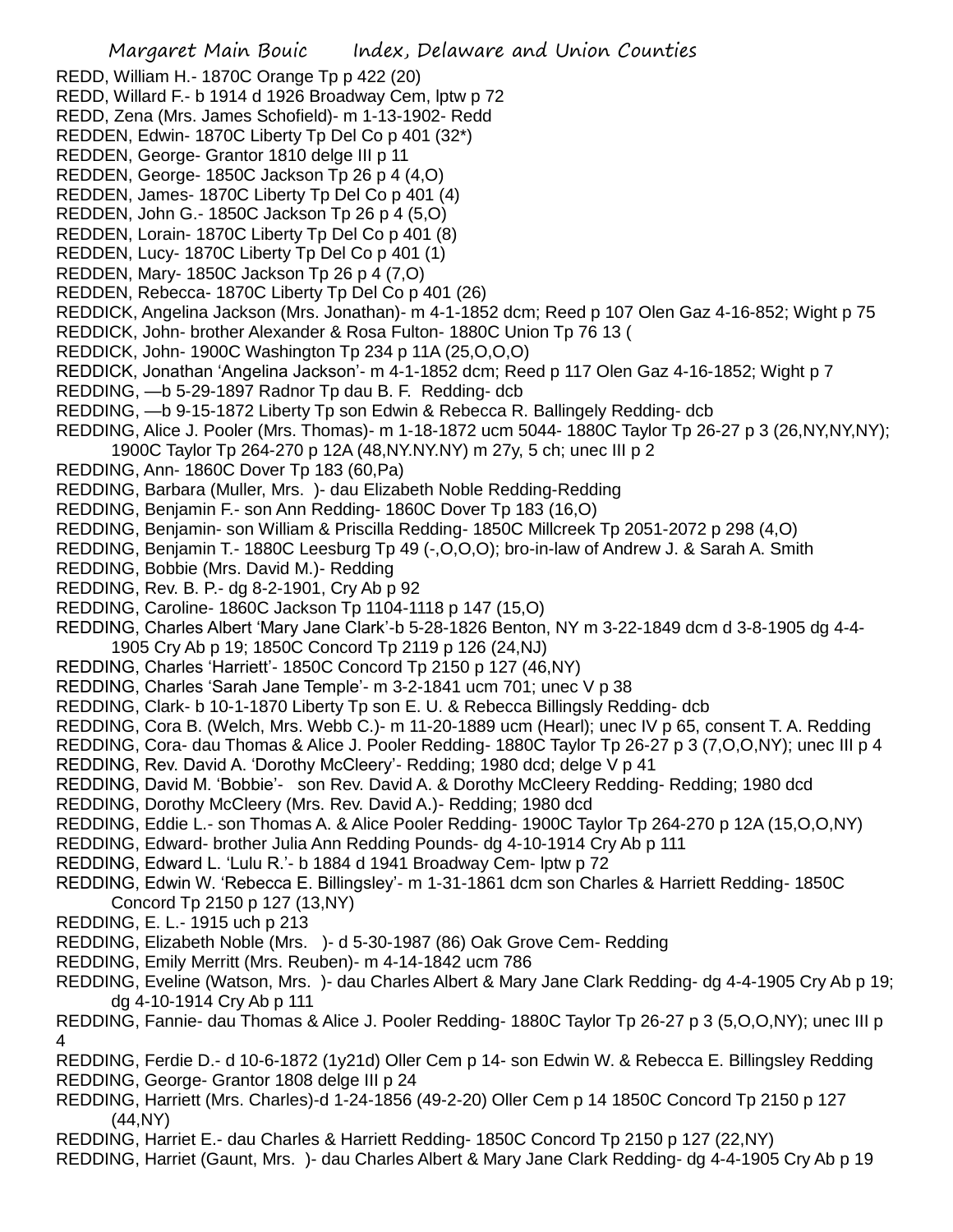- REDDING, ----(Mrs. J. C.)- sister Mrs. H. D. Budd, brother M. & Judson Beecher- dg 4-28-1908 Cry Ab p 31
- REDDING, Jean Ann Parsons (Mrs. John Maxwell)- m 6-23-1984dau Donald C. Parsons- Redding REDDING, John G.- mt 3-18-1857
- REDDING, John Maxwell 'Jean Ann Parsons'- m 6-23-1984- son Rev. David A. & Dorothy McCleery Redding-Redding; 1980 dcd
- REDDING, Julia Ann (Pounds, Mrs. Matthias)- b 1-9-1832 m 4/7-26-1855 d 4-3-1914 dau Charles Albert & Harriett Redding- dg 4-4-1905 Cry Ab p 19; dg 4-10-1914 Cry Ab p 111; Pounds (143); 1850C Concord Tp 2150 p 127 (17,NY); 1880C Scioto Tp 261
- REDDING- J. R.- unec III p 17
- REDDING, Laura (Bellus, Mrs. Marshall)- m 9-4-1873 ucm 5315
- REDDING, Lottie- 1870C Taylor Tp 96-91 p 12 (15,O)
- REDDING, Lucy E. (Watson, Mrs. William G.)- m 2-21-1857 dcm- dau Charles & Harriett Redding; 1850C Concord Tp 2150 p 127 (15,NY)
- REDDING, Lulu R.Thackery (Mrs. Edward L)- b 1888 d 1965 Broadway Cem, lptw p 72; Grad Broadway HS 1906; unec III p 19
- REDDING, Rev. Marion Telford (Lizanich, Mrs. Rev. Charles H.)-ordained 6-29-1980- m 6-1983 dau Rev. David A. & Dorothy McCleery Redding- Redding; dg 6-8-1983
- REDDING, Mary A.- dau William & Priceilla Redding- 1850C Millcreek Tp 2051-2072 p 298 (22,Pa)
- REDDING, Mary Jane- b 9-22-1898 Radnor Tp dau B. F. & Blanch Watts Redding- dcb
- REDDING, Mary Jane Clark (Mrs. Charles Albert)- m 3-22-1849 dcm; dg 4-4-1905 Cry Ab p 19; 1850C Concord Tp 2119 p 126 (24)
- REDDING, Mark M.- 1980 dcd
- REDDING, Maud- dau Thomas & Alice J. Pooler Redding- 1880c Taylor Tp 26-27 p 3 (2,O,O,NY); unec III p 4
- REDDING, Miley- mt 3-18-1857
- REDDING, Milton (crime)- dcga p 38, Del Pat & Fr Chronicle 6-14-1827
- REDDING, Pearl- son Thomas & Alice J. Pooler Redding- 1880C Taylor Tp 26-27 p 3 (3,O,O,NY); unec III p 4
- REDDING, Priscilla M.(Mrs. William)- mother-in-law of Andrew J. & Sarah A. Smith- 1850C Millcreek Tp 2051-
- 2072 p 298 (43,Pa);1880C Leesburg Tp 49 (74,Pa,Pa,Pa); unec IV p 65
- REDDING, Rebecah Scott (Mrs. Reuben)- m 4-8-1822 Madison Co, unec IV p 63
- REDDING, Rebecca E. Billingsley (Mrs. Edwin W.)- m 1-31-1861 dcm
- REDDING, Reuben 'Emily Merritt'- m 4-14-1842 ucm 786; 1883 uch V p 492, 493; 1915 uch p 471; unec V p 59
- REDDING, Reuben 'Rebecah Scott'- m 4-8-1822 Madion Co, unec IV p 63
- REDDING, Robt G.- d 11-24-1874 (12y7m) Oller Cem p 14; Liberty Tp- son Edwin W. & Rebecca E. Redding; dcdeaths
- REDDING, Sarah A. (Smith, Mrs. A. J.)- m 3-12-1864 ucm (Hearl); unec IV p 65
- REDDING, Sarah Ann (Smith, Mrs. A. J.)- dau William & Priscilla Redding- 1883 uch V p 447; 1850C Millcreek Tp 2051-2072 p 298 (7,O)
- REDDING, Sarah I- dau Ann Redding- 1860C Dover Tp 183 (18,O)
- REDDING, Sarah Jane Temple (Mrs. Charles)- m 3-2-1841 ucm 701; unec V p 38
- REDDING, Sarah J. (Penrod, Mrs. Henry)- m 1-13-1848 dcm
- REDDING, Thomas A.'Alice J. Pooler'-b 11-1852 m 1-18-1872 ucm 5044; 1880C Taylor Tp 26-27 p 3 (27,O,O,O); unec III p 2 (28-1882). unec IV p 65; uca p 24; 1883 uch V p 402, 683; 1900C Taylor Tp 264-270 p 12A (47,O,O,O)
- REDDING, William- son Ann Redding- 1860C Dover Tp 183 (22,O)
- REDDING, William 'Priscilla'- 1883 uch IV p 433, 434, V p 447; 1915 uch p 273; 1850C Millcreek Tp 2051- 2072 p 298 (63,Pa)
- REDDING, William- son William & Priscilla Redding- 1850C Millcreek Tp 2051-2072 p 298 (12,Pa)
- REDDLE, Jemima Hutchisson (Mrs. )- dau John & Rosamond Hutchisson- Hutchisson p 113
- REDDY, Casett (Copenhaver, Mrs. Daniel Allen,Jr.)- m 1949- Weiser p 343
- REDEBAUGH, Dr.- Marysville p 58
- REDEL, Beatrice (Herman, Mrs. Augustine Ephraim- Nash p 407
- REDENHARDIS, Martin S.- d 11-12-1871 (6y2m) Delaware- dcdeaths
- REDER, Anna (Frevert, Mrs. )- dau Emmett L. & Mabel Embree Reder- Reder
- REDER, Clara (Mrs. T.)- 1880 dch p 693
- REDER, Betty (White, Mrs. )- dau Emmett L. & Mabel Embree Reder- Reder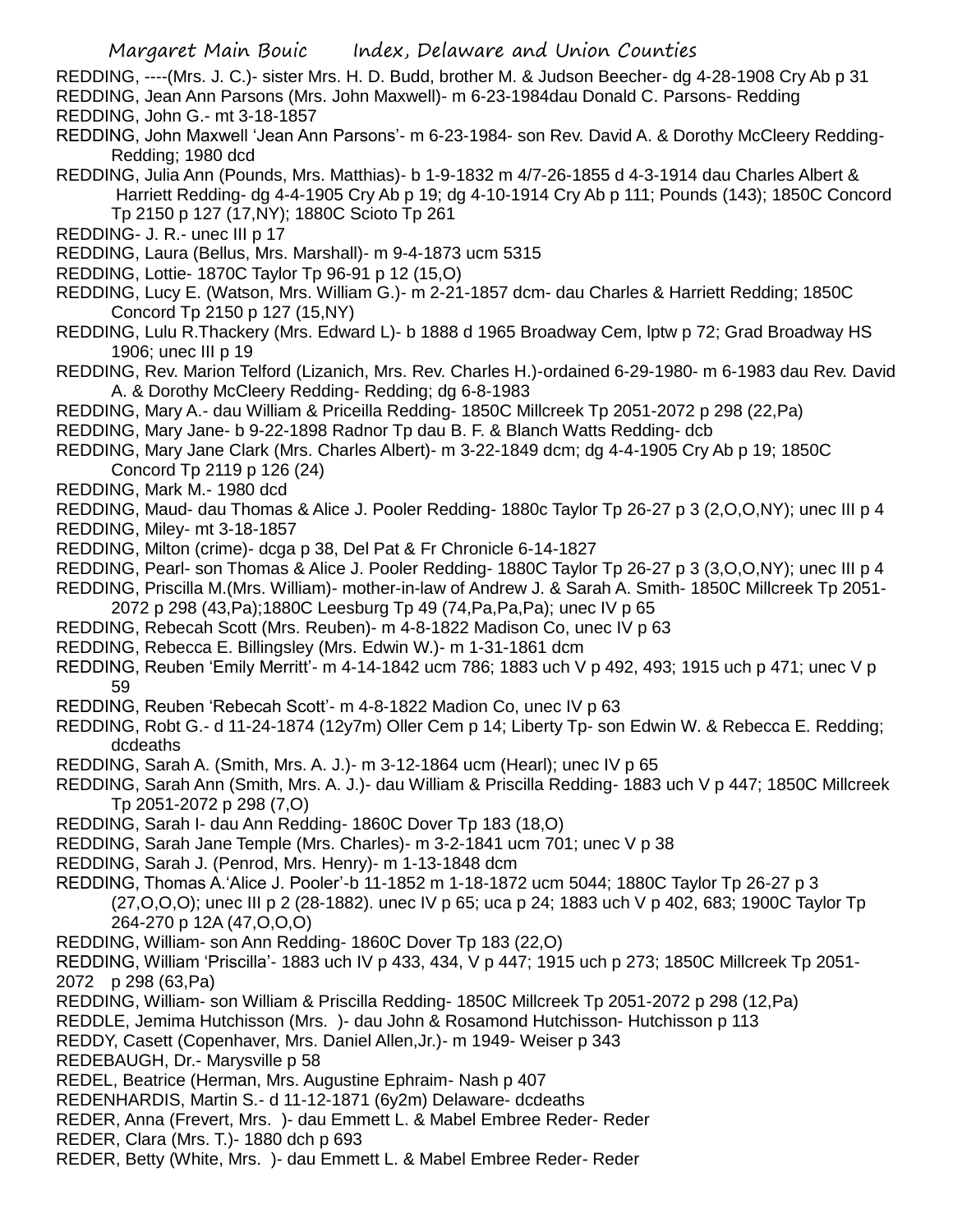Margaret Main Bouic Index, Delaware and Union Counties REDER, Emmett L. 'Mabel Embree'- Reder REDER, Emmett "Shorty", Jr.- son Emmett L. & Mabel Embree Reder- Reder REDER, Hannah (Glick, Mrs. Adolph I.)- b 9-15-1863- 1915 uch p 924 REDER, Isaac- brother Hannah Reder- 1915 uch p 924 REDER, Jacob- brother Hannah Reder- 1915 uch p 924 REDER, Mabel Embree (Mrs. Emmett L.)- b 3-23-1906 d 11-14-1989 (83) Forest Grove Cem- dau Edward & Anna Marie Elliott Embree- Reder REDER, Martha (Hockenbery, Mrs. )- dau Emmett L. & Mabel Embree Reder- Reder REDER, Mary (Butterfield, Mrs. )- dau Emmett L. & Mabel Embree Reder- Reder REDER, Regie (Keller, Mrs. )- sister Hannah Reder- 1915 uch p 924 REDFERNk mrs. - d mo. Mother of mrs. Rev. Loose- dg 7-16-1912 Cry Ab p 141 REDFERN, Charles T. 'Virginia Helen Weiser'- Weiser p 804 REDFERN, Cheryl Ann Bouic (Mrs. Timothy Patrick)- b 9-8-19 m 2-3-2001 dau Donald Eugene & Phyllis Loschky Bouic- Bouic Graham Weaver Main Rausch; Dellinger REDFERN, Don 'Sue'- Bouic REDFERN, Dorothy Jeane (Flowers, Mrs. William A.)- m 7-19-1980 dau Mr. & Mrs. Fred Fields- Redfern REDFERN, Edith (Mrs. Lawrence)- Redfern REDFERN, Lawrence 'Edith'- d 6-8-1981 (62) bur Michigan- Redfern REDFERN, Sue (Mrs. Don)- Bouic REDFERN, Timothy Patrick 'Cheryl Ann Bouic'- m 2-3-2001 son Don & Sue Redfern- Bouic REDFERN, Virginia Helen Weiser (Mrs. Charles T.)- b 11-13-1915 dau John A. & Helen Frances Robinson Weiser- Weiser p 804 REDFIELD, Edwin (Freshwater, Mrs. William)- m 12-8-1940- Freshwater p 99 REDFORD, Betsy Southard (Mrs. Moses)- m 9-6-1820 ucm 5; 1915 uch p 461; 1883 uch V p 453; Redford; unec XVI p 43 REDFORD, Moses 'Betsy Southard'- m 9-6-1820 ucm 5; 1915 uch p 461; 1883 uch V p 453, 467, 660; unec XV p 65 Allen Tp, XVI p 43; uca p 19 REDGATE, Barnes- Nash p 140 REDGATE, Thos- Nash p 150 REDHEAD, Wm.- delge XV p 69 REDICK, Angeline- 1870C Brown Tp p 238 (37) REDICK, Jonathan- 1870C Brown Tp p 238 (43\*) REDICK, Judy- 1980 dcd REDICK, Karen- b 1964 dau Robert K. & Nancy D. Redick- 1980 dcd REDICK, Nancy D. (Mrs. Roger K.)- 1980 dcd REDICK, Richard- b 1972 son Roger K. & Nancy D. Redick- 1980 dcd REDICK, Roger K. 'Nancy D.'- 1980 dcd REDIGER, Fred A. Rev. 'Margaret'- 1967 ucd REDIGER, Margaret (Mrs. Fred A.)- 1967 ucd REDIGER, Paul- 1967 ucd REDIGER, Richard- b 1955 son Rev. Fred A. & Margaret Rediger- 1967 ucd REDIN, Caroline (Baker, Mrs. Zachariah)- m 10-25-1862 ucm 3363 REDINBAUGH, Anita Lynette (Nicol, Mrs. Larry Lloyd Sherman)- m 12-20-1975 dau Truman & Jean Redinbaugh- Redinbaugh; Rausch (151533), (13(11)213); 1969, 1980 dcd REDINBAUGH, Beatrice- b 1958 dau Truman & Jean Redinbaugh- 1971 dcd REDINBAUGH, Bruce 'Jackie'- son Trumban Curby & Francis C. Redinbaugh- Redinbaugh; 1969 dcd REDINBUAGH, Charles G. 'Maude B. Curby'- Redinbaugh REDINBAUGH, Francis C. (Mrs. Truman Curby)- Redinbaugh; 1980 dcd REDINBAUGH, Jackie (Mrs. Bruce)- Redinbaugh REDINBAUGH, James N. 'Patricia'- son Charles G. & Maude B. Curby Redinbaugh- Redinbaugh; 1980 dcd REDINBAUGH, James- b 1973 son James N. & Patricia A. Redinbaugh- 1980 dcd REDINBAUGH, Jean (Mrs. Truman)- 1971 dcd REDINBAUGH, John- son Charles G. & Maude B. Curby Redinbaugh- Redinbaugh REDINBAUGH, Maude B. Curby (Mrs. Charles G.)- Redinbaugh REDINBAUGH, Patricia (Mrs. James N.)- Redinbaugh- 1980 dcd REDINBAUGH, Thomas- b 1976 son James N. & Patricia A. Redinbaugh- 1980 dcd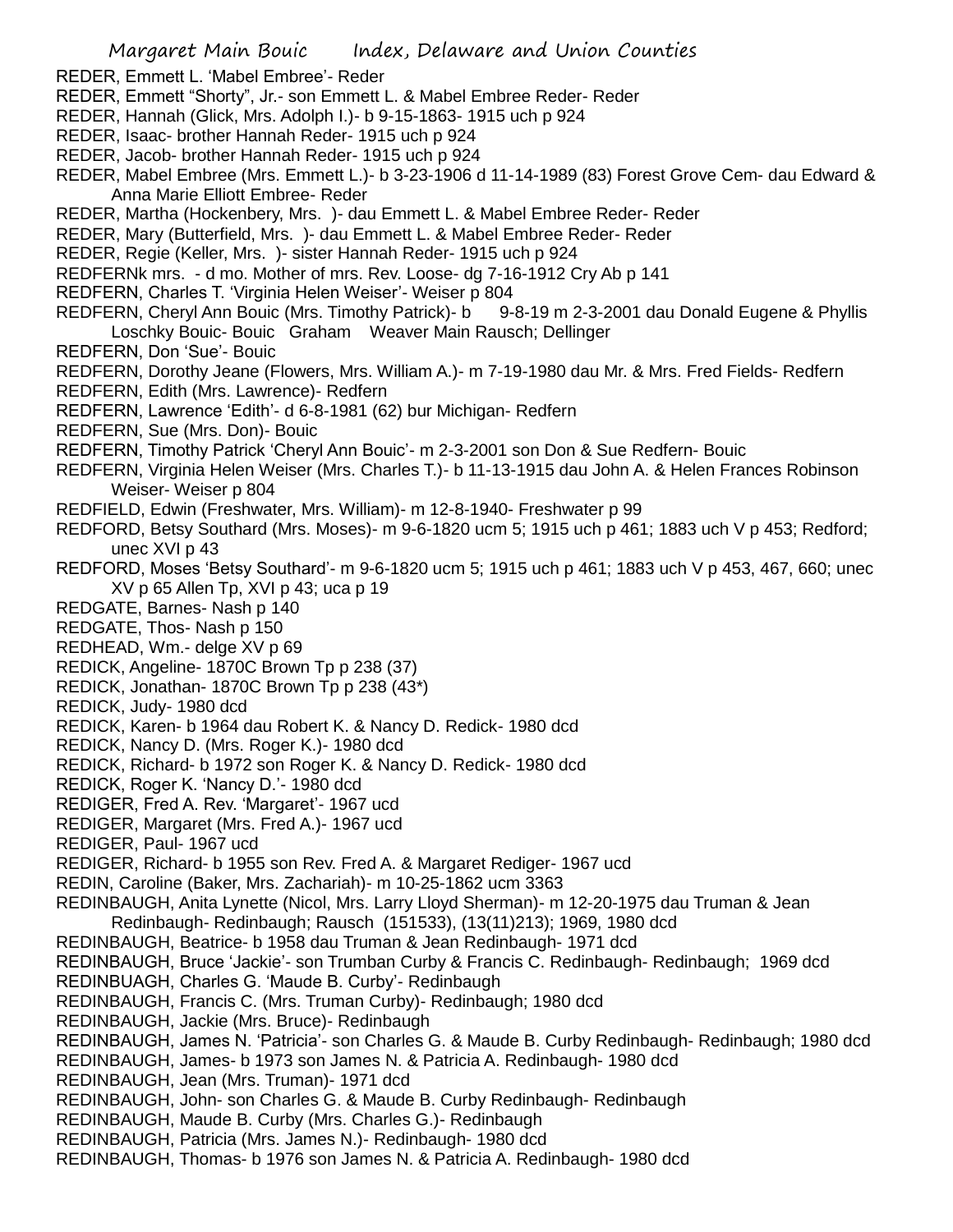REDINBAUGH, Truman Curby 'Francis C.'- b 5-7-1929 d 9-19-1994 (65)bur New Paris- son Charles G. & Maude B. Curby Redinbaugh- Redinbaugh; 1980 dcd

- REDINBAUGH, Truman 'Jean'- 1971 dcd
- REDINBAUGH, Zelma J.- 1969, 1971 dcd
- REDING, Benjamin- b 3-7-1852 d 9-4-1914 uninf p 2
- REDINGER, Eugene- b Perry Co O,d 8-16-1910 (6m) Oakdale 2313, IE) charity
- REDINGON, Jacob- Powers p 60, 243
- REDINGTON, Martha- Pabst 6 p 24
- REDLEY, Rebecca J. (Chin, Mrs. Luther)- m 12-7-1866 ucm 4099
- REDMAN, --- b 3-1-1885 twin dau of David & Abbie English Redman- dcb
- REDMAN, --- b 3-1-1885 twin dau of David & Abbie English Redman- dcb
- REDMAN, Aaron 'Drusilla Dix'- d 10-15-1852 (42-8-7) Old Kilb Cem p 10, Powell p 62; Reed p 121 Olentangy Gaz 10-22-1852; 1835 men p 16 #9 p 23 Brown Tp; 1840C Brown Tp ; 1850C Brown Tp 2968 p 163 (40,O); hadc p 20; CCC; dcw Bk 1 p 139
- REDMAN, Abigal- d 8-15-1885 (6m) Delaware dcdeaths; d 3-23-1885 dg 4-9-1885 Cry Ab p 108
- REDMAN, Alphine- died Thursday- dau Mrs. Wm. Price- dg 5-14-1912, Cry Ab p 126
- REDMAN, Ann J. (Mrs. Gerald L.)- 1973, 1975 ucd
- REDMAN, Austin P. 'Lenna R. Gillaspia/Gillespia'- m 10-25-1877 ucm 6149
- REDMAN, Caroline- dau Aaron & Drusilla Dix Redman- 1850C Brown Tp 2968 p 163 (3,O)
- REDMAN, Carrol- b 5-2-18 Radnor Tp son Walter & Ora Maney Redman- dcb
- REDMAN, Catharine (Ream, Mrs. John)- 1883 uch V p 446
- REDMAN, Christiana-d 4-17-1857 (15y14d) Old Kilb Cem p 10, Powell p 63- dau Aaron & Drusilla Dix Redman- 1850C Brown Tp 1968 p 163 (8,O)
- REDMAN, Clinton A.- son Aaron & Drusilla Dix Redman- d 1-5-1856 (5-7-22) Old Kilb Cem p 10, Powell p 62 son Aaron & Drusilla Dix Redman(9/12,O)
- REDMAN, Cora Ann- b Scioto Tp d 3-14-1885 (18y10m) Radnor- dcdeaths
- REDMAN, Cornetta B. Lyman (Palmer, Mrs. L. M.) (Mrs. Robert H.)- b 3-26-1907/8 m(2) 12-12-1973 d 12-26- 1978 Oakdale II p 147 (M-R13-13)- dau James & Mary Ann Luney Lyman- Redman
- REDMAN, Cyrus- his dau buried at Radnor- dg 3-23-1894 Cry Ab p 161
- REDMAN, David- 1967, 1971 ucd
- REDMAN, Debra- 1980 dcd
- REDMAN, Dora (Payne, Mrs. \_)- du Forrest & Myrtle Winslow Redman- Redman
- REDMAN, Drusilla Dix (Mrs. Aaron)(Ecklebery, Mrs. Jacob)- m,(2) 9-23-1855 dcm d 5-12-1874 (63-4-4) Old Kilb Cem p 10, Powell p 62- dau David & Mary Main Dix- dcw Bk 1 p 135; 1850C Brown Tp 2968 p 163 (39,O)
- REDMAN, Elizabeth (VanDike, Mrs.Henry W.)- m 4-6-1854 dcm; 1850C Brown tp 2869 p 163 (14,O)
- REDMAN, Emmet F.- b 7-23-1900 Radnor Tp son James & Anna Van Ness Redman- dcb
- REDMAN, Esther Pepper (Mrs. Robert H.)- d 1972 Redman
- REDMAN, Estyl- b 2-1890 dau James & Mary E. Redman- 1900C Union Tp 134-139 p 7B (10,O,O,O)
- REDMAN, Forrest 'Myrtle Winslow'- Redman
- REDMAN, Gerald L. 'Ann J.'- 1973, 1975 ucd
- REDMAN, Gladys- pallbearer for Anna Belle Ferrill- dg 6-6-1913 Cry Ab p 42
- REDMAN, Grace L. Lindley (Mrs, Ralph D.)- Redman
- REDMAN, Harry- b 9-4-1885 (3y3m21d) Radnor- dcdeaths
- REDMAN, Herman Edgar 'Rachel B.'- b 2-13-1917 d 8-25-1990 (73) son Forrest & Myrtle Winslow Redman-Redman; 1976 dch p 269
- REDMAN, Ira F. 'Opal Briggs'- b 9-9-1892 Radnor d Tuesday, Fla.; bur Largo- son David & Mina Vanest Redman; dg 11-13-1951- obit Del mus lib
- REDMAN, James- 1826 Bennington Tp, delge V p 37
- REDMAN, James 'Marietta Evans'- m 6-15-1876 ucm 5889; mt 3 p 27
- REDMAN, James 'Mary E.'- b 12-1852- 1900C Union Tp 134-139 p 7B (47,O,Irel,Can) m 23y
- REDMAN, Jesse- 1883 uch IV p 501; uca p 106 J. uca p 93, Richwood
- REDMAN, J. G.- 1908 dch p 478
- REDMAN, John- b Marion d 4-11-1884 Delaware dcdeaths
- REDMAN, —d 1841 (9d)or (1-1-9) Old Kilb Cem p 10- infant of John & Martha S. Redman; Powell p 62 REDMAN, Joseph- 1983 ucd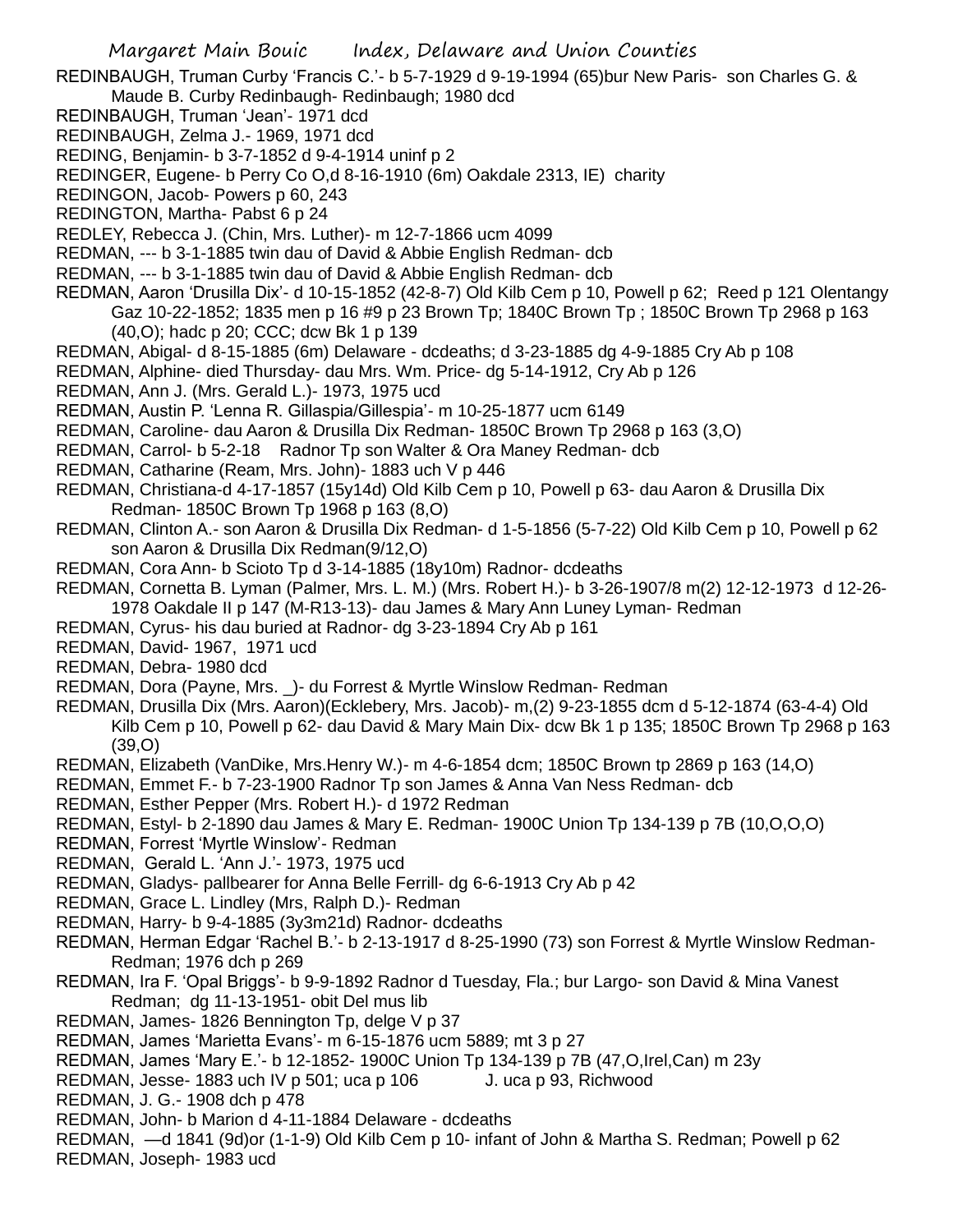- REDMAN, Joseph (1756)- Freshwater p 27
- REDMAN, Josephene (Adams, Mrs. James)- m 9-16-1860 ucm 3065; unec XIX p 43
- REDMAN, Juanita Wade (Titus, Mrs. Robert W.)- m 1941- Weiser p 71
- REDMAN, Lenna R. Gillespia (Mrs. Austin P.)- m 10-25-1877 ucm 6149
- REDMAN, Leroy- b 4-1885 son James & Mary E. Redman- 1900C Union Tp 134-139 p 7B (15,O,O,O)
- REDMAN, Louisa (Gardner, Mrs. Joel M.)- m 9-24-1854 dau Aaron & Drusilla Dix Redman- 1850C Brown Tp 2968 p 163 (15,O)
- REDMAN, Lucinda (Patrick, Mrs. Nathan)- m 8-14-1870 ucm 4757; 1880 dch p 835 (Louie)
- REDMAN, Moriah/Mariah Ellen (Ecklebery, Mrs. Jacob)- m 12-24-1863 dau Aaron & Drusilla Redman- 1880 dch p 699; 1850C Brown Tp 1968 p 163 (5,O)
- REDMAN, Marietta Evans (Mrs. James)- m 6-15-1876 ucm 5889; mt 3 p 27
- REDMAN, Marjorie Anne (Congrove, Mrs. Eddie T.)- b 4-22-1925 d 2–27-1995 (69) dau Ralph D. & Grace L. Lindley Redman- Redman
- REDMAN, Mark- b 1962 son Gerald L. & Ann J. Redman- 1973, 1975 ucd
- REDMAN, Mark- son Herman Edgar & Rachel B. Redman- Redman
- REDMAN, Mary E. (Mrs. James)- b 8-1859 1900C Union Tp 134-139 p 7B (40,O,O,O) m 23y, 5 ch
- REDMAN, Mary (Mateer, Mrs. Ross W.)- m 4-13-1853 dcm- dau Aaron & Drusilla Dix Redman- 1850C Brown Tp 2968 p 163 (17,O)
- REDMAN, Maude H. (Randall, Mrs. Jeremiah H.)- m12-29-1873 ucd 5417
- REDMAN, Merle- 1967 ucd
- REDMAN, Michael E.- b 1893 d 1908 Amrine Cem, lptw p 59- son James & Mary E. Redman -- 1900C Union Tp 1134-139 p 7B (6,O,O,O)
- REDMAN, Mike- b 1957 son Gerald L. & Anna J. Redman- 1973, 1975 ucd
- REDMAN, Mona M. (Near, Mrs. Roy O.)- m 1940- Redman
- REDMAN, Myrtle Winslow (Mrs. Forrest)- Redman
- REDMAN, Opal Briggs (Mrs. Ira F.)- obit Ira F., dg 11-13-1951, Del mus lib
- REDMAN, Pearl- b 7-8-1895 Thompson Tp son David R. & Minnie C. Vannest Redman- dcb
- REDMAN, Pricella- b 1-15-1806 d 2-17-1885 uninf p 2
- REDMAN, Rachel B. (Stevens, Mrs. )(Mrs. Herman Edgar)- b 4-10-1917 d 7-27-1989 (72) Redman
- REDMAN, Ralph D. 'Grace L. Lindley'- Redman
- REDMAN, Ralph,Jr.- son Ralph D. & Grace L. Lindley- Redman
- REDMAN, Rebecca Ann- d 6-28-1861 22y, Old Eden Cem, Powell p 62- dau Aaron & Drusilla Dix Redman-1850C Brown Tp 2968 p 163 (11,O)
- REDMAN, Rebecca A.- d 1861 dau N. & G. Redman- Old Kilb Cem p 10
- REDMAN, Reuben- 1835 men p 16 #8 p 23 Brown Tp
- REDMAN, Robert H.'Esther Pepper' 'Cornetta B. Palmer'- b 12-31-1912 m 12-12-1973 d 2-20-1983 WWII, Oakdale II p 147 (M-R13-13)
- REDMAN, Robert- son Herman Edgar & Rachel Redman- Redman
- REDMAN, Robert 'Trace'- 1981 ucd
- REDMAN, Roscoe- son Forrest & Myrtle Winslow Redman- Redman
- REDMAN, Russell G. Jr. deputy sheriff- Redman
- REDMAN, Sallie (Mrs. )- sister Thomas Fryman- dg 8-12-1913 Cry Ab p 51
- REDMAN, Sarah- estate- Reed p 132 Olentangy Gaz 9-23-1853
- REDMAN, Thomas- unec XVI p 51
- REDMAN, Trace (Mrs. Robert)- 1981 ucd
- REDMAN, Velorus- b 1–17-1901 Radnor son Walter & Ora Carney Redman- dcb
- REDMAN, Willie- b 3-25-1879 Radnor son Marcus & Martha Rocecort Redman- dcb
- REDMAN, Willis L.- b 12-6-1887 Thompson Tp son John & Sarah Fryman Redman- dcb
- REDMON, Amzi (Campbell, Mrs. )- b 4-2-1833 d 5-10-1920 dau Neville & Jane Campbell Redmon- dcc Helen Gearon McMillen, see 7
- REDMON, Anna J. (Mrs. Gerald L.)- 1971 ucd
- REDMON, Anna Venest Redmon (Mrs. James)- (30-1900) Del Co. late birth (Emmett Franklin)
- REDMON, Betty (Johnson, Mrs. )- dau Pearl & Gertrude Wood Redmon- Redmon
- REDMON, Brian- b 1969 son Earl J. & Carol S. Redmon- 1980 dcd
- REDMON, Carol S. (Mrs. Earl J.)-1980 dcd
- REDMON, Caroline (Edleblute, Mrs. Lucius)- m 3-31-1867 delge XII 30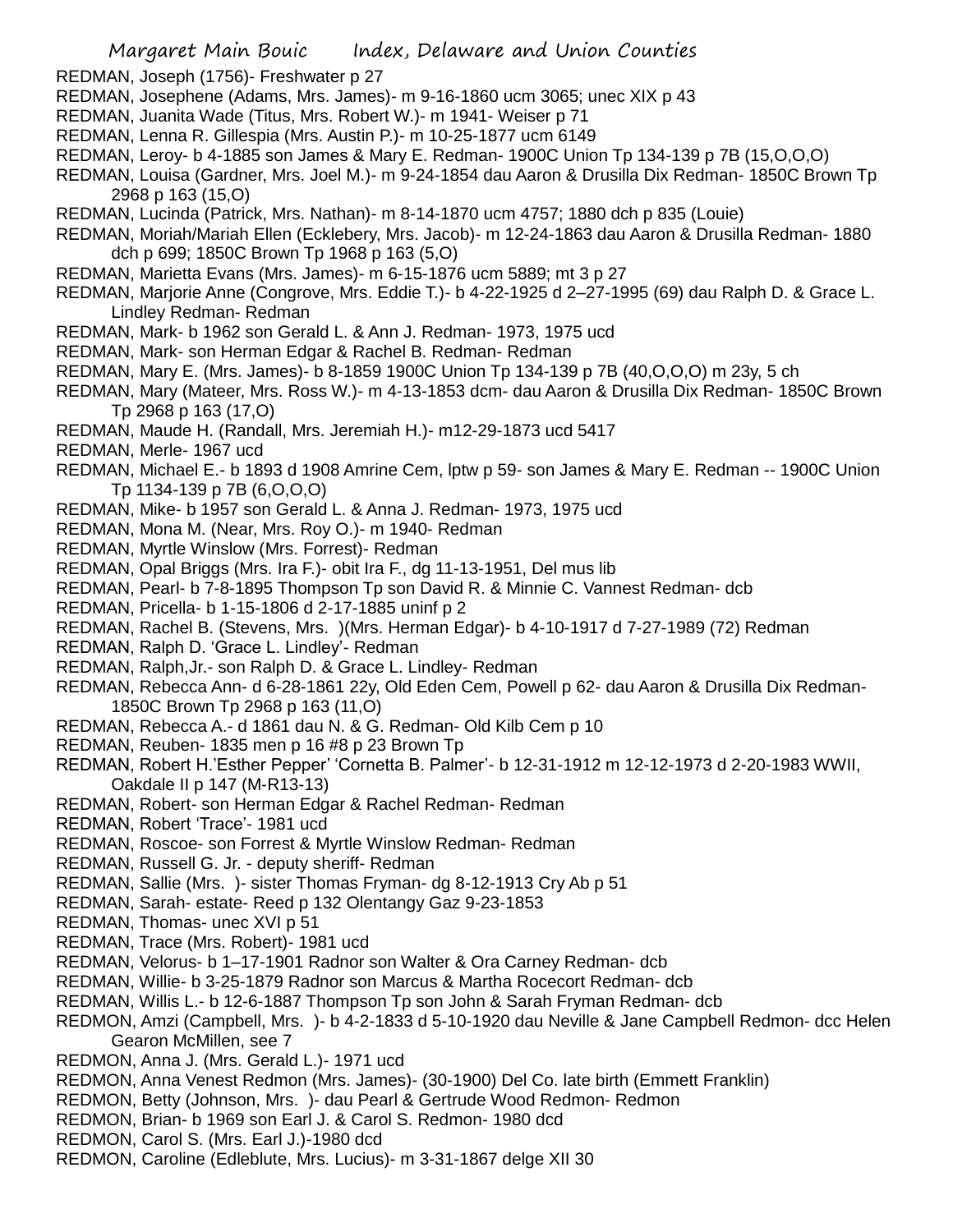- REDMON, Carolin (Trickey, Mrs. Christopher)- 1883 uch V p 448
- REDMON, D (Mrs. J.)- Powell p 229
- REDMON, Denise- b 1972 dau Earl J. & Carol S. Redmon- 1980 dcd
- REDMON, Diana- b 1970 dau Earl J. & Carol S. Redmon- 1980 dcd
- REDMON, Earl J. 'Carol S.'- 1980 dcd
- REDMON, Eileen (Dennis, Mrs. Robert)- dau Pearl & Gertrude Wood Redmon- Redmon
- REDMON, Elizabeth- b 12-5-1830 dau Neville & Jane Campbell Redmon- dcc Helen Gearon McMillen see 7
- REDMON, Emmett Franklin- b 7-23-1900 Radnor Tp son James & Anna Venest Redmon- late birth
- REDMON, Gerald L. 'Anna J.'- 1971,1979 ucd
- REDMON, Gertrude Wood (Mrs. Pearl)- Redmon
- REDMON, Gladys (Fryman, Mrs. )- sister James Howard Redmon- obit James Howard, Del mus lib
- REDMON, Glena/Gleana E.- 1973, 1979 ucd
- REDMON, Grace- b 5-10-1884 Knox County dau Marchus & Anna Welch Redmon- dcb
- REDMON, Grace E. Jones (Mrs. James H.)- b 3-14-1897 d 3-21-1979 (82) Thompson Cem- dau William & Sarah Decker Jones- Redmon
- REDMON, Grace (Mrs. Robert L.)- Sbc p 44; 1979, 1983 ucd
- REDMON, James Berce b 9-6-1844 son Neville & Jane Campbell Redmon- dcc Helen Gearon McMillen see 7
- REDMON, James Howard 'Grace E. Jones'- b 10-22-1893 m 10-27-1917 d 1951 son Mrs. Anna Redmon- oibt Del mus lib; Redmon
- REDMON, James 'Anna Venest Redmon'- late birth (Emmett Franklin)
- REDMON, Jane Campbell (Mrs. Neville)- b 2-3-1809 m 10-22-1829 d 7-9-1894 dau --- & Elizabeth Savage Campbell- dcc Helen Gearon McMillen 15
- REDMON, J.'D'- Powell p 229
- REDMON, Johanna (83-1880) delge VIII p 52
- REDMON, John E.- b 2-18-1840 d 11-8-1898 son Neville & Jane Campbell Redmon- dcc Helen Gearon McMillen see 7
- REDMON, John 'Millie Rolston/Rollson- dcc Helen Gearon McMillen 29
- REDMON, Louisa- b 7-15-1851 d 11-18-1936 dau Neville & Jane Campbell Redmon- dcc Helen Gearon McMillen see 7
- REDMON, Lowell- son Pearl & Gertrude Wood Redmon- Redmon
- REDMON, Margaret- dau James H. & Grace E. Jones Redmon- Redmon
- REDMON, Mark- b 1962 son Gerald L. & Anna J. Redmon- 1971 ucd
- REDMON, Mary Jane- b 2-9-1849 d 7-13-1941- dau Neville & Jane Campbell Redmon- dcc Helen Gearon McMillen see 7
- REDMON, Bernice Maxine (Brown, Mrs. Bernard L.)- b 11-25-1920 Prospect m 6-11-1939 d 11-24-1991 dau Pearl & Gertrude Wood Redmon- Redmon
- REDMON, Mick- b 1957 son Gerald L. & Anna J. Redmon- 1971 ucd
- REDMON, Millie Ann- b 10-13-1837 d 1-1-1917- dau Neville & Jane Campbell Redmon- dcc Helen Gearon McMillen see 7
- REDMON, Millie Rolston/Rollson (Mrs. John)- dcc Helen Gearon McMillen 29
- REDMON, Milton- d 9-18-1855 (8m26d) Radnor Cem, Powell p 229 son J. & D.
- REDMON, Neville 'Jane Campbell'- b 4-25-1806 m 10-22-1829 d 8-4-1888 son John & Millie Rolston Redmondcc Helen Gearon McMillen 14
- REDMON, Pearl 'Gertrude Wood'- Redmon
- REDMON, Rachel (Martin, Mrs. )- b 8-5-1835 dau Neville & Jane Campbell Redmon- dcc Helen Gearon McMillen see 7
- REDMON, Robert L. 'Grace'- son Pearl & Gertrude Wood Redmon- Redmon; 1979, 1981 ucd
- REDMON, Samuel Martin- b 12-2-1846 d 1849- son Neville & Jane Campbell Redmon- dcc Helen Gearon McMillen see 7
- REDMON, Sarah Ellen- b 2-15-1855 dau Neville & Jane Campbell Redmon- dcc Helen Gearon McMillen see 7
- REDMON, Victoria (Vance, Mrs. Gerald "Jerry"- Redmon
- REDMOND, Alva L. 'Madge George'- Redmond
- REDMOND, Ann E. (Brewbaker, Mrs. David N.)- b 1959 m 1-22-1977 dau Rockford L. & Ruth E. Redmond-Redmond- 1967, 1971, 1973, 1975 ucd
- REDMOND, Becky R.- 1975 ucd
- REDMOND, Carol (Mrs. Merle)- 1971, 1973, 1975, 1977, 1979, 1981, 1983 ucd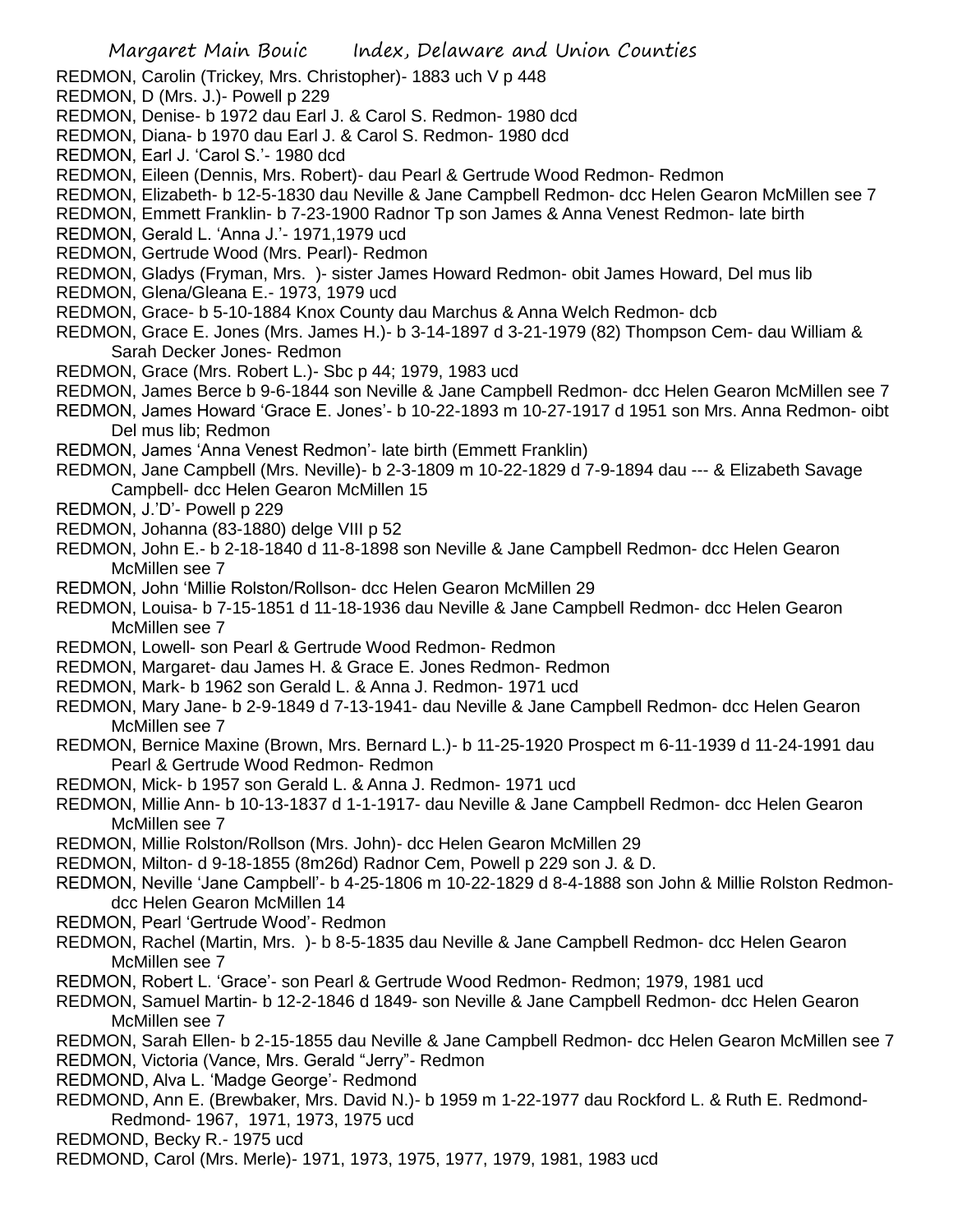Margaret Main Bouic Index, Delaware and Union Counties REDMOND, Daniel L. 'Mary E.;- b 1953 son Rockford L. & Ruth E. Redmond- 1967, 1971, 1973, 1975, 1977 ucd REDMOND, David- son Alva L. & Madge George Redmond- Redmond REDMOND, David Bruce 'Tamara Jo Barton'- b 1959 m 8-18-1984 son Merle & Carol Redmond- Redmond; 1971, 1973, 1975, 1977, 1981, 1983 ucd REDMOND, Earl F. 'Ethel'- 1971 dcd REDMOND, Elizabeth (Heizer, Mrs. George)- m 12-3-1927- Redmond REDMOND, Ethel (Mrs. Earl F.)- 1971 dcd REDMOND, Helen F. (Mrs. Wm B.)- 1962 ucd REDMOND, Joan Marie (Rausch, Mrs. Lee Edward)- St. Paul p 78 REDMOND, John- 1880C Union Tp 171 p 29 (25,O,O,O) REDMOND, Joshua Luke- b 2-20-1987 son Randy & ---Morgan Redmond- Redmond REDMOND, Laura- dau Wm. B. & Helen F. Redmond- 1962 ucd (5) REDMOND, Lee- 1915 uch p 262 REDMOND, Lew W. 'Mary E.'- b 1887 d 1968 Oakdale II p 1139 (M-R5-20) REDMOND, MadgeGeorge (Mrs. Alva L.)- d 5-25-1987 (75) Prospect Cem- Redmond REDMOND, Marcus 'Martha Groscost' (22-1879) b Marion Co- late birth (William H.) REDMOND, Mark A.- b 1956 son Rockford L. & Ruth E. Redmond- 1967, 1971, 1973, 1975, 1979, 1981 ucd REDMOND, Martha (Grate, Mrs. )- dau Alva L. & Madge George Redmond- Redmond REDMOND, Martha Groscost (Mrs. Marcus)- b Van Wert Co- late birth (William H.)- REDMOND, Mary E. (Mrs. Daniel L.)- 1975, 1977 ucd REDMOND, Mary E. (Mrs. Lew W.)- b 1895 d 1978 Oakdale II p 139 (M-R5-20) REDMOND, Melissa- d 3-1876 sister of Mrs. James Adams- mt 3-8-1876, mt 3 p 23 REDMOND, Merle 'Carol'- 1971, 1973, 1975, 1977, 1979, 1981, 1983 ucd REDMOND, Randall- b 1961 son Merle & Carol Redmond- 1971, 1973, 1975, 1977, 1979, 1981, 1983 ucd REDMOND, Rebecca R.- b 1954 dau Rockford L. & Ruth E. Remond- 1967, 1971, 1973, 1977 ucd REDMOND, Rockford L. 'Ruth E.'- son Alva L. & Madge George Redmond- Redmond; 1967, 1971, 1973, 1975, 1977, 1979, 1981, 1983 ucd REDMOND, Ruth E. (Mrs. Rockford L.)- 1967, 1971, 1973, 1975, 1977, 1979, 1981, 1983 ucd REDMOND, Stephen- son Wm. B. & Helen F. Redmond- 1962 ucd (2) REDMOND, Tamara Jo Barton (Mrs. David Bruce)- m 8-18-1984 dau Otto Barton- Redmond REDMOND, Tom- b 1960 son Rockford L. & Ruth E. Redmond- 1967, 1971, 1973, 1975, 1977, 1979 ucd REDMOND, William- son Alva L. & Madge George Redmond- Redmond REDMOND, Wm. B. 'Helen F.'- 1962 ucd REDMOND, William H.- b 3-25-1879 Radnor Tp son Marcus & Martha Groscost Redmond- late birth REDNER, James Bruce 'Winifred Ruth Pearson'- m 8-2-1975 son Stuart H. Redner- Redner REDNER, Stuart- Redner REDNER, Winifred Ruth Pearson (Mrs. James Bruce)- m 8-2-1975 dau Rev. Raymond P. Pearson- Redner REDROCK, Rev. S. E. C.- Olen Gaz 10-7-1853 - Reed p 132 REDRUP, Caroline (Adams, Mrs. Vincent T.)- Grad OWU- Redrup REDWOOD, Amanda- 1870C Orange Tp p 420 (21) REDWOOD, male- 1870C Orange Tp p 420 (2m) REDWOOD, Moses- 1870C Orange Tp p 420 (23\*) REEB, Caroline (Hahn, Mrs. Andrew,Jr,.) - d 1938 ped Carolyn Latham Mickley 15; dau Henry & Mary Gall Reeb- unec X p 10 REEB, Henry "Mary Gall'- d 1870- ped Carolyn Latham Mickley #185 30, unec X p 10 REEB, Mary Gall (Mrs. Henry)- d 1914- ped Carolyn Latham Mickley #185 31- unec X p 10 REEB, Norma (Mrs. Ronald H.)- 1980 dcd REEB, Ronald H. 'Norma'- 1980 dcd REEBEL. Andy Lee 'Cherynn Doreen Graham '- b 1960 m 9-11-1982 son Neason M. & Patty A. Reebel-Reebel; 1969, 1971, 1980 dcd REEBEL, Bruce Randolph- b d 1949- Claibourne Cem p 87 REEBEL, Cherynn Doreen Graham (Mrs. Andy Lee)- m 9-11-1982 dau Robert A. Graham- Reebel REEBEL, Gail E.- 1980 dcd REEBEL, Lina Mary- b 8-1-1883 Concord Tp dau August & Margaret Sager Reebel- dcb REEBEL, Mark- 1962 son Neason M. & Patty A. Reebel- 1969, 1971, 1980 dcd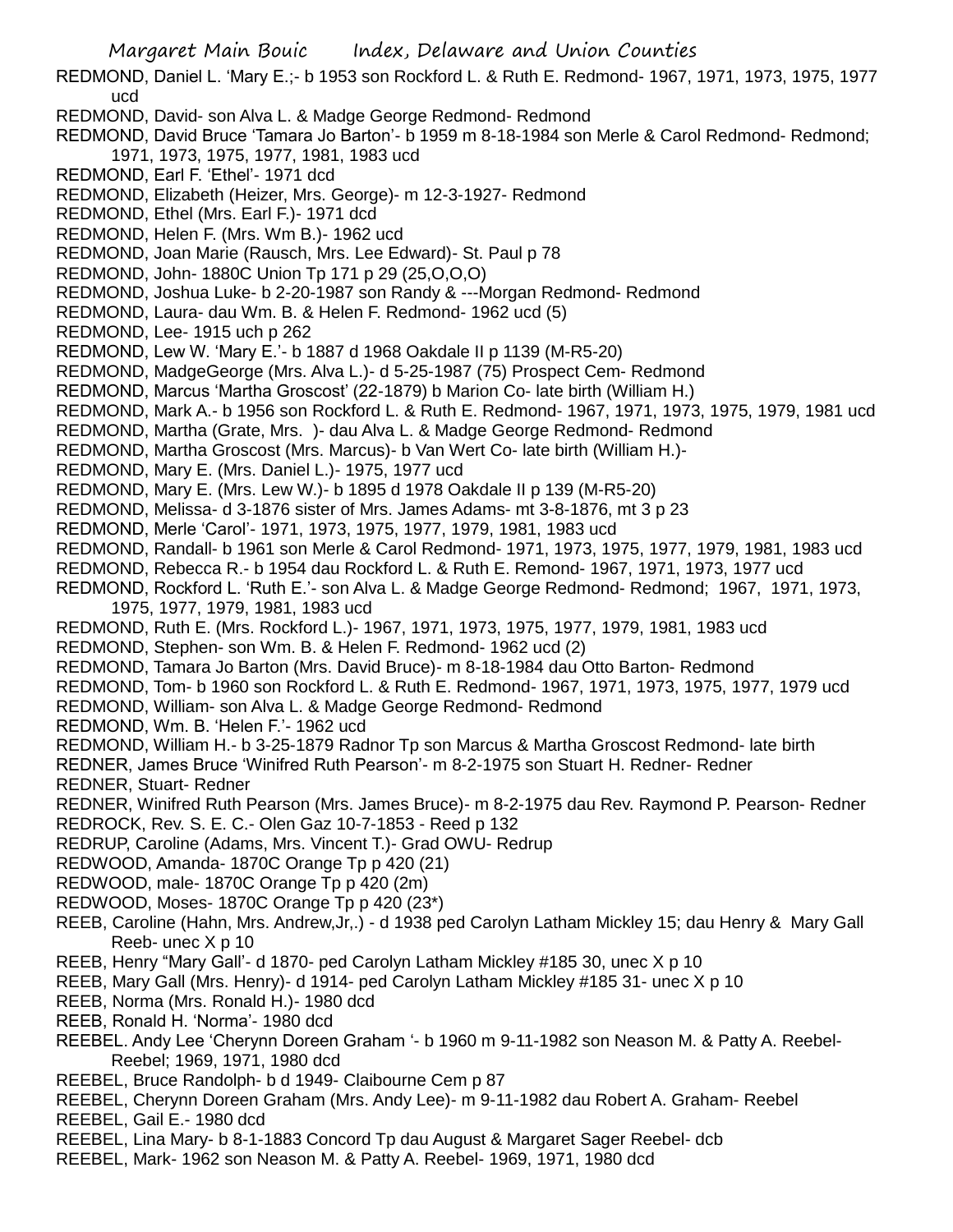- REEBEL, Neason M. 'Patty A.'- Reebel- Reebel; 1969, 1971, 1980 dcd
- REEBEL, Pam- Reebel; 1983 ucd
- REEBEL, Patricia "Patty" A. (Mrs. Neason M.)- Reebel; 1969, 1971, 1980 dcd
- REEBEL, Vickie- b 1958 dau Neason M. & Patty A. Reebel- 1969, 1971 dcd
- REEC, Hannah Latson (Mrs. Jesse C.)- m 11-1-1856 ucm 2472
- REEC, Jesse D. 'Hannah Latson'- m 11-1-1856 ucm 2472
- REECE, --- b 2-29-1872 Kingston Tp dau Thomas & Orpha Overturf Reece- dcb
- REECE, Adam 'Thurza'- unec VII p 65
- REECE, Annette (Graham, Mrs. Mike)- b 1961 dau Elbert N. & Peggy J. Helber Reece- Reece; 1969, 1971, 1980 dcd
- REECE, Benjamin M. 'Sarah Louisa McKinley.'- b 6-11-1850 m 10-6-1875 d 12-8-1923 Claibourne Cem p 44 son David & Mary "Louisa" Curtis Reece- obit Max Reece Cowgill 6; unec XV 17
- REECE, Bertha Bigelow (Mrs. Clarence B.)- Reece
- REECE, Beulah (Tharp, Mrs. Robert)- dau Lloyd Lester & Doris Beard Reece- obit Lloyd Lester, mlib
- REECE, Bryan Hunt 'Linda Sue Mahle'- b 1963 son Elbert N. & Peggy J. Helber Reece- Reece; 1969, 1971, 1980 dcd
- REECE, Carol (Reese, Mrs. William)- dau Mervin & Leona Wilson Reece- Reece; 1949 ucd
- REECE, Carrol G.- brother O. Merle Reece- obit O. Merle, mlib
- REECE, Catherine (Mrs. Eulis l.)- 1969 dcd
- REECE, Charles- son Lloyd Lester & Doris Beard Reece- obit Lloyd Lester, mlib
- REECE, Christiana- b 1979 dau James D., Jr. & Debrah Reece- 1983 ucd
- REECE, Cheryl- b 1955 dau Richard N. & Janet R. Reece- 1969, 1971 dcd
- REECE, Clara (Bidwell, Mrs. Rodney)- Reece
- REECE, Clarence B. 'Bertha Bigelow'- Reece
- REECE, Corrina Denene- dau Earl W. & Margaret Reece- Reece
- REECE, David- 1870C Brown Tp p 240 (29\*)
- REECE, David- 1883 uch V p 236
- REECE, David 'Polly Garton'- m 12-16-1841 Madison Co, unec IX p 55
- REECE, David Bryan 'Rhonda Lee Ripley'- m 10-28-1978 son Sonny Reece- Reece; 1983 ucd
- REECE, David 'Mary "Louisa" Curtis'- b 9-15-1800 m 5-19-1829 d 11-14-1890- ped Max Reece Cowgill 12; unec XV p 17
- REECE, Debrah (Mrs. James D.,Jr.)- 1983 ucd
- REECE, Della Chamberlain (Mrs. Ezra B.'- Reece
- REECE, Diana Sue- dau Earl W. & Margaret Reece- Reece
- REECE, Donna M.- 1969, 1971, 1980 dcd
- REECE, Doris Beard (Mrs. Lloyd Lester)- m 1937- obit Lloyd Lester, mlib
- REECE, Dorothy H. (Mrs. O. Merle)- obit O. Merle, mlib
- REECE, Earl W. 'Margaret'- d 10–25-1971 (27) son Samie Reece- Reece
- REECE, Edgar- brother Lloyd Lester Reece- obit Lloyd Lester., mlib
- REECE, Edith Marie (Cowgill, Mrs. Oliver Perry)- b 9-19-1895 m 12-24-1914 d 9-25-1970 dau Benjamin M. & Sarah Louisa "Lida" Kinley Reece- ped Max Reece Cowgill 3; unec XV p 17; Reece
- REECE, Edna (Dale, Mrs. )- sister Lloyd Lester Reece- obit Lloyd Lester, mlib
- REECE, Elbert N. 'Peggy J. Helber'- m 7-10-1960- Reece; 1969, 1971, 1980 dcd
- REECE, Eleanor (Graham, Mrs. Robert)- m 10-26-1848 Madison Co, unec XI p 8
- REECE, Elizabeth (Mrs. )(Sheek, Mrs. Benjamin)- m 12/10-22-1868, 3rd wife, dg 2-18-1887 Cry Ab p 151
- REECE, Elizabeth (Ozanne, Mrs. Ward)- dau Ezra B. & Della Chamberlain Reece- Reece
- REECE, Elizabeth (Price, Mrs. John)- dau Lloyd Lester & Doris Beard Reece- obit Lloyd Lester, mlib
- REECE, Eulis 'Catherine'- 1969 dcd
- REECE, Ezra B. 'Della Chamberlain'- Reece
- REECE, Fern Ullmer (Mrs. O. Merle)- b 9-26-1949, obit O. Merle, mlib
- REECE, Frances- b 2-12-1897 Delaware Town dau Floyd & S. V. Wimfrey Reece- dcb
- REECE, Fred- 1973 ucd
- REECE, Frances (Mrs. Hollis Raymond)- Reece
- REECE, Frances (Lyons, Mrs. )- dau Lloyd Lester & Doris Beard Reece- obit Lloyd Lester, mlib
- REECE, Frank- pallbearer for Isaac Stimmell- dg 11-10-1914 Cry Ab p 57
- REECE, George W.- d 6-30-1832 (24-10-20) son Adam & Thurzza- Plain City Cem- unec VII p 65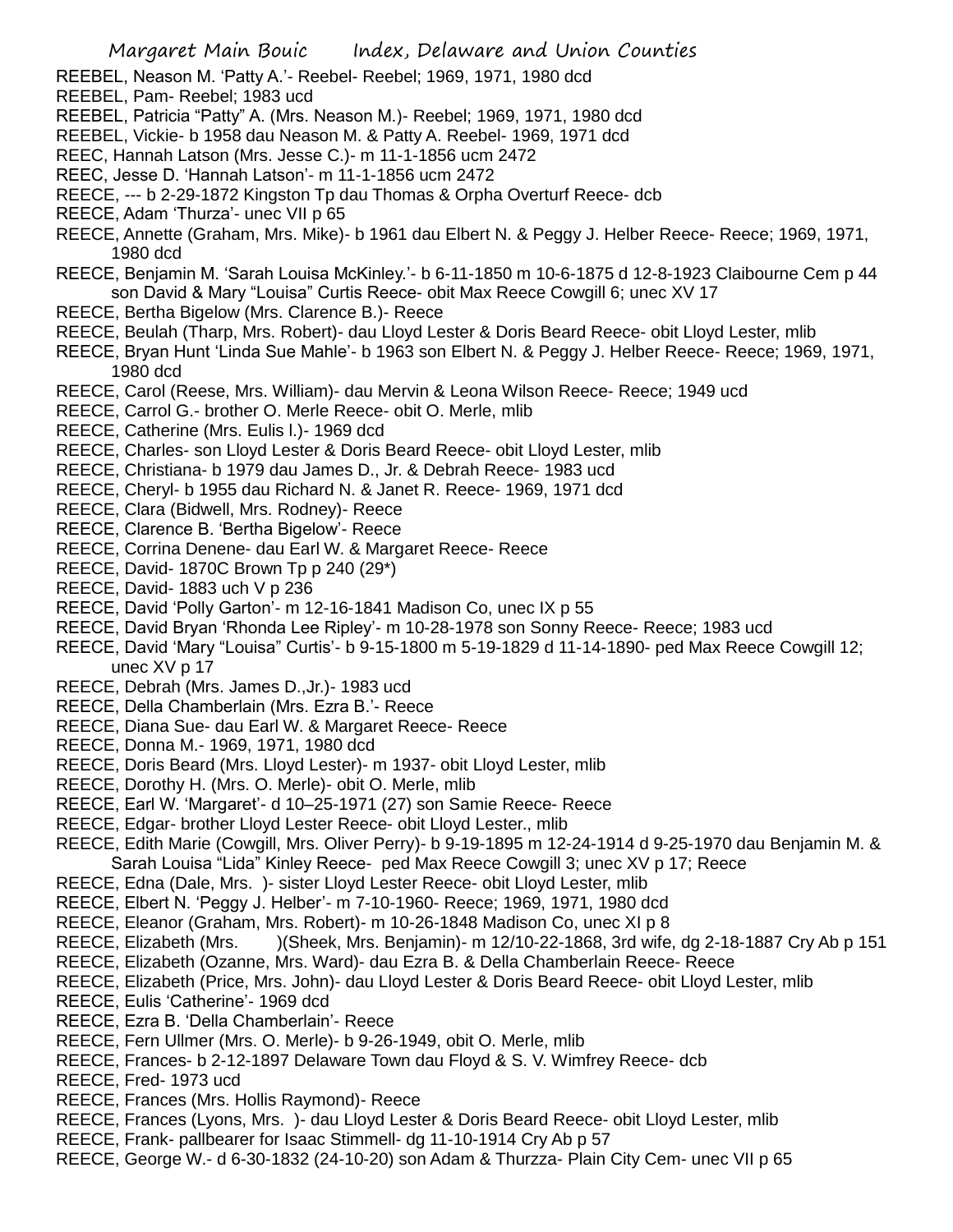- REECE, George W.- (2y10m20d) Plain City Cem- unec VIII p 38
- REECE, Georgiana Alice- b 3-24-1900 Delaware Town dau Floid & Sarah Winsfrey Reece- dcb
- REECE, Gertrude Kraut (Mrs. Glen H.)- Reece
- REECE, Gladys(Garys, Mrs. Carl)- Graham 16522; Richey 7, 8
- REECE, Glen H.'Gertrude Kraut'- b 11-7-1930 d 1-1-1970 (39) Claibourne Cem- Korea; Vietnam- son Marvin & Leona Wilson Reece- Reece
- REECE, Harold- son Lloyd Lester & Doris Beard Reece- obit Lloyd Lester, mlib
- REECE, Harriet- b 5-22-1895 Delaware Town dau George & Caroline Whaley Reece- colored, dcb
- REECE, Harry E.- 1870C Brown Tp p 240 (1m)
- REECE, Helen D. d 1-8-1985 (82) Forest Grove Cem- dau Nellie Landahl Reece- Reece
- REECE, Helen (Mrs. Richard E.)- Reece
- REECE, Hettie Seeley Starwalt (Mrs. John Schiller)- b 8-19-1925 m 8-30-1947 dau Oliver Franklin & Bessie Ellen Seeley Starwalt- Weiser p 74
- REECE, Hollis Raymond 'Frances'- b 10-12-1913 d 9-6-1994 (80) Kingwood Mem. Pk- son Ezra B. & Della Chamberlain Reece-"Sodman of Columbus"- Reece
- REECE, Howard R.- son Hollis Raymond & Frances Reece- Reece
- REECE, Isaiah- tavern license- delge VI p 55
- REECE, James D. Jr. 'Debrah'- 1983 ucd
- REECE, James Earl- son Earl W. & Margaret Reece- Reece
- REECE, James- b 1983- son James D. Jr. & Debrah Reece- 1983 ucd
- REECE, James D. "Jim"'Marlene'- son Mervin & Leona Wilson Reece- Reece; 1949, 1971, 19 73, 1975, 1977, 1979, 1981, 1983 ucd
- REECE, Janet E. (Daum, Mrs. )- dau O. Merle & Dorothy H. Reece- obit O. Merle, mlib
- REECE, Janet R. (Mrs. Richard M.)- Reece; 1969, 1971, 1980 dcd
- REECE, John- b 1957 son James & Marlene Reece- 1971, 1973 ucd
- REECE, John Schiller 'Hettie Seeley Starwalt'- b 6-16-1925 m 8-30-1947- Weiser p 74
- REECE, Josephine (Angell, Mrs. James Alexander)- b 1853 d 1901 ped Avola Ann Cinnamon Rutledge #90, unec VI p 63
- REECE, Josiah- 1908 dch p 448
- REECE, Juanita Honaker (Mrs. )- dau John J. & Eliza A. Northrup Honaker- dg 10-17-1913 Cry Ab p 64
- REECE, Judy (Dibert, Mrs. Don)- dau Hollis Raymond & Frances Reece- Reece
- REECE, Julia A. (James, Mrs. Robert)- m 7-1853 dau James & Catherine James- delge VIII p 5, 45, James Bible
- REECE, Kenneth- son Lloyd Lester & Doris Beard Reece- obit Lloyd Lester, mlib
- REECE, Lena I. (Dixon, Mrs. Alpha E.)- b 1-27-1903 d 5-5-1989 (86) Forest Grove Cem- dau Clarence B. & Bertha Bigelow Reece- Reece
- REECE, Leona Wilson (Mrs. Mervin)- b 9-4-1902 d 1-26-1978Claibourne Cem p 95- dau Edward & Myrtle Wilson- Reece; 1949, 1971, 1973, 1977 ucd
- REECE, Levora- 1971 ucd
- REECE, Linda- dau Glen H. & Gertrude Kraut Reece- Reece
- REECE, Linda Sue Pickett ( Mahle, Mrs. )(Mrs. Bryan Hunt)- m 9-7-1991 dau Robert James & Susie/Marion Pickett
- REECE, Lloyd Lester 'Doris Beard'- b 7-8-1908 m 1937 d 5-24-1981 (63) bur Chapel Heights Mem. Gardensobit, mlib
- REECE, Lydia Ann- deed 6-11-1890 Mitchell Cem, DJ p 24
- REECE, Mabel E. Warner (Livingston, Mrs. )(Mrs. Warren E.)- Reece; 1977, 1979, 1981, 1983 ucd
- REECE, Mable (Parrott, Mrs. Clarence)- m 1-1-1919 d 2-24-1970 Fairview Cem- dau B. M. & Sarah McKinley Reece- Parrott (16132; opc 726
- REECE, Margaret (Mrs. Earl W.)- Reece
- REECE, Marie- b 1977 dau James D. Jr. & Debrah Reece- 1983 ucd
- REECE, Marlene A. (Mrs. James "Jim" D.)- Reece; 1971, 1973, 1975, 1977, 1979, 1981, 1983 ucd
- REECE, Marlissa- dau Glen H. & Gertrude Kraut Reece- Reece
- REECE, Mary "Louisa' Curtis (Mrs. David)- b 6-11-1808 m 5-19-1829 d 9-10-1895 (13) unec XV p 17
- REECE. O. Merle 'Fern Ullmer''Dorothy H.'- b 1-17-1906 d 9-29-1981- obit, mlib
- REECE, Mervin 'Leona Wilson'- d 1953- Reece; 1949 ucd
- REECE, Nellie Landahl (Mrs. Walker)- m 1901 d 4-27-1983 (100) Forest Grove Cem- Reece